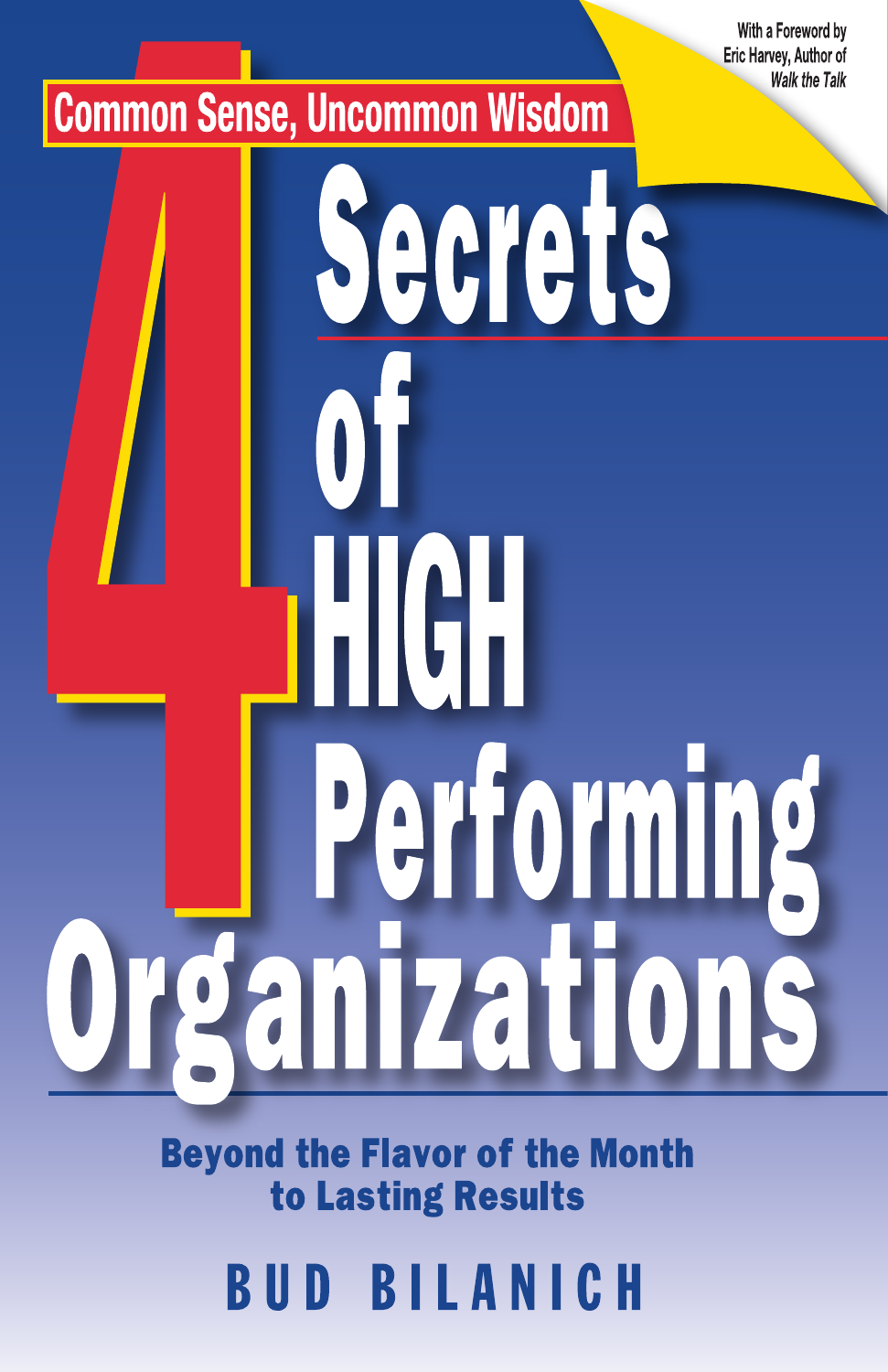# **Common Sense, Uncommon Wisdom Secrets HIGH Performing<br>Organizations**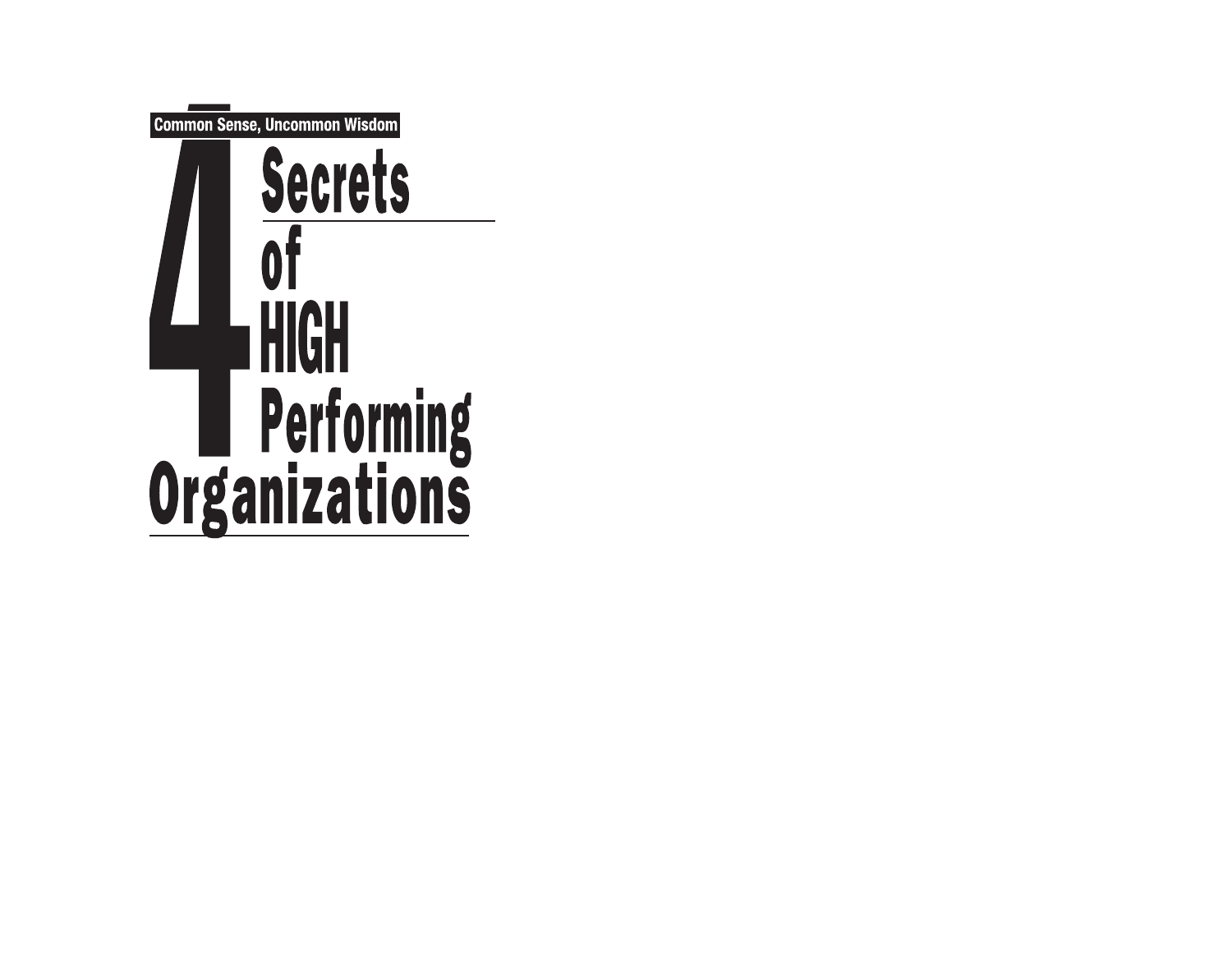# OTHER BOOKS BY BUD BILANICH

*Supervisory Leadership and the New Factory: Getting Extraordinary Things Done on the Shop Floor*

> *Using Values to Turn Vision into Reality*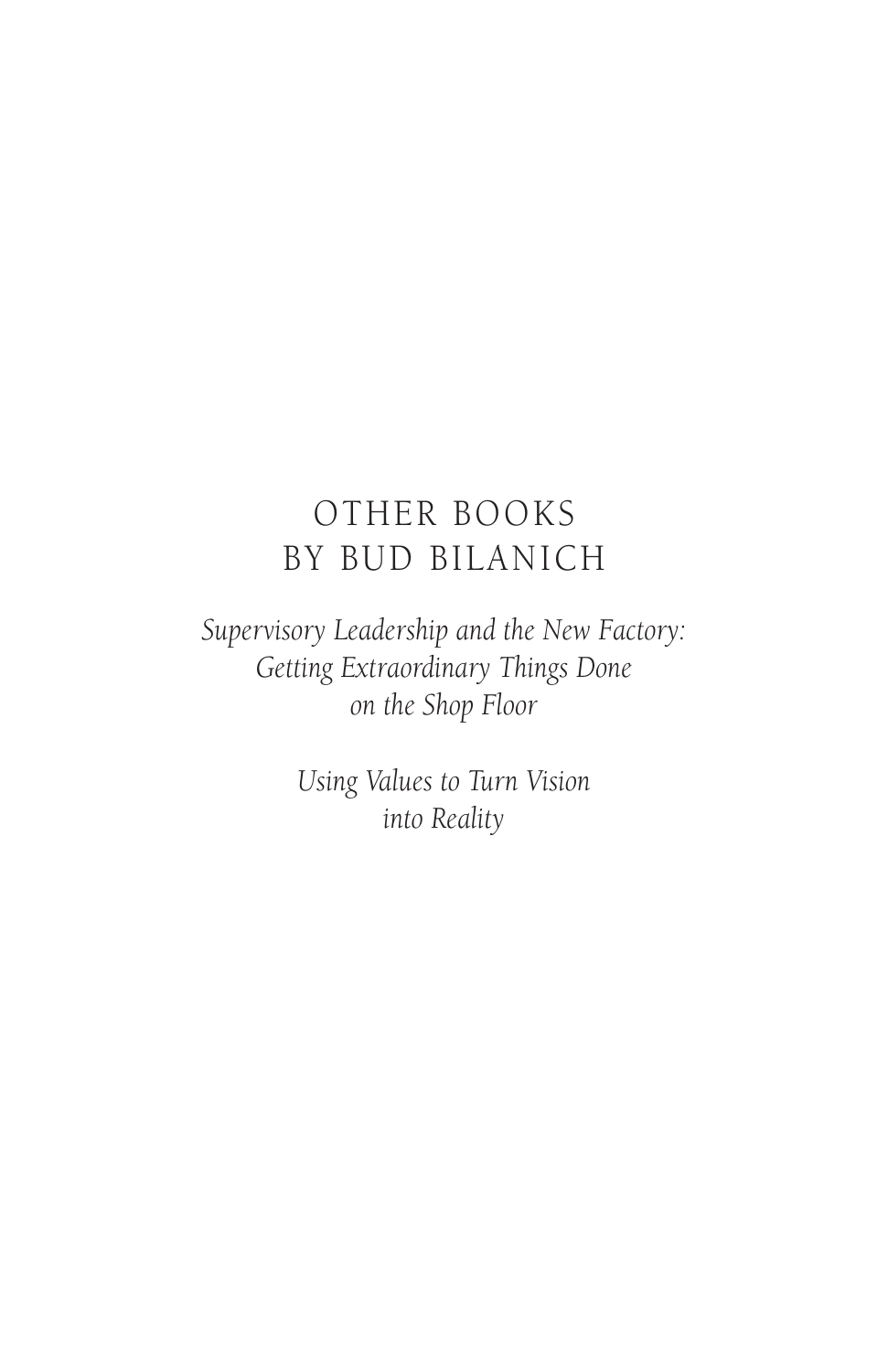# *Four Secrets of High Performing Organizations*

"An elegantly simple but complete explanation of the best principles of leadership. This book serves as a reminder of the power and importance of doing the basics well. It belongs in the ready reference section of any thoughtful manager."

*Karen Katen, Executive Vice President, Pfizer Inc; President, Pfizer Global Pharmaceuticals*

"Simple but powerful concepts come to life in this very readable book. Anyone interested in creating a high performing organization will benefit from the ideas in it."

*Chase Carey, Chairman and CEO, Fox Television Group*

"This book is jampacked with useful, real-world information. It pinpoints the importance of moving beyond mere good intentions to action. Bud Bilanich has given business people everywhere a model for true success. Buy it, read it, USE IT!"

*Eric Harvey, President of the Walk the Talk Company and author of the popular* Walk the Talk *book series*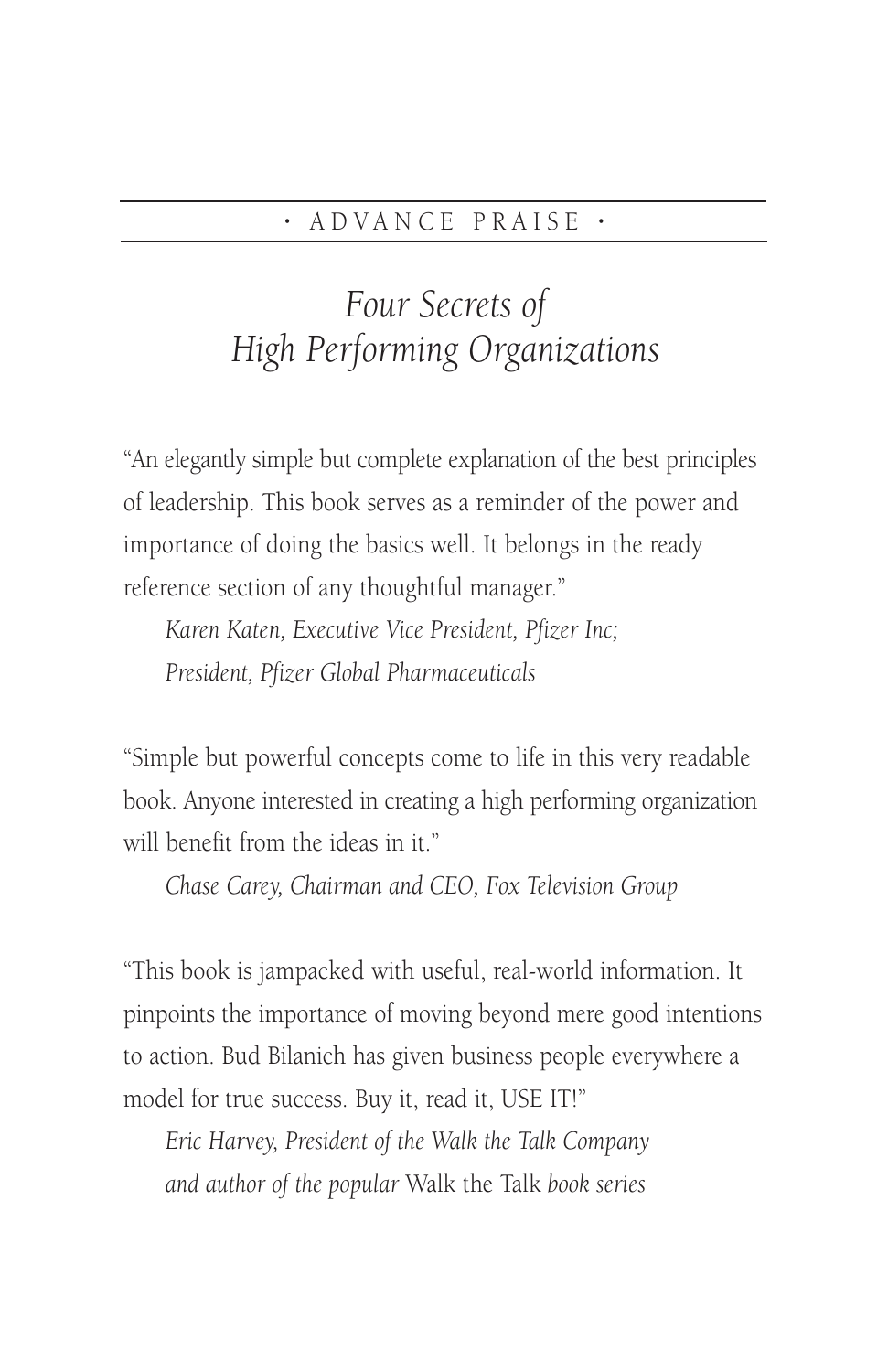"Bud Bilanich does a great job of explaining the complexities of business in the 21<sup>st</sup> century and in offering a simple, easy-to-use set of ideas any leader can use to create a high performing organization."

*Lee Bolman and Terry Deal, co-authors,* Leading with Soul

"I loved this little book. It was fun to read and made me think. It thrusts the reader into the mind of a CEO and shows what it takes to create and maintain a high performing organization. I'm buying a copy for all of my clients."

*Jack Davis, Partner, Dot Com Advisors*

"For family businesses and their multiple organizational challenges, Bud Bilanich's book presents an educational yet entertaining tool to address and implement the fundamental principles of organizational success."

*Francois M. de Visscher, President, de Visscher & Co.; Past President, Family Firm Institute*

"This little book dispenses the type of common-sense wisdom all too often lacking in business school curriculums."

*Norman Bartczak, Ph.D., Columbia Graduate School of Business Administration*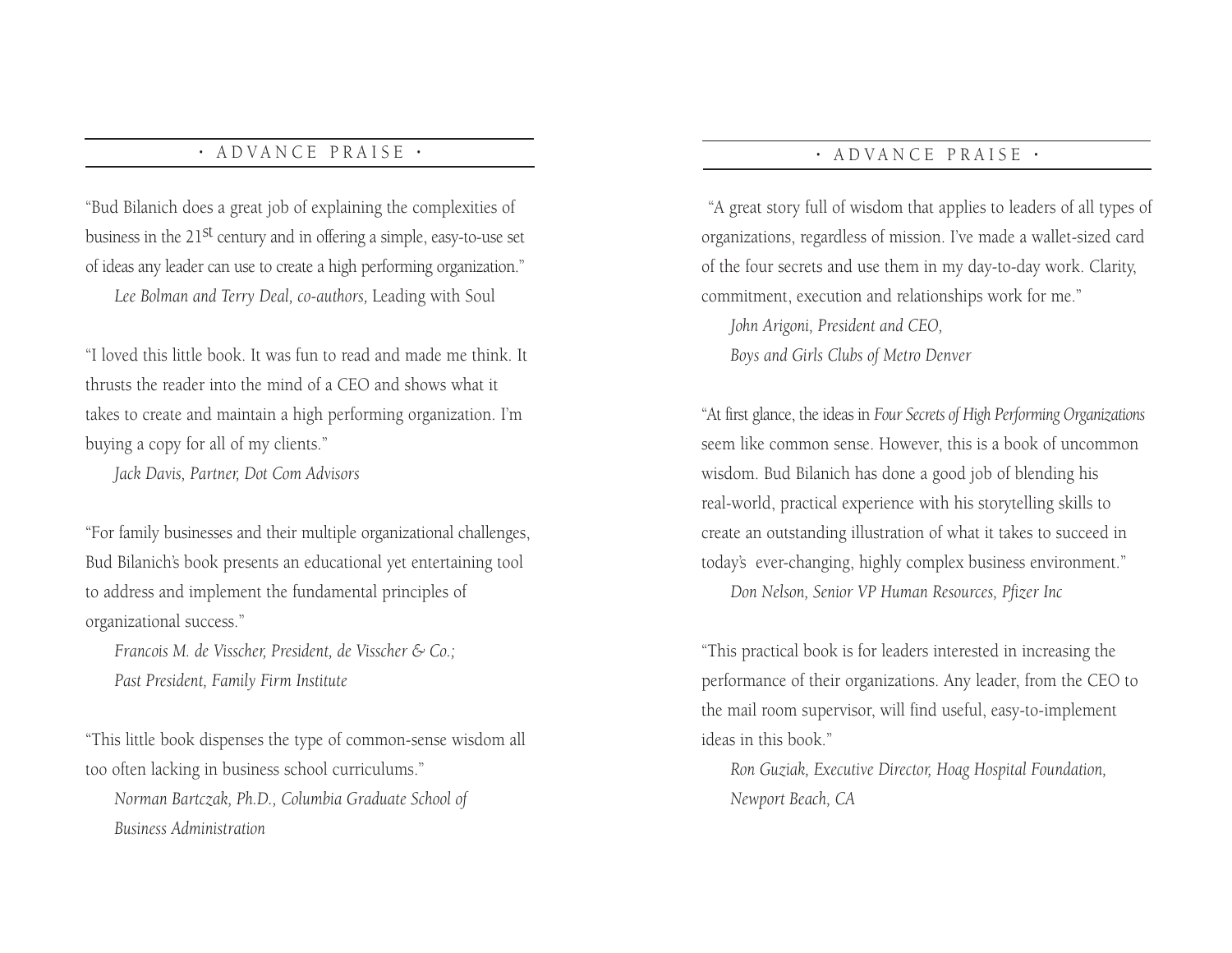"A great story full of wisdom that applies to leaders of all types of organizations, regardless of mission. I've made a wallet-sized card of the four secrets and use them in my day-to-day work. Clarity, commitment, execution and relationships work for me."

*John Arigoni, President and CEO,* 

*Boys and Girls Clubs of Metro Denver*

"At first glance, the ideas in *Four Secrets of High Performing Organizations* seem like common sense. However, this is a book of uncommon wisdom. Bud Bilanich has done a good job of blending his real-world, practical experience with his storytelling skills to create an outstanding illustration of what it takes to succeed in today's ever-changing, highly complex business environment."

*Don Nelson, Senior VP Human Resources, Pfizer Inc*

"This practical book is for leaders interested in increasing the performance of their organizations. Any leader, from the CEO to the mail room supervisor, will find useful, easy-to-implement ideas in this book."

*Ron Guziak, Executive Director, Hoag Hospital Foundation, Newport Beach, CA*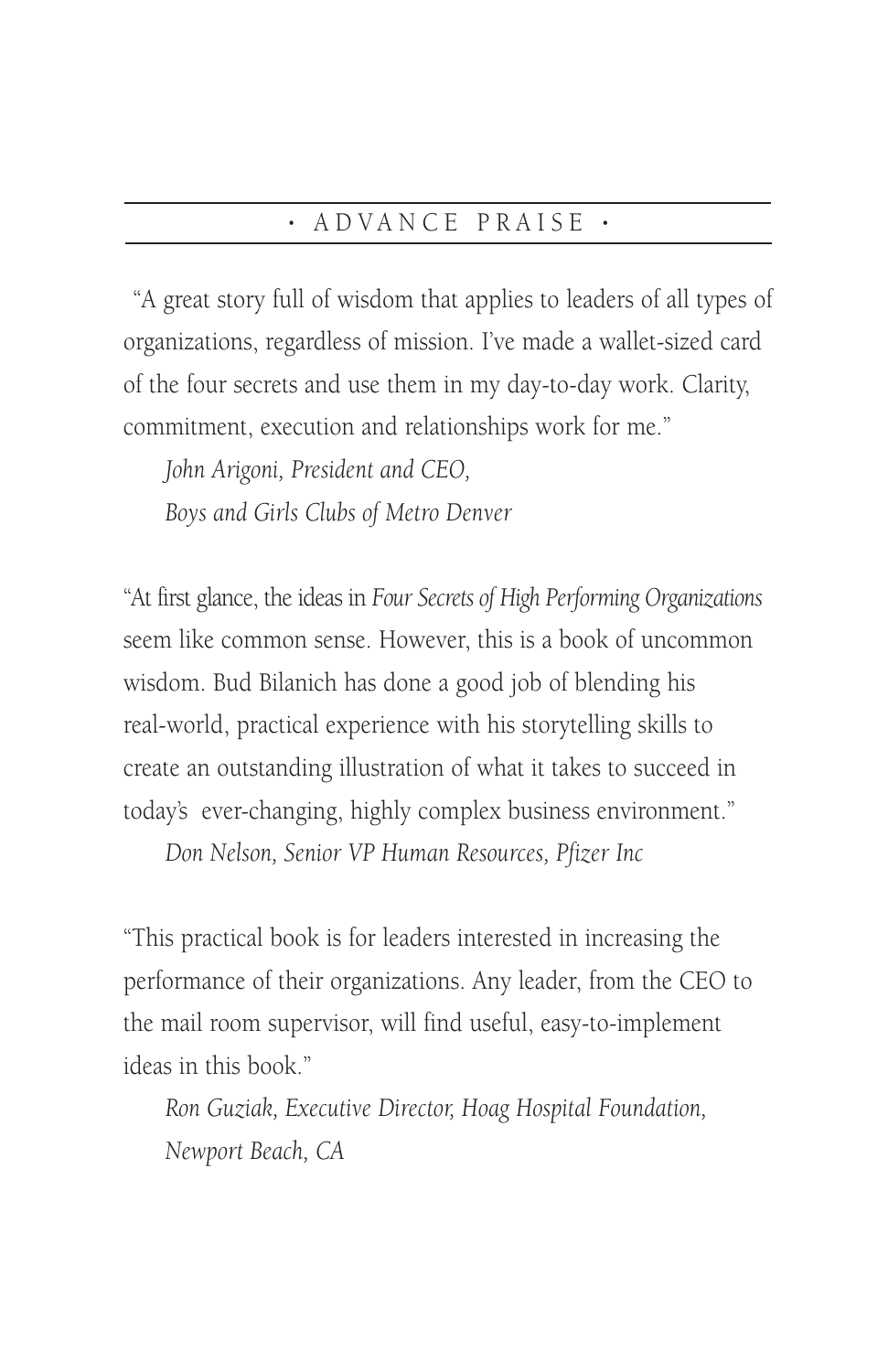"Bud Bilanich's story of Diamond Inc. will prove helpful to anyone wanting to understand how to gain more clarity and build effective relationships in any type of organization."

*Paul R. Saueracker, Chairman of the Board, President & CEO, Minerals Technologies Inc.*

"Forget all the latest books on the secrets of management. This book goes to the essence of business success by describing via one integrated example what your organization must do to become a highly competent force in a complex environment."

*Bill Ralston, CFO and Head of Consulting,* 

*SRI Consulting Business Intelligence*

"Great ideas and fun to read. A must-have tool for anyone in a leadership position interested in creating a high performing organization."

*Patsi Krakoff, Psy.D., Publisher,* Coaching Matters

"A 20-carat gem of a book; clear, multi-faceted and sparkling in its simplicity."

*Bill Haldane, Haldane Diogenes Executive Search*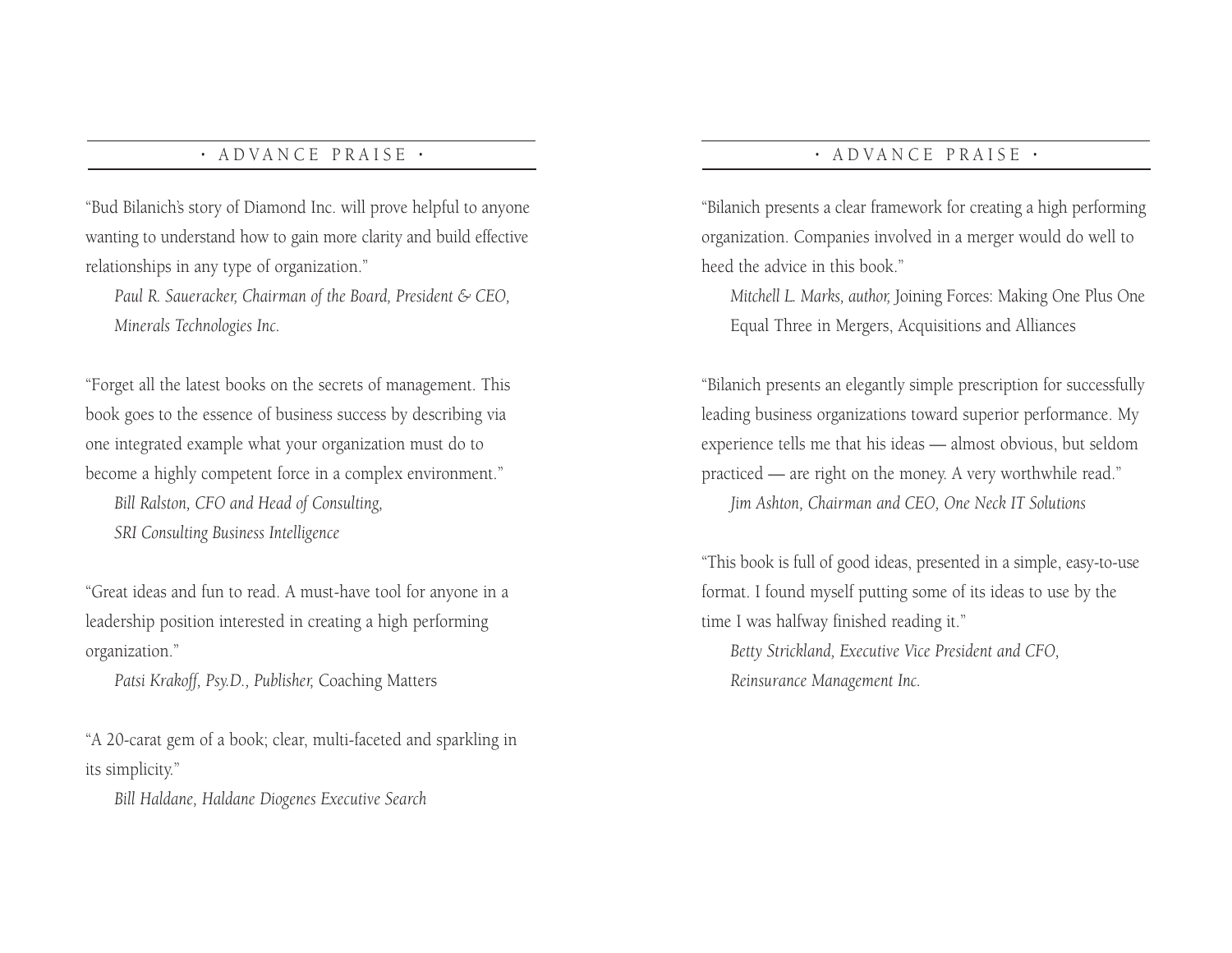"Bilanich presents a clear framework for creating a high performing organization. Companies involved in a merger would do well to heed the advice in this book."

*Mitchell L. Marks, author,* Joining Forces: Making One Plus One Equal Three in Mergers, Acquisitions and Alliances

"Bilanich presents an elegantly simple prescription for successfully leading business organizations toward superior performance. My experience tells me that his ideas — almost obvious, but seldom practiced — are right on the money. A very worthwhile read."

*Jim Ashton, Chairman and CEO, One Neck IT Solutions*

"This book is full of good ideas, presented in a simple, easy-to-use format. I found myself putting some of its ideas to use by the time I was halfway finished reading it."

*Betty Strickland, Executive Vice President and CFO, Reinsurance Management Inc.*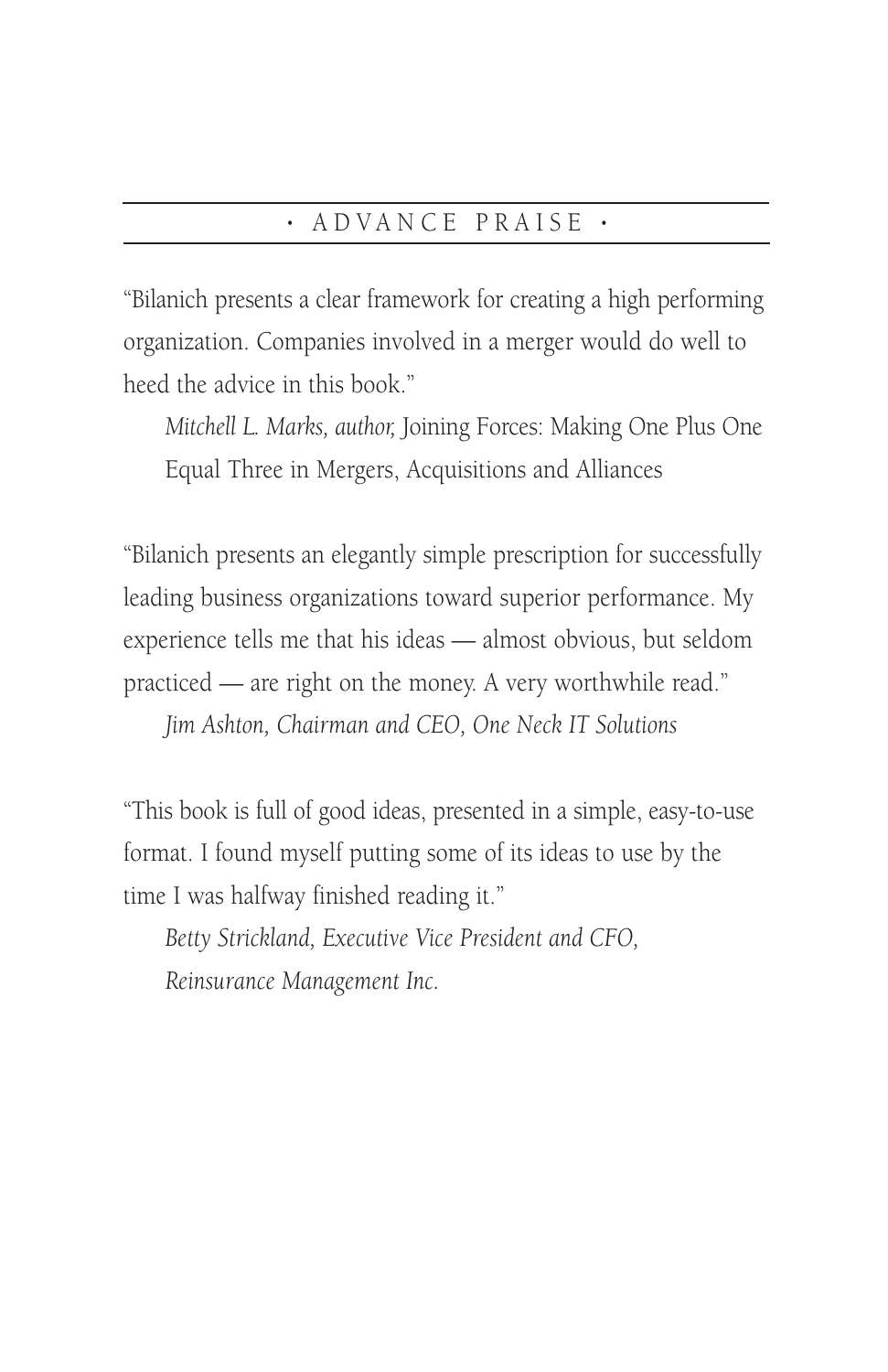"The author of *Supervisory Leadership* and *Using Values to Turn Vision Into Reality* strikes again! Bud Bilanich has written a book with real heart, explaining how to release pent-up energy and revive the enthusiasm needed to create a high performing organization. It is a useful tool for all leaders."

*Sally Simpson, Director Human Resources, Fluid Systems Group, Dana Corporation*

"At Microsoft, we employ precision thinking. The first step in this process is a 'go/no-go' decision. This book is a 'go.' It will put you on the right path toward success. The rest is up to you."

*Jerry Van Valkenburg, Microsoft Corporation*

"Bud Bilanich has written a highly readable and intriguing book that can help any management team make its company successful. He ignores trendy concepts and labels while providing clear answers to the basic questions faced by all businesses. Readers will find this book to be a gem."

*Charles Dugan, International Banker*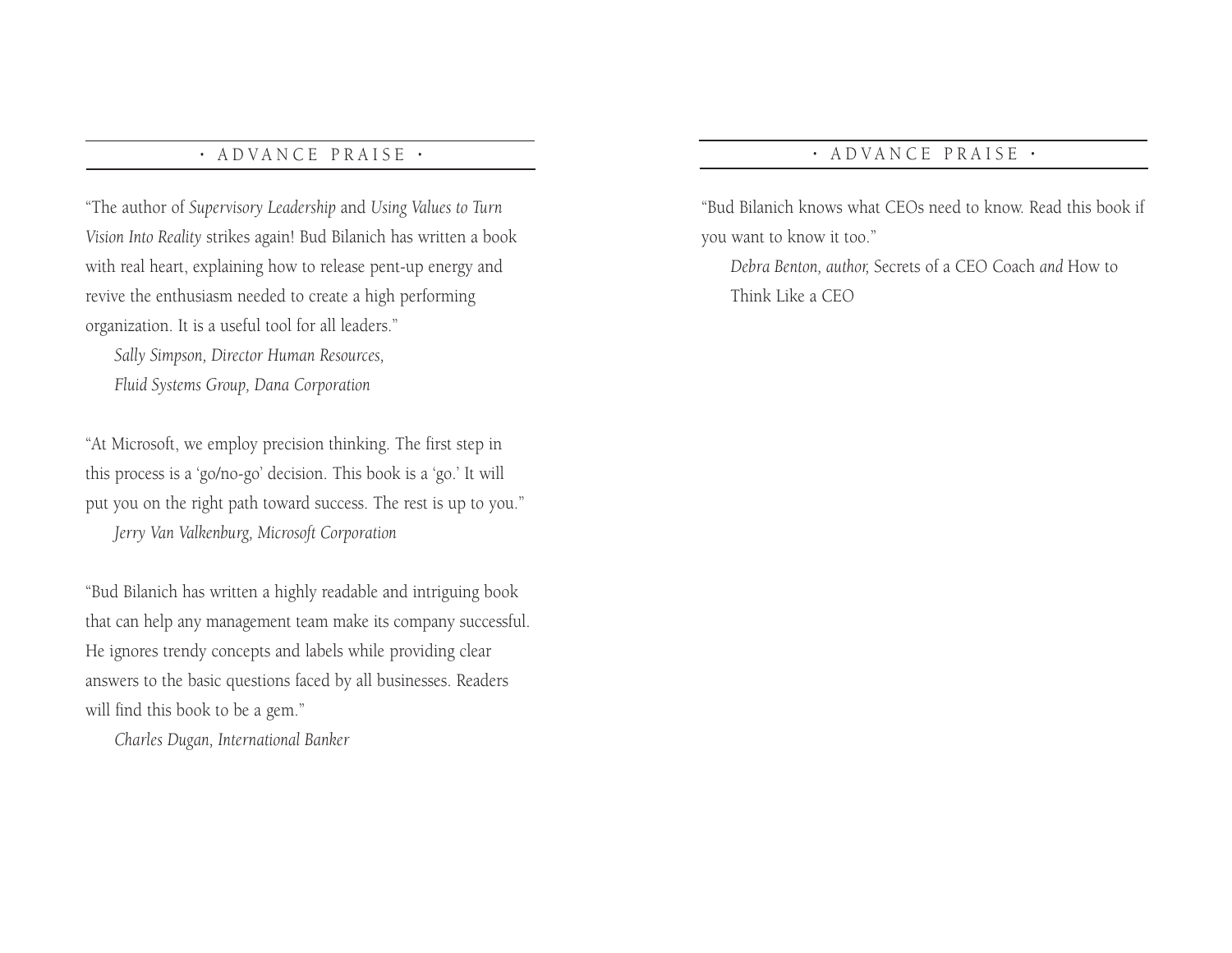"Bud Bilanich knows what CEOs need to know. Read this book if you want to know it too."

*Debra Benton, author,* Secrets of a CEO Coach *and* How to Think Like a CEO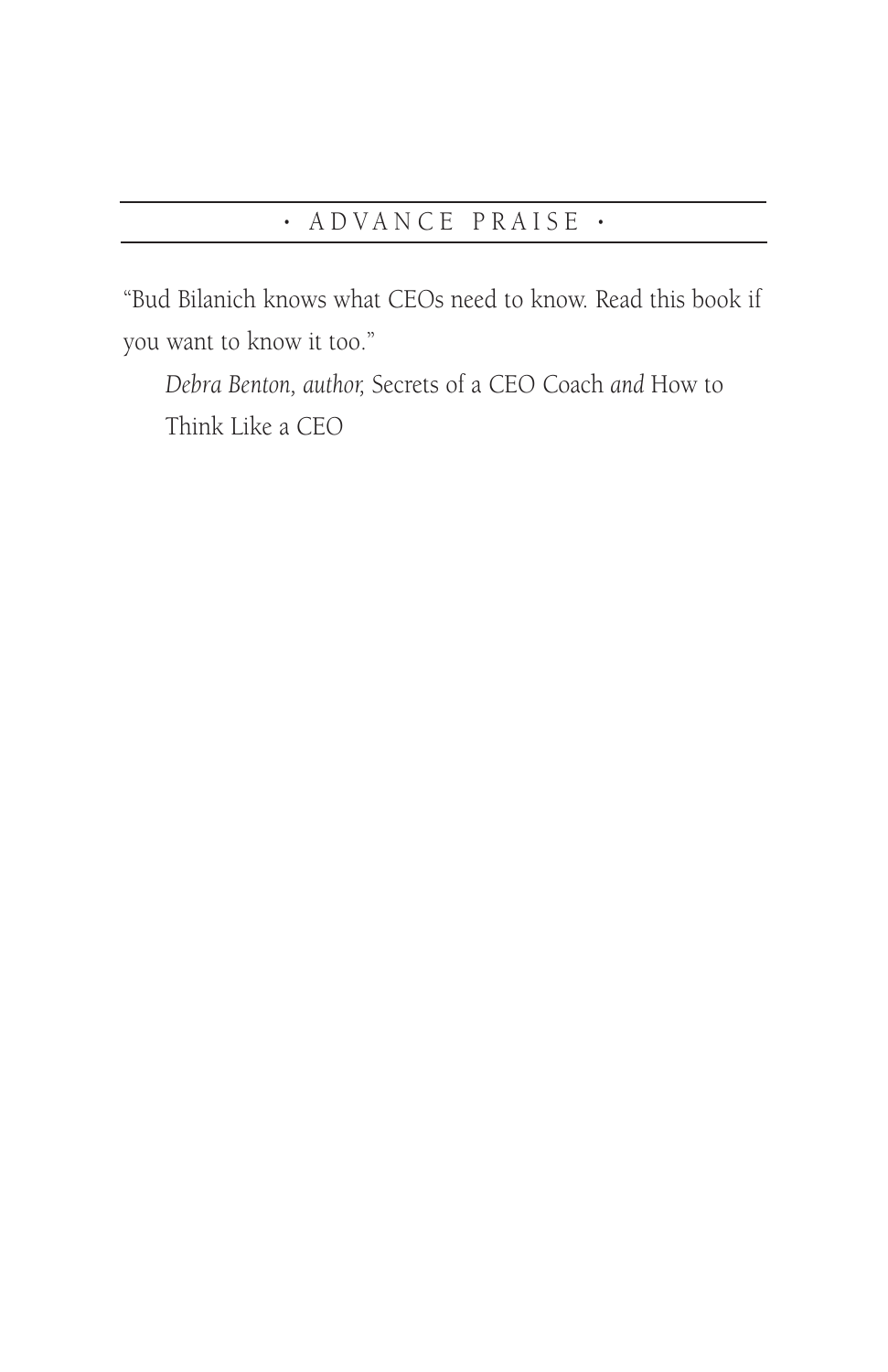

**Beyond the Flavor of the Month to Lasting Results**

BUD BILANICH

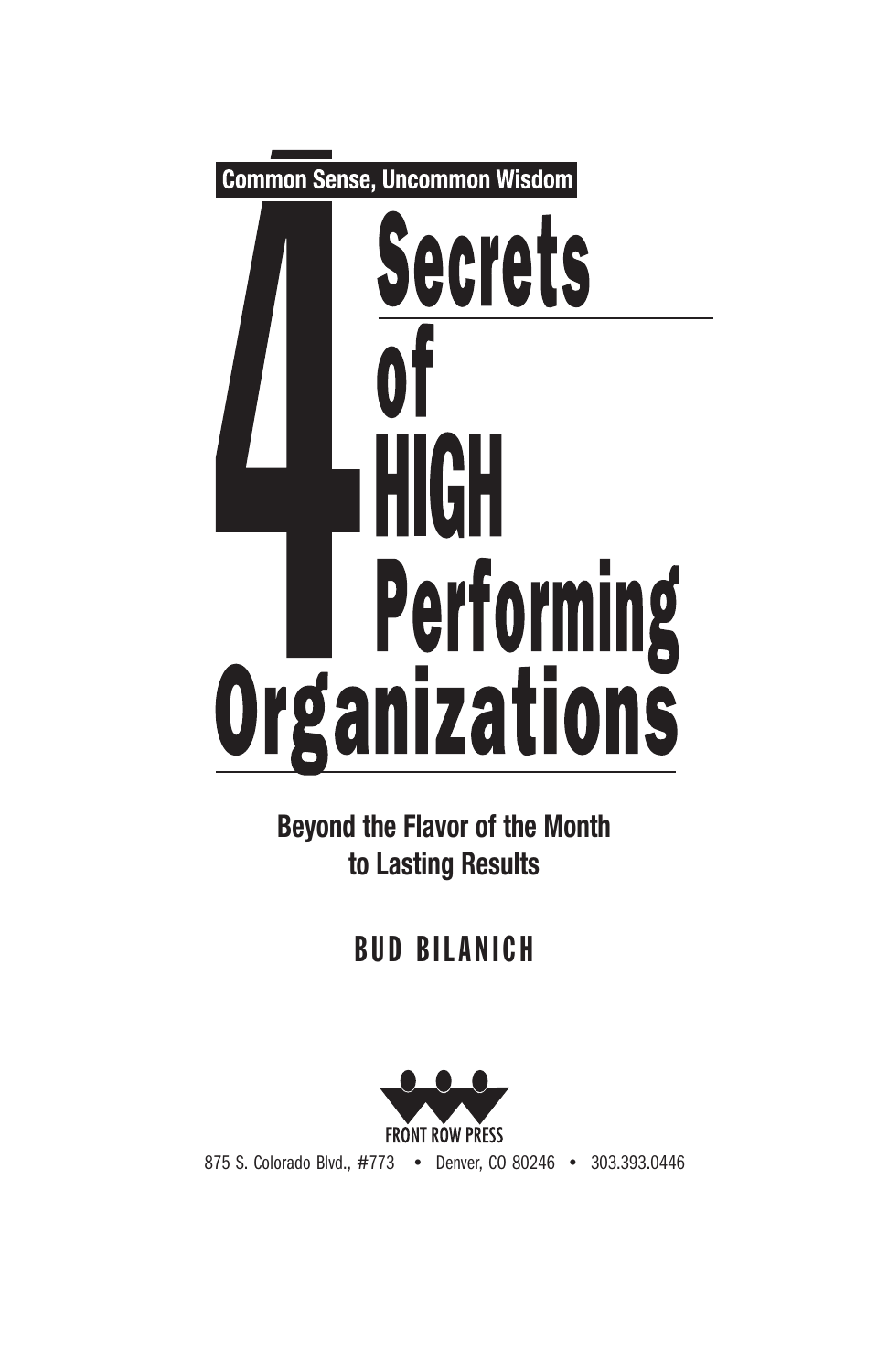Copyright © 2002 by Front Row Press. All rights reserved. No part of this publication may be used or reproduced, stored in a retrieval system, or transmitted in any form or by any means, electronic, mechanical, photocopy, recording or otherwise without the prior written consent of the publisher.

Published by Front Row Press 875 S. Colorado Blvd., #773 Denver, CO 80246 (303) 393-0446

ISBN 1-929774-13-3 Library of Congress Control Number: 2002104694

*Jacket Design and Book Interior: Benson Communications Denver, Colorado www.bensoncomm.com*

Copies of *Four Secrets of High Performing Organizations* are available in bookstores everywhere and through Front Row Press. Call (303) 393-0446 or order online at www.oegconsulting.com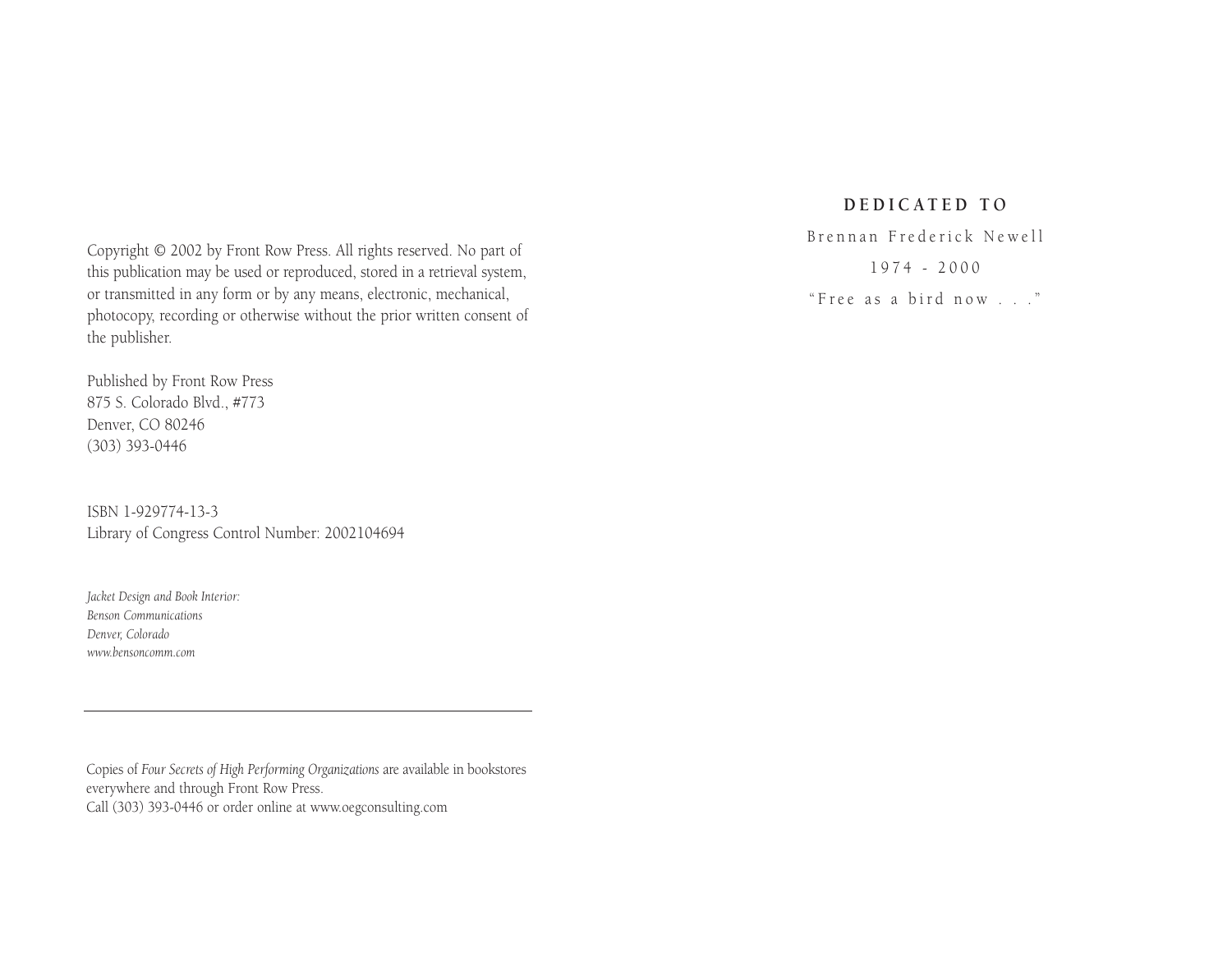# **DEDICATED TO**

Brennan Frederick Newell

### 1974 - 2000

"Free as a bird now . . ."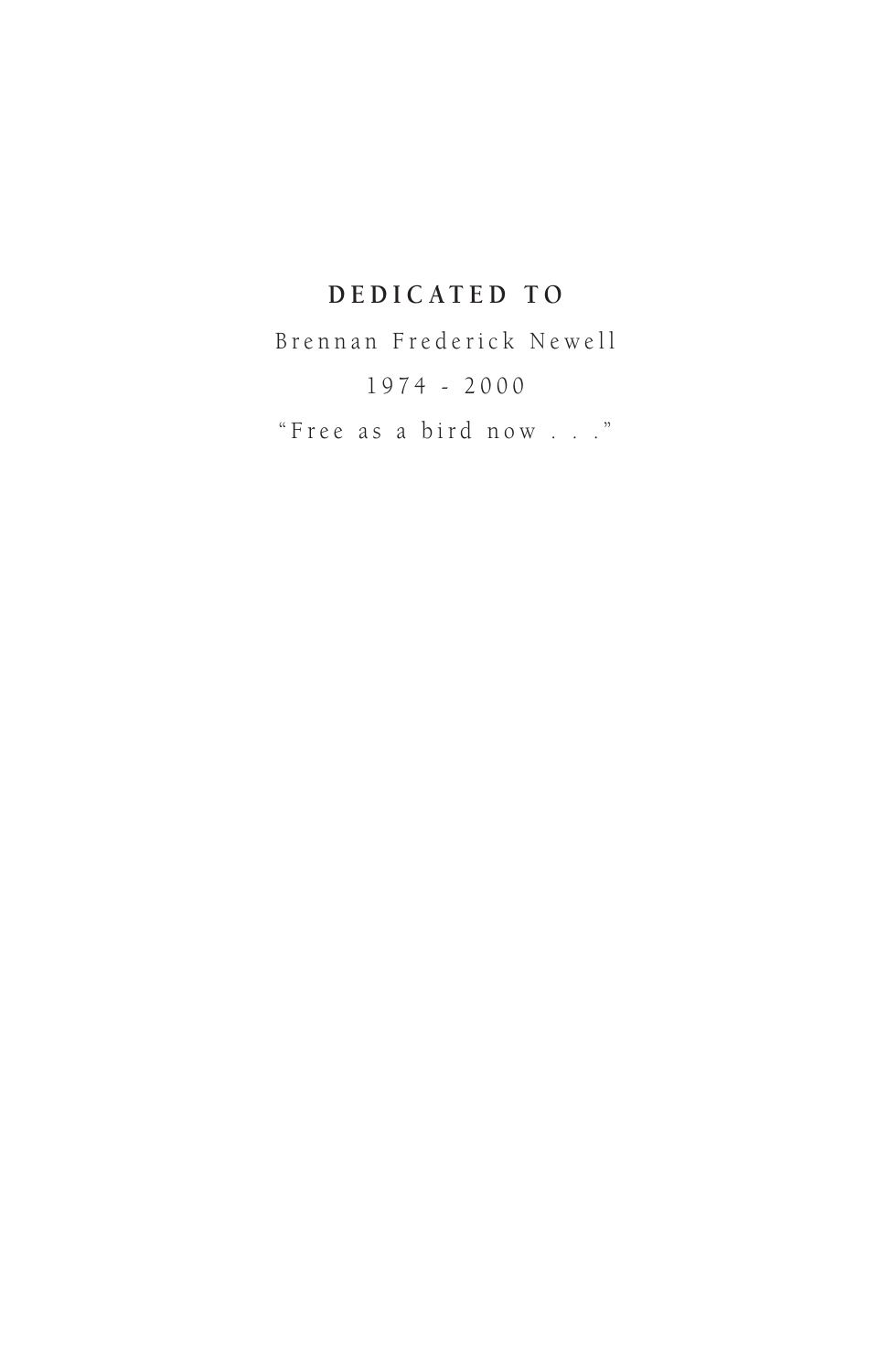# • ACKNOWLEDGEMENTS •

riting a book is not easy. Attempting to thank all the people Writing a book is not easy. Attempting to thank all the people who have helped make this book possible is almost as difficult. First, I'd like to thank Cathy, my wonderful wife. Without her, I could never manage my difficult travel, consulting and writing schedule.

Over the years I've had the good fortune of working with many people who have provided me with the insight I needed to write this book. Tony Maddaluna, Nat Ricciardi, Jay Cayado, Rich Illingworth, Don Nelson, Gordon Borteck, Howard Sohn, Steve Roesler, Van Horsley, Maggie Watson and Tim Beever are all excellent leaders who will undoubtedly recognize some of their ideas in the pages of this book.

John Guaspari, another consultant and friend, introduced me to the value equation on page 138. I got the fad-surfing idea from Eileen Shapiro's excellent book *Fad Surfing in the Boardroom.* Similarly, Geary Rummler's book *Improving Performance: How to Manage the White Space on the Organization Chart* inspired my comments on white-space management. Finally, when I was a student at Harvard, Lee Bolman and Terry Deal introduced me to the importance of multiple perspectives for understanding and leading organizations. Their course inspired the original idea for this book.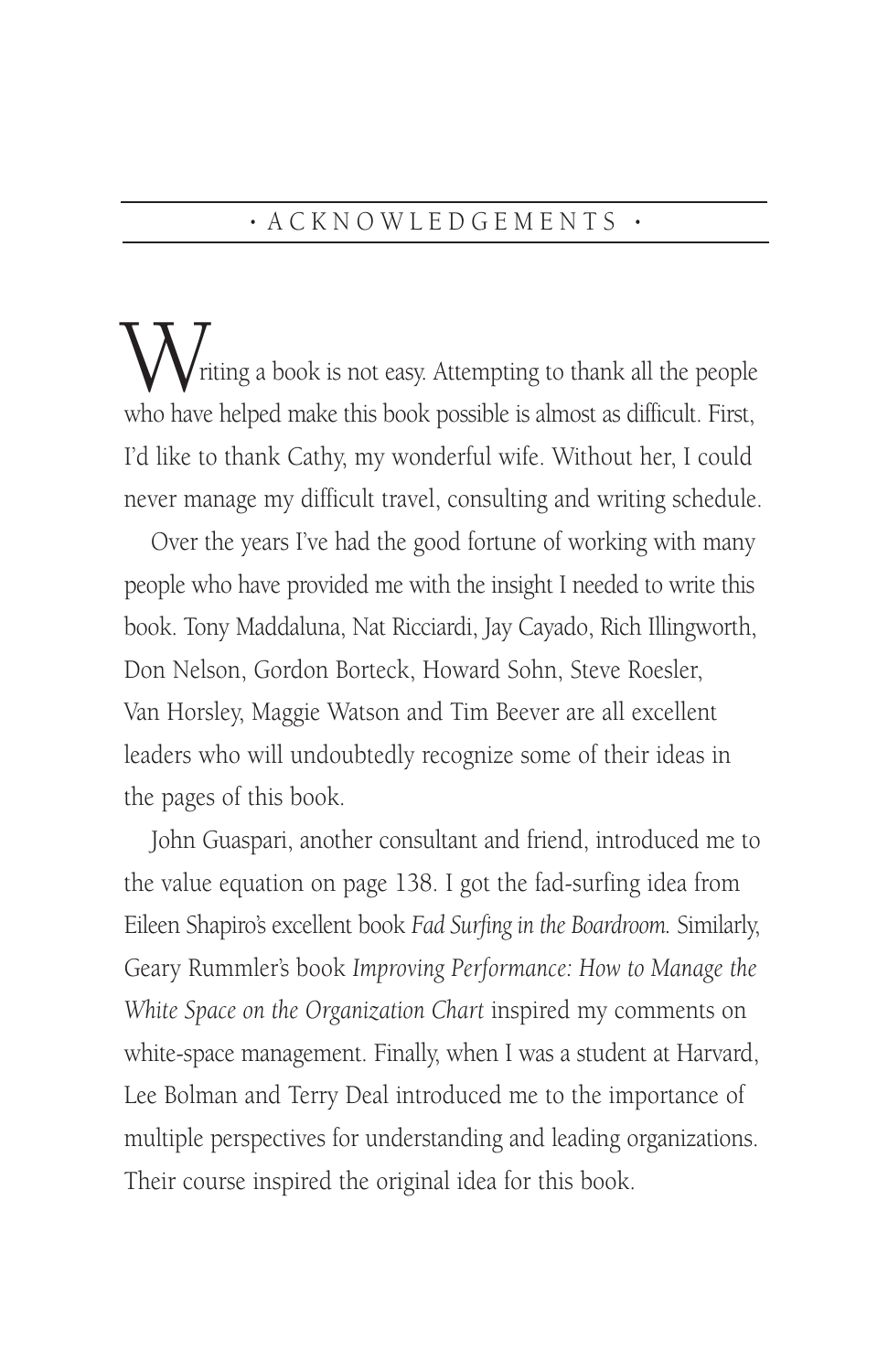# • ACKNOWLEDGEMENTS •

Several of my friends and colleagues read and commented on the manuscript. Warren Mersereau, Don Kirkpatrick, Bob Barton and I spent several hours discussing everything about the book, from its content to its design. Thanks guys, I owe you!

John Arigoni, Stephanie Warakomski, Grace Larson, Bill McNeill, Bob Donovan, Buzz Murphy, Tom Booth, Angelo Santisi, Donna Degutis, Sally Simpson, Mitch Marks, Dianne Harri, Ron Pantello, Betsy Blee, Mark Morgan and Lori Hansen all read and commented on the manuscript. Their input was invaluable.

Deb Hvass, my editor, did an excellent job of making my prose more readable and concise. Bobbi Benson, artist extraordinaire, did a great job in designing both the book and its cover. Paul Abdoo gets the credit for the cover photo.

My deepest thanks to all those mentioned above — and to anyone I may have missed.

I read Stephen King's book, *On Writing* when I was writing this book. While my work is no *Carrie* or *The Shining,* it's a lot better because of his clear and helpful advice.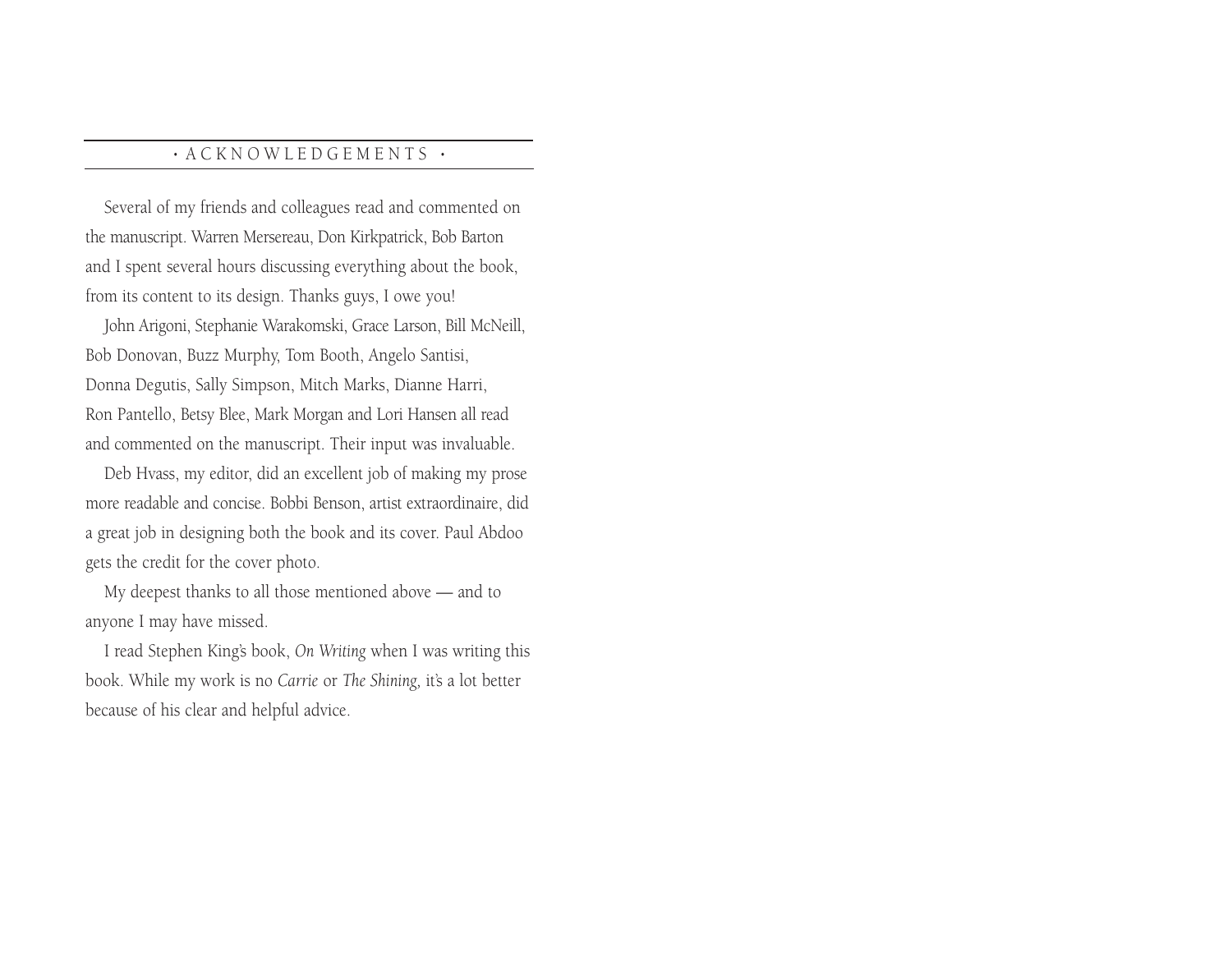#### $\cdot$  FOREWORD  $\cdot$

#### BY ERIC HARVEY

ne of the fun things about writing a book is that you get to meet **a** lot of the fun things about writing a book is that you get to meet a lot of interesting people once the book is published. After *Walk the Talk* was published, Bud Bilanich was one of the most interesting people Al Lucia and I had the good fortune to meet. Bud called us after he read our book. He said that he liked our ideas and wanted to discuss them further. He flew to Dallas one day about eight years ago to talk about the relationship between organizational values and high performance. That meeting marked the beginning of an interesting and rewarding professional and personal relationship between Bud and me.

*Four Secrets of High Performing Organizations* is Bud's third book. Like the other two, it is full of practical wisdom presented in an entertaining, easy-to-read, down-to-earth manner. Bud shares my belief that simple is better than complex. His books reflect his ability to grapple with complex concepts and present them in an easily understandable manner.

This book tells the story of Diamond Inc. and Brennan Newell, its CEO. As you read, you'll learn the four secrets of Diamond's success: Clarity, Commitment, Execution and Relationships. While these may sound like common-sense, Mom-and-apple-pie ideas, don't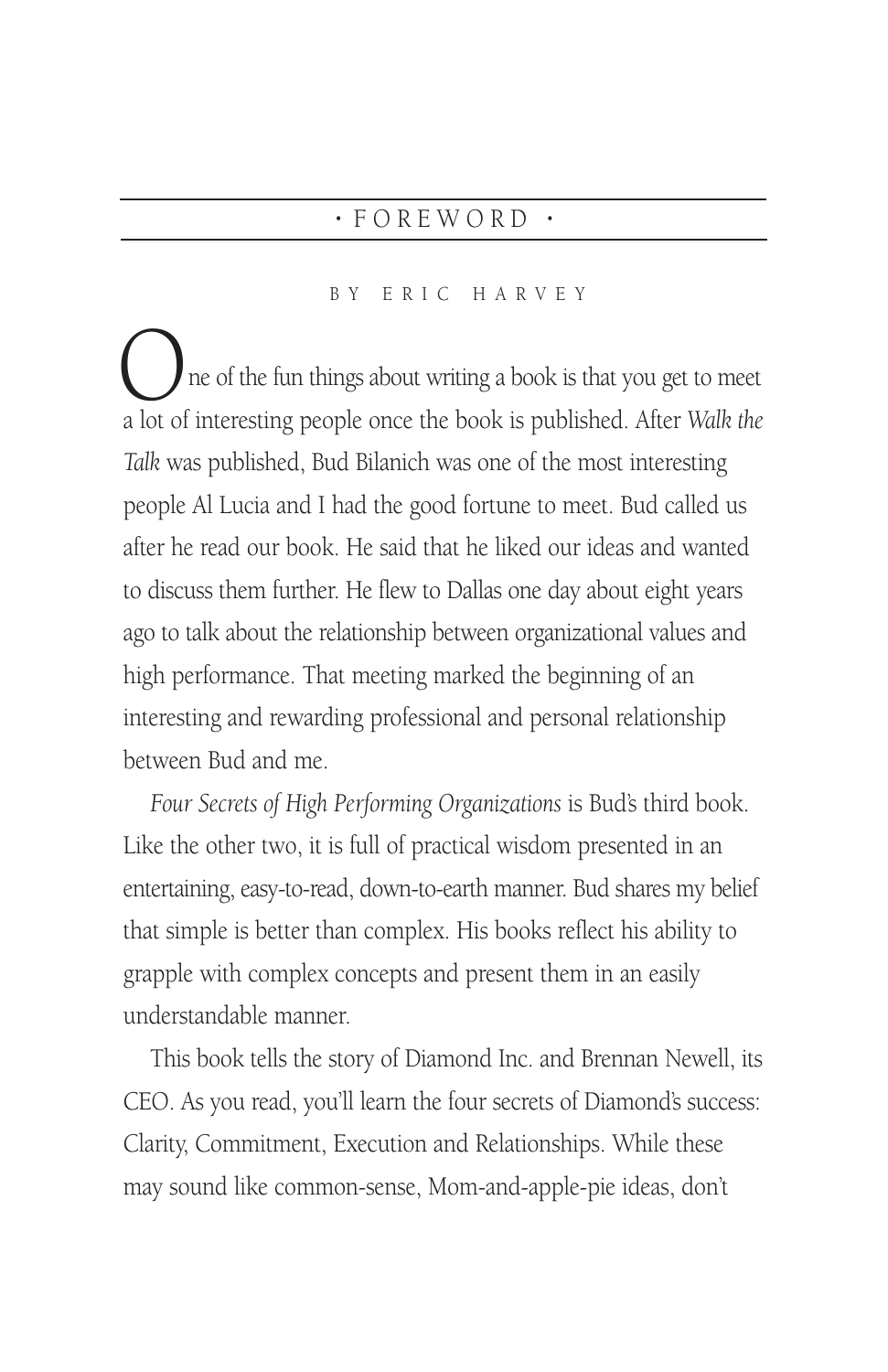think that you won't learn anything from reading this book. Through a variety of real-life examples, Bud makes the ideas come alive.

Small-business owners, CEOs of public companies, middle managers, leaders of not-for-profit organizations — anyone in a position of leadership — will find numerous opportunities to put the ideas and concepts presented in *Four Secrets of High Performing Organizations* to work every day. At Walk the Talk Company, we use many of the ideas suggested in this book every day.

When I saw the title of this book, I wondered if it would live up to expectations. After reading it, I can unequivocally say that it does. It is a quick read, full of insightful information on creating high performing organizations. I invite you to follow Brennan Newell and Diamond Inc.'s journey from mediocrity to high performance. You'll enjoy the read but more importantly, you'll find this book to be full of nuggets that you will be able to put to good use as you go about creating your own high performing organization.

There is a fifth secret in *Four Secrets of High Performing Organizations.* While the concepts of Clarity, Commitment, Execution and Relationships are rather simple and straightforward, it takes persistence, dedication and courage to apply them consistently. Therein lies the challenge of the book. *Four Secrets of High Performing Organizations* challenges the reader to go beyond his or her initial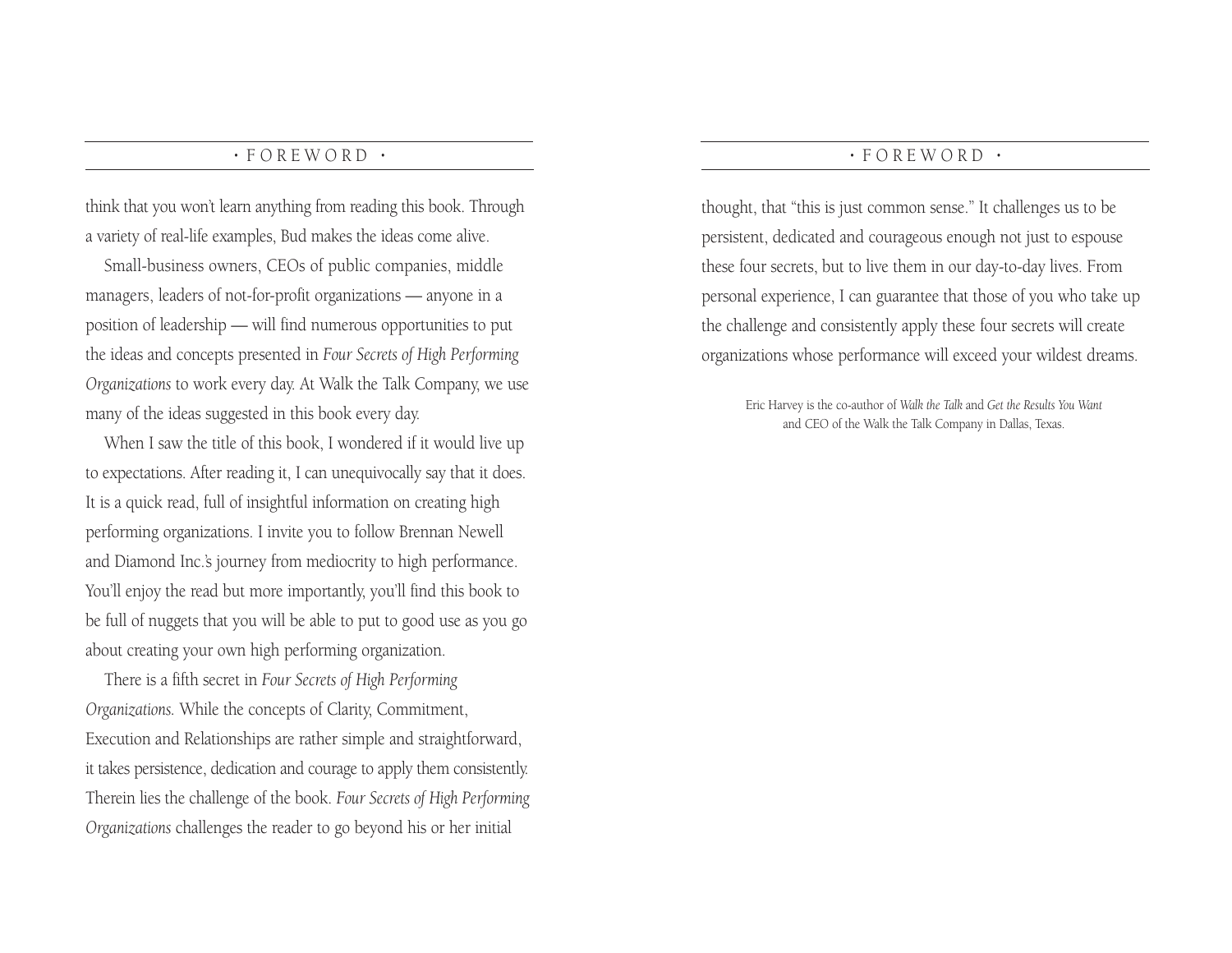thought, that "this is just common sense." It challenges us to be persistent, dedicated and courageous enough not just to espouse these four secrets, but to live them in our day-to-day lives. From personal experience, I can guarantee that those of you who take up the challenge and consistently apply these four secrets will create organizations whose performance will exceed your wildest dreams.

Eric Harvey is the co-author of *Walk the Talk* and *Get the Results You Want* and CEO of the Walk the Talk Company in Dallas, Texas.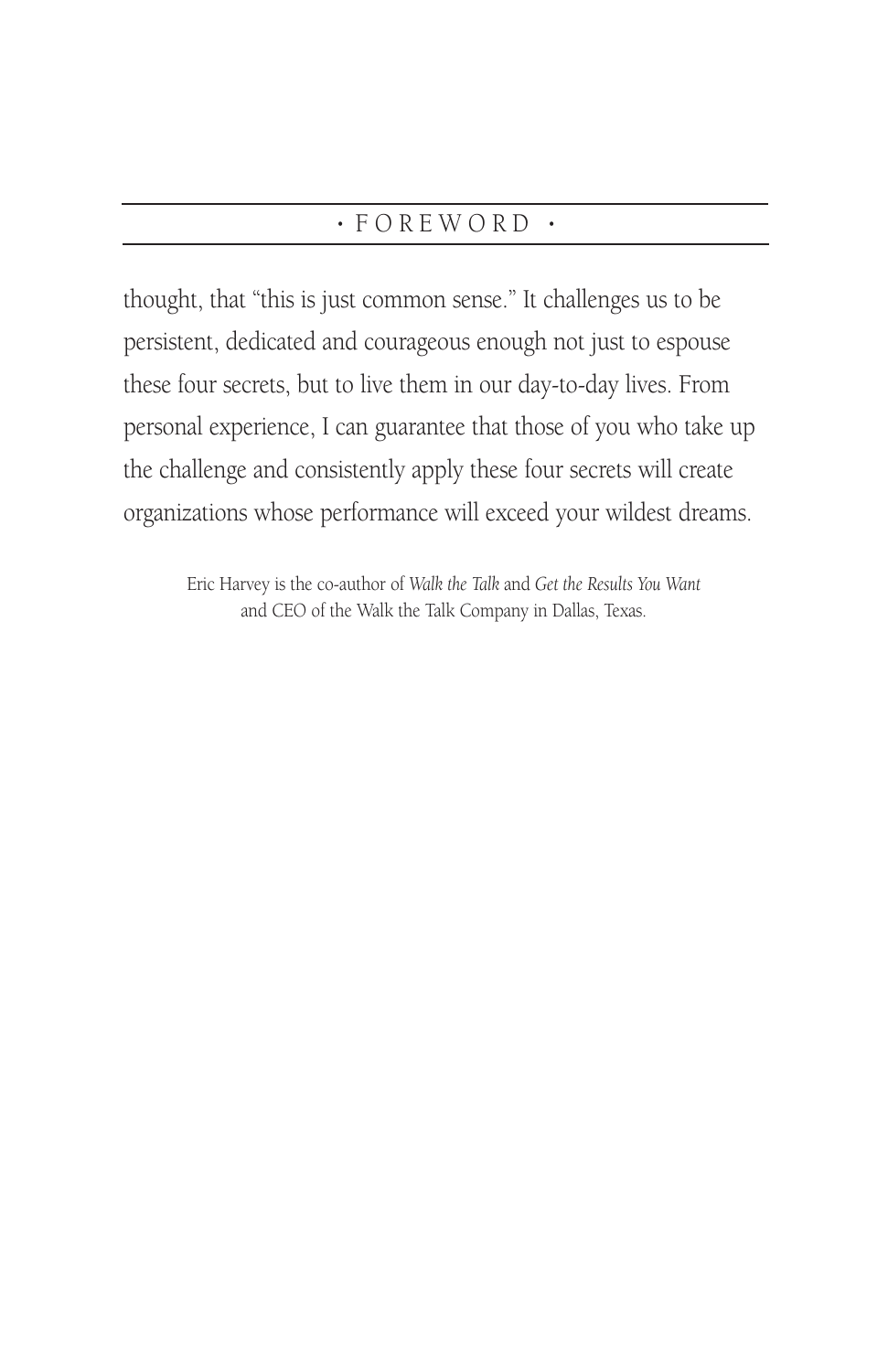# • CONTENTS •

|--|--|

# SECTION 1 Reflections on Breadth and Simplicity

| Chapter 1 A Simple Symbol of a Far-Reaching Idea 7 |
|----------------------------------------------------|
| Chapter 2 Introducing the Four Secrets 9           |
|                                                    |
| Chapter 4 Beginning of a Dialogue  17              |

# SECTION 2 Clarity

| Chapter 7 Mission Elements: Strategic Guide 35      |
|-----------------------------------------------------|
| Chapter 8 Guiding Principles for Decision-Making 41 |
| Chapter 9 Getting Clear on Clarity  47              |

# SECTION 3 Commitment

| Chapter 10 Finding "Diamonds in the Rough" 55  |  |
|------------------------------------------------|--|
| Chapter 11 Building Commitment from Day One 59 |  |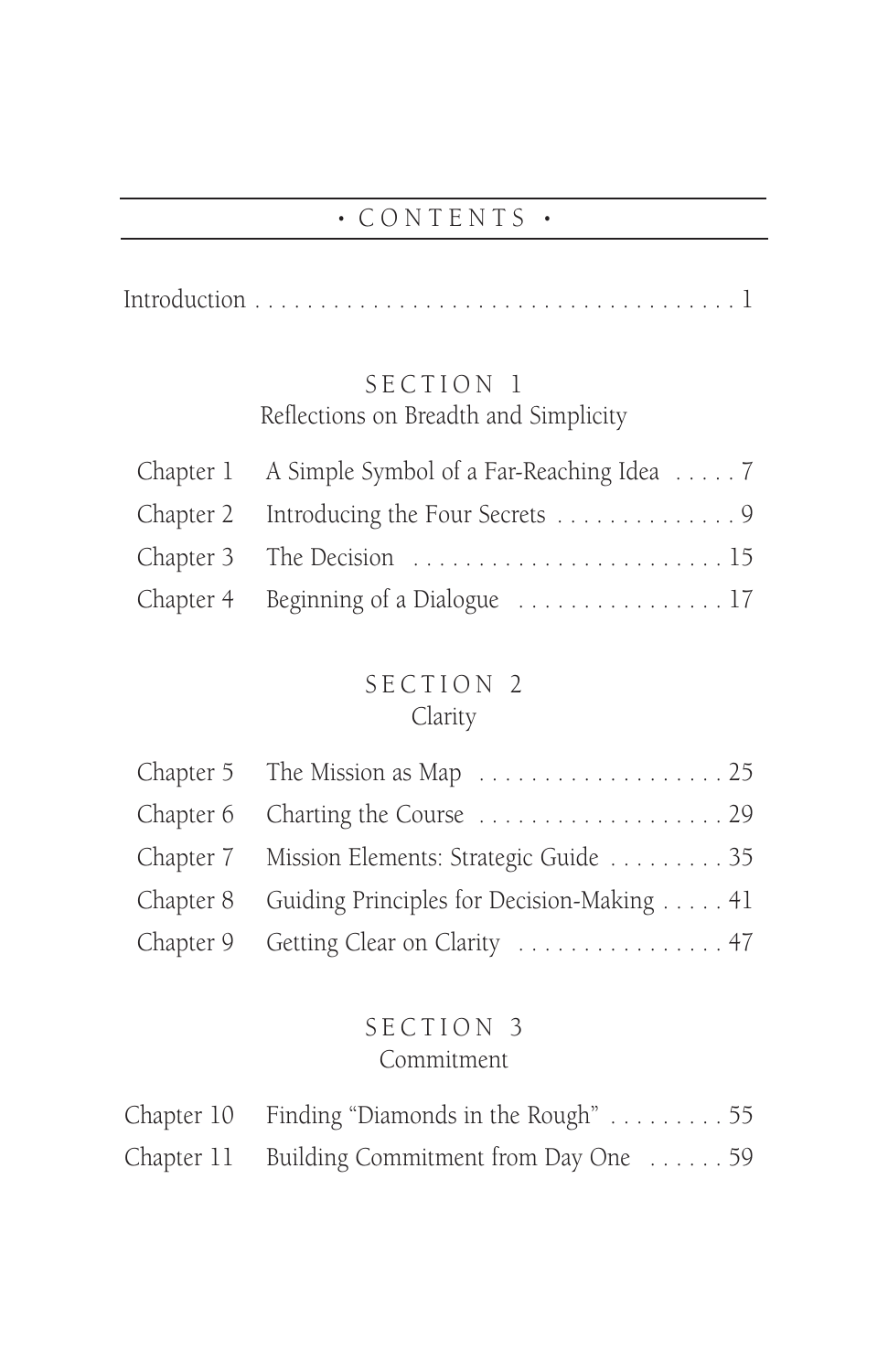| Chapter 12 Building Commitment Through Learning 63 |
|----------------------------------------------------|
|                                                    |
|                                                    |
| Chapter 15 Leading for Commitment, Part 1 81       |
| Chapter 16 Leading for Commitment, Part 2 89       |

# SECTION 4 Execution

| Chapter 17 The Spirit of Operational Excellence  99 |
|-----------------------------------------------------|
| Chapter 18 Strategic Metrics for Execution 103      |
| Chapter 19 The Metrics of Success 107               |
| Chapter 20 Managing the White Space  113            |

# SECTION 5 Relationships

| Chapter 21 Dancing Backward, Gracefully 123                    |
|----------------------------------------------------------------|
| Chapter 22 Long-term Partners: Building Trust with Truth . 129 |
| Chapter 23 Succeeding by Helping Others Succeed  133           |
| Chapter 24 Balancing the Seesaw of Cost and Quality 137        |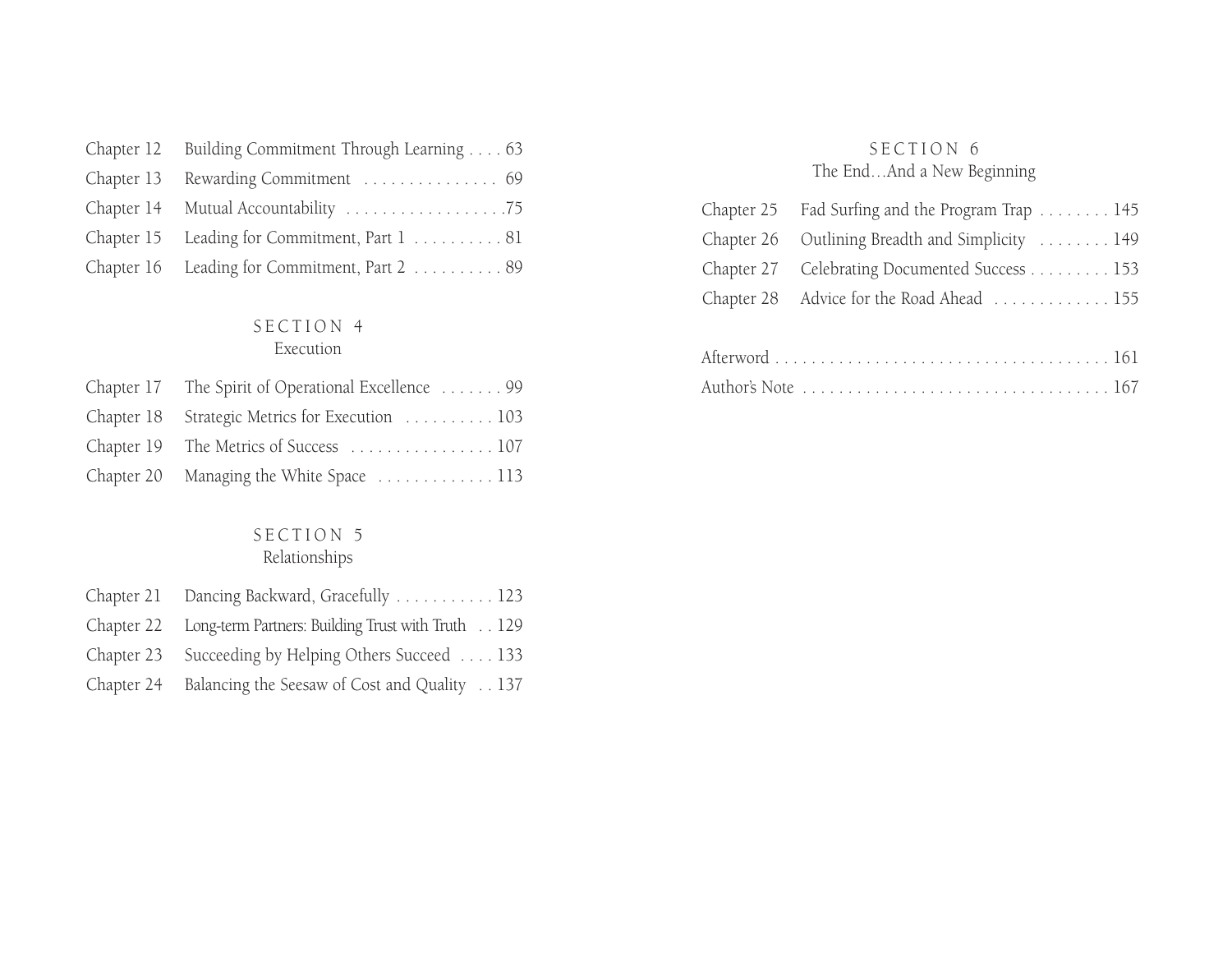# SECTION 6 The End…And a New Beginning

| Chapter 25 Fad Surfing and the Program Trap 145  |
|--------------------------------------------------|
| Chapter 26 Outlining Breadth and Simplicity  149 |
| Chapter 27 Celebrating Documented Success 153    |
| Chapter 28 Advice for the Road Ahead 155         |
|                                                  |
|                                                  |
|                                                  |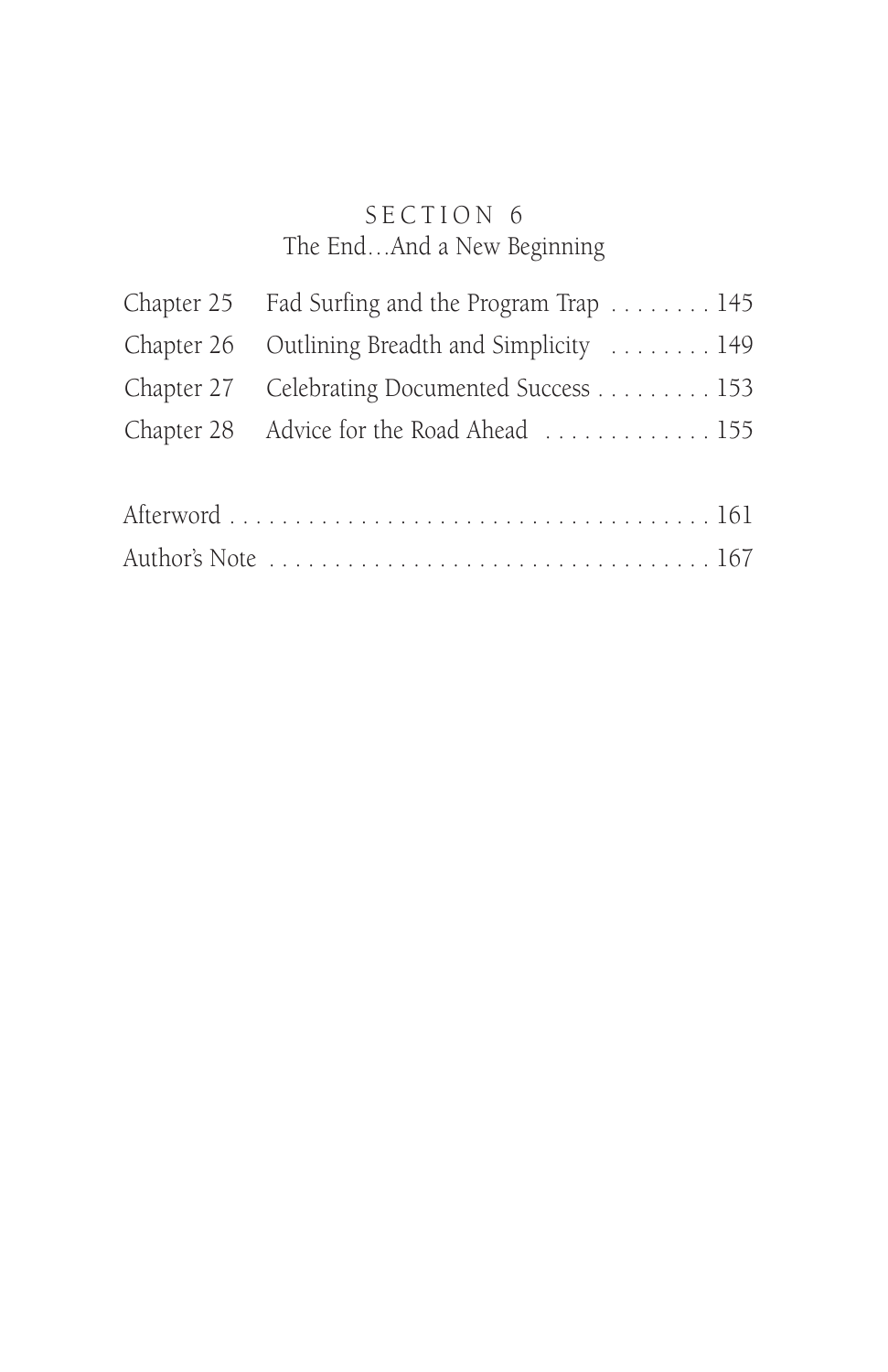### • INTRODUCTION •

f there's one trend I've noticed in my work with corporate leaders during the last quarter century, it's the tendency to search for the silver bullet — the one program that will solve all of their problems. Top executives often add one management fad to another without giving adequate thought to the effect these combined initiatives have on the people in their organizations.  $\prod_{\text{lex}}$ 

This is no surprise. In recent years, leaders have been invited to become Servant Leaders, Real Change Leaders, Transformational Leaders, Principle-Centered Leaders, Enlightened Leaders, Vanguard Leaders, Situational Leaders and Working Leaders. They have been exhorted to lead from the heart and to lead with soul. They've been told that leadership is an art and asked to take the leadership challenge.

By and large, their response has been to grab on to the latest fad, and institute one program after another. Here are just a few of the fads that leaders of U.S.-based companies have imposed on their people in the recent past: Reengineering, Balanced Scorecard, Economic Value Added, Total Quality Management, Six Sigma, Workout Sessions, and Do It Right the First Time. They've instituted team-building programs and written corporate mission, vision

1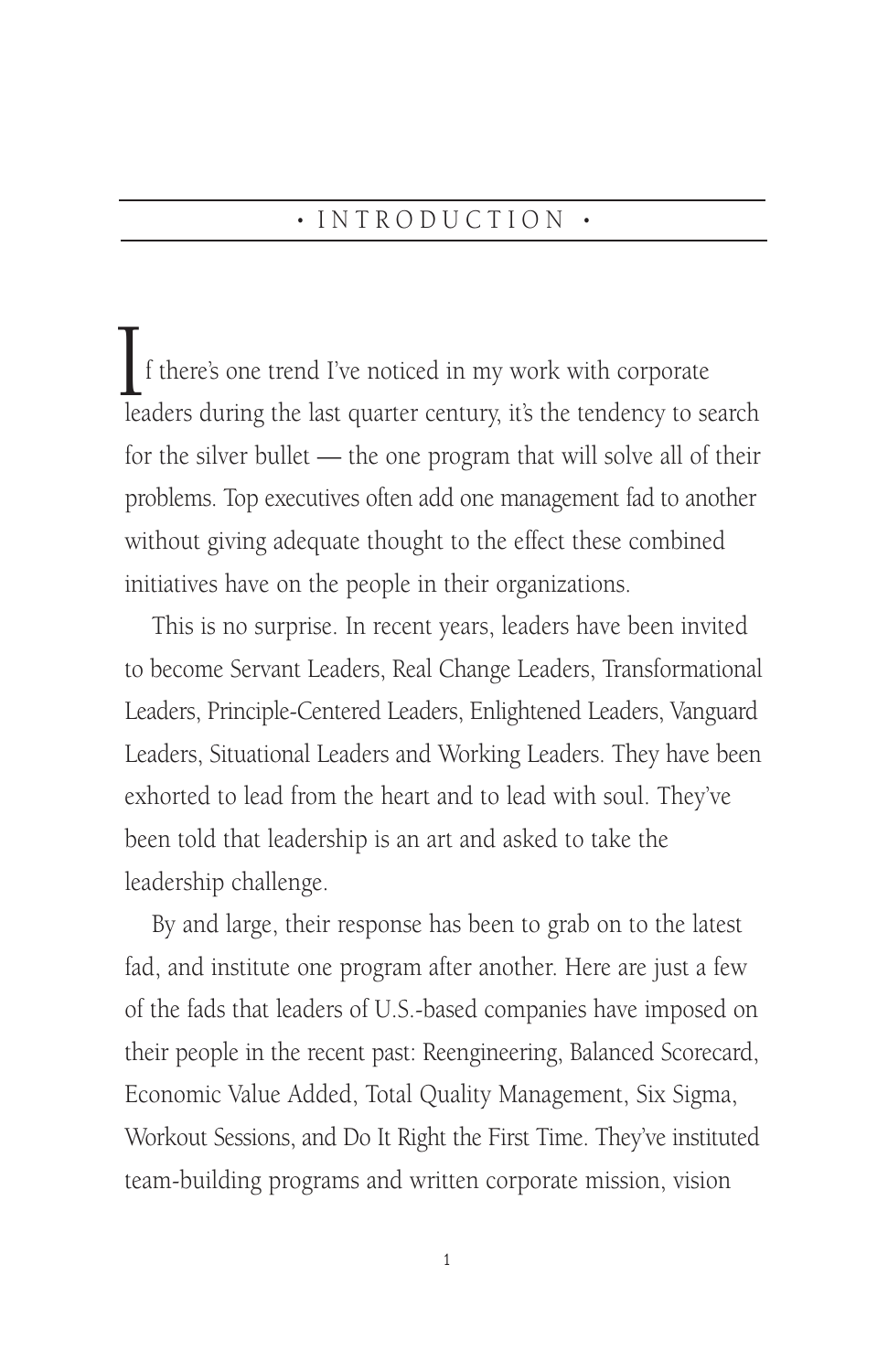and values statements. They've reorganized into lean organizations, flat organizations, matrix organizations, and learning organizations. They've focused on changing their corporate culture and redoing their performance management programs. They've hired coaches and mentors. This list is far from being all-inclusive, but you get the picture.

Most of these programs begin with a lot of fanfare. There is a big kickoff meeting, in which senior leaders tout the benefits of the new program. This is followed by some training in which familiar concepts are given new names. Steering committees and implementation teams are created. Pilot projects are run. All of this takes a couple of years. And then senior leadership kicks off a new program. The net result is a wave of cynicism, expressed best by a phrase heard in all types of organizations — "flavor of the month<sup>"</sup>

It doesn't have to be this way. It's time to get back to the basics. I believe that there is a set of simple yet universal principles that, when applied rigorously and consistently, lead to organizational high performance. These principles are Clarity, Commitment, Execution and Relationships. By the time you finish this book, you will be able to categorize all of the fads mentioned above into one of these four principles.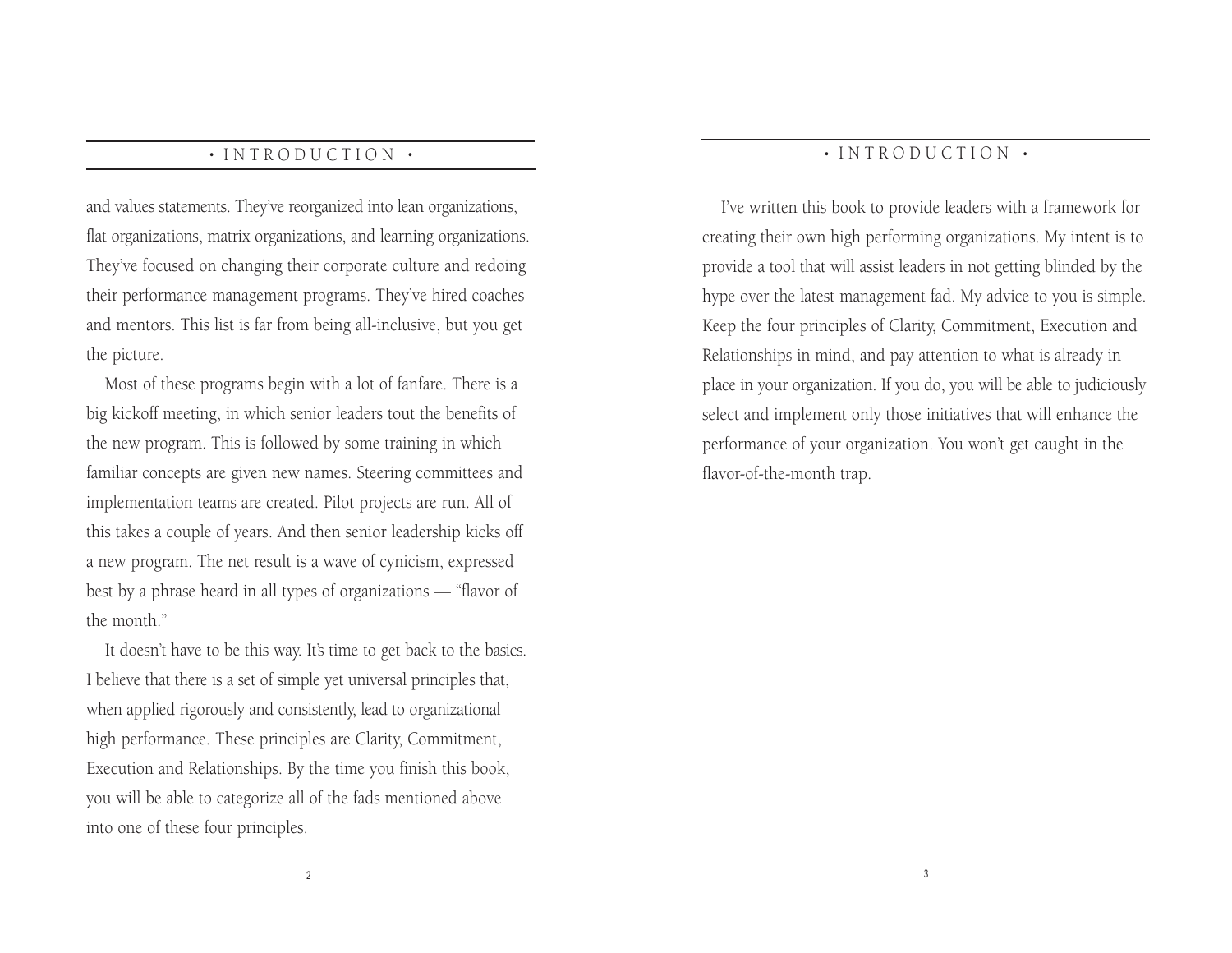#### • INTRODUCTION •

I've written this book to provide leaders with a framework for creating their own high performing organizations. My intent is to provide a tool that will assist leaders in not getting blinded by the hype over the latest management fad. My advice to you is simple. Keep the four principles of Clarity, Commitment, Execution and Relationships in mind, and pay attention to what is already in place in your organization. If you do, you will be able to judiciously select and implement only those initiatives that will enhance the performance of your organization. You won't get caught in the flavor-of-the-month trap.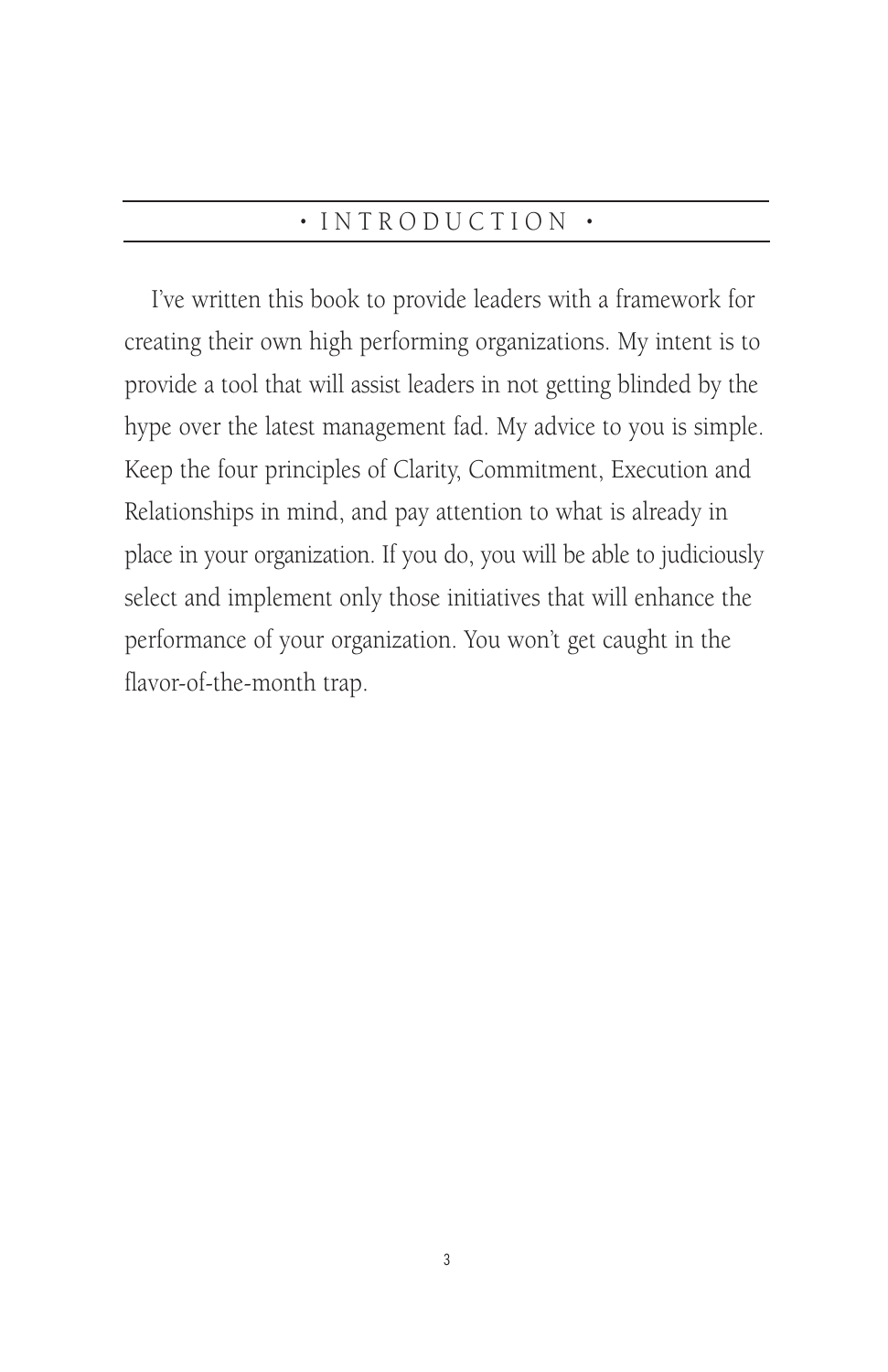# SECTION 1

Reflections on Breadth and Simplicity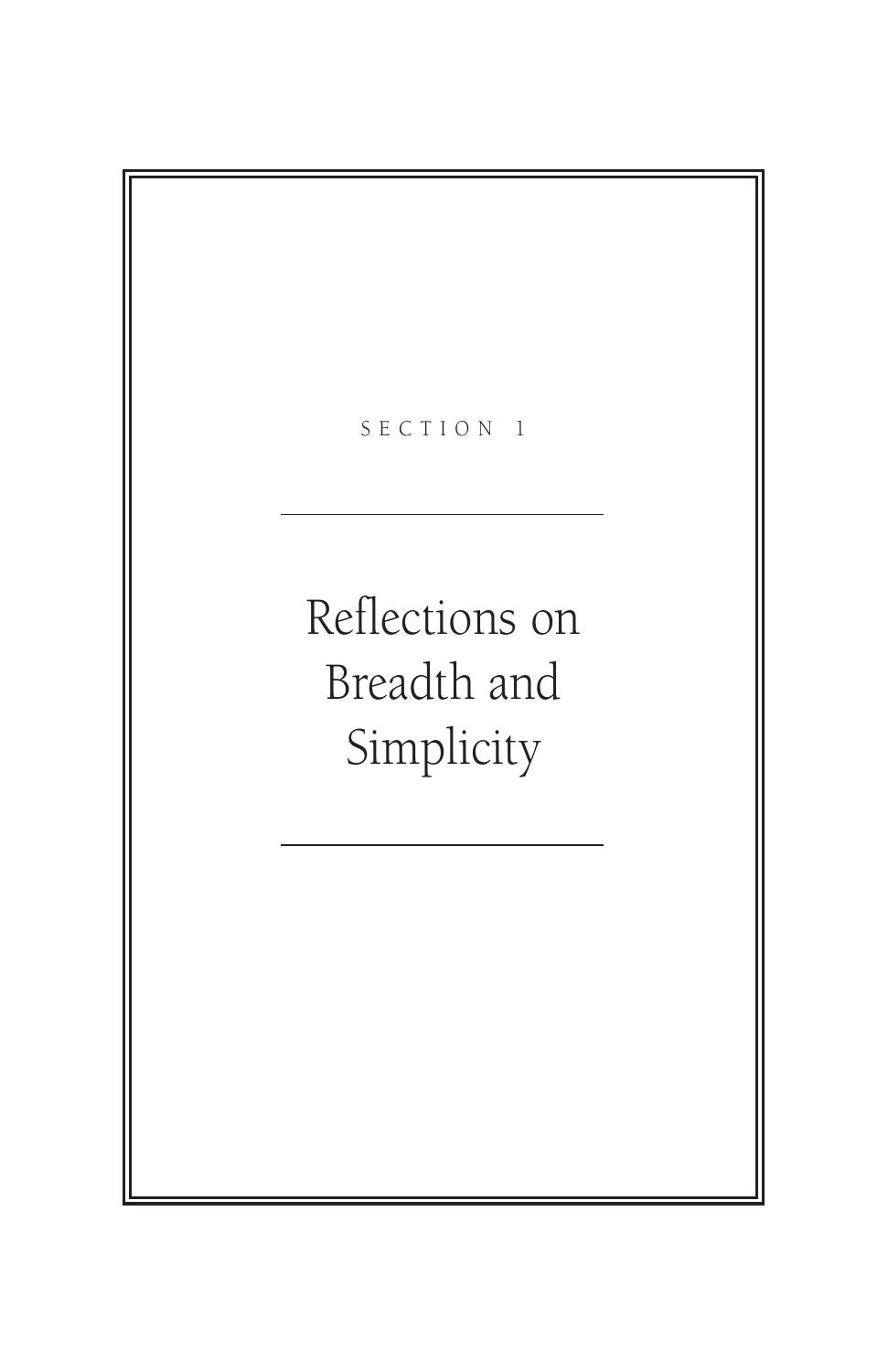# A Simple Symbol of a Far-Reaching Idea

'll be leaving now. Is there anything else you need before I go?" Brennan Newell looked up from his e-mail to see his assistant standing at the door.  $\bigcup_{\text{Bre}}$ 

"No thanks. I have a few more things to do, and then I'll be leaving myself," he said.

"Don't forget you have that reporter coming to see you tomorrow."

"How could I? It's not every day that someone from a national business magazine calls me up and tells me they want to do a profile on me," he laughed.

"Well, you've really turned this place around in the time you've been here," replied the assistant.

"Yes, but not without a lot of hard work from the people around me — like you. Now get out of here and go home to your family. Wear your best suit tomorrow. Maybe you'll get into a picture or two."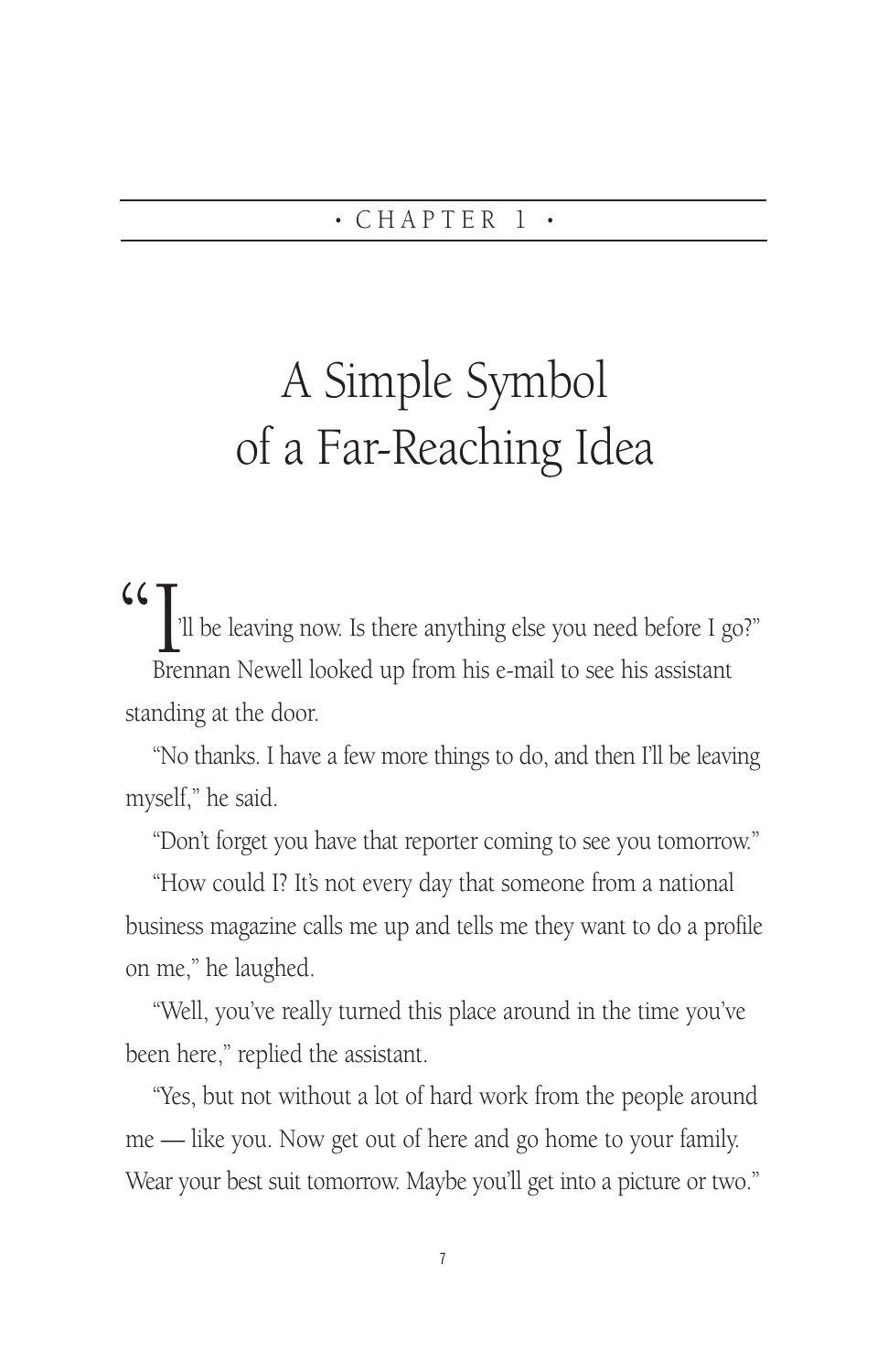## • SECTION 1: REFLECTIONS •

As his door closed, Brennan sat back and reflected on what he was going to say to the reporter. As he let his thoughts wander back over his 10 years as the CEO of Diamond Inc., he toyed with the one personal item on his desk. It was a cardboard bar coaster that Helen Yee, his Chief Operating Officer, had had laminated for him. She had given it to him the day she accepted his offer to join him at Diamond. On one side of the coaster was an advertisement for a local micro brew. On the other was a diagram in Brennan's handwriting. It looked like this.

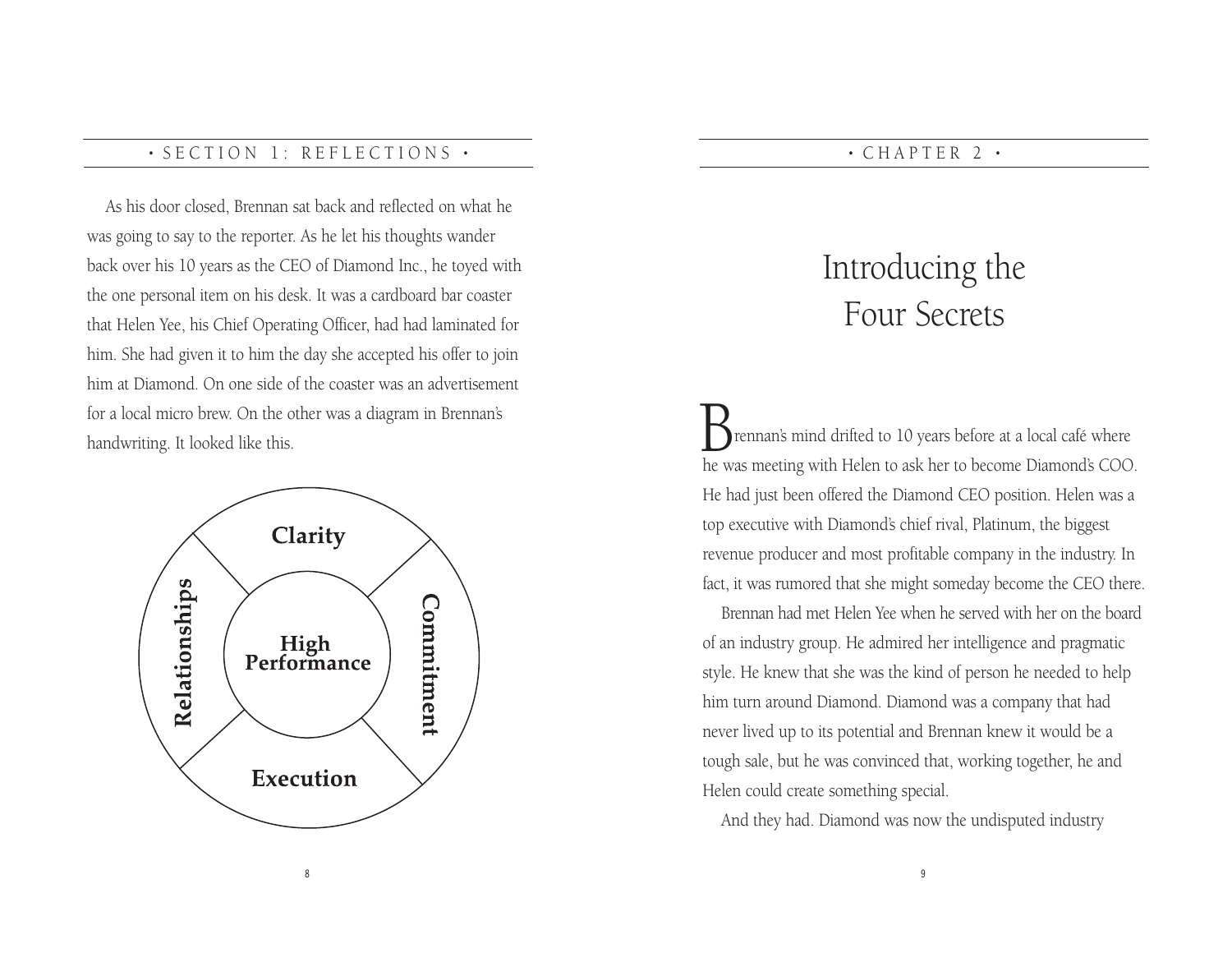# Introducing the Four Secrets

rennan's mind drifted to 10 years before at a local café where B rennan's mind drifted to 10 years before at a local café where<br>he was meeting with Helen to ask her to become Diamond's COO. He had just been offered the Diamond CEO position. Helen was a top executive with Diamond's chief rival, Platinum, the biggest revenue producer and most profitable company in the industry. In fact, it was rumored that she might someday become the CEO there.

Brennan had met Helen Yee when he served with her on the board of an industry group. He admired her intelligence and pragmatic style. He knew that she was the kind of person he needed to help him turn around Diamond. Diamond was a company that had never lived up to its potential and Brennan knew it would be a tough sale, but he was convinced that, working together, he and Helen could create something special.

And they had. Diamond was now the undisputed industry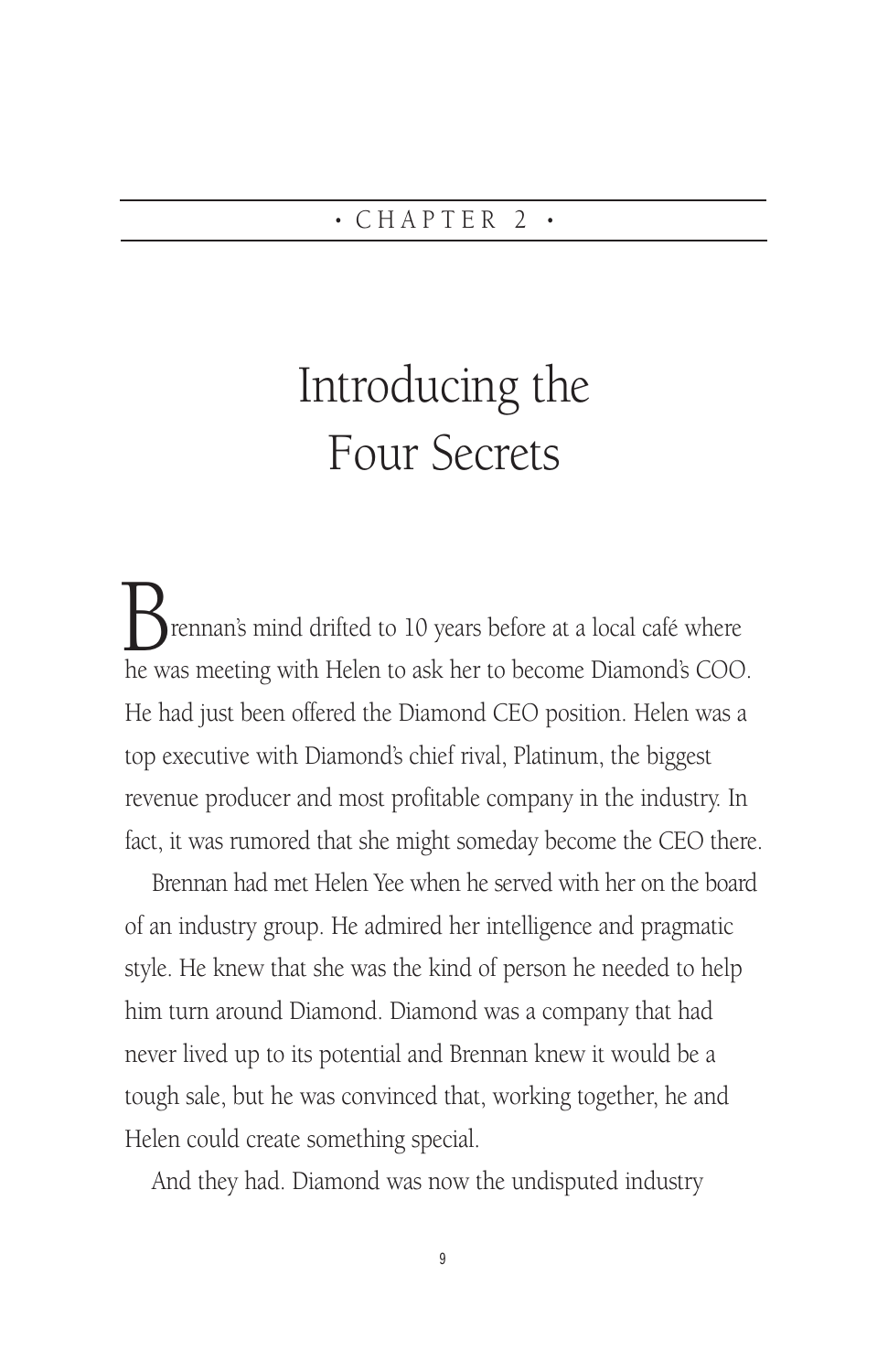# • SECTION 1: REFLECTIONS •

leader. Its market capitalization had quadrupled in the past 10 years. It had recorded 40 straight quarters of record growth and was one of Wall Street's darlings. Diamond had been included on several "Most Admired" lists for the past seven years, and had been recognized as "One of America's 100 Best Companies to Work For" for the past five years. When the company announced it was adding 100 positions to its sales force, it received more than 5,000 resumes. Brennan and Helen had turned a lumbering, slow-reacting company into a sleek profit-producing machine.

Brennan was on top of the world. Wall Street loved him. His board loved him. Diamond employees loved him. He was going to announce his retirement at the next board meeting and suggest that Helen be named his successor — something no one, not even Helen, knew yet. He had no doubt that the board would approve. Helen deserved just as much credit as he for Diamond's success.

As he looked at the coaster, he thought of his discussion with Helen that long-ago night. They had just finished their coffee when he made his pitch. He told her that he had big plans for Diamond and that he would need a partner to make those plans come true.

Helen was skeptical at first. "Brennan, you know I am the president of Platinum's biggest division and they like me there. With a little luck, I could end up in the top job some day."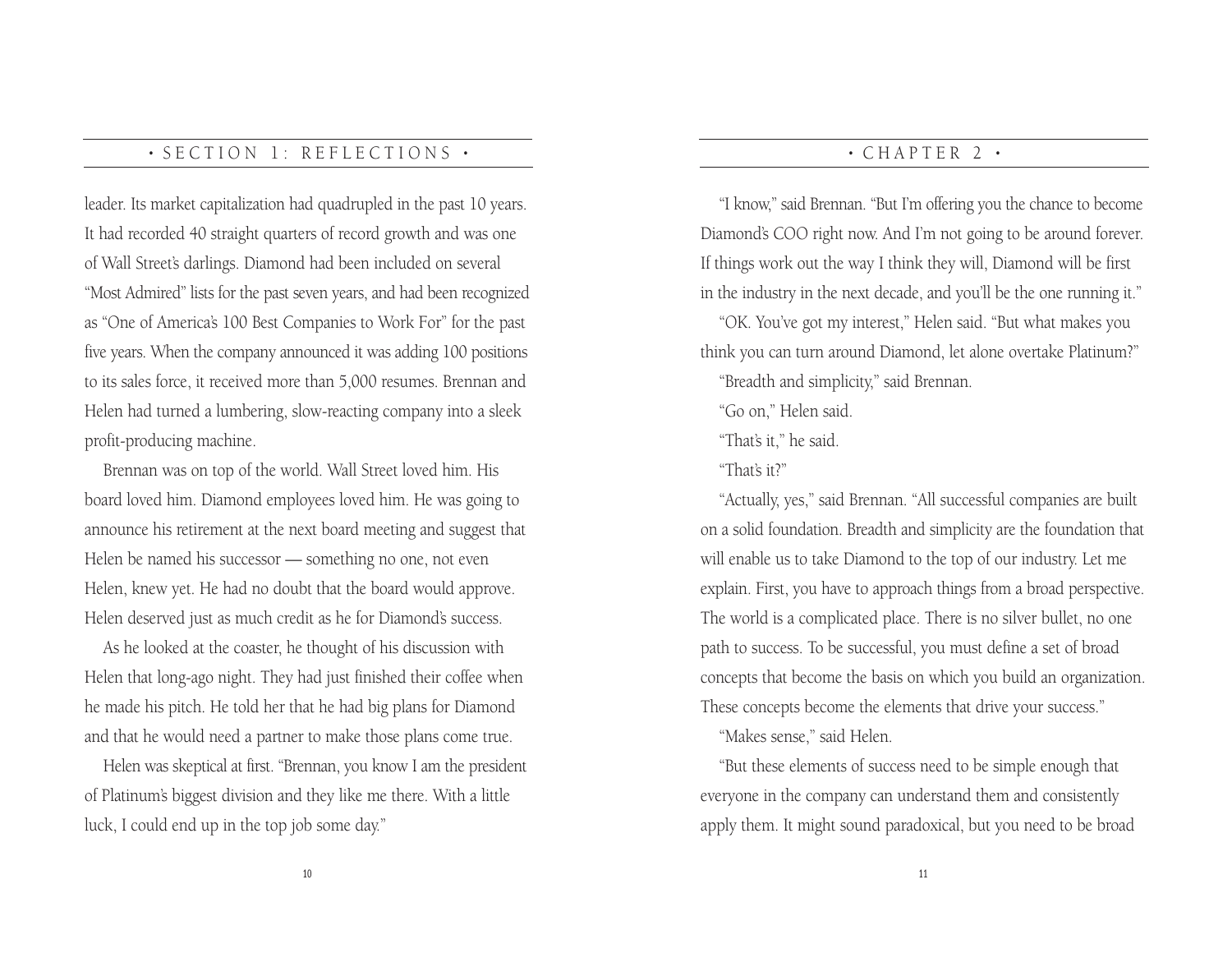"I know," said Brennan. "But I'm offering you the chance to become Diamond's COO right now. And I'm not going to be around forever. If things work out the way I think they will, Diamond will be first in the industry in the next decade, and you'll be the one running it."

"OK. You've got my interest," Helen said. "But what makes you think you can turn around Diamond, let alone overtake Platinum?"

"Breadth and simplicity," said Brennan.

"Go on," Helen said.

"That's it," he said.

"That's it?"

"Actually, yes," said Brennan. "All successful companies are built on a solid foundation. Breadth and simplicity are the foundation that will enable us to take Diamond to the top of our industry. Let me explain. First, you have to approach things from a broad perspective. The world is a complicated place. There is no silver bullet, no one path to success. To be successful, you must define a set of broad concepts that become the basis on which you build an organization. These concepts become the elements that drive your success."

"Makes sense," said Helen.

"But these elements of success need to be simple enough that everyone in the company can understand them and consistently apply them. It might sound paradoxical, but you need to be broad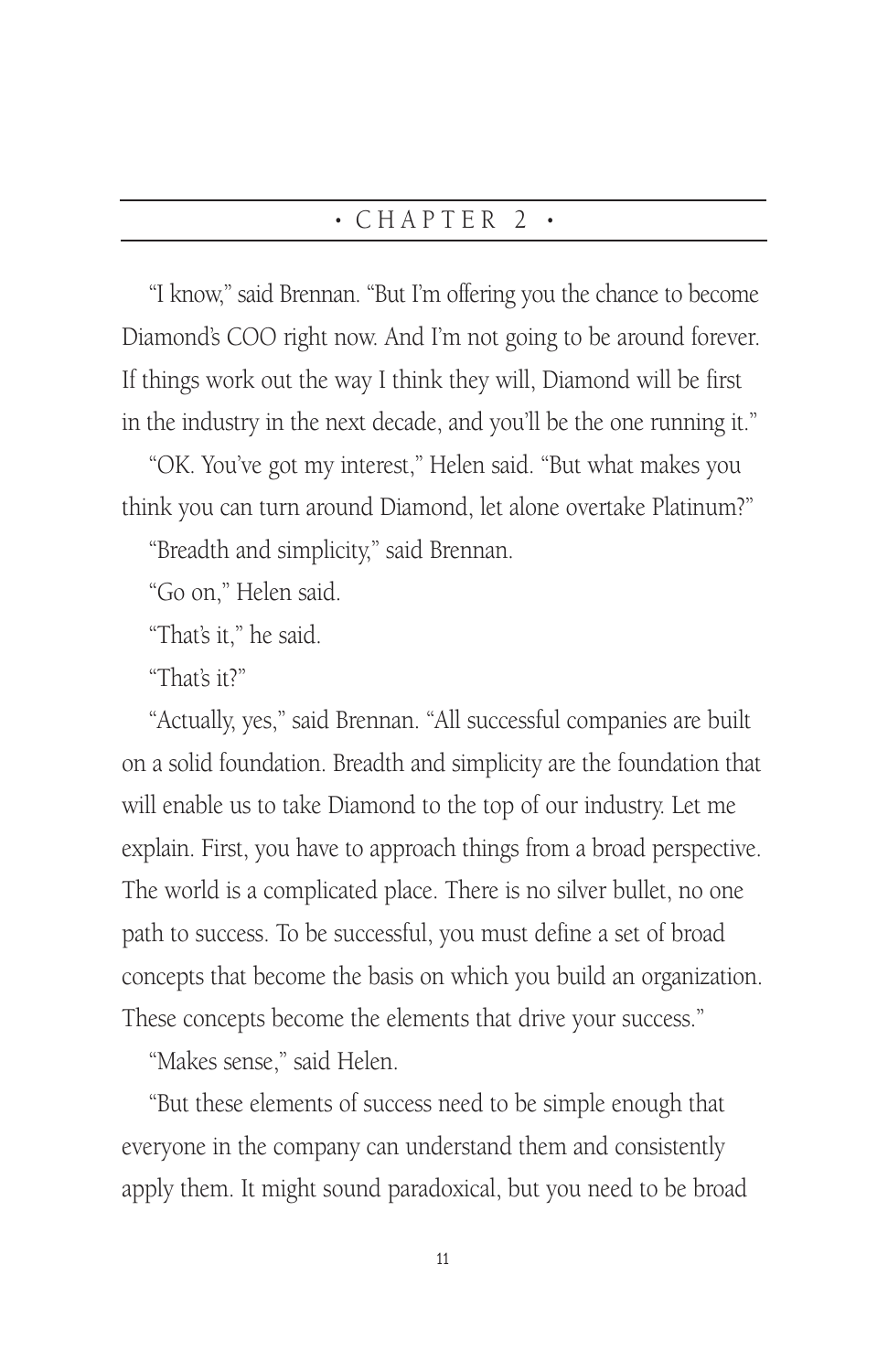# • SECTION 1: REFLECTIONS •

and simple at the same time," Brennan finished.

"Knowing you, I'm sure you already know what these broad but simple elements are," Helen said.

This was the opportunity for which Brennan had been waiting. He pulled out a felt-tipped marker, grabbed the coaster and started writing as he talked.

"I've been thinking about these ideas and refining them ever since I was in business school," he said. "I discussed them with the board in my interviews. I think it's why they hired me to run Diamond."

Brennan wrote "high performance" in the middle of the coaster, and drew a circle around it. Then he divided the space surrounding the circle into four quadrants. "Here's the way I see it," he said. "High performance, however you define it — profitability, stock price, P/E ratio, sales, whatever — is really dependent on four factors. If a company takes care of these four broad but simple factors, it has to succeed."

"You've got my attention," Helen said. "Don't keep me in suspense. What are these four magic factors?"

Brennan grinned. He had hoped this would interest Helen. She loved models and was always looking for simple ways to describe complex issues. In his mind, his four-factor model was elegant in its simplicity.

"OK. Factor Number One is Clarity. You've got to be clear about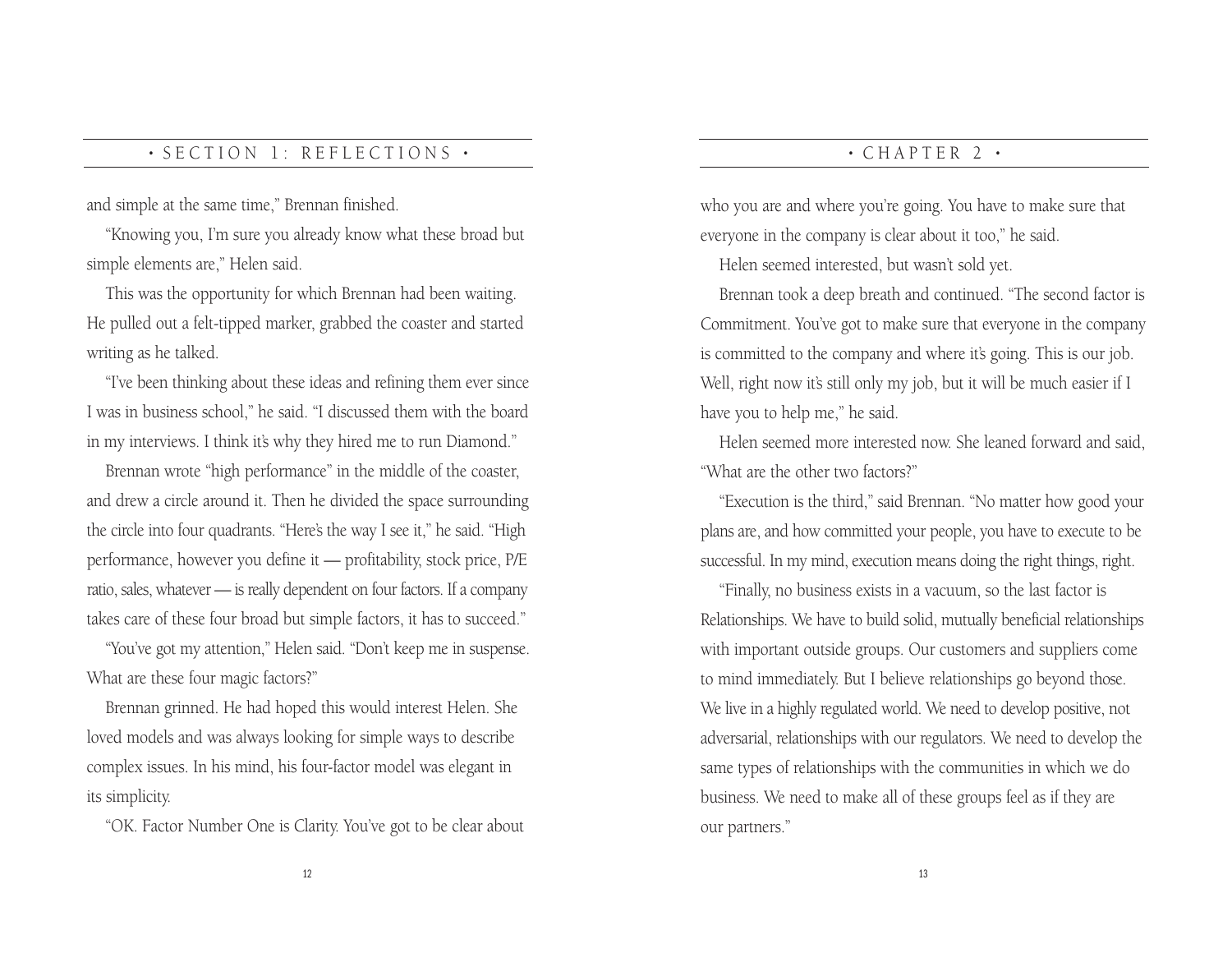who you are and where you're going. You have to make sure that everyone in the company is clear about it too," he said.

Helen seemed interested, but wasn't sold yet.

Brennan took a deep breath and continued. "The second factor is Commitment. You've got to make sure that everyone in the company is committed to the company and where it's going. This is our job. Well, right now it's still only my job, but it will be much easier if I have you to help me," he said.

Helen seemed more interested now. She leaned forward and said, "What are the other two factors?"

"Execution is the third," said Brennan. "No matter how good your plans are, and how committed your people, you have to execute to be successful. In my mind, execution means doing the right things, right.

"Finally, no business exists in a vacuum, so the last factor is Relationships. We have to build solid, mutually beneficial relationships with important outside groups. Our customers and suppliers come to mind immediately. But I believe relationships go beyond those. We live in a highly regulated world. We need to develop positive, not adversarial, relationships with our regulators. We need to develop the same types of relationships with the communities in which we do business. We need to make all of these groups feel as if they are our partners."

13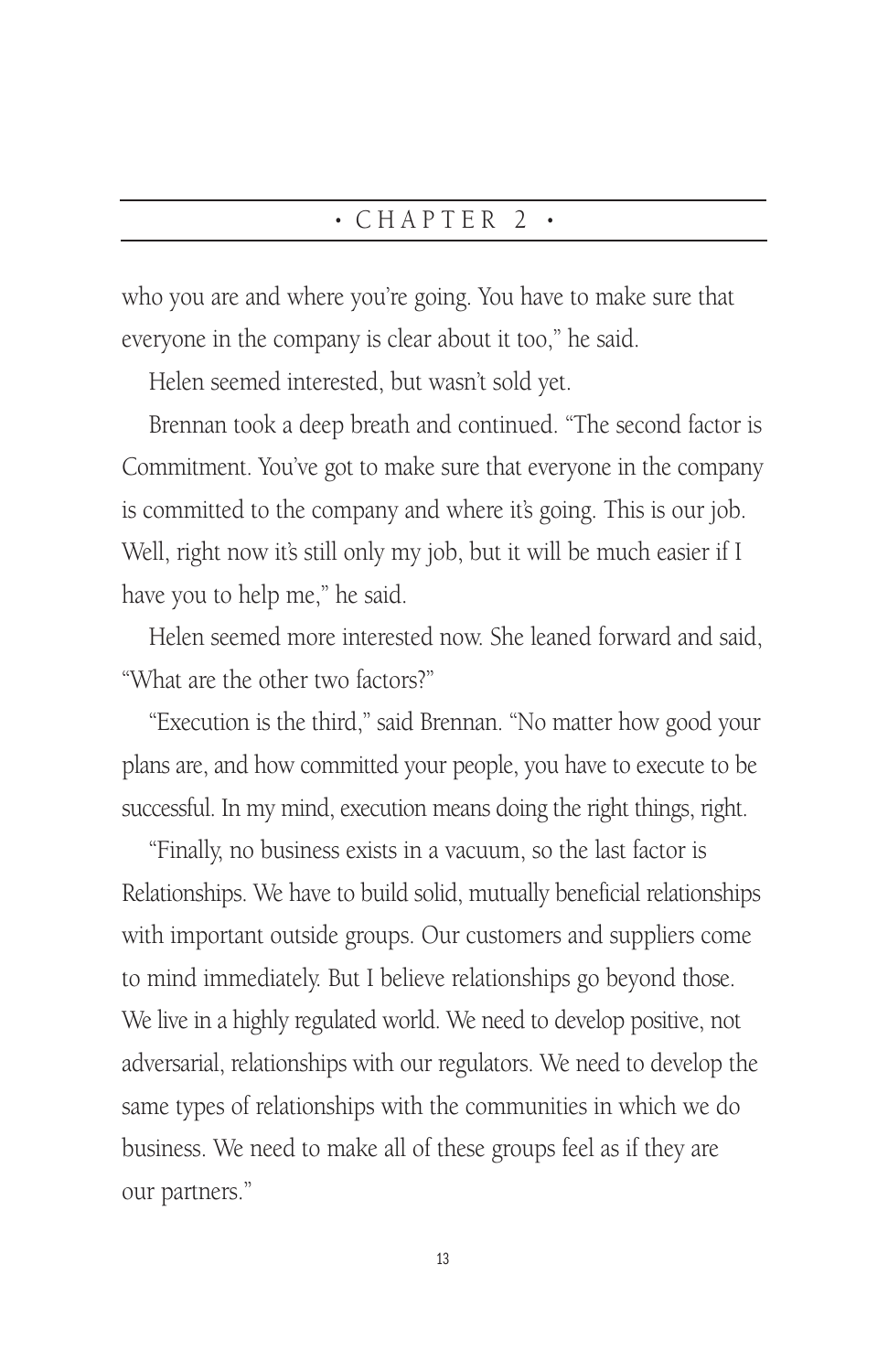# • SECTION 1: REFLECTIONS •

Brennan was almost out of breath by the time he was finished. His face was flushed as he looked up at Helen and asked, "What do you think?"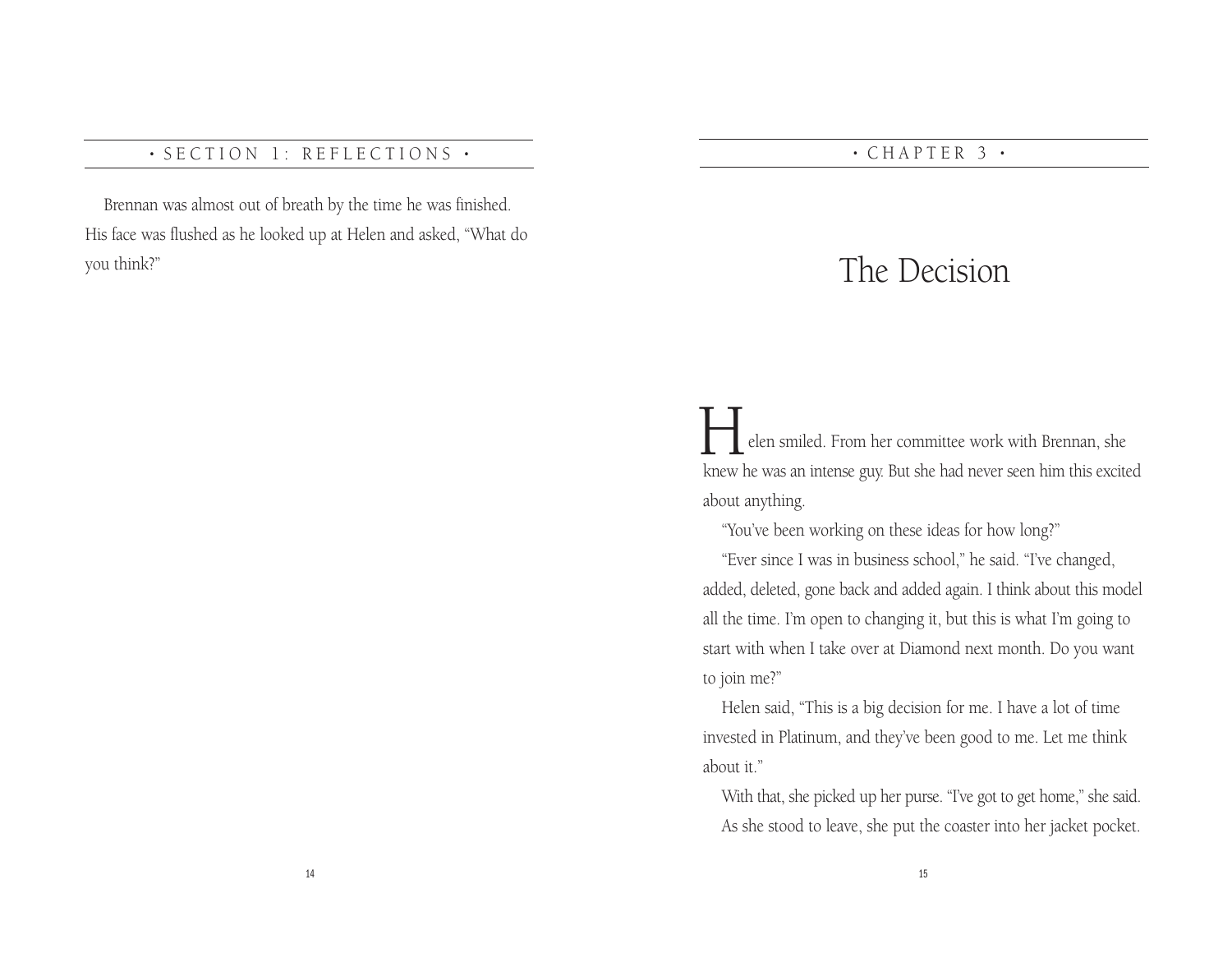# The Decision

elen smiled. From her committee work with Brennan, she knew he was an intense guy. But she had never seen him this excited about anything.  $\prod_{\text{long the}}$ 

"You've been working on these ideas for how long?"

"Ever since I was in business school," he said. "I've changed, added, deleted, gone back and added again. I think about this model all the time. I'm open to changing it, but this is what I'm going to start with when I take over at Diamond next month. Do you want to join me?"

Helen said, "This is a big decision for me. I have a lot of time invested in Platinum, and they've been good to me. Let me think about it."

With that, she picked up her purse. "I've got to get home," she said. As she stood to leave, she put the coaster into her jacket pocket.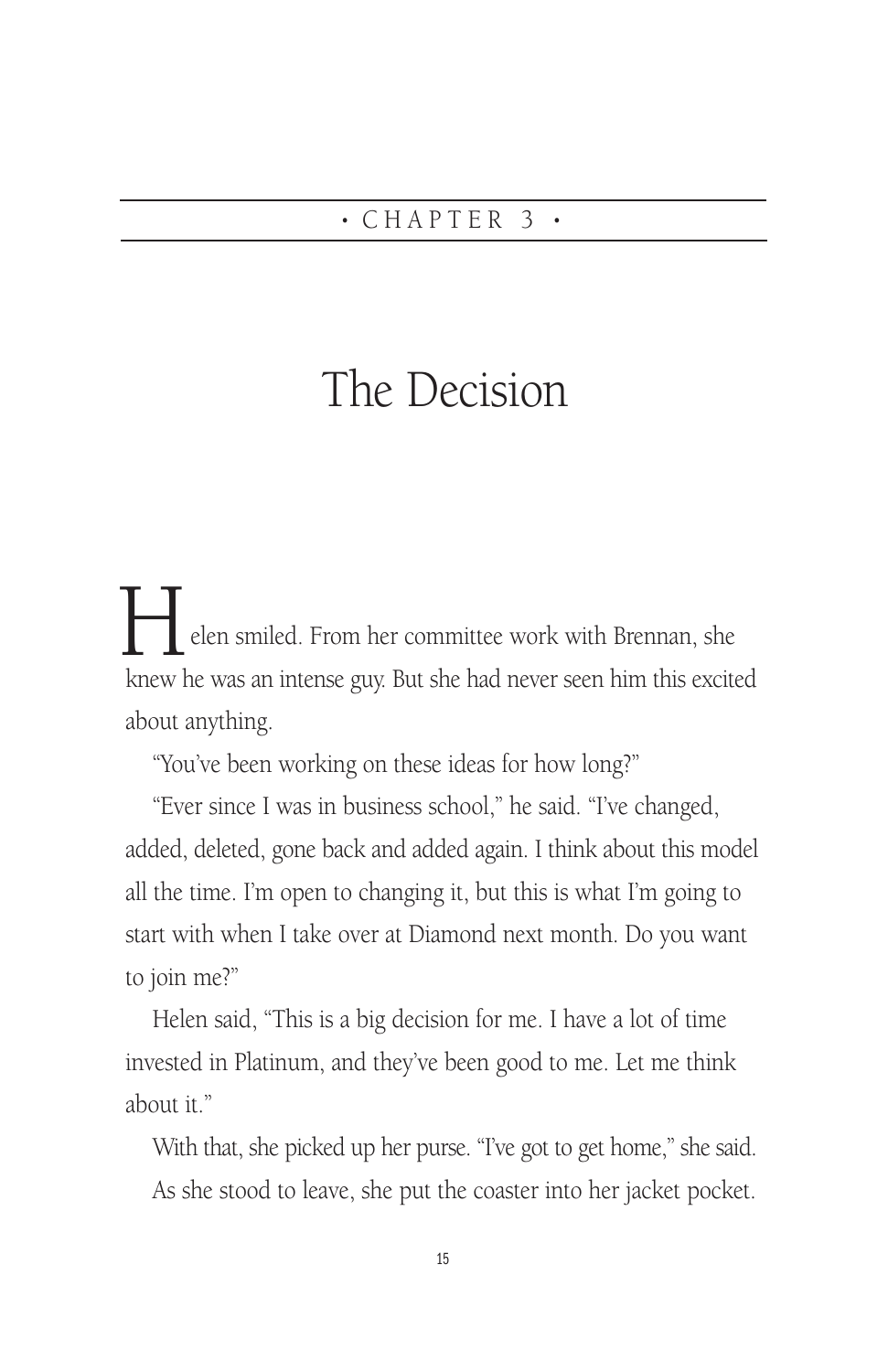## • SECTION 1: REFLECTIONS •

Brennan had another cup of coffee, paid the check and left.

Two days later, he received a courier delivery. Inside was the coaster, laminated. A handwritten note said, *"You've got me. You know I like to take complex issues and ideas and make them simple. Your ideas for running Diamond are just that. Give me a call to set up a time to discuss my responsibilities, compensation, start date, etc. HY"*

Now, 10 years later, Brennan sat back in his chair and smiled to himself. "And the rest, as they say, is history," he said aloud.

He turned off his laptop, packed his briefcase, called for the car and left for home. As usual, he was the last one to leave Diamond's offices. Tomorrow, he would be one of the first people there.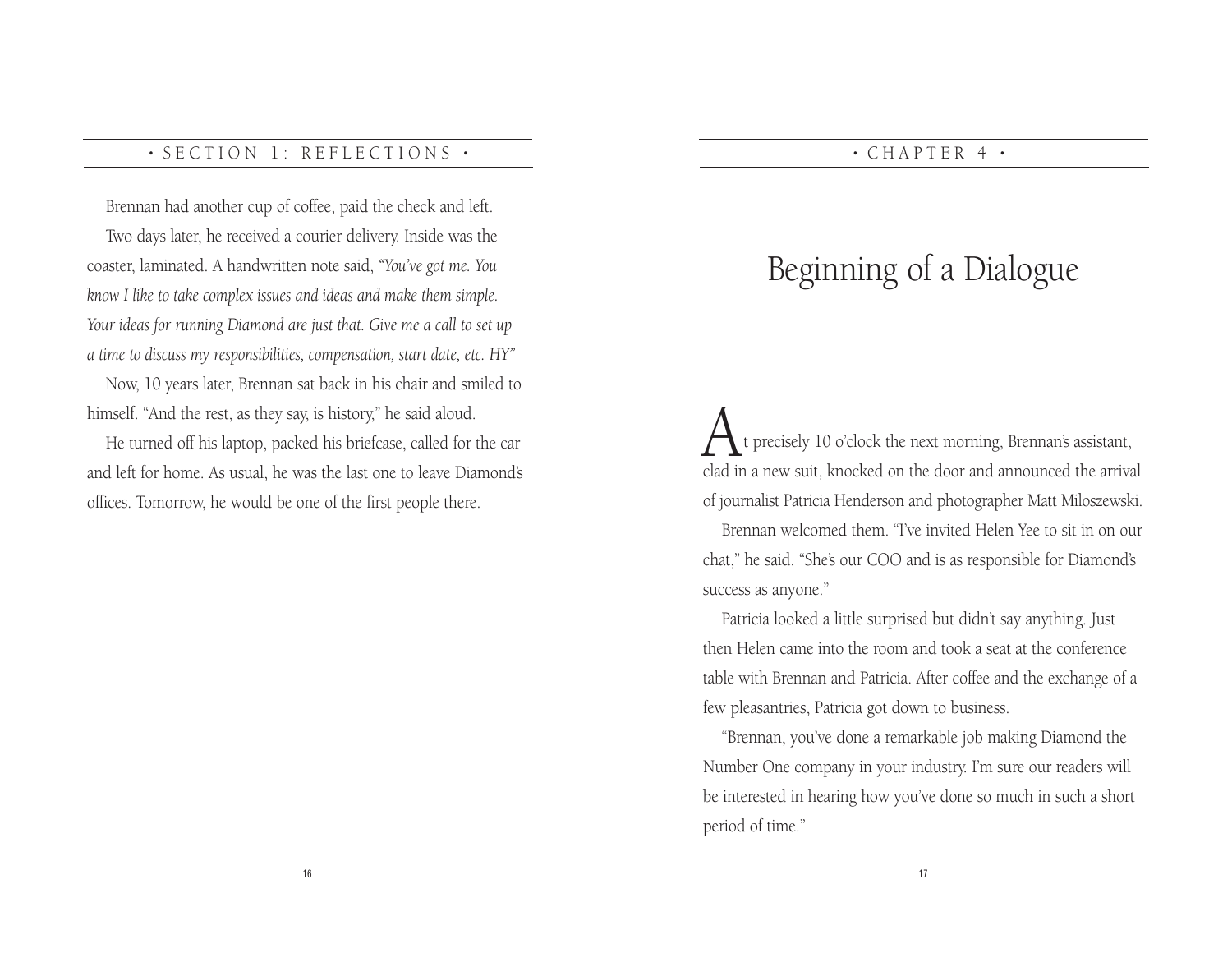# Beginning of a Dialogue

t precisely 10 o'clock the next morning, Brennan's assistant, At precisely 10 o'clock the next morning, Brennan's assistant,<br>clad in a new suit, knocked on the door and announced the arrival of journalist Patricia Henderson and photographer Matt Miloszewski.

Brennan welcomed them. "I've invited Helen Yee to sit in on our chat," he said. "She's our COO and is as responsible for Diamond's success as anyone."

Patricia looked a little surprised but didn't say anything. Just then Helen came into the room and took a seat at the conference table with Brennan and Patricia. After coffee and the exchange of a few pleasantries, Patricia got down to business.

"Brennan, you've done a remarkable job making Diamond the Number One company in your industry. I'm sure our readers will be interested in hearing how you've done so much in such a short period of time."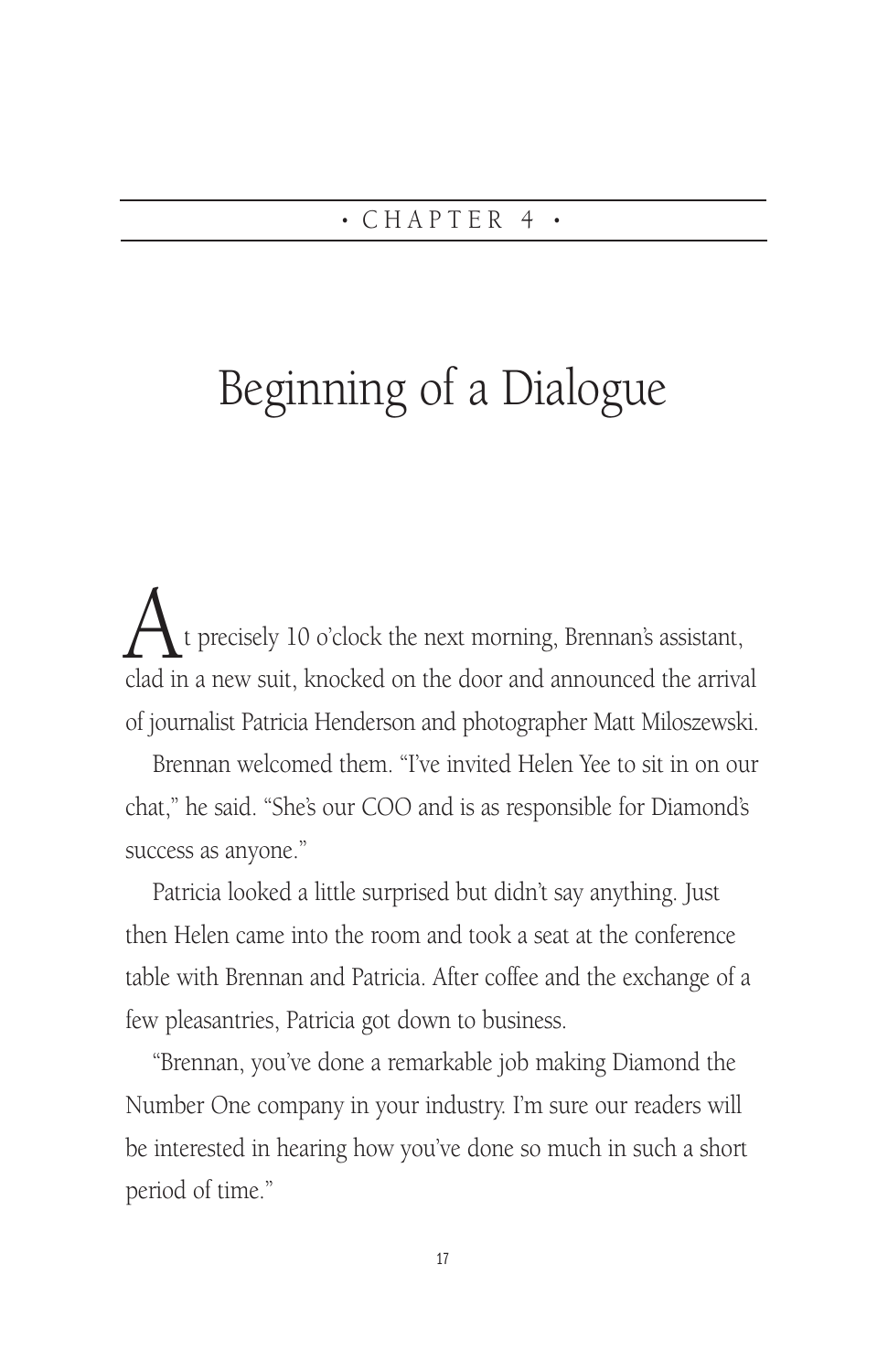#### • SECTION 1: REFLECTIONS •

"Thanks for your kind words, Patricia. But it hasn't been all my doing. Helen has played a big part in our success, as has everyone at Diamond," he said.

Helen smiled and said, "You are always one to share the credit and take the blame, Brennan. I agree that everyone at Diamond has made a big contribution to our success. But it all started with your ideas. I remember the night we sat at that café and you sketched out your ideas on that coaster. I knew then that Diamond was going to be a big success whether I joined or not. Your ideas were elegant in their breadth and simplicity."

Patricia was interested now. She recognized a good angle for a story when she saw one. "What are you talking about?"

"Brennan has always been a student of organizations. He brought his ideas about how effective organizations work to Diamond and put them to work here. You've seen the results," Helen said.

"Tell me more," said Patricia.

"On the night Brennan recruited me, he sketched out his ideas about high performance on the back of a coaster," Helen said. "I took that coaster with me and thought about what he said. When I decided to join Diamond, I had the coaster laminated and sent it to Brennan with a note accepting his offer. That's it right over there," she said, pointing to Brennan's desk.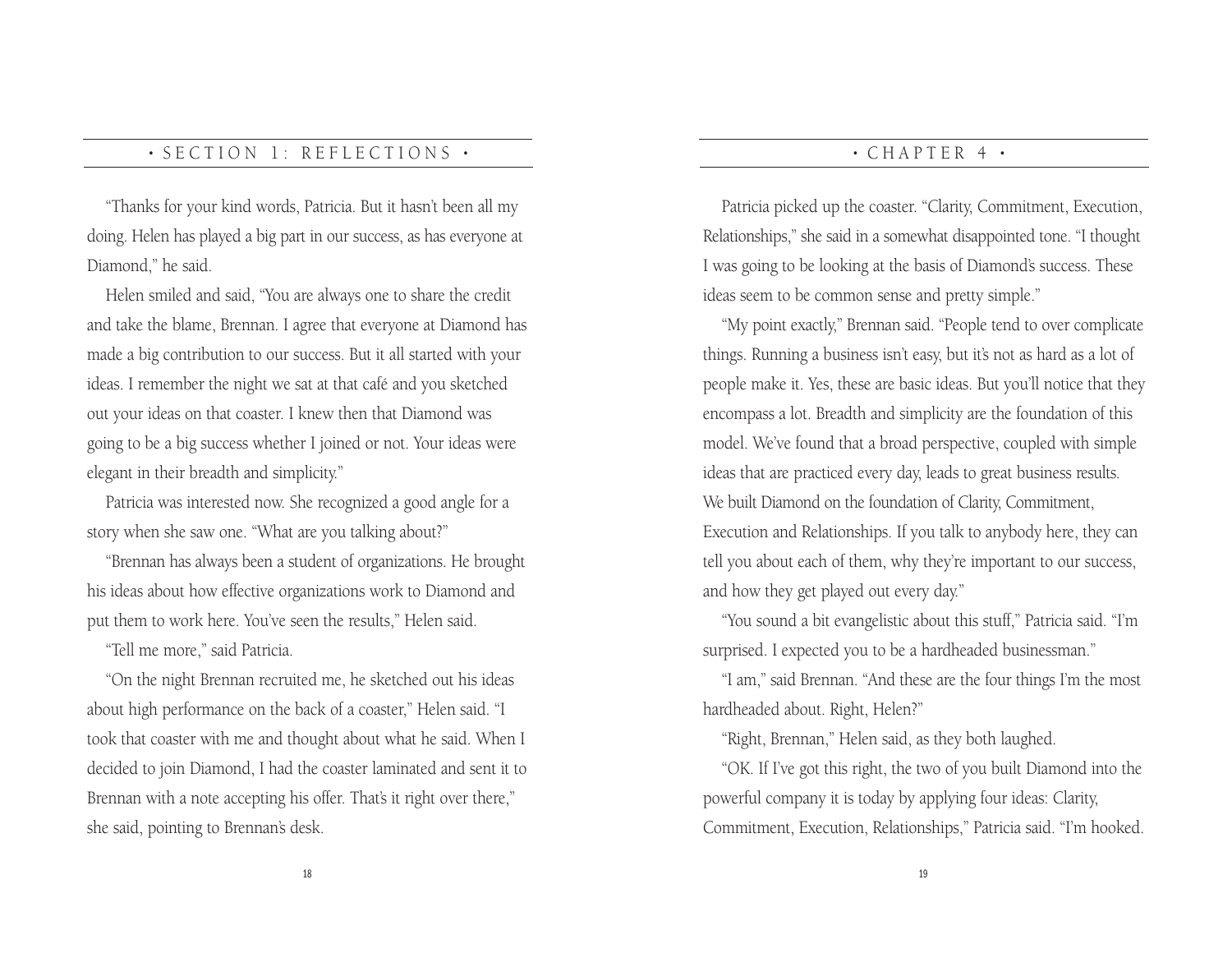Patricia picked up the coaster. "Clarity, Commitment, Execution, Relationships," she said in a somewhat disappointed tone. "I thought I was going to be looking at the basis of Diamond's success. These ideas seem to be common sense and pretty simple."

"My point exactly," Brennan said. "People tend to over complicate things. Running a business isn't easy, but it's not as hard as a lot of people make it. Yes, these are basic ideas. But you'll notice that they encompass a lot. Breadth and simplicity are the foundation of this model. We've found that a broad perspective, coupled with simple ideas that are practiced every day, leads to great business results. We built Diamond on the foundation of Clarity, Commitment, Execution and Relationships. If you talk to anybody here, they can tell you about each of them, why they're important to our success, and how they get played out every day."

"You sound a bit evangelistic about this stuff," Patricia said. "I'm surprised. I expected you to be a hardheaded businessman."

"I am," said Brennan. "And these are the four things I'm the most hardheaded about. Right, Helen?"

"Right, Brennan," Helen said, as they both laughed.

"OK. If I've got this right, the two of you built Diamond into the powerful company it is today by applying four ideas: Clarity, Commitment, Execution, Relationships," Patricia said. "I'm hooked.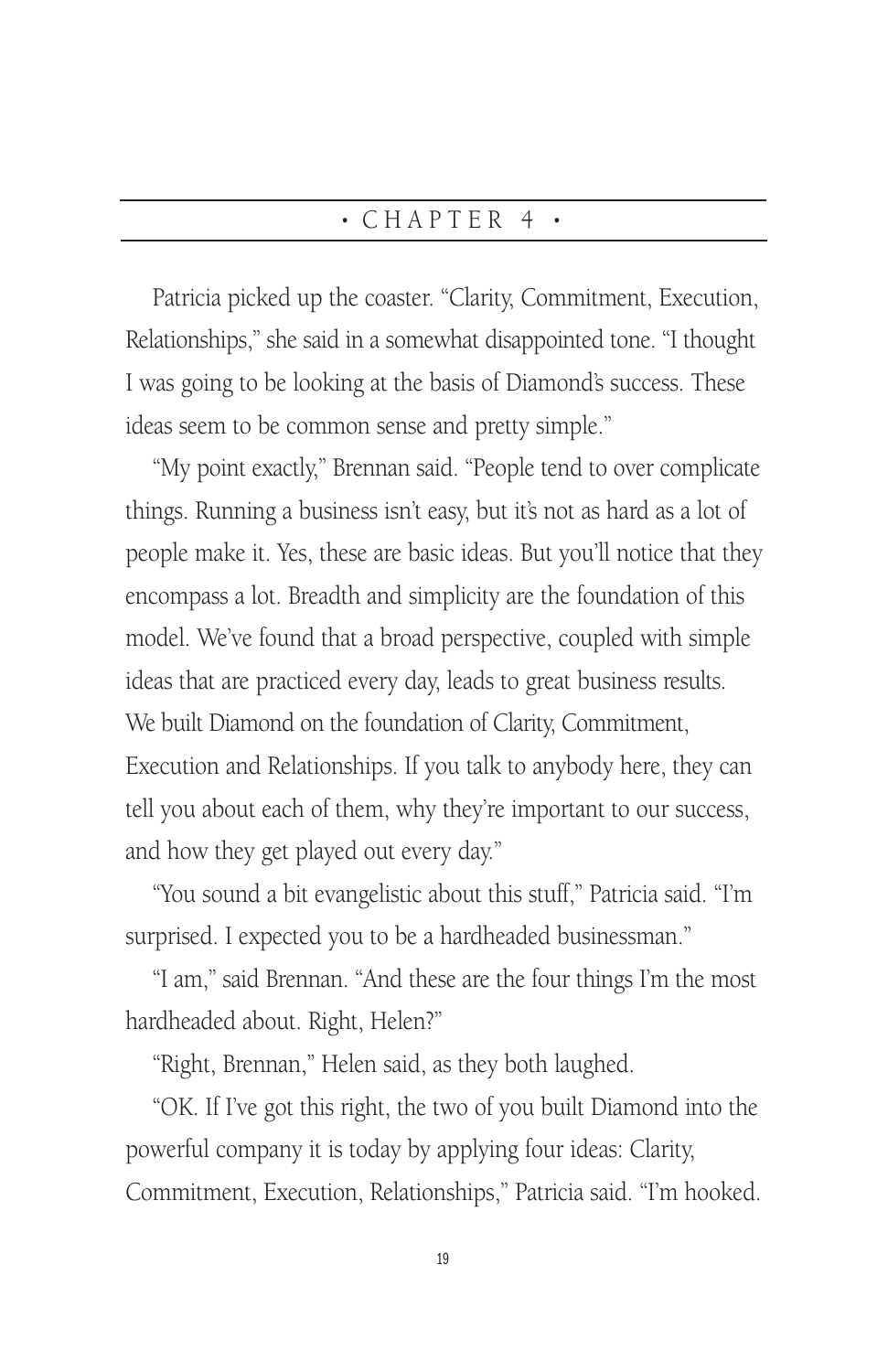#### • SECTION 1: REFLECTIONS •

Tell me more."

Brennan looked at Patricia, "I'll explain it to you as best I can. But you really have to see it in practice to understand what I'm talking about. Let's take a walk. Bring your little recorder with you. I can get pretty excited about this stuff. You might not be able to keep up with your note taking as we walk and talk."

Patricia, who never went anywhere without her notepad, grabbed it and her recorder and followed Brennan.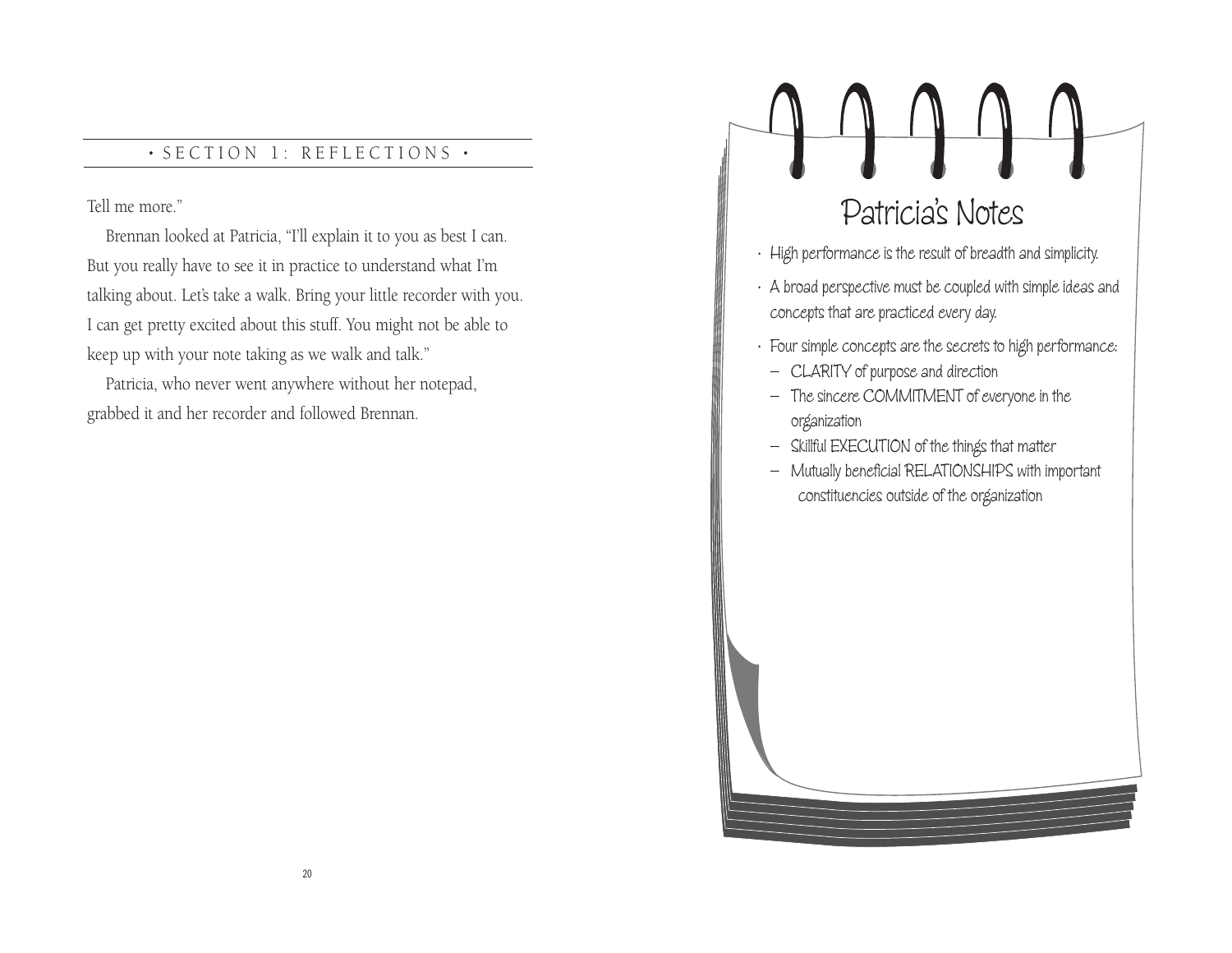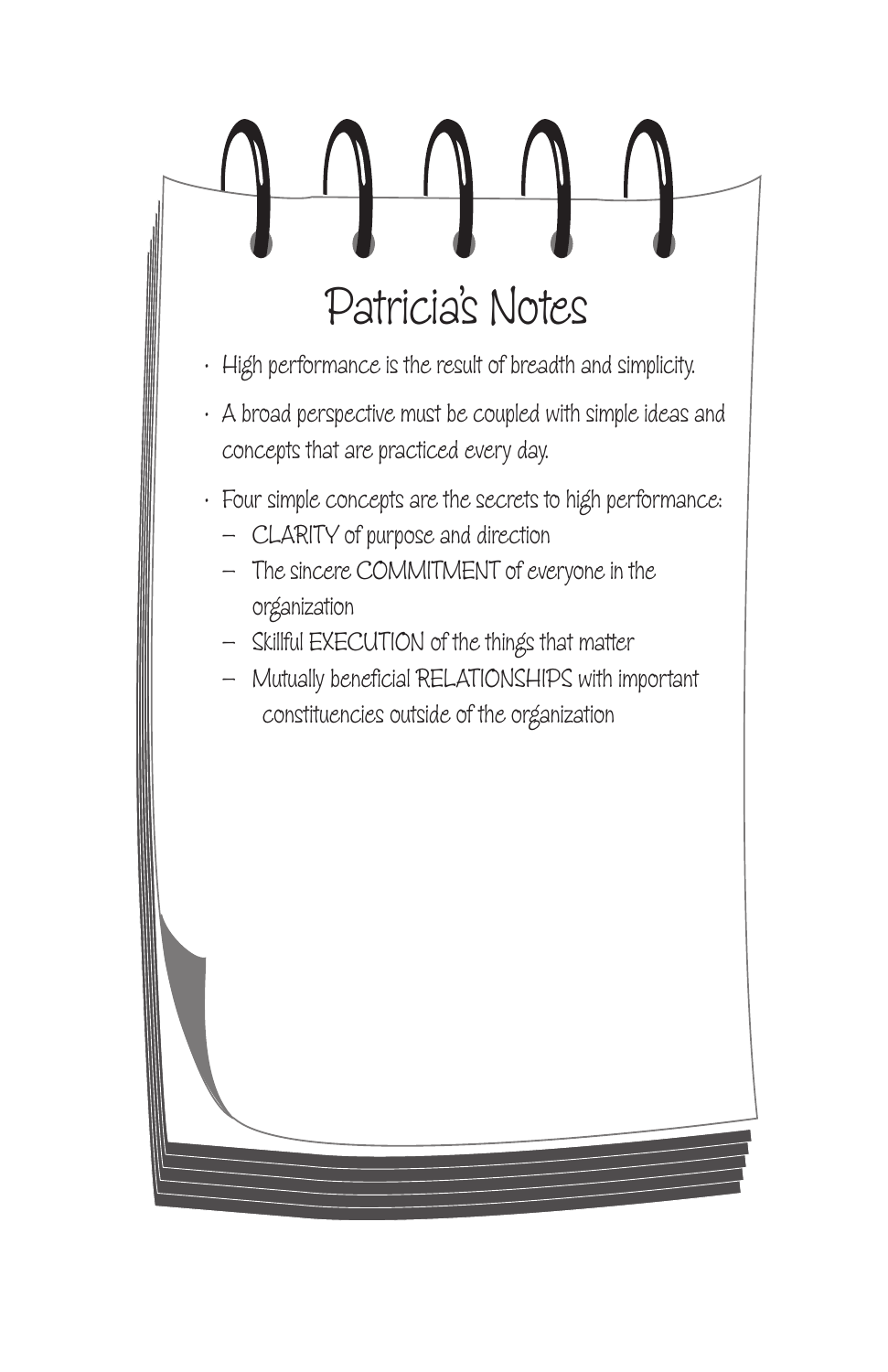| SECTION 2 |  |
|-----------|--|
| Clarity   |  |
|           |  |
|           |  |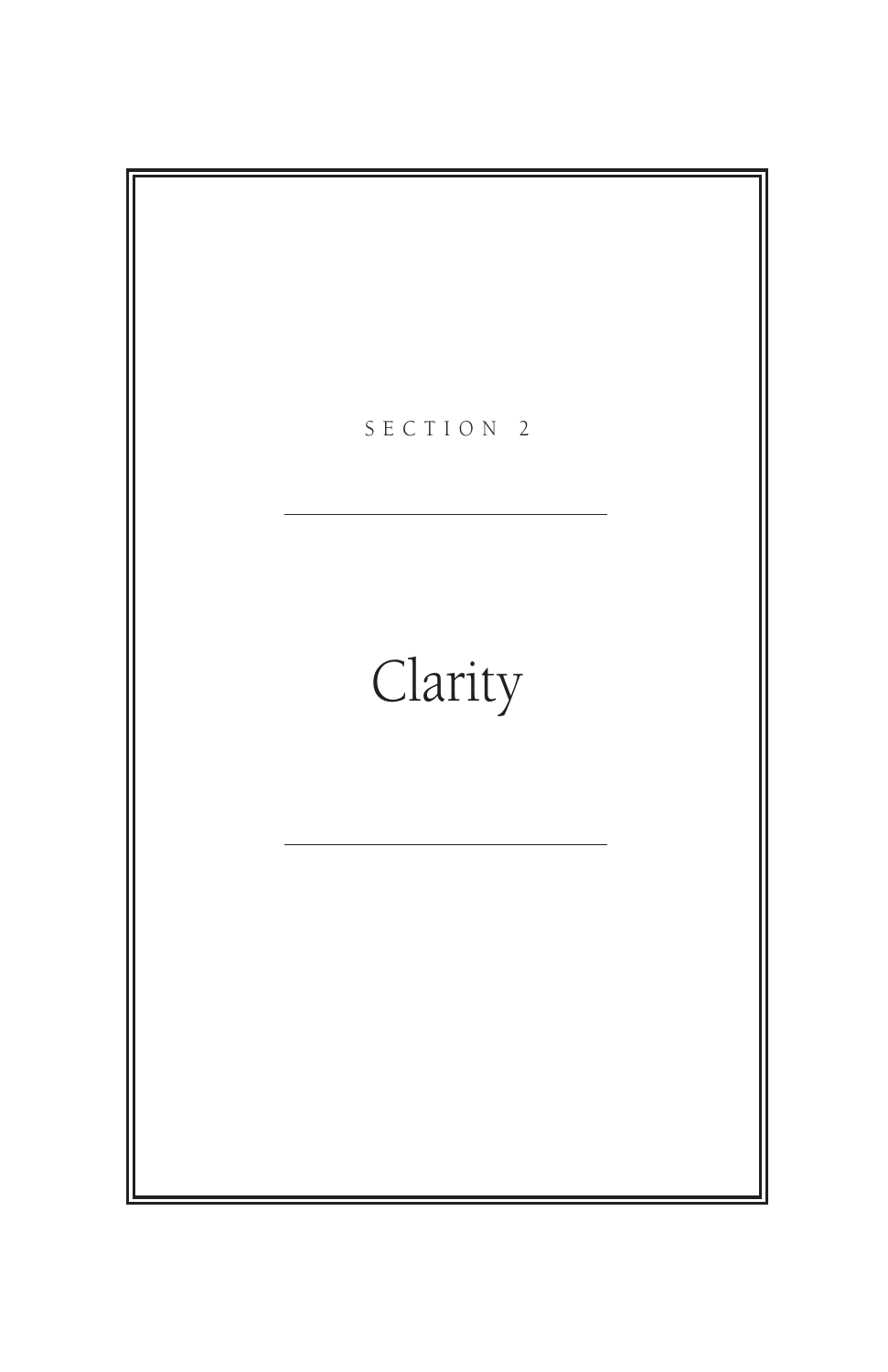### The Mission as Map

rennan, Helen, Patricia and the photographer walked from his office B rennan, Helen, Patricia and the photographer walked from his office to the reception area. It was nice, not ostentatious but well appointed.

"Look around. What do you see?" asked Brennan.

Patricia looked around. Several offices opened off a central area. In the open area, four administrative assistants were engaged in the typical activities: answering the phone, scheduling appointments, typing. There was a large conference room, which she suspected was the boardroom. "I'm not sure. This looks like any other large company's executive suite to me," she said.

"Look at the walls. What do you see?" Brennan asked.

Patricia looked. "I see some nice artwork, a lot of plaques given to Diamond for your philanthropic efforts, the Diamond mission — nothing out of the ordinary." She didn't say so, but she was getting a little annoyed. After all, she was the one who was supposed to be asking the questions.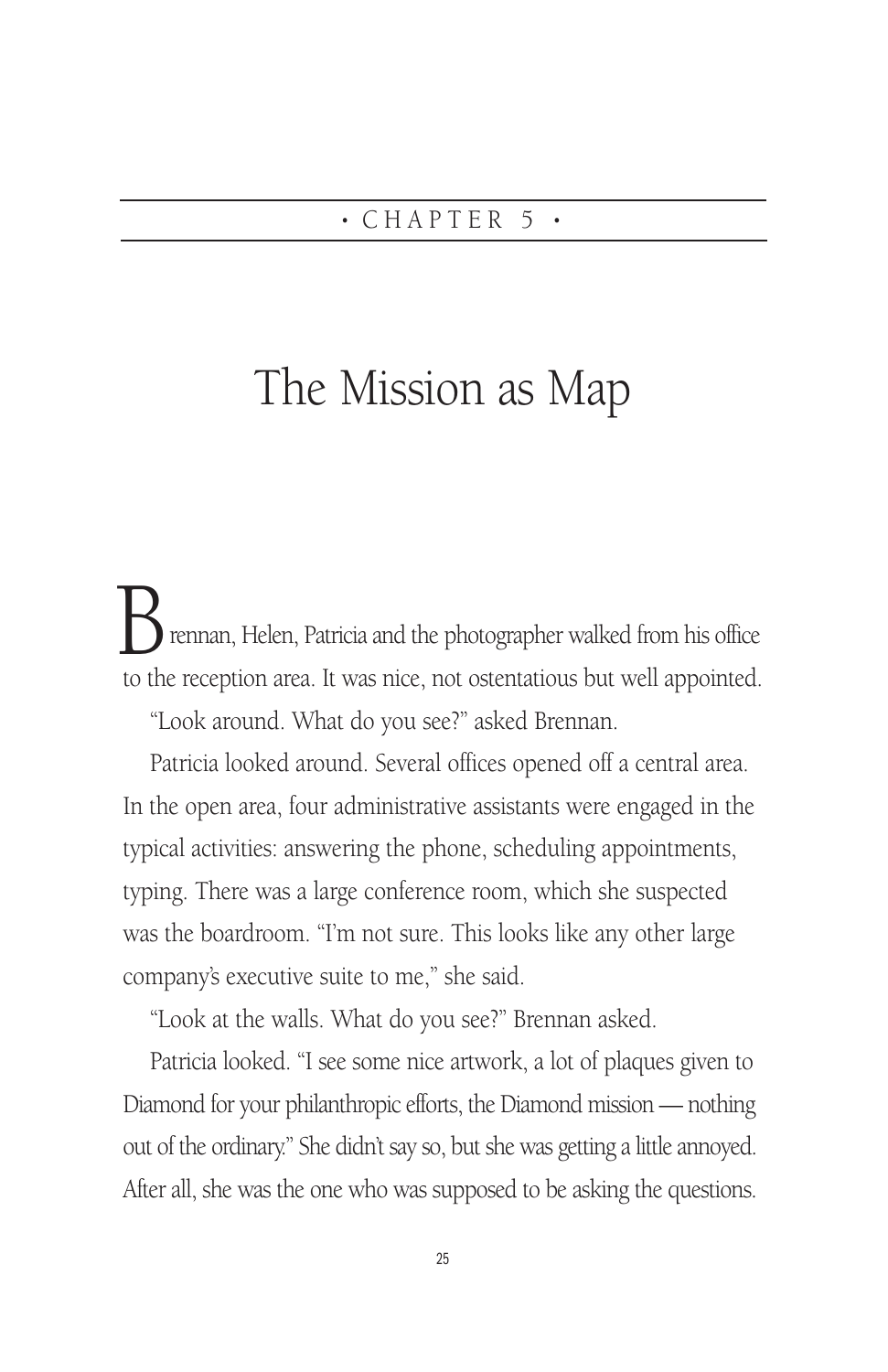Brennan said, "Take a look at the Diamond mission."

Patricia walked over to the framed mission statement and read it. Frankly, it didn't sound much different from what she had seen at other companies. She had often imagined that there was one mission writer who — for a fee, of course — produced mission statements for all of the companies in the country.

She said, "I don't mean any disrespect, but this mission doesn't seem all that different from mission statements I've seen at other companies."

"My point exactly," said Brennan. "All — or nearly all — companies have mission statements. It was a '90s thing to do. But in my experience, most missions have little more value than the paper on which they're printed.

"Our mission isn't all that unique. However, it is absolutely fundamental to Diamond's success."

Patricia seemed really confused now. "If your mission isn't unique, how can it be so critical to your success?" she asked.

Brennan smiled, "You tell her, Helen."

"Because we actually use it to run the business," Helen said.

Patricia waited for Helen to go on, but when it became apparent she wasn't going to continue, she asked, "Don't all companies do that?"

"No." Both Brennan and Helen spoke at once.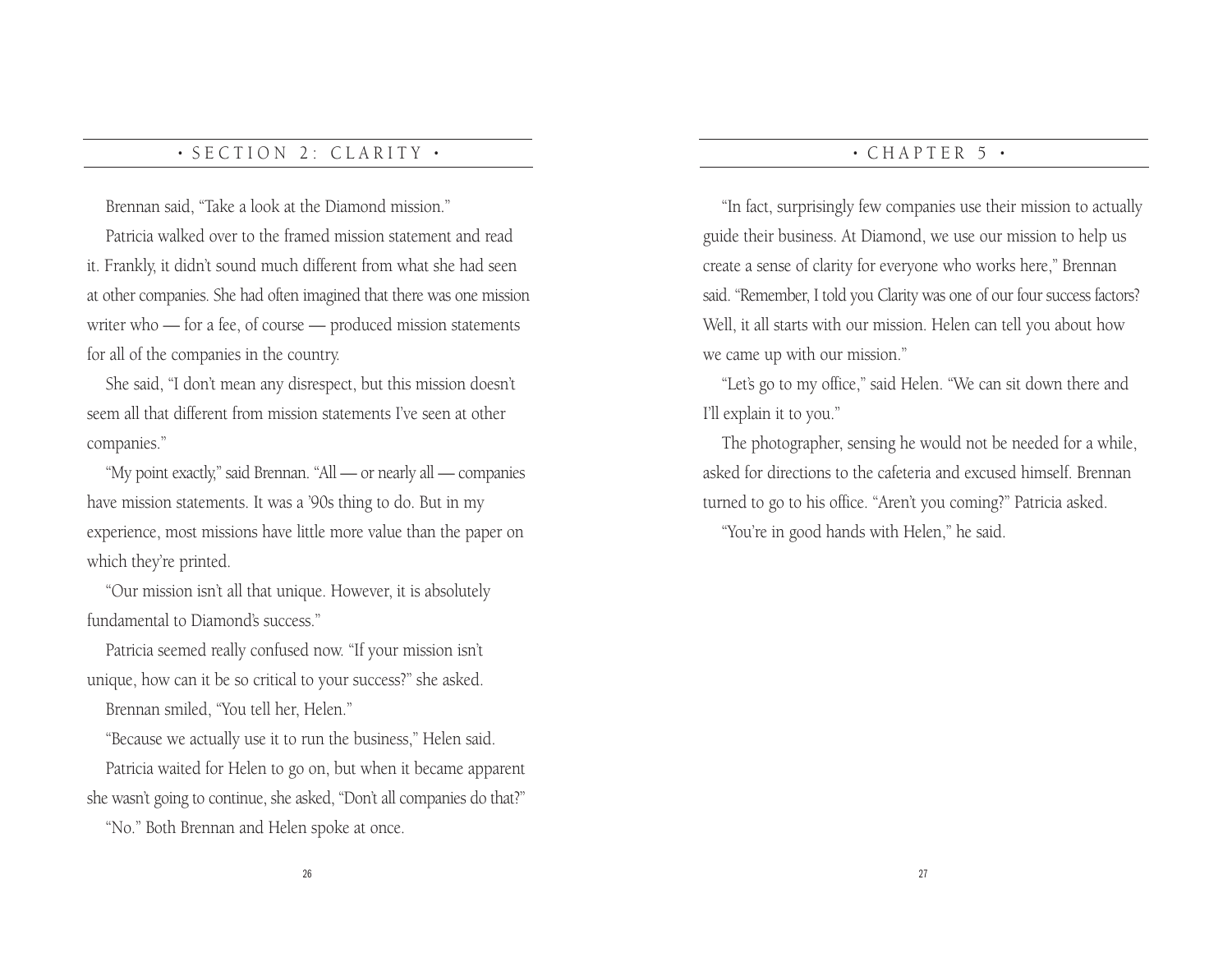#### • CHAPTER 5 •

"In fact, surprisingly few companies use their mission to actually guide their business. At Diamond, we use our mission to help us create a sense of clarity for everyone who works here," Brennan said. "Remember, I told you Clarity was one of our four success factors? Well, it all starts with our mission. Helen can tell you about how we came up with our mission."

"Let's go to my office," said Helen. "We can sit down there and I'll explain it to you."

The photographer, sensing he would not be needed for a while, asked for directions to the cafeteria and excused himself. Brennan turned to go to his office. "Aren't you coming?" Patricia asked.

"You're in good hands with Helen," he said.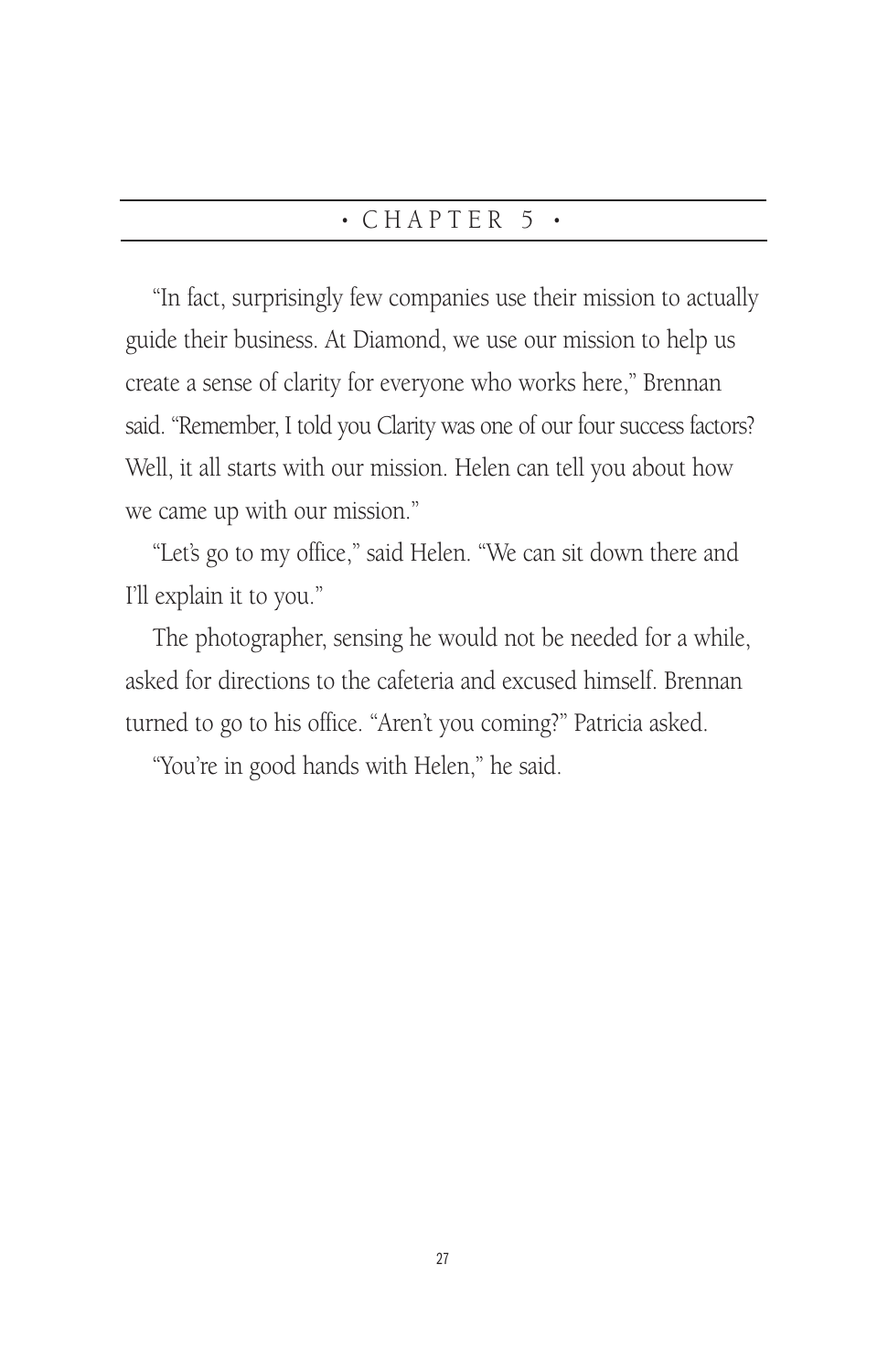### Charting the Course

nce Helen and Patricia were settled in Helen's office, Helen began. "Brennan really does use the mission to run the Diamond business. I remember our first executive committee meeting. Brennan and I, the CFO, CIO, the VP of HR, the VP of strategic planning, our corporate counsel, and the presidents of our three operating divisions were there. You probably know this, but we have three operating divisions: Consumer Products, Private Label and Specialty Products. We're best known for our consumer products. Several Diamond brands have worldwide name recognition. Our Private Label and Specialty Products businesses are less well known but are powerhouses in their own right.  $\bigcirc$ <sub> $C_{\text{Rram}}$ </sub>

"Anyway, back to that first executive committee meeting. Brennan showed up with a bunch of large sticky notes. He said, 'We're here today to set the course for Diamond. Together, we're going to make this the Number One company in our industry.'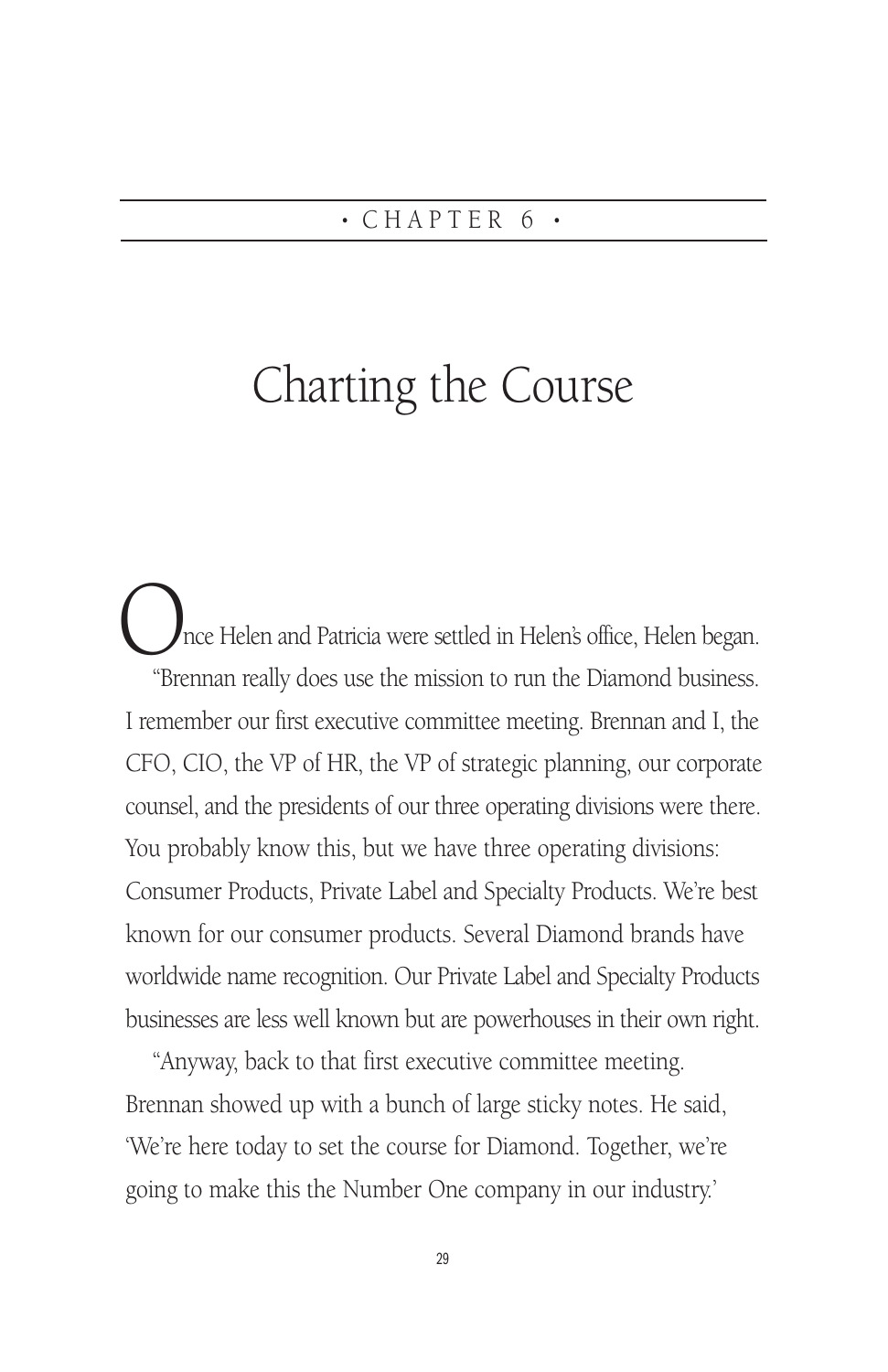"There were a few smirks around the table. With the exception of Brennan and me, these were all Diamond old-timers. They had gotten used to the idea of being Number Two, and heading for being Number Three. You have to remember that in those days Diamond was not a bad company, just a mediocre one. Most people had become pretty complacent. They put in their time, collected their checks and hoped that their bonus this year would be bigger than last year. Bonuses always increased because our performance metrics were not a challenge. Anyone could meet them without breaking a sweat.

"Brennan handed out a set of sticky notes to everyone around the table. He asked them to think for a moment and write down the answer to this question: 'Why is Diamond in business?'

"It was interesting to watch. A few people started writing immediately. Most just sat there with stunned expressions on their faces. You'd have thought Brennan had asked them to explain uncertainty theory in 25 words or less.

"Brennan was patient. He waited 15 minutes until everyone had finished writing. Then he asked everybody to take their sticky note and post it on the white board at the front of the room. You could tell some people were uncomfortable with this, but Brennan was the boss so they figured they needed to play the game."

Helen took a sip of coffee and continued. "Looking back at it,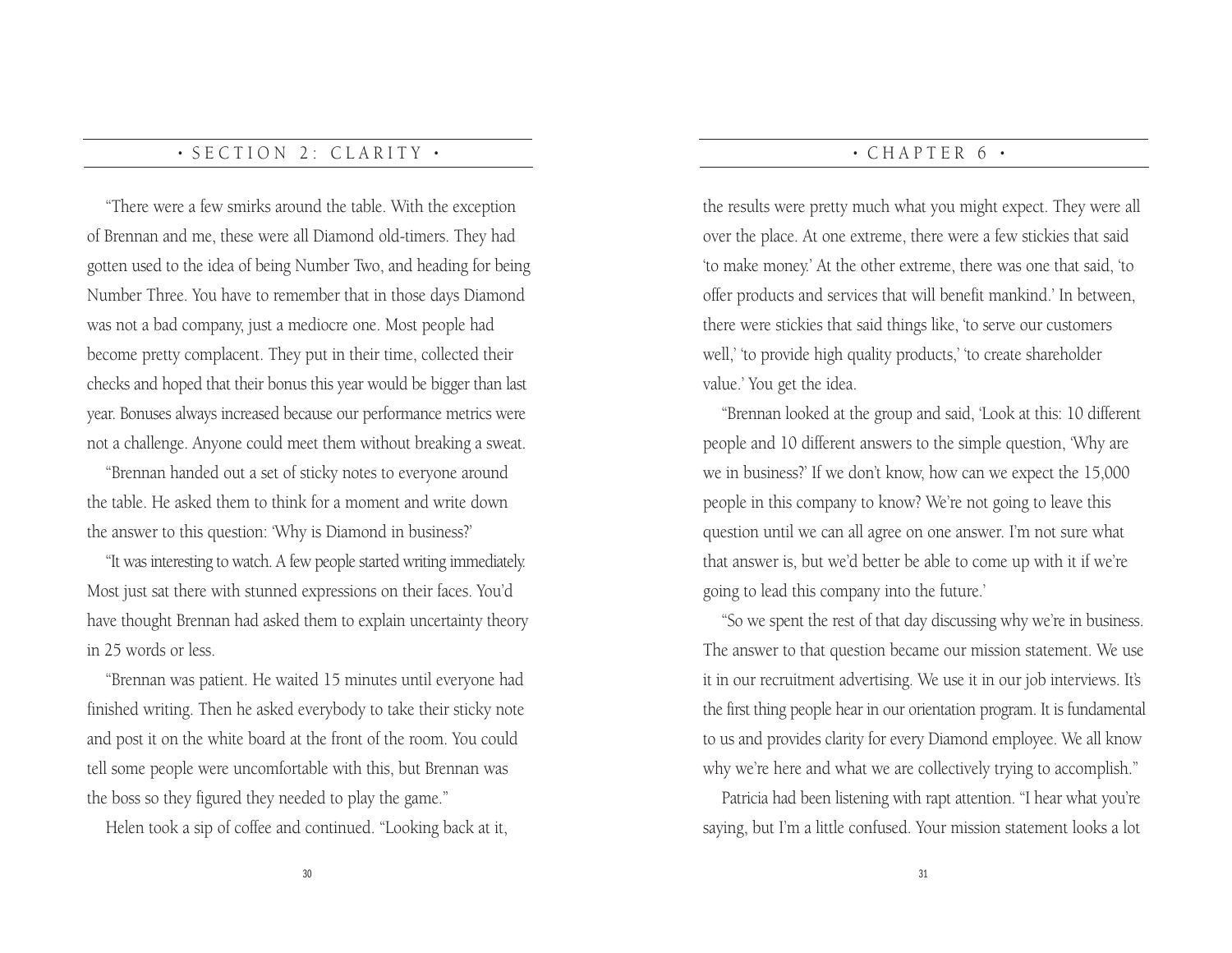the results were pretty much what you might expect. They were all over the place. At one extreme, there were a few stickies that said 'to make money.' At the other extreme, there was one that said, 'to offer products and services that will benefit mankind.' In between, there were stickies that said things like, 'to serve our customers well,' 'to provide high quality products,' 'to create shareholder value.' You get the idea.

"Brennan looked at the group and said, 'Look at this: 10 different people and 10 different answers to the simple question, 'Why are we in business?' If we don't know, how can we expect the 15,000 people in this company to know? We're not going to leave this question until we can all agree on one answer. I'm not sure what that answer is, but we'd better be able to come up with it if we're going to lead this company into the future.'

"So we spent the rest of that day discussing why we're in business. The answer to that question became our mission statement. We use it in our recruitment advertising. We use it in our job interviews. It's the first thing people hear in our orientation program. It is fundamental to us and provides clarity for every Diamond employee. We all know why we're here and what we are collectively trying to accomplish."

Patricia had been listening with rapt attention. "I hear what you're saying, but I'm a little confused. Your mission statement looks a lot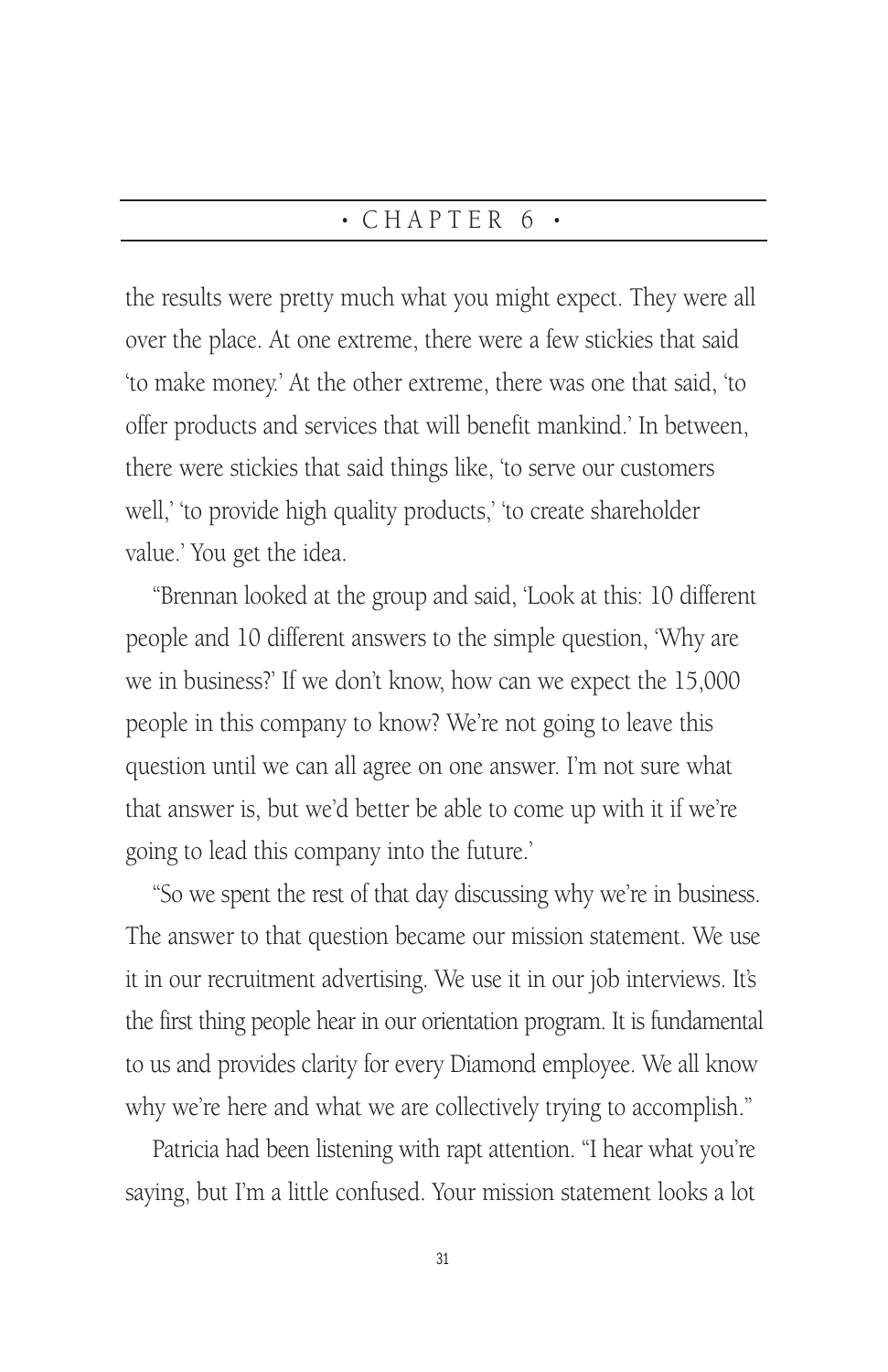like many other mission statements I've seen," she said. "What makes yours so special?"

"We use it to guide our business," said Brennan as he walked into the room and sat down. "We know our mission statement isn't unique. If you think about it, as you obviously have, Patricia, most corporate mission statements sound very similar — to be the best in our industry, to dominate our market, to be Number One, to provide exceptional shareholder returns, to create value. These are the things you'll find in the mission statements of most businesses.

"I believe we have been successful at Diamond because we've made our mission statement come alive for our people. To most Diamond people, our mission statement is more than the words on the plaque on the wall. They understand the markets we're in, who our customers are and what we need to do to serve them better than our competition. They know why we do the things we do, and how what they do every day fits into the big picture.

"Our mission is a leadership tool. We work very hard to help all of our people link it to their individual jobs. We go out of our way to help people make a connection between the Diamond mission and their jobs. We believe that if our people know and understand our mission, they will see that their jobs are important.

"Our leaders are responsible for helping their people see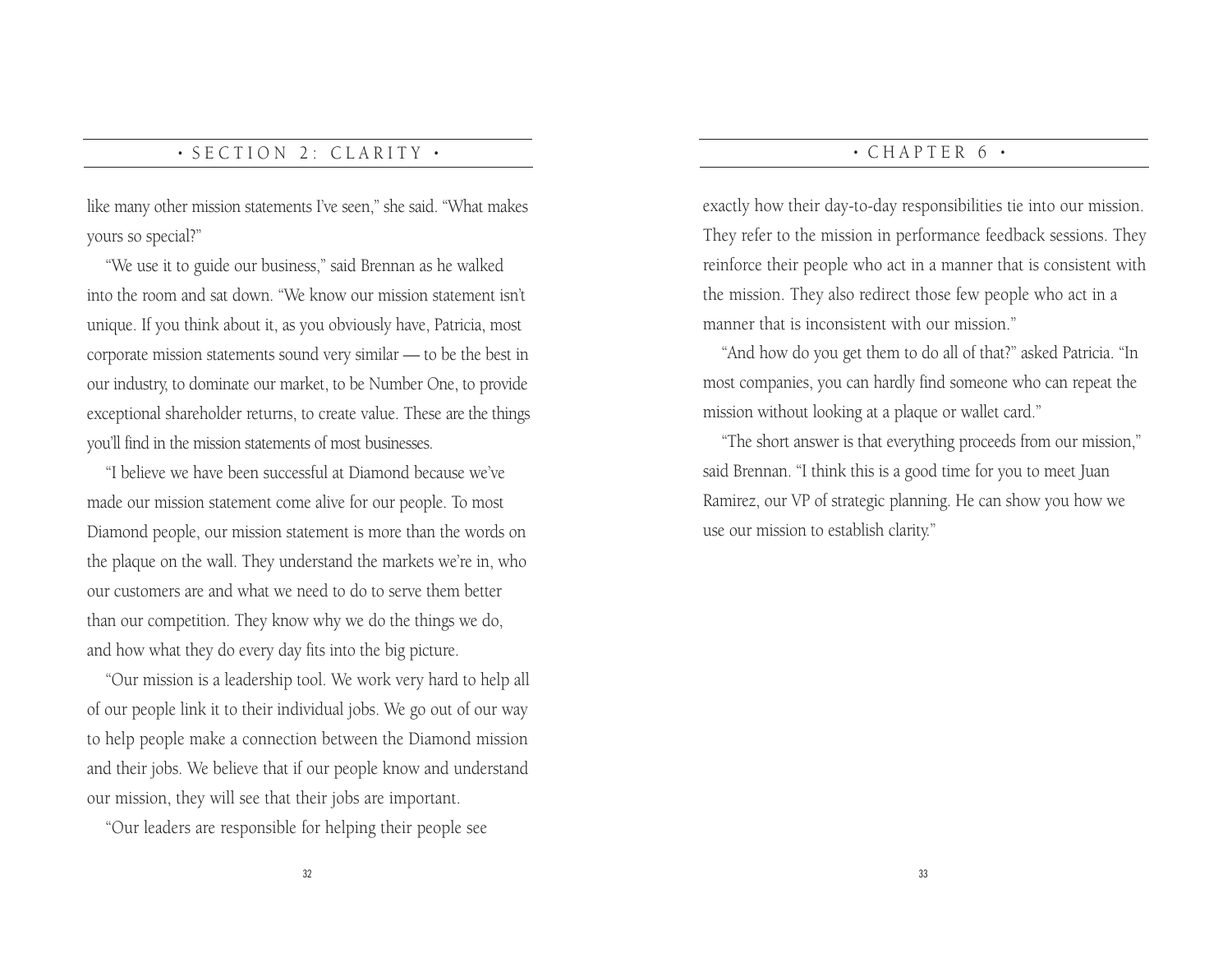exactly how their day-to-day responsibilities tie into our mission. They refer to the mission in performance feedback sessions. They reinforce their people who act in a manner that is consistent with the mission. They also redirect those few people who act in a manner that is inconsistent with our mission."

"And how do you get them to do all of that?" asked Patricia. "In most companies, you can hardly find someone who can repeat the mission without looking at a plaque or wallet card."

"The short answer is that everything proceeds from our mission," said Brennan. "I think this is a good time for you to meet Juan Ramirez, our VP of strategic planning. He can show you how we use our mission to establish clarity."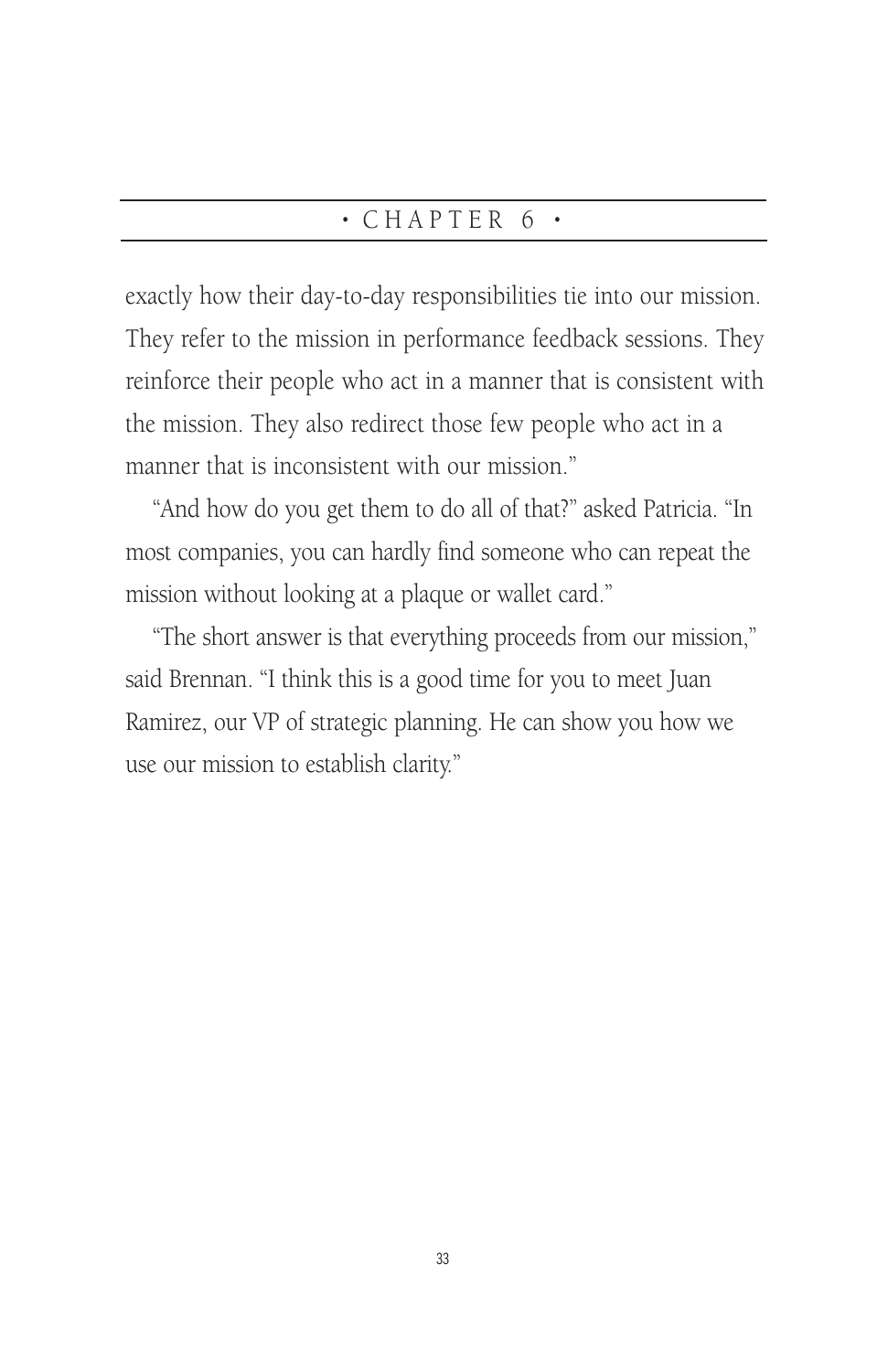# Mission Elements: Strategic Guide

rennan and Patricia left Helen and made their way to Juan B rennan and Patricia left Helen and made their way to Juan<br>Ramirez's office. After he introduced Patricia, Brennan said, "Juan, Patricia is interested in how we use our mission statement to drive our business. Would you take a few minutes to explain this to her?"

After Brennan left, Juan began. "What we do isn't complicated, really. The key is that we keep everything focused on our mission."

"How do you do that?" asked Patricia.

Juan sat back in his chair and said, "Our mission is at the heart of our strategic planning process. We create an annual business plan. Unlike a lot of companies, we actually use the plan to manage our business. When we begin the planning process every year, we start with the mission. Compatibility with our mission is the first hurdle for all strategic initiatives that are proposed. We don't consider any proposal unless everyone can agree that it is a good fit with our mission.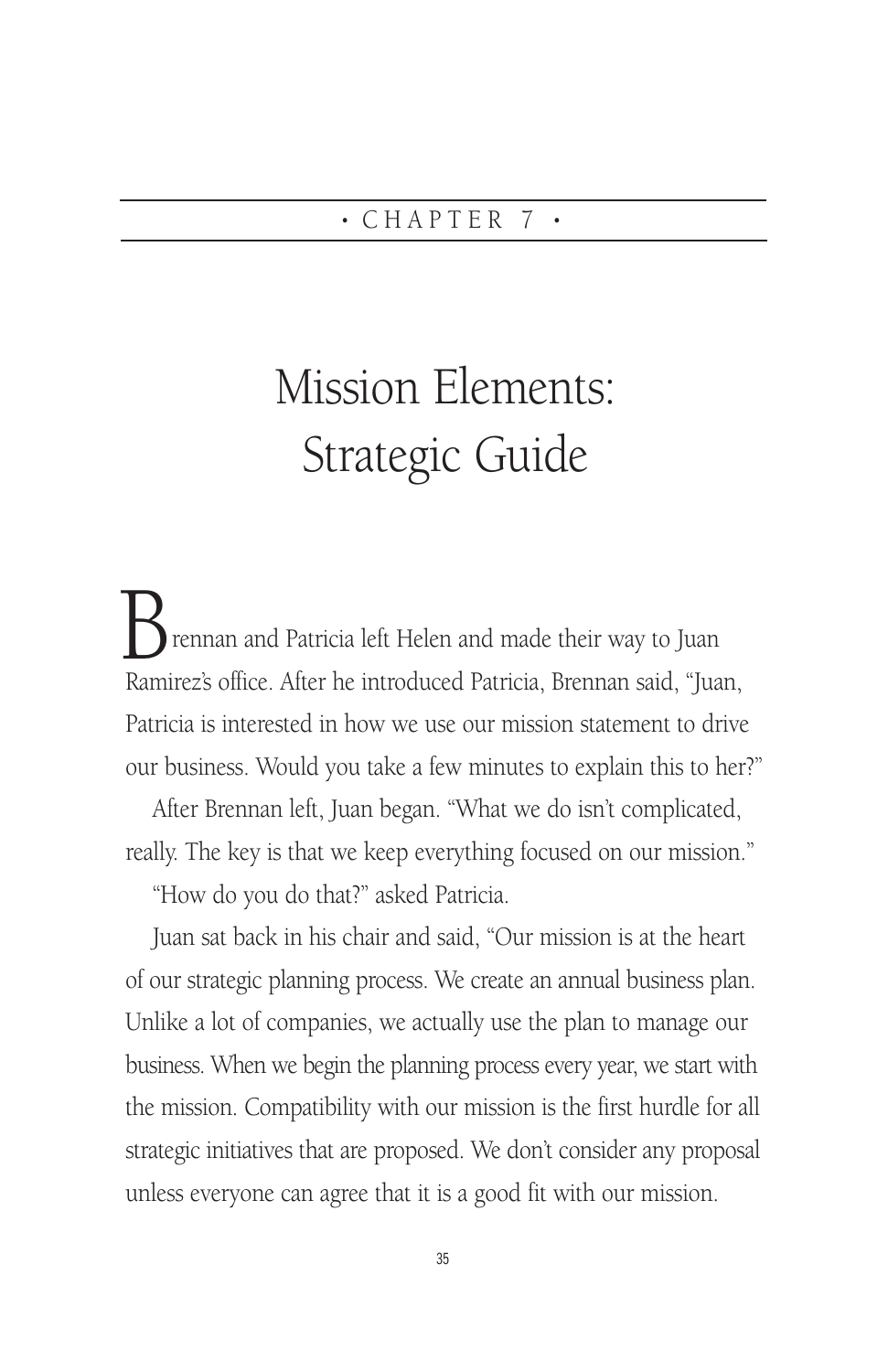"This isn't as complicated as it sounds. We have a set of mission elements. These elements define what we need to do in order to fulfill our mission. If a proposal isn't directly related to one or more mission elements, it isn't a good strategic fit.

"What are these mission elements?" asked Patricia.

"We have three: product and service quality, customer satisfaction and financial performance," said Juan.

"We know that these mission elements are not right for every company. They're right for us. They provide the focus we need in order to plan what we are going to accomplish and then execute according to the plan."

"Sounds like common sense to me," said Patricia.

"That's the beauty of it," smiled Juan. "It is common sense, but in our case, it's applied common sense. When we review potential strategic initiatives, we review them in light of these mission elements. Those that are directly related to one or more of our elements get further consideration.

"Let me give you an example. Last year, our Consumer Division was considering a strategic initiative to reduce cycle time. Cycle time reduction gets a lot of play in the business press these days.

"But as you've probably already figured out, at Diamond we don't jump on the bandwagon of every management fad that comes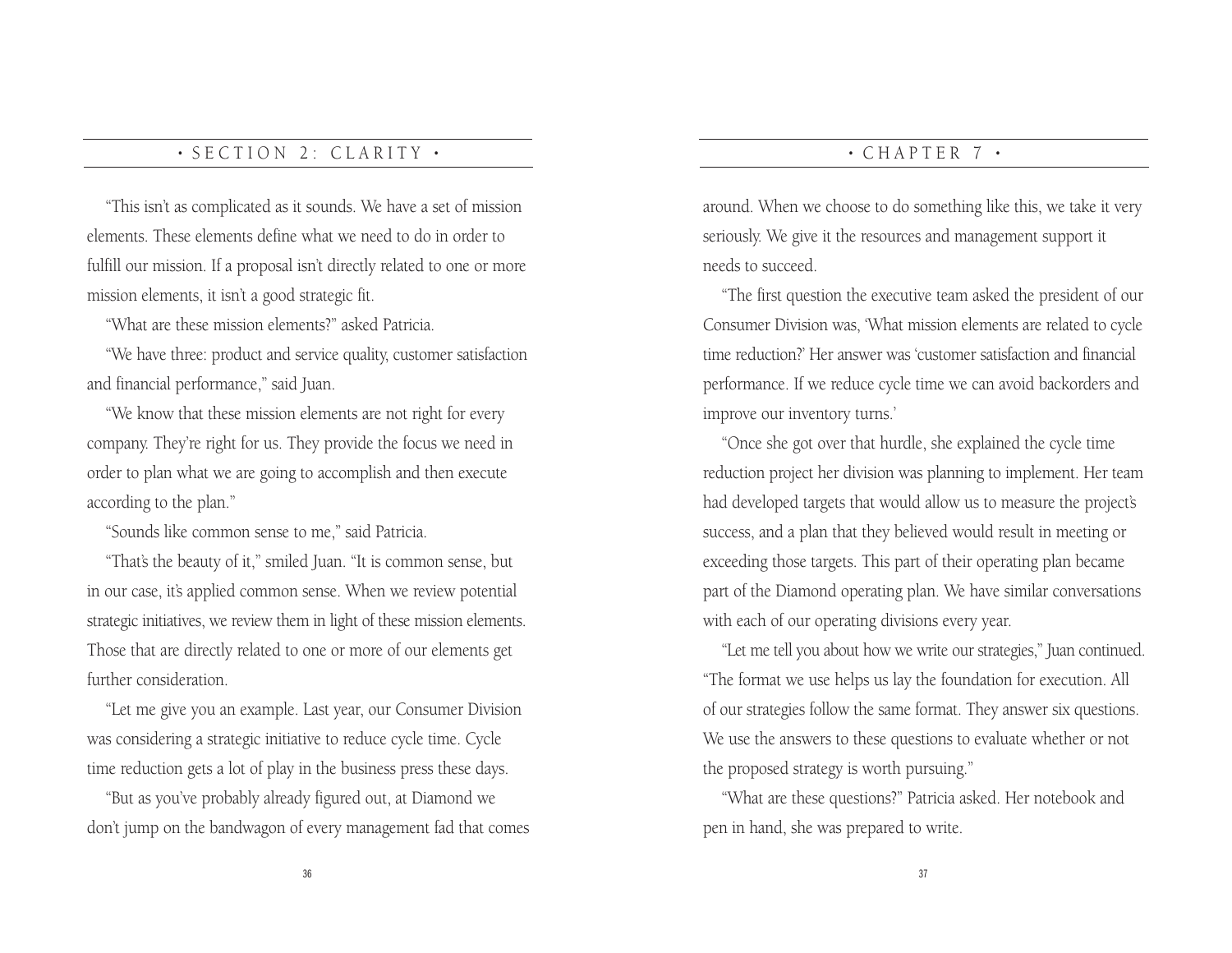around. When we choose to do something like this, we take it very seriously. We give it the resources and management support it needs to succeed.

"The first question the executive team asked the president of our Consumer Division was, 'What mission elements are related to cycle time reduction?' Her answer was 'customer satisfaction and financial performance. If we reduce cycle time we can avoid backorders and improve our inventory turns.'

"Once she got over that hurdle, she explained the cycle time reduction project her division was planning to implement. Her team had developed targets that would allow us to measure the project's success, and a plan that they believed would result in meeting or exceeding those targets. This part of their operating plan became part of the Diamond operating plan. We have similar conversations with each of our operating divisions every year.

"Let me tell you about how we write our strategies," Juan continued. "The format we use helps us lay the foundation for execution. All of our strategies follow the same format. They answer six questions. We use the answers to these questions to evaluate whether or not the proposed strategy is worth pursuing."

"What are these questions?" Patricia asked. Her notebook and pen in hand, she was prepared to write.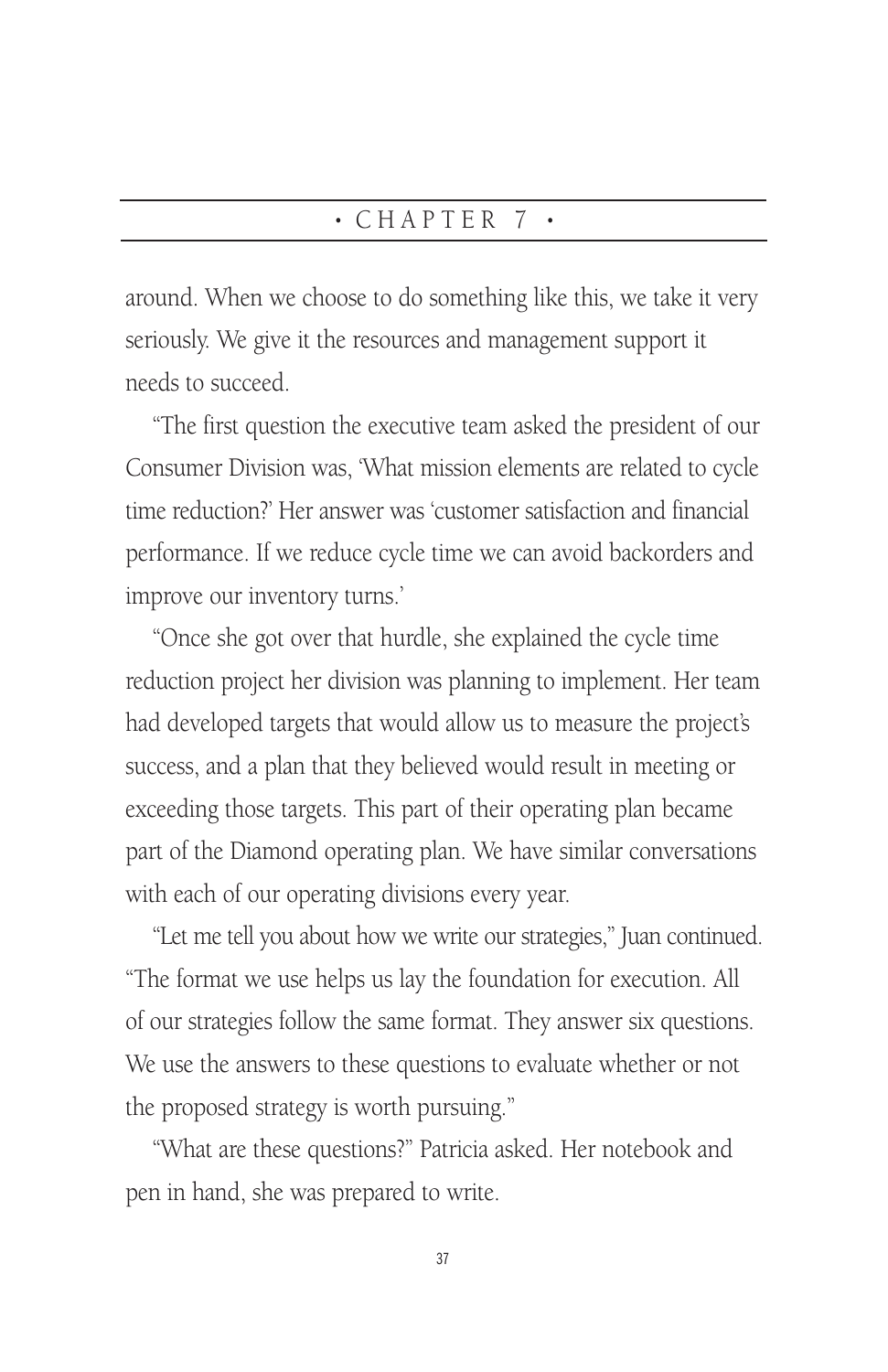Juan listed the questions. "First, 'What is to be accomplished?' Second, 'Why is it important to accomplish it?' Third, 'How will it be accomplished?' Fourth, 'What resources are needed to accomplish it?' Fifth, 'What is the timeline for accomplishing it?' And sixth, 'Who is responsible for accomplishing it?'

"That's it?" asked Patricia. "The key to all of your strategies is those six simple questions? I was expecting something a lot more profound."

"Sorry to disappoint you," Juan said, "but these questions are not as simple as they may seem. To answer them well, you have to have a thorough grasp of the situation you are addressing and the ability to think through the details of how you are going to address it.

"We review and revise our strategies annually. When we are in particularly turbulent times, we review them every six months — just to make sure we're still headed in the right direction."

"I'm with you so far, but I still don't see how this is a competitive advantage for you," said Patricia.

"You're right," he said. "Most companies have a strategic plan. The difference here is that we distribute ours throughout the company. Our strategic plan is not a secret. We share it with all of our employees. We want them to know where we're going as a company. That way, it's easier for them to see how what they do every day fits into the big picture. Remember, our operating divisions use the strategic plan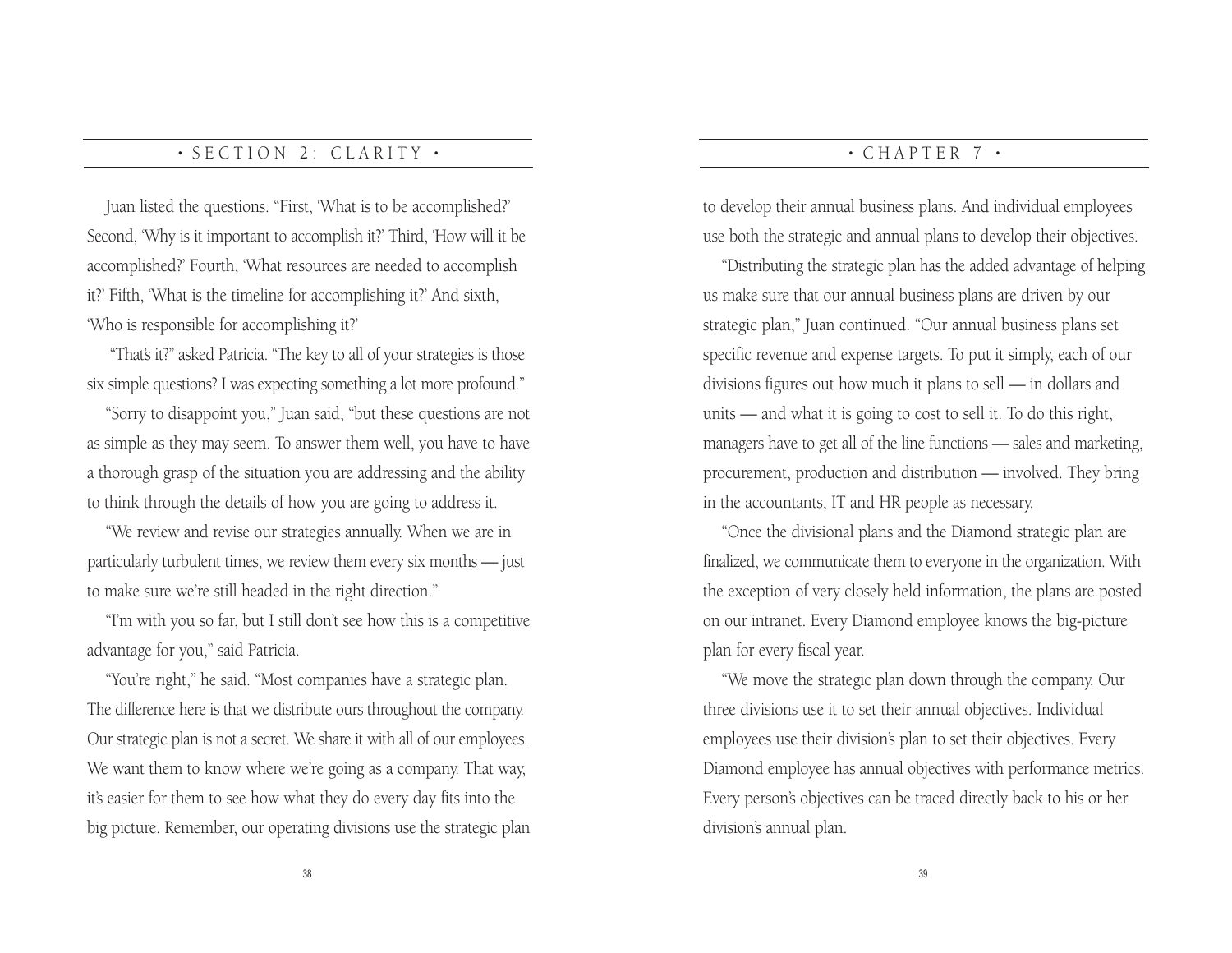to develop their annual business plans. And individual employees use both the strategic and annual plans to develop their objectives.

"Distributing the strategic plan has the added advantage of helping us make sure that our annual business plans are driven by our strategic plan," Juan continued. "Our annual business plans set specific revenue and expense targets. To put it simply, each of our divisions figures out how much it plans to sell — in dollars and units — and what it is going to cost to sell it. To do this right, managers have to get all of the line functions — sales and marketing, procurement, production and distribution — involved. They bring in the accountants, IT and HR people as necessary.

"Once the divisional plans and the Diamond strategic plan are finalized, we communicate them to everyone in the organization. With the exception of very closely held information, the plans are posted on our intranet. Every Diamond employee knows the big-picture plan for every fiscal year.

"We move the strategic plan down through the company. Our three divisions use it to set their annual objectives. Individual employees use their division's plan to set their objectives. Every Diamond employee has annual objectives with performance metrics. Every person's objectives can be traced directly back to his or her division's annual plan.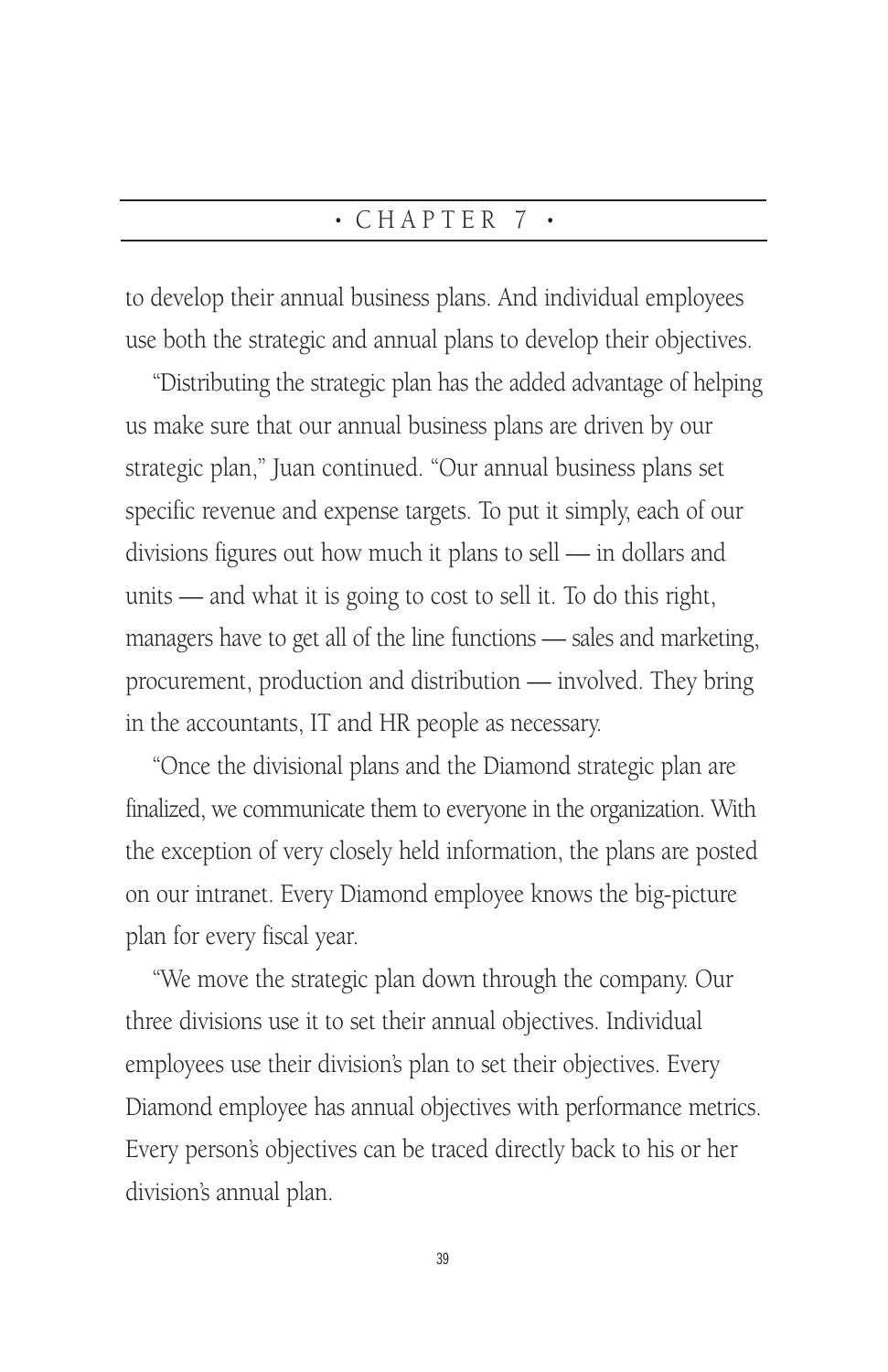"In fact, when we first started this approach, employee objectives had to be accompanied by a citation noting the page and paragraph of the division's annual plan to which they were related. We don't do this anymore because we found that it is unnecessary. Seeing how your individual work fits into the big picture has become such a part of Diamond's culture that we no longer need these citations. However, if you ask most people for a citation for one of their objectives, they can tell you."

"OK. I get it," said Patricia. "You establish clarity by using your mission to decide what gets into your annual business plan, and then you have everyone in Diamond develop objectives based on what's in the plan. That's all there is to clarity?"

"No," said Brennan, who seemed to have an uncanny ability for showing up at just the right time. "That's part of it, but not all. Our guiding principles play a big part in creating clarity, too."

"Guiding principles?" asked Patricia.

"Yes," said Brennan. "Come with me, and I'll take you to somebody who can explain."

"Thanks, Juan, I appreciate your time," Patricia said over her shoulder as she followed Brennan down the hall.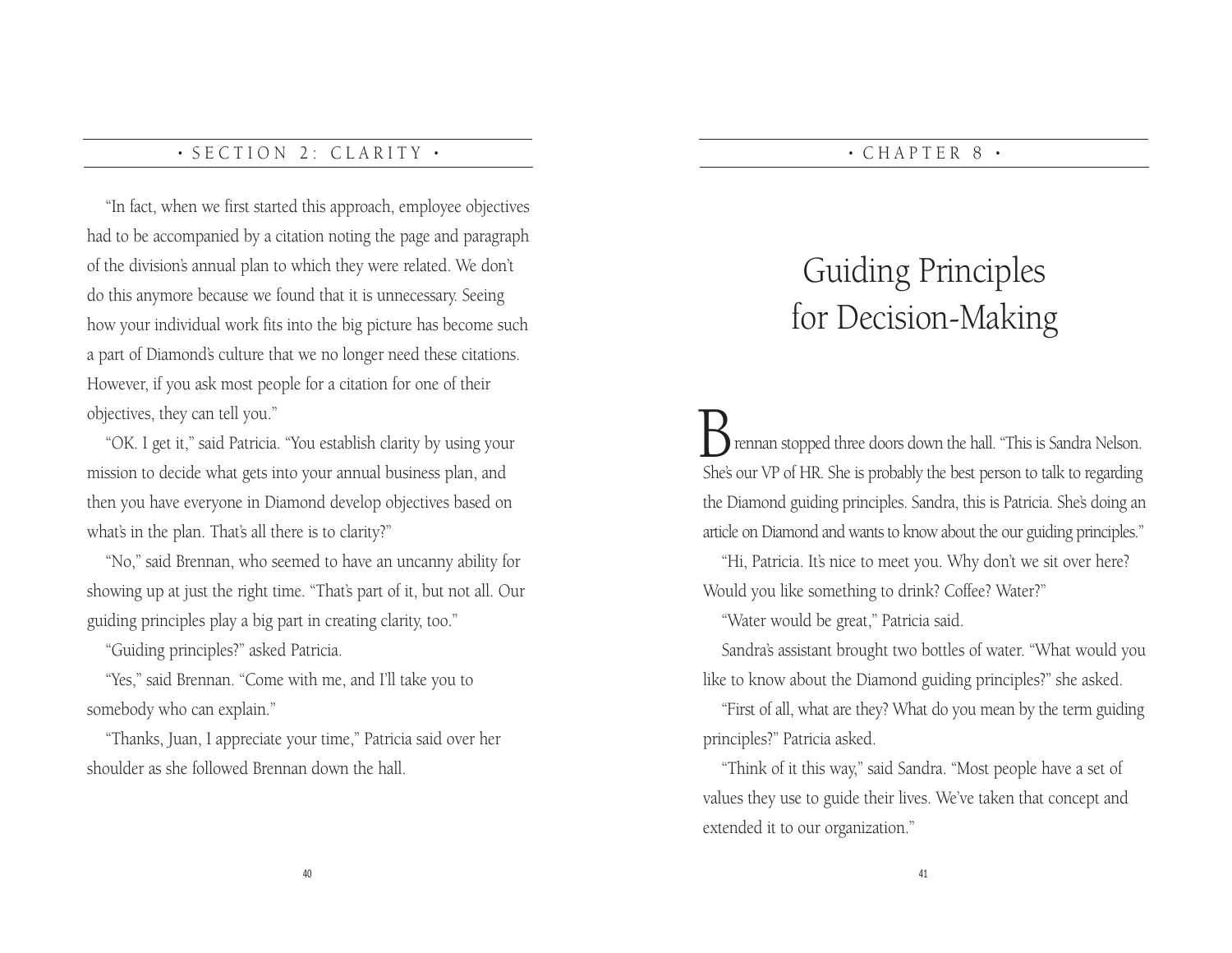## Guiding Principles for Decision-Making

rennan stopped three doors down the hall. "This is Sandra Nelson. B rennan stopped three doors down the hall. "This is Sandra Nelson.<br>She's our VP of HR. She is probably the best person to talk to regarding the Diamond guiding principles. Sandra, this is Patricia. She's doing an article on Diamond and wants to know about the our guiding principles."

"Hi, Patricia. It's nice to meet you. Why don't we sit over here? Would you like something to drink? Coffee? Water?"

"Water would be great," Patricia said.

Sandra's assistant brought two bottles of water. "What would you like to know about the Diamond guiding principles?" she asked.

"First of all, what are they? What do you mean by the term guiding principles?" Patricia asked.

"Think of it this way," said Sandra. "Most people have a set of values they use to guide their lives. We've taken that concept and extended it to our organization."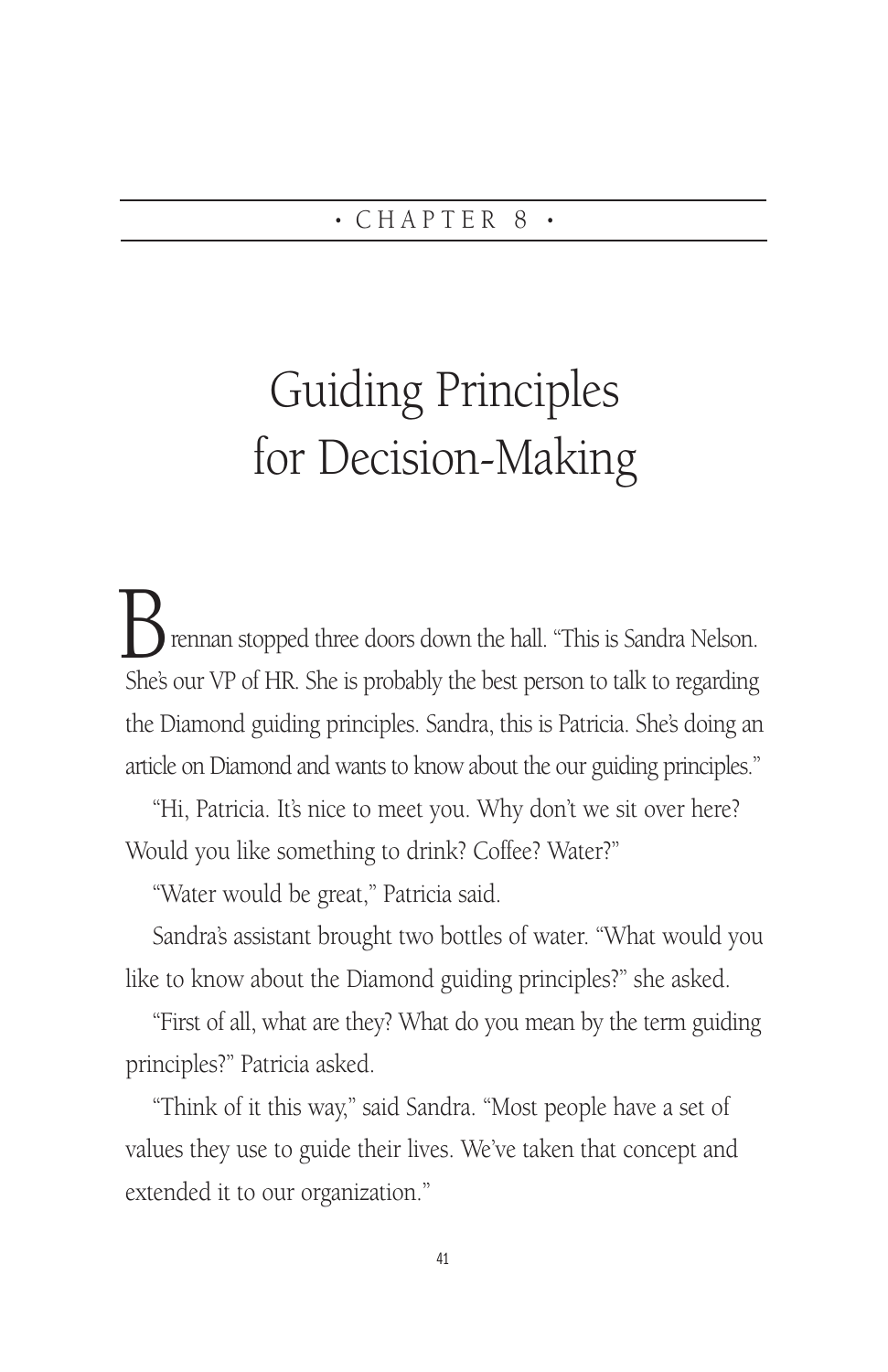"Tell me more," Patricia said.

"Let me ask you a question, Patricia. What are the few principles or beliefs that are most important to you personally?"

Patricia thought for a minute. "My family, personal honesty… I don't know…."

"That's OK," said Sandra. "Bear with me for a minute."

Patricia nodded.

She continued, "You say your family is one of the most important things to you. Do you ever consider your family when you have to make a decision?"

"All the time," Patricia said.

"Can you give me a specific example?" Sandra asked.

Patricia thought for a moment. "Last year I was offered an opportunity to head up our editorial offices in Chicago. It was a great offer. But I turned it down because my kids had just started at a new school that they really liked, and I didn't want them to have to move."

"So your concern for your family guided your decision-making process in this case," said Sandra.

"Yes."

"That's exactly how guiding principles work. We have four Diamond guiding principles. We explain them to everyone the first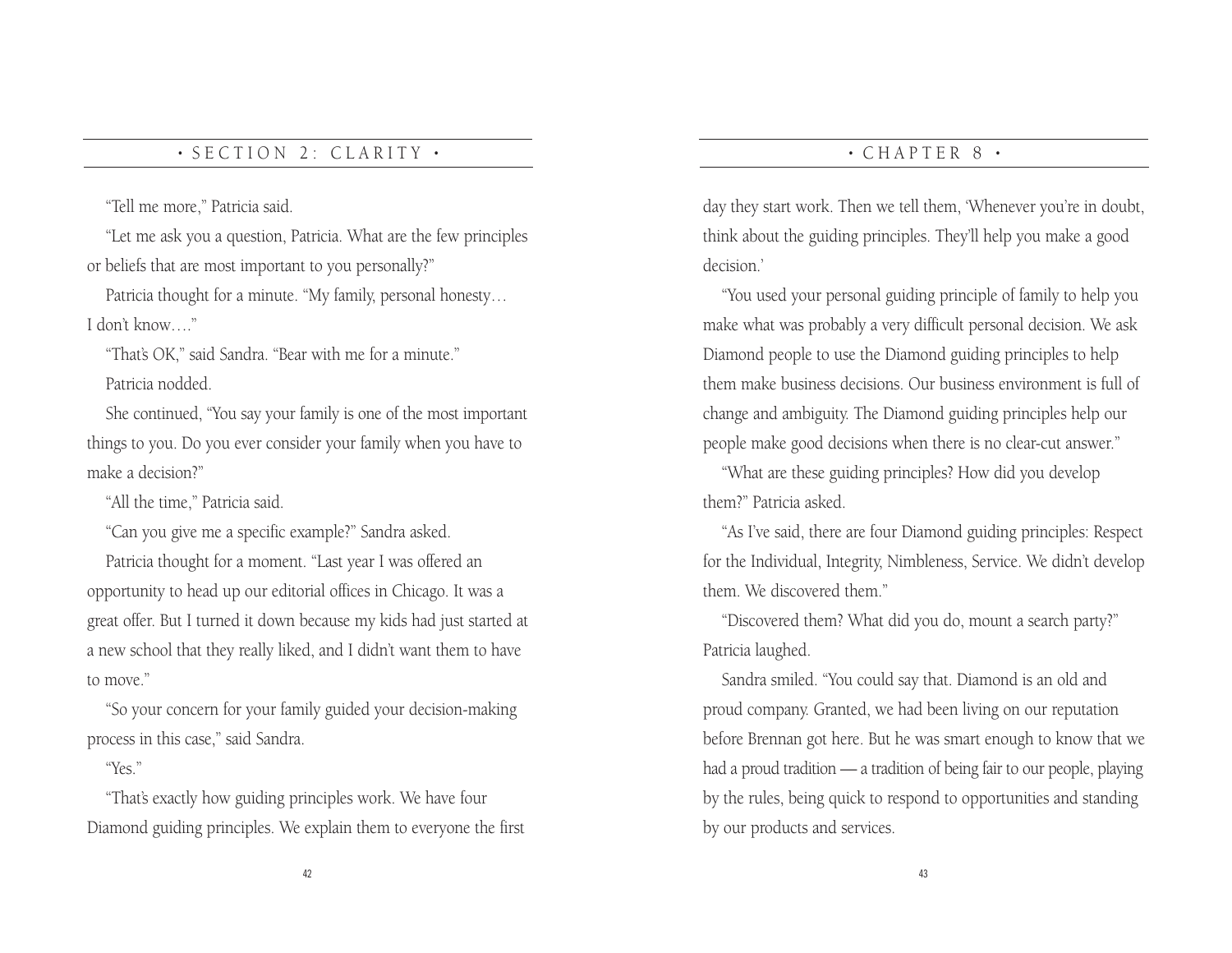day they start work. Then we tell them, 'Whenever you're in doubt, think about the guiding principles. They'll help you make a good decision.'

"You used your personal guiding principle of family to help you make what was probably a very difficult personal decision. We ask Diamond people to use the Diamond guiding principles to help them make business decisions. Our business environment is full of change and ambiguity. The Diamond guiding principles help our people make good decisions when there is no clear-cut answer."

"What are these guiding principles? How did you develop them?" Patricia asked.

"As I've said, there are four Diamond guiding principles: Respect for the Individual, Integrity, Nimbleness, Service. We didn't develop them. We discovered them."

"Discovered them? What did you do, mount a search party?" Patricia laughed.

Sandra smiled. "You could say that. Diamond is an old and proud company. Granted, we had been living on our reputation before Brennan got here. But he was smart enough to know that we had a proud tradition — a tradition of being fair to our people, playing by the rules, being quick to respond to opportunities and standing by our products and services.

43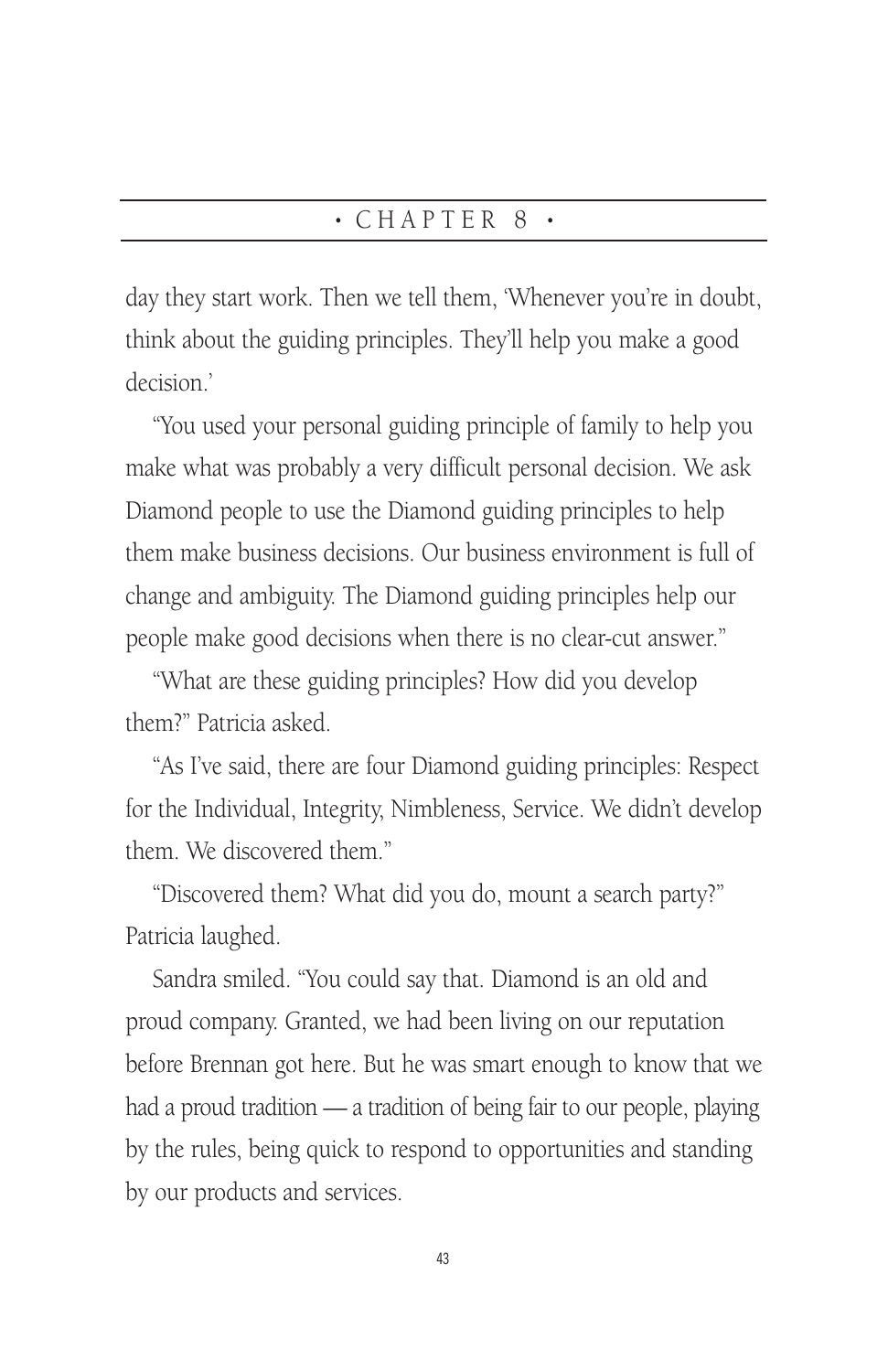"You've probably already heard about our 'Why are we in business?' meeting when Brennan first got here."

Patricia nodded and Sandra went on. "About a month after that meeting, Brennan got us all together again. This time when he handed out the stickies, he asked us to list the reasons — one per sticky — we were proud to be a part of Diamond.

"After everybody posted their stickies, we looked at what was there. We started looking for themes — grouping those that seemed to fit together and leaving the outliers alone. We finally agreed there were four common threads that ran through everything.

"We focused on those and gave each of them a name. The results were 'Respect for the Individual, Integrity, Nimbleness and Service.' We took the individual stickies that formed these groupings and used them to write three- or four-sentence descriptors of what we meant by each heading.

"When we were finished," Sandra continued, "we felt we had captured the good things about Diamond's culture — things that it makes sense to reinforce with all our people. These became our guiding principles. We're proud of them. They capture the spirit of Diamond. Our shorthand name for them is the 'Diamond Way.' We ask our people to keep the Diamond Way in mind as they go about their day-to-day business. We use the terms guiding principles, values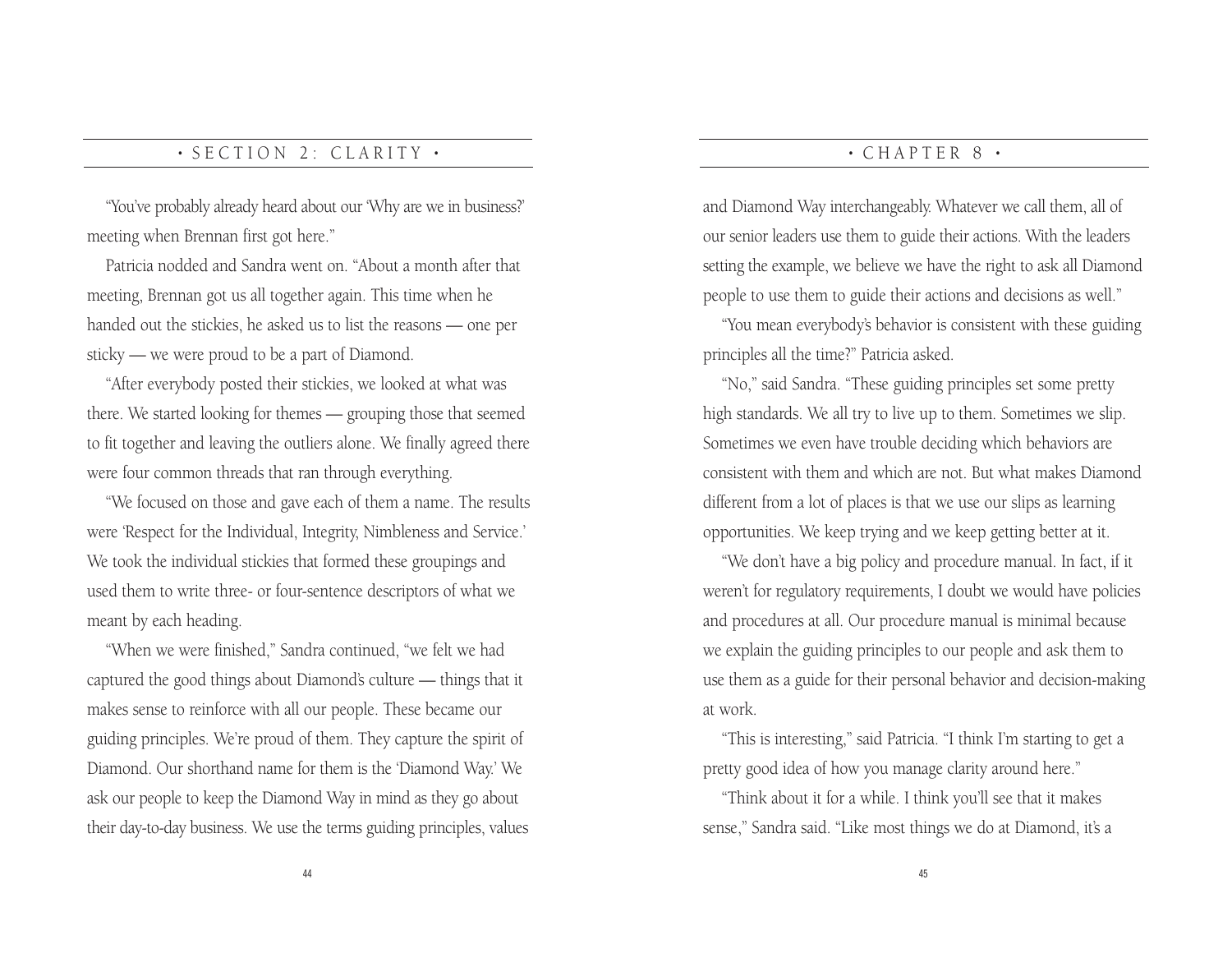and Diamond Way interchangeably. Whatever we call them, all of our senior leaders use them to guide their actions. With the leaders setting the example, we believe we have the right to ask all Diamond people to use them to guide their actions and decisions as well."

"You mean everybody's behavior is consistent with these guiding principles all the time?" Patricia asked.

"No," said Sandra. "These guiding principles set some pretty high standards. We all try to live up to them. Sometimes we slip. Sometimes we even have trouble deciding which behaviors are consistent with them and which are not. But what makes Diamond different from a lot of places is that we use our slips as learning opportunities. We keep trying and we keep getting better at it.

"We don't have a big policy and procedure manual. In fact, if it weren't for regulatory requirements, I doubt we would have policies and procedures at all. Our procedure manual is minimal because we explain the guiding principles to our people and ask them to use them as a guide for their personal behavior and decision-making at work.

"This is interesting," said Patricia. "I think I'm starting to get a pretty good idea of how you manage clarity around here."

"Think about it for a while. I think you'll see that it makes sense," Sandra said. "Like most things we do at Diamond, it's a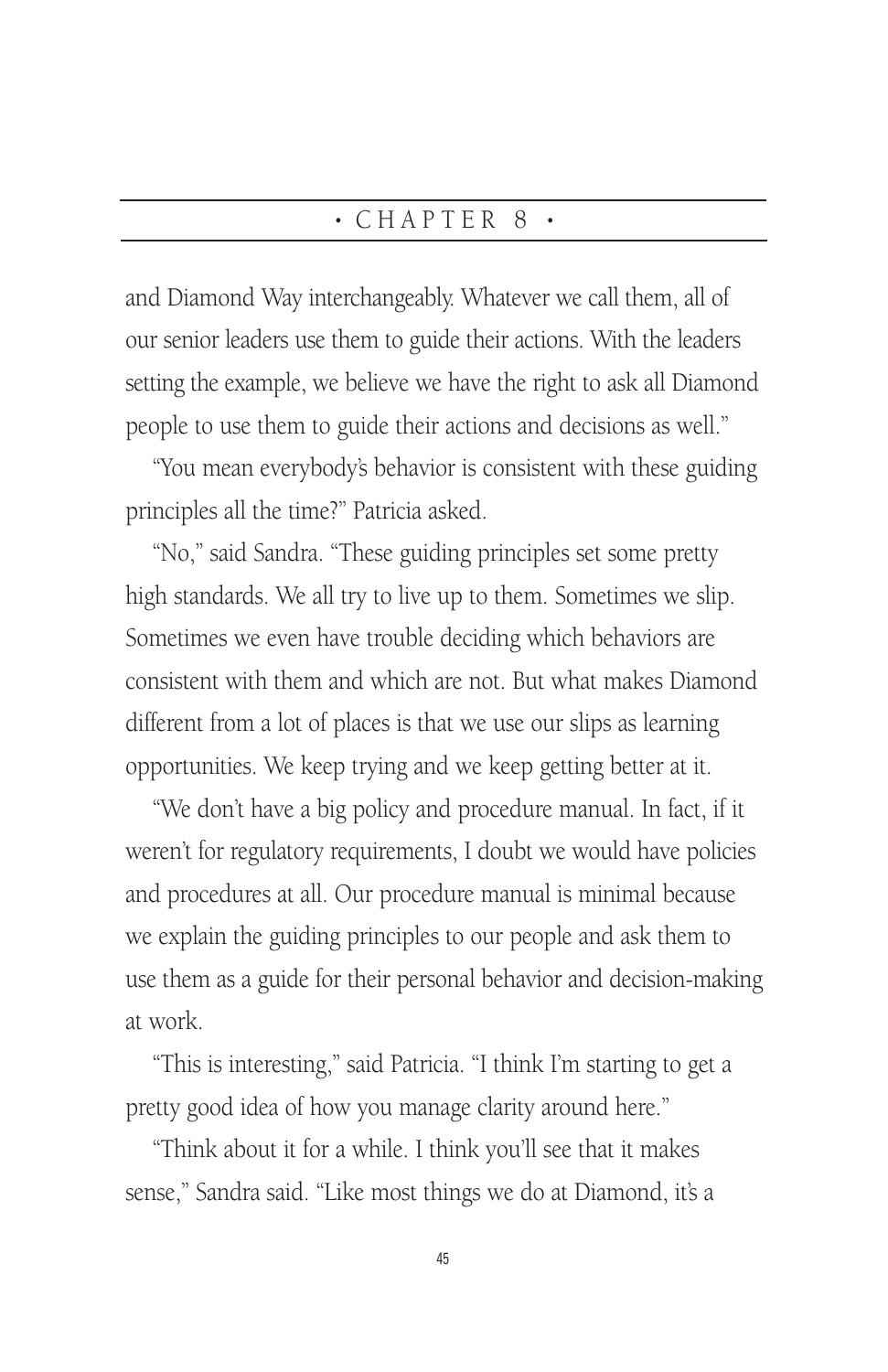deceptively simple concept. We work hard at making it work."

Sandra stood up. "It's getting late, and I have a few things to do before I leave for the day. Let me get you back to Brennan. I'm sure you have a few more questions for him."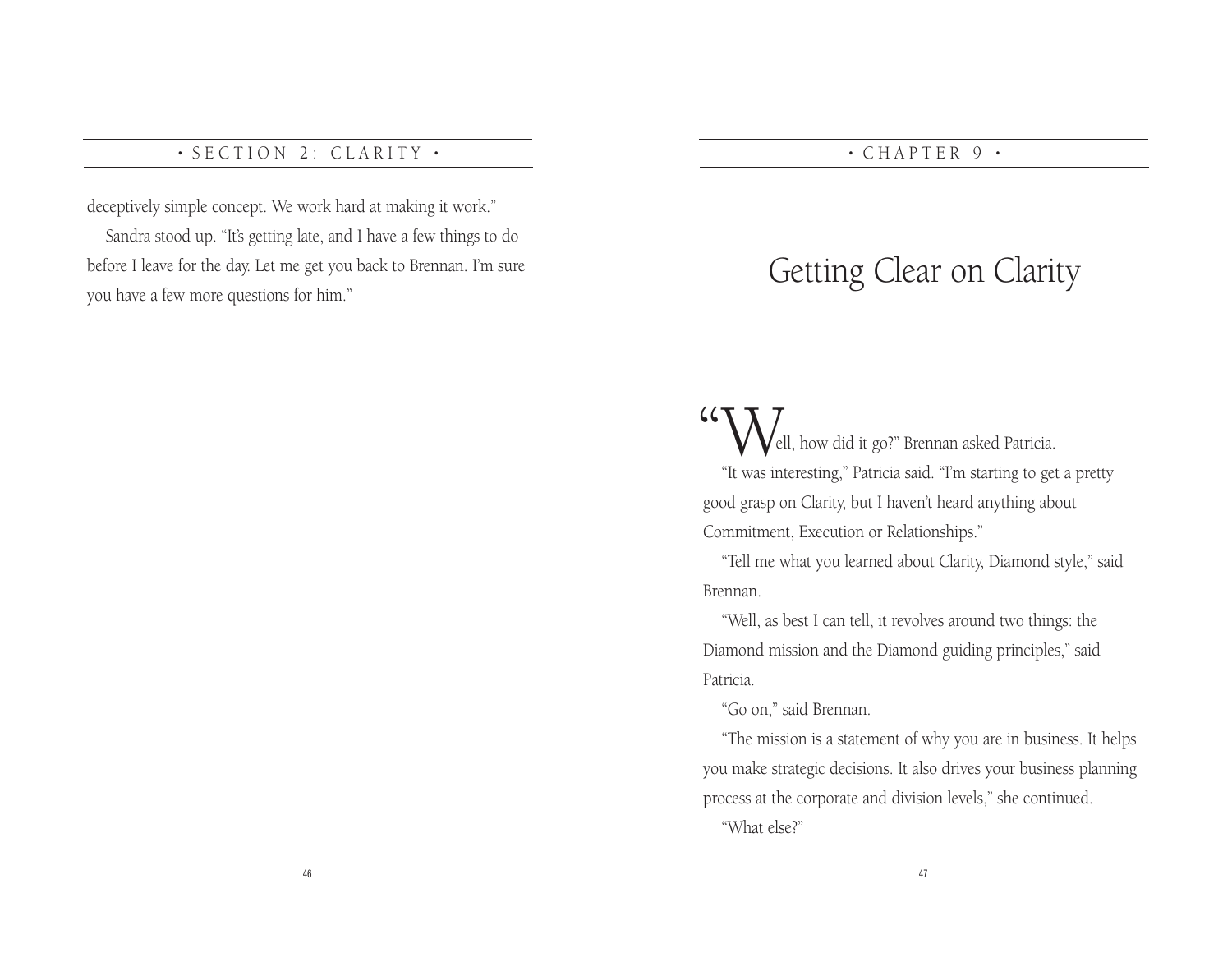## Getting Clear on Clarity

ell, how did it go?" Brennan asked Patricia. **44 V**ell, how did it go?" Brennan asked Patricia.<br>"It was interesting," Patricia said. "I'm starting to get a pretty good grasp on Clarity, but I haven't heard anything about Commitment, Execution or Relationships."

"Tell me what you learned about Clarity, Diamond style," said Brennan.

"Well, as best I can tell, it revolves around two things: the Diamond mission and the Diamond guiding principles," said Patricia.

"Go on," said Brennan.

"The mission is a statement of why you are in business. It helps you make strategic decisions. It also drives your business planning process at the corporate and division levels," she continued.

"What else?"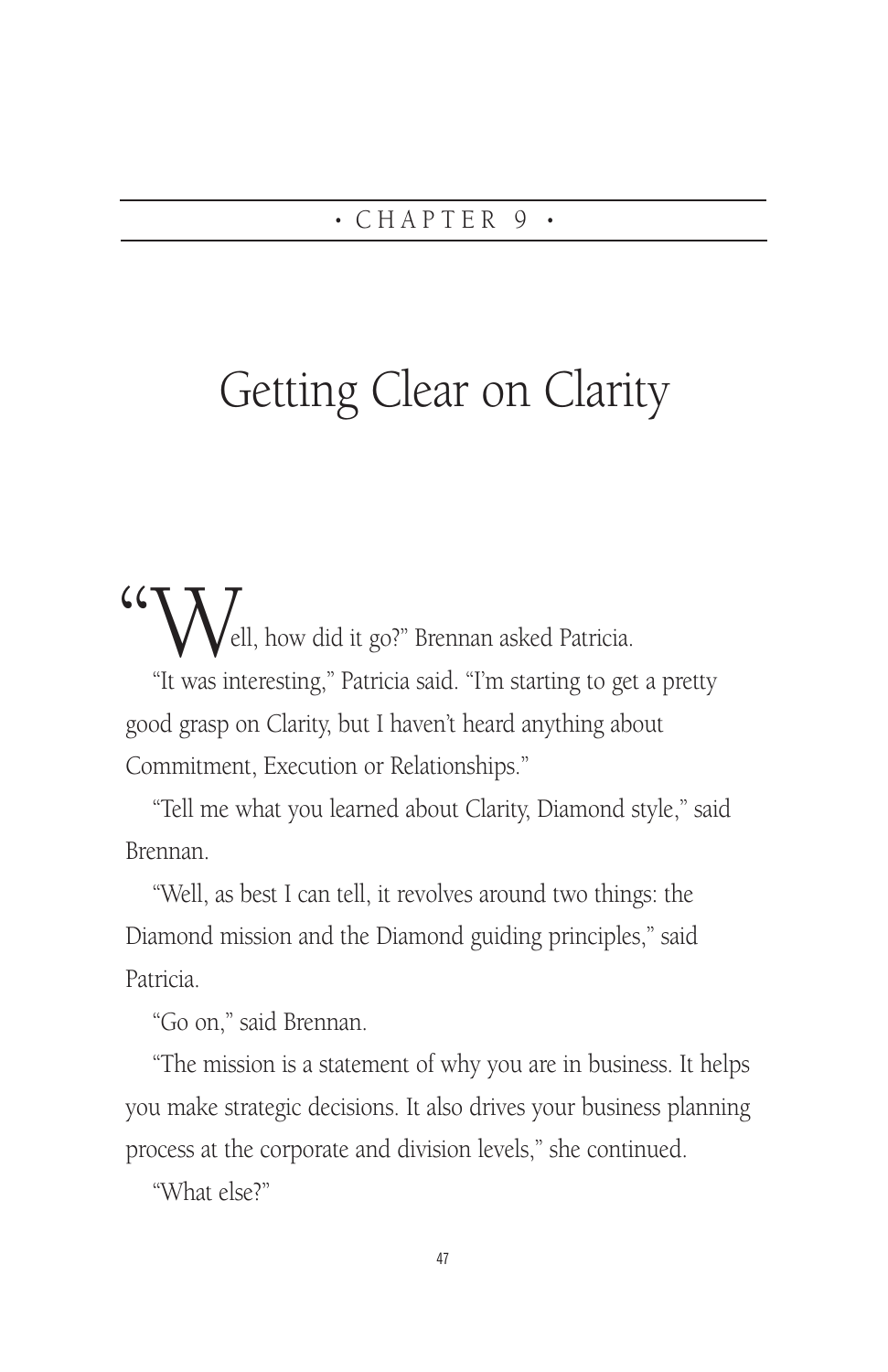"Oh, I almost forgot. Diamond employees use the business plans as a guide when they are setting annual objectives," Patricia said.

"Right," said Brennan. "Now what about the Diamond Way?"

"The guiding principles, you mean. You use them as guides for day-to-day decision-making," she said. "They're kind of like the personal values we all use to guide our life decisions."

"You've been talking with Sandra," Brennan laughed. "She's the one who came up with that analogy, and it's a good one. In fact, I've come to think of our guiding principles as the Diamond values. They are core to us as an organization. We work hard to make sure we act in a manner consistent with them.

"I expect everyone in Diamond to embrace our guiding principles. I'm toughest on myself and the people closest to me when it comes to them. If we don't exemplify them, how can we expect the other 14,900 Diamond people to?"

"It seems so simple," said Patricia. "If I get it, the Diamond principle of Clarity goes something like this. One, decide why you're in business. Two, communicate this to everybody. Three, build your corporate and operating unit business plans around it. Four, have people base their objectives on their business unit business plans."

"And five, give everybody feedback on how they're doing," said Brennan.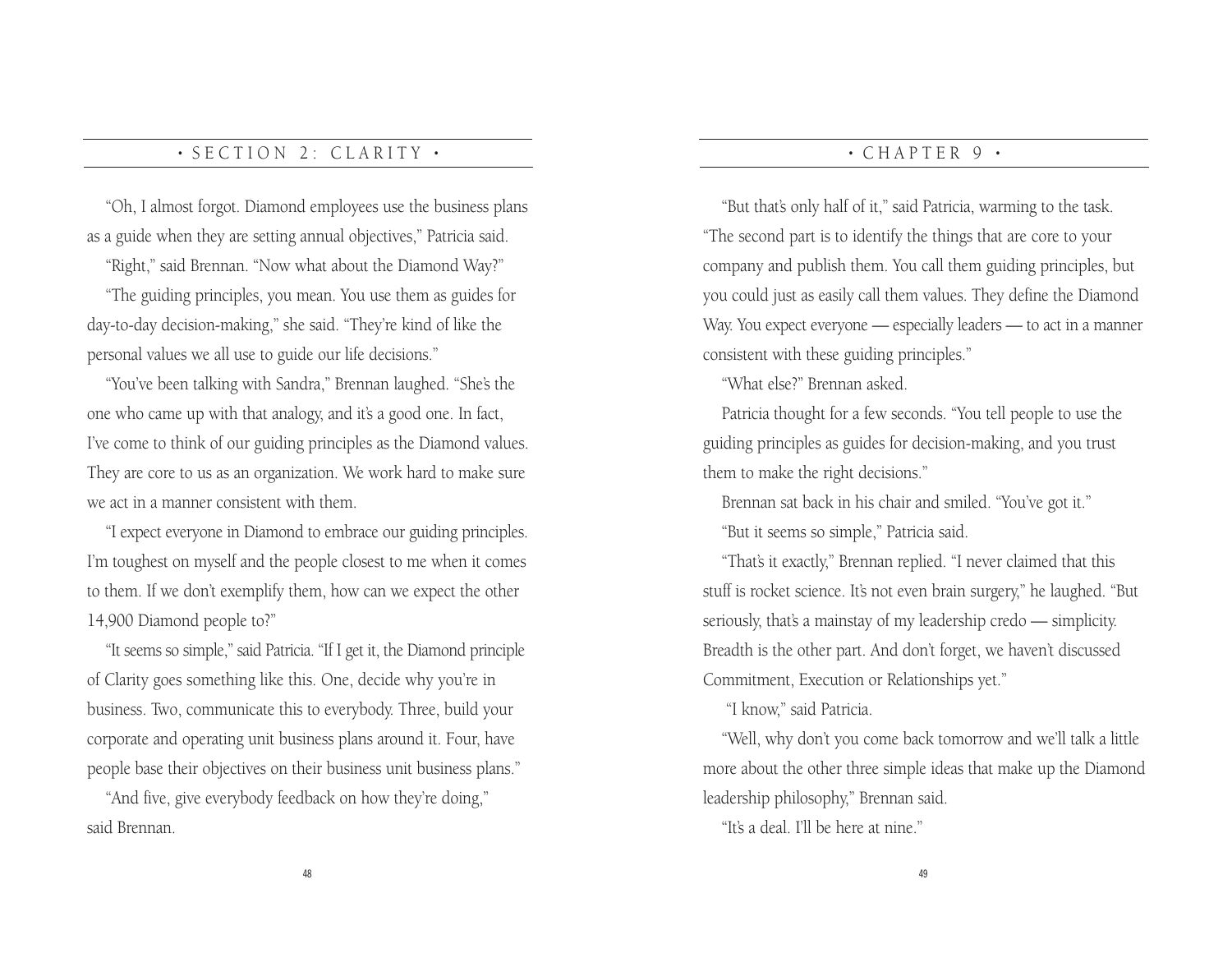"But that's only half of it," said Patricia, warming to the task. "The second part is to identify the things that are core to your company and publish them. You call them guiding principles, but you could just as easily call them values. They define the Diamond Way. You expect everyone — especially leaders — to act in a manner consistent with these guiding principles."

"What else?" Brennan asked.

Patricia thought for a few seconds. "You tell people to use the guiding principles as guides for decision-making, and you trust them to make the right decisions."

Brennan sat back in his chair and smiled. "You've got it."

"But it seems so simple," Patricia said.

"That's it exactly," Brennan replied. "I never claimed that this stuff is rocket science. It's not even brain surgery," he laughed. "But seriously, that's a mainstay of my leadership credo — simplicity. Breadth is the other part. And don't forget, we haven't discussed Commitment, Execution or Relationships yet."

"I know," said Patricia.

"Well, why don't you come back tomorrow and we'll talk a little more about the other three simple ideas that make up the Diamond leadership philosophy," Brennan said.

"It's a deal. I'll be here at nine."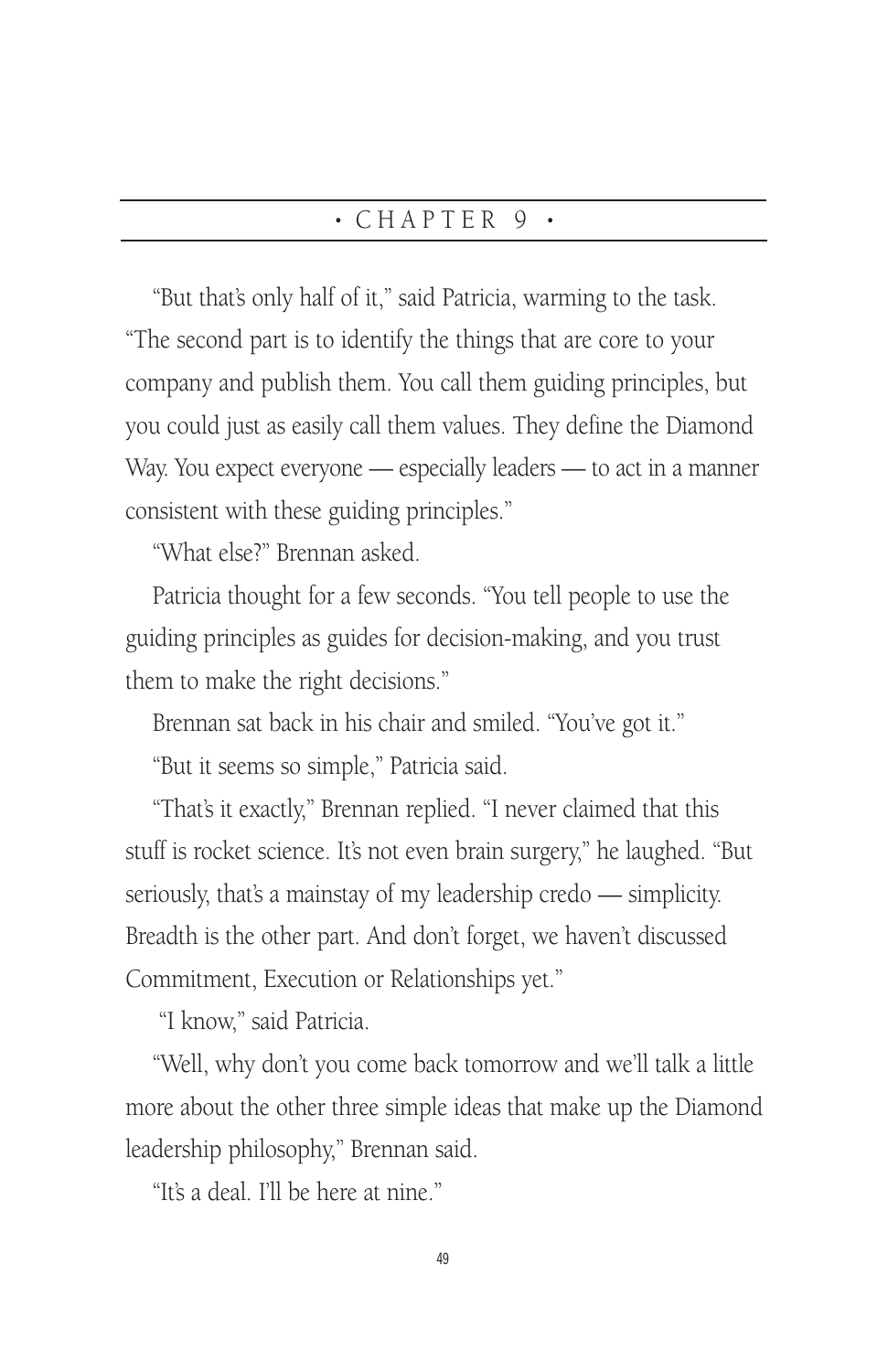## Patricia's Notes

#### CLARITY

- Mission is the first key to Clarity. High performing organizations use their Mission to drive their business.
- Mission Elements define what it takes to achieve the Mission and to help the Mission come alive for people in the organization.
- An organization's Mission should drive its Strategic Business Plan.
- Individual Performance Objectives should be developed using the Strategic Business Plan as a base.
- An organization's Values or Guiding Principles help members know how to act in ambiguous situations. They must reflect the very fabric of the organization and everybody must practice them.
- Formal leaders must be role models for the organization's Values or Guiding Principles. Leaders must conduct themselves in a manner consistent with the Guiding Principles at all times.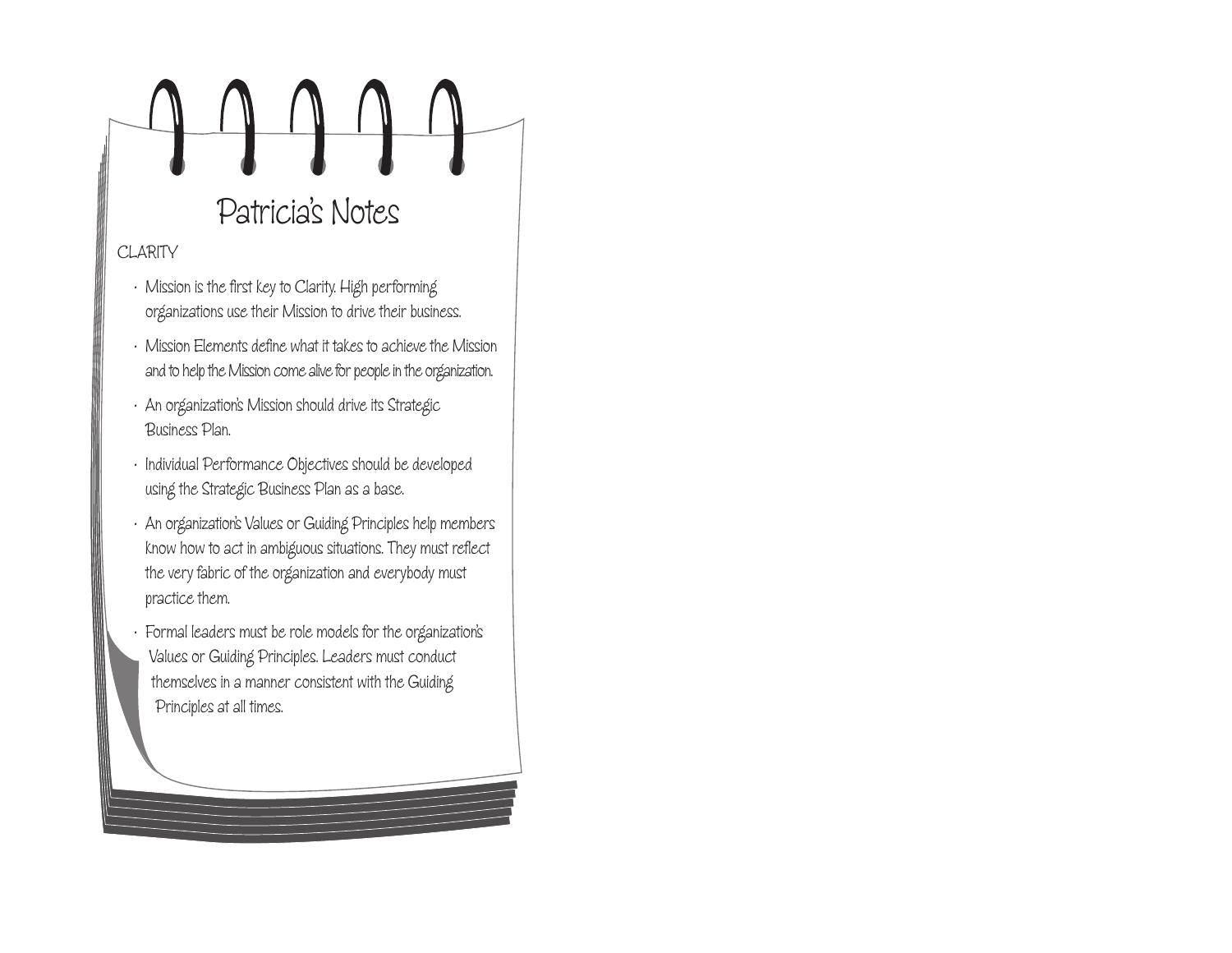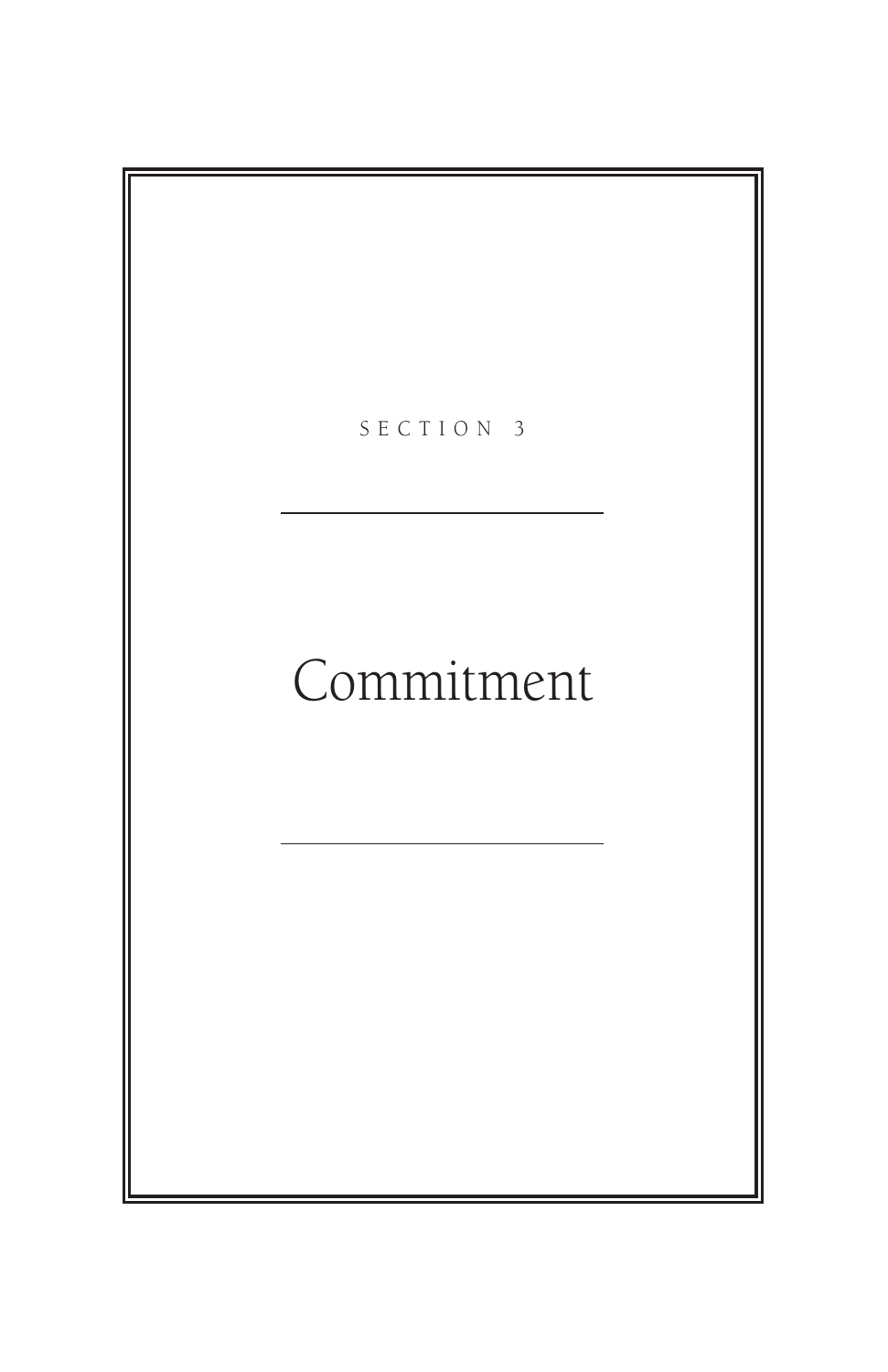# Finding "Diamonds in the Rough"

atricia arrived at Brennan's office at 8:45 a.m. the next day. **D**<br>atricia arrived at Brennan's office at 8:45 a.m. tl<br>Brennan looked up as his assistant ushered her in.

"You're early."

"I hope that's not a problem," she said. "I was thinking about some of the things I heard here yesterday. I was up, so I decided to come early and get a good start on the day."

Brennan smiled. "No problem at all. In fact, it's one of the things I wanted to discuss with you today. Arriving early because you're interested in and excited about what you're doing is one of the qualities of a 'Diamond in the Rough.'"

"Diamond in the Rough?" Patricia asked.

"That's what we call people who are good candidates for employment here," Brennan chuckled. "Remember yesterday, I said that Commitment is one of the four factors on which Diamond is built?"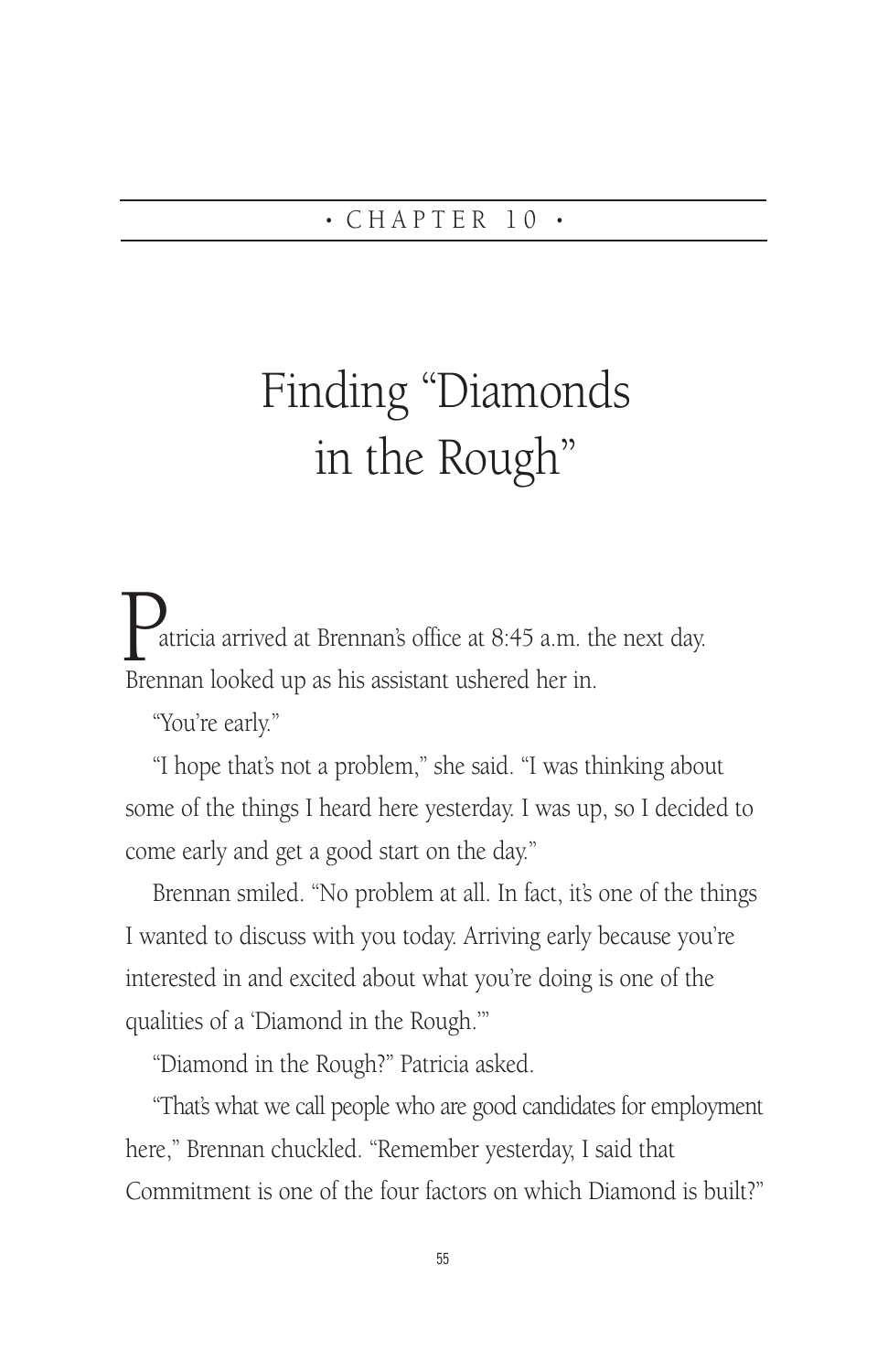#### • SECTION 3: COMMITMENT •

Patricia nodded.

"Our selection process is where we begin building commitment," Brennan said. "We refer to promising candidates as 'Diamonds in the Rough.' All Diamonds in the Rough share certain qualities. An eagerness to get on with things is one of those qualities.

"I won't bore you with a description of all of the Diamond in the Rough characteristics. But you should know that we use them in our selection process. We believe that if we find people who are a good fit for us — Diamonds in the Rough — it's easier to build commitment."

"But don't you worry about getting too inbred?" Patricia asked. "If everybody is the same, where will you get new ideas? Who will challenge the status quo?"

Brennan smiled. "Another Diamond in the Rough characteristic diversity of thinking, the ability and willingness to challenge accepted practices. Are you looking for a job? You seem as if you would fit in real well around here.

"You're right about valuing diversity of thinking, though. We aren't looking for people who are all the same. In fact, one of the things we prize most is diversity of thought. If you read our 'Respect for the Individual' guiding principle, you'll see that we really prize and encourage differences of opinion. That's the way we learn from each other.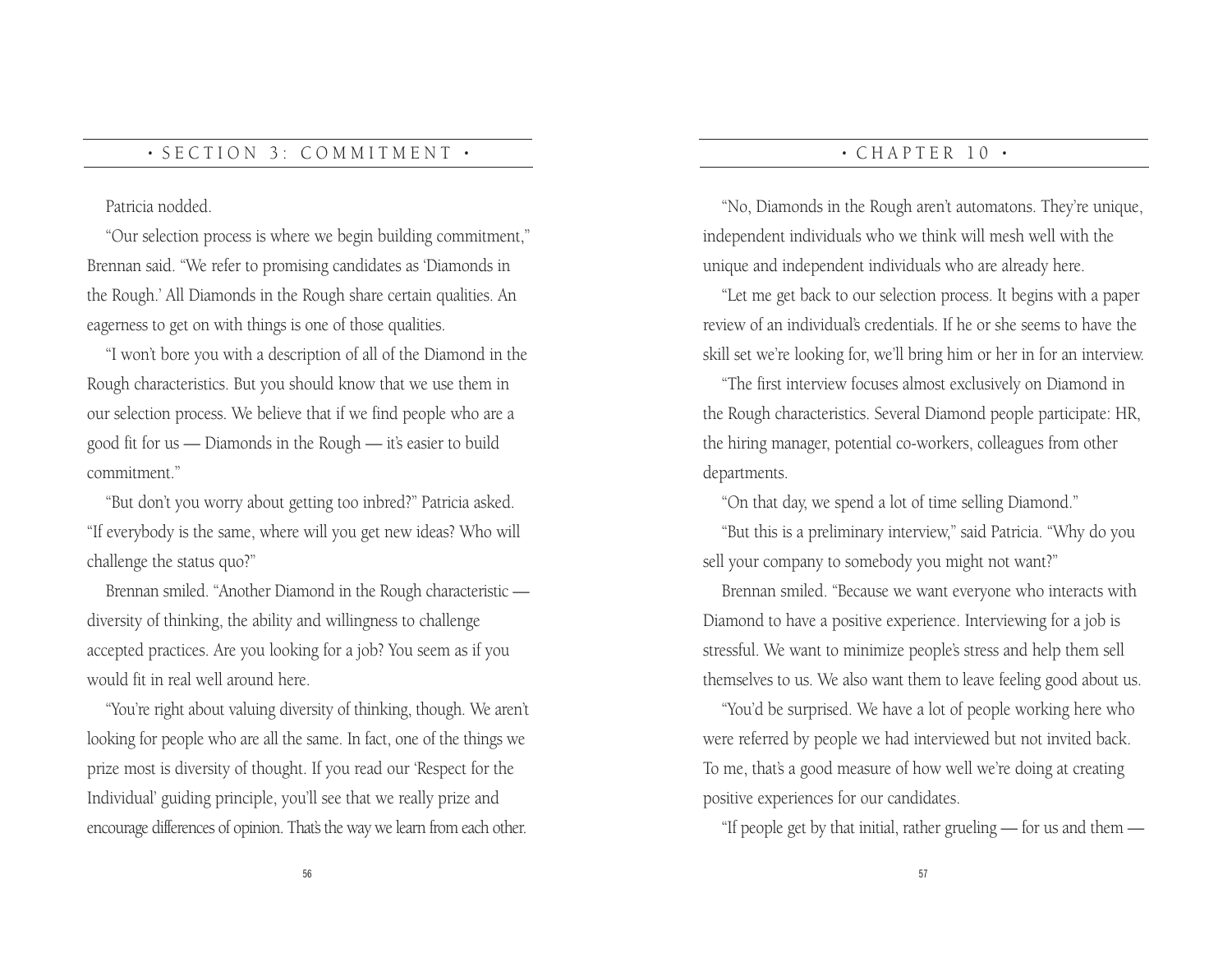"No, Diamonds in the Rough aren't automatons. They're unique, independent individuals who we think will mesh well with the unique and independent individuals who are already here.

"Let me get back to our selection process. It begins with a paper review of an individual's credentials. If he or she seems to have the skill set we're looking for, we'll bring him or her in for an interview.

"The first interview focuses almost exclusively on Diamond in the Rough characteristics. Several Diamond people participate: HR, the hiring manager, potential co-workers, colleagues from other departments.

"On that day, we spend a lot of time selling Diamond."

"But this is a preliminary interview," said Patricia. "Why do you sell your company to somebody you might not want?"

Brennan smiled. "Because we want everyone who interacts with Diamond to have a positive experience. Interviewing for a job is stressful. We want to minimize people's stress and help them sell themselves to us. We also want them to leave feeling good about us.

"You'd be surprised. We have a lot of people working here who were referred by people we had interviewed but not invited back. To me, that's a good measure of how well we're doing at creating positive experiences for our candidates.

"If people get by that initial, rather grueling — for us and them —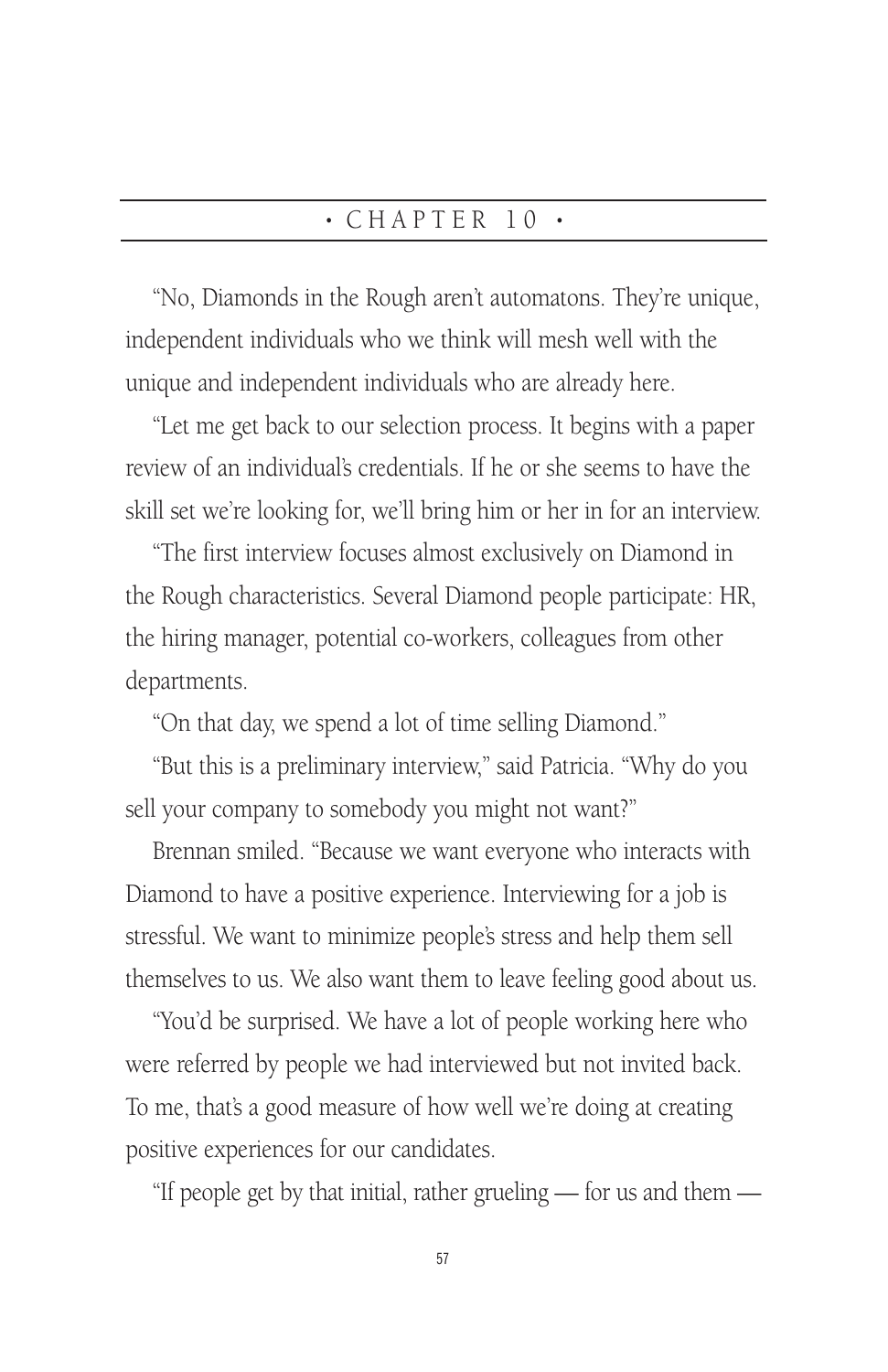#### • SECTION 3: COMMITMENT •

screening, we invite them back to meet again with the hiring manager. He or she focuses this interview on the technical part of the job, overall chemistry with his or her department and, of course, the Diamond in the Rough characteristics.

"While a lot of people are involved in our selection process, the hiring manager always makes the final decision. After all, he or she has to live with the person.

"We feel that if we start with people who are a good fit, we are a long way toward gaining their commitment. One of the biggest mistakes of my career was hiring an individual with excellent technical skills, experience and references, but who just didn't 'feel' quite right to me. He was gone in nine months, but those nine months were hell for him and for me.

"So we spend a lot of time finding the people who are likely to flourish here. It often takes a little time on the front end, but it saves a lot of headache, heartache and money in the end."

"I get the picture," said Patricia. "It's not easy to get a job at Diamond."

"You're right, it's not," said Brennan. "But we very seldom make an offer that is not accepted. By the time we're ready to make an offer, candidates are ready to join us."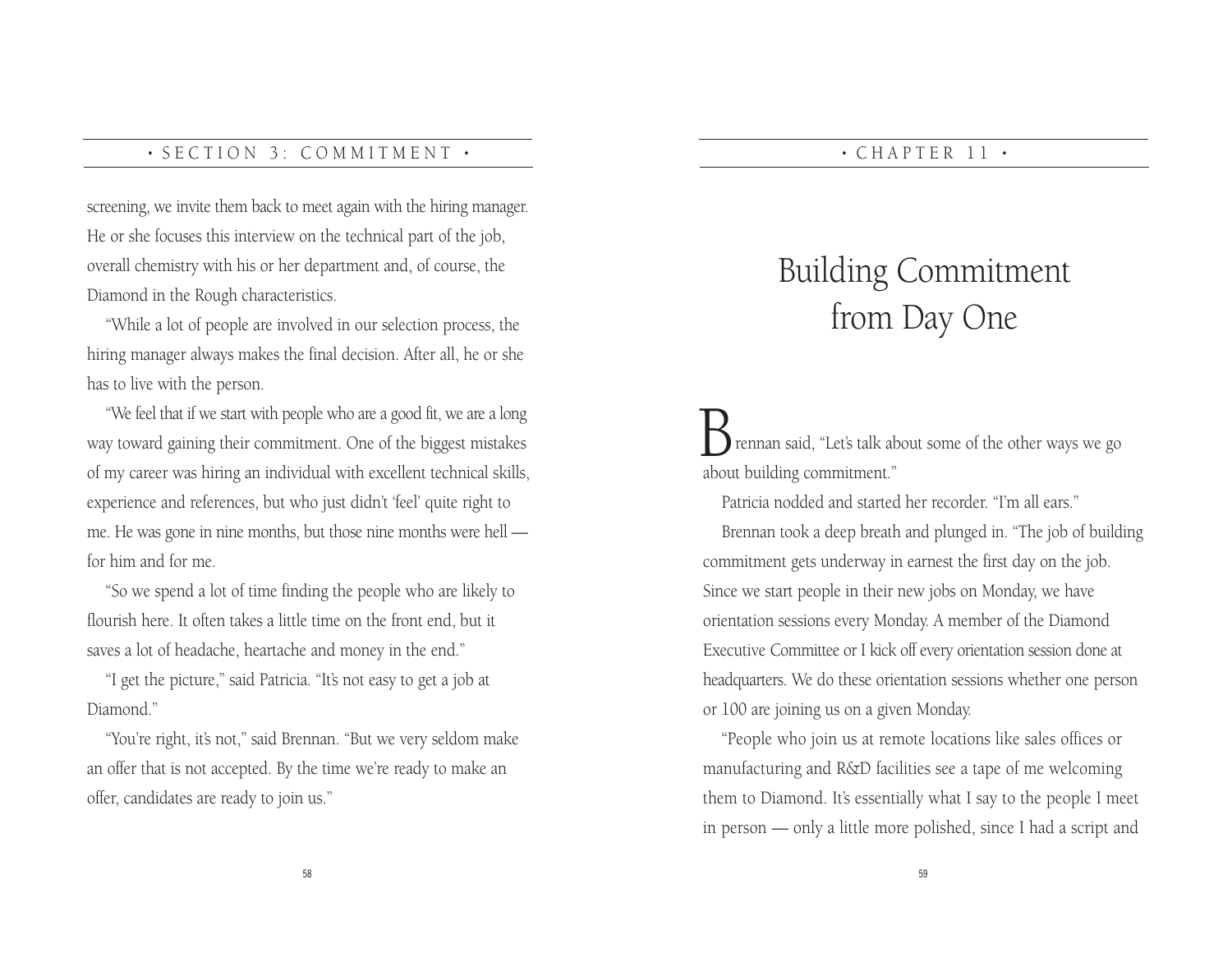# Building Commitment from Day One

rennan said, "Let's talk about some of the other ways we go B rennan said, "Let's talk ab about building commitment."

Patricia nodded and started her recorder. "I'm all ears."

Brennan took a deep breath and plunged in. "The job of building commitment gets underway in earnest the first day on the job. Since we start people in their new jobs on Monday, we have orientation sessions every Monday. A member of the Diamond Executive Committee or I kick off every orientation session done at headquarters. We do these orientation sessions whether one person or 100 are joining us on a given Monday.

"People who join us at remote locations like sales offices or manufacturing and R&D facilities see a tape of me welcoming them to Diamond. It's essentially what I say to the people I meet in person — only a little more polished, since I had a script and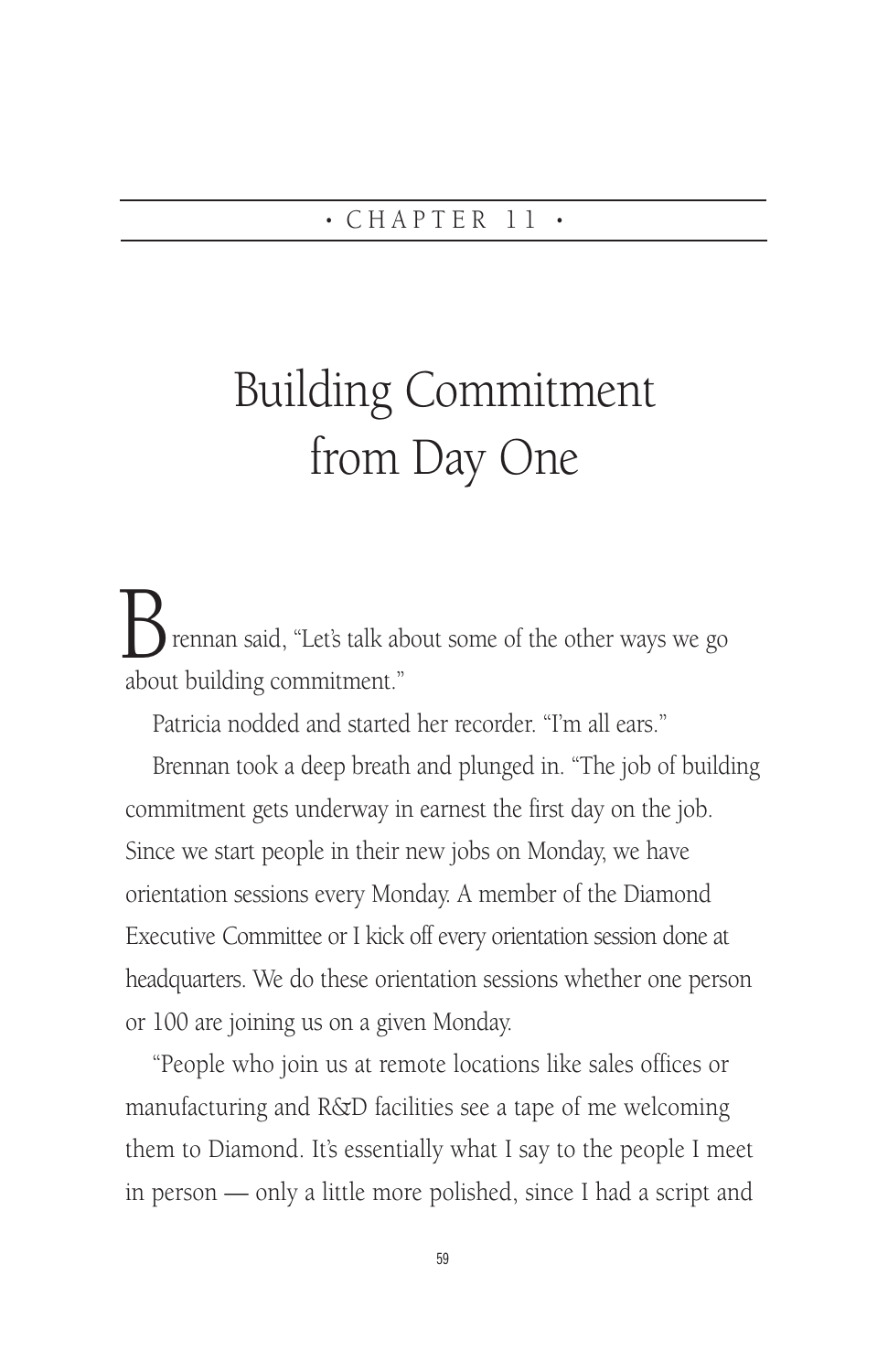did numerous takes," he chuckled.

"What else happens in this orientation?" Patricia asked.

"A lot of the kinds of things that you'd expect. We explain our benefits and get people enrolled in a health program and the 401k. We do a brief review of Diamond's history. Most of the people who join us know about our recent history, so we provide them with a quick look at the 120 years that preceded the past 10.

"Also, we do some things that you might not expect. We discuss the Diamond guiding principles in detail. We have a brief video that describes each of them. Then we do some workshops, case studies really, to get people thinking about various situations they might face. We help them reason out what they might do, using the guiding principles to make decisions.

"The goal of all this is to make people feel welcome and included. We spend so much time on our orientation because we want to make sure that people who join us feel as if we treat them with the respect and dignity they deserve. We want all Diamond people to feel that they are valued for their unique backgrounds, talents and skills."

"Who conducts these orientation sessions?" Patricia asked. "Human Resources?"

"Yes and no. HR handles the technical stuff, like benefits sign-up.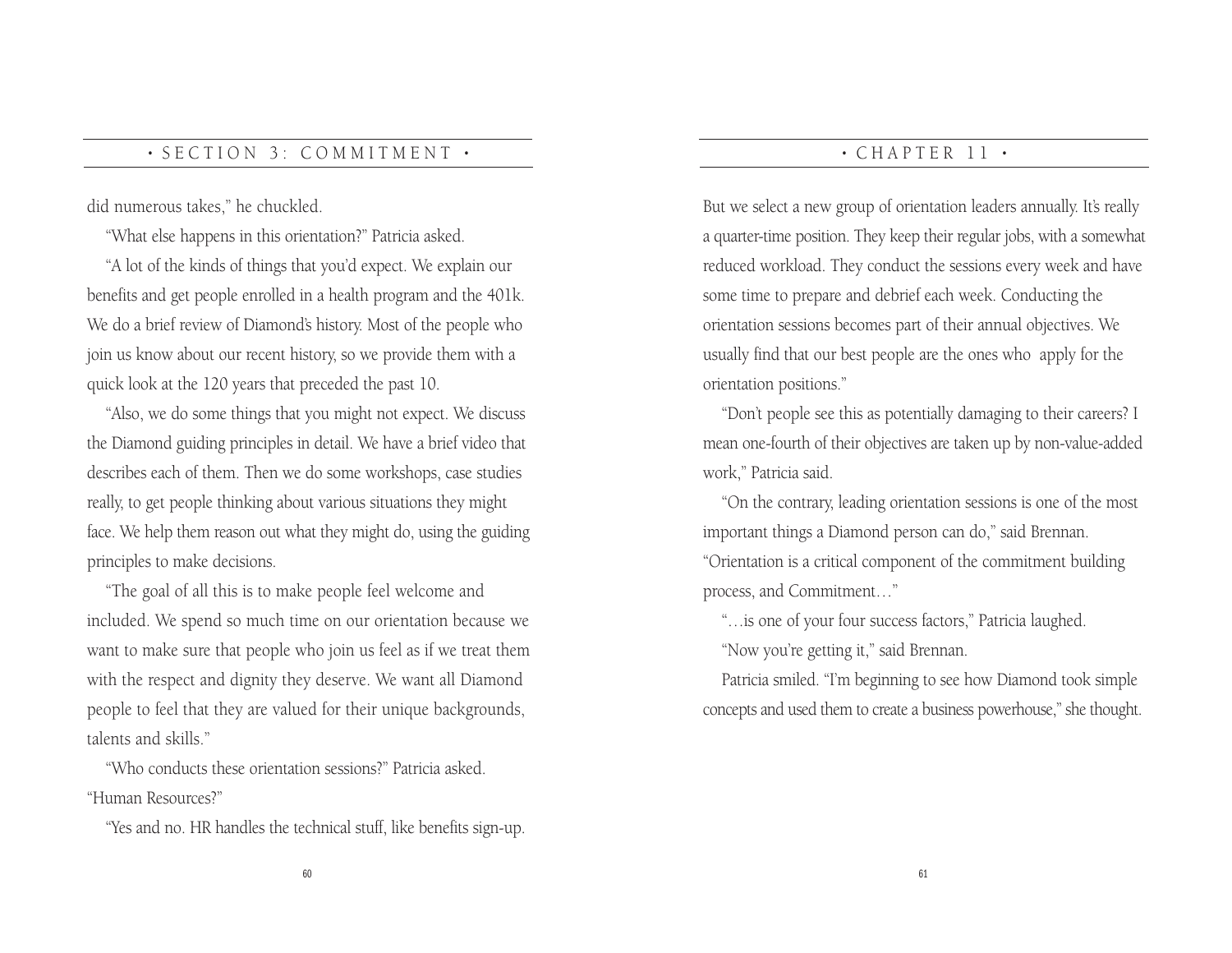#### • CHAPTER 11 •

But we select a new group of orientation leaders annually. It's really a quarter-time position. They keep their regular jobs, with a somewhat reduced workload. They conduct the sessions every week and have some time to prepare and debrief each week. Conducting the orientation sessions becomes part of their annual objectives. We usually find that our best people are the ones who apply for the orientation positions."

"Don't people see this as potentially damaging to their careers? I mean one-fourth of their objectives are taken up by non-value-added work," Patricia said.

"On the contrary, leading orientation sessions is one of the most important things a Diamond person can do," said Brennan. "Orientation is a critical component of the commitment building process, and Commitment…"

"…is one of your four success factors," Patricia laughed.

"Now you're getting it," said Brennan.

Patricia smiled. "I'm beginning to see how Diamond took simple concepts and used them to create a business powerhouse," she thought.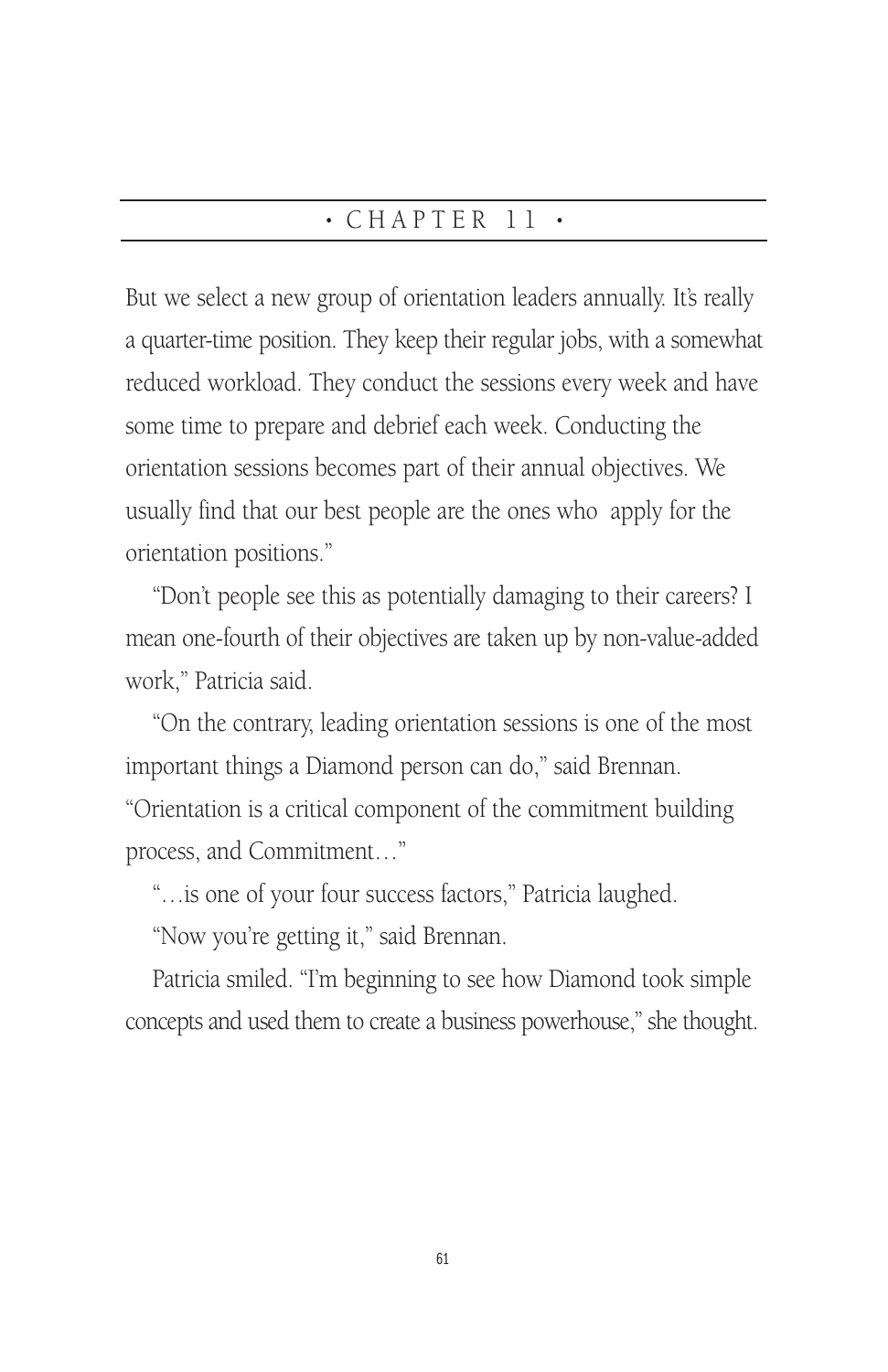# Building Commitment Through Learning

see how your orientation differs from that of a lot of companies," said Patricia. "On the day I started with my company, they gave me a bunch of benefit forms to fill out and return, introduced me to the guy in the office next to mine, showed me where the bathroom was and told me how to get to the cafeteria. That was my orientation."  $\left\{\begin{matrix} 6 \\ 1 \end{matrix}\right\}$  see

"Unfortunately, that's the way it is at a lot of places," said Brennan. It was like that here too, until we changed things."

"Selection and orientation. What else do you do to build commitment?" asked Patricia.

"Let's take another walk," said Brennan.

This time they left the building in which Brennan had his office, and walked across the street. "Welcome to our Learning Center," said Brennan. "Learning is one of the ways in which we build commitment.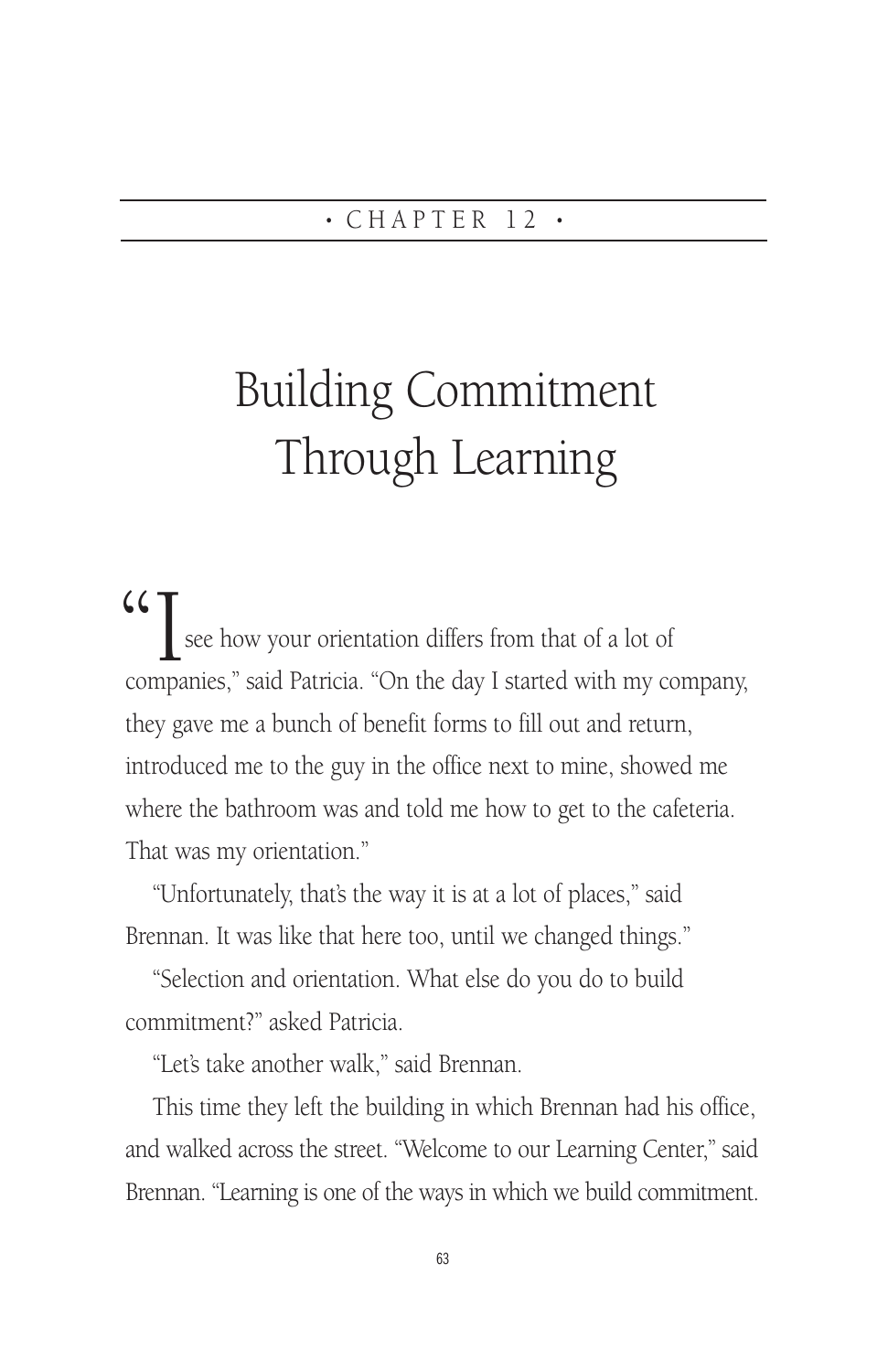This is where we teach our people the Diamond Way.

"The truth be told, the technical information we present in our training is not much different from what you will find at most successful companies. The difference here, or at least we believe it's a difference, is that we focus on applying the concepts we teach. We teach our people how to use what they learn in a manner consistent with the Diamond mission and guiding principles."

By this time, they were inside the lobby of the Learning Center. "We conduct almost all of our in-house training right here. Let's take a look at what's going on today."

They walked over to a kiosk and Brennan tapped the interactive screen to get the schedule for the day.

"It seems as if we're doing a lot of sales training today. We have a class of brand new reps in one room, an advanced class in another and a sales manager class in a third. We also are conducting a 'Presenting with Impact' class and orientation leader training."

"What's going on over there?" asked Patricia.

"That's our self-paced instruction center," answered Brennan. "We've found that certain training does not have to be delivered in a classroom setting — things like time and stress management, software skills, anything that is more information- than relationshiporiented. Our people reserve time in the Center and then learn at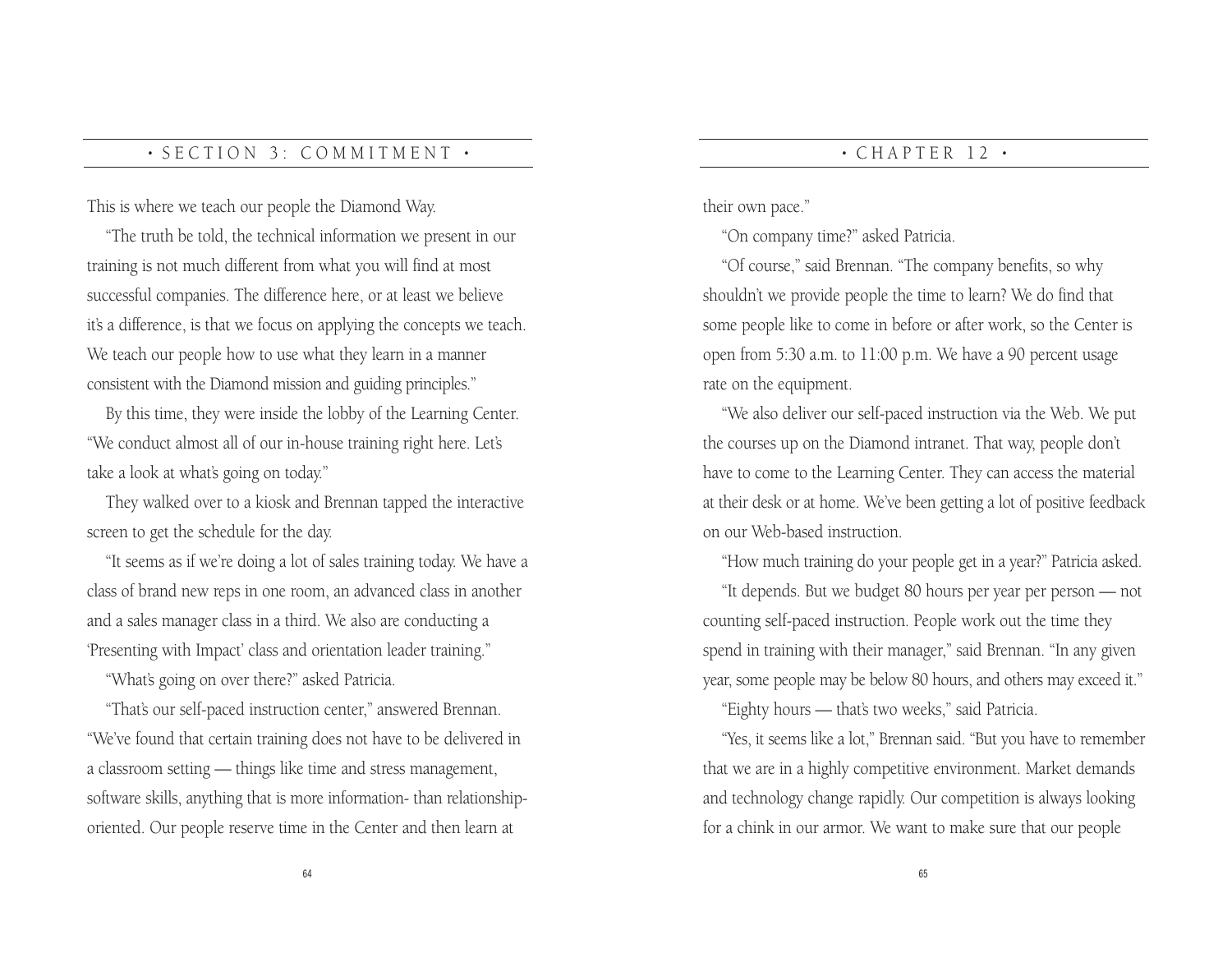their own pace."

"On company time?" asked Patricia.

"Of course," said Brennan. "The company benefits, so why shouldn't we provide people the time to learn? We do find that some people like to come in before or after work, so the Center is open from 5:30 a.m. to 11:00 p.m. We have a 90 percent usage rate on the equipment.

"We also deliver our self-paced instruction via the Web. We put the courses up on the Diamond intranet. That way, people don't have to come to the Learning Center. They can access the material at their desk or at home. We've been getting a lot of positive feedback on our Web-based instruction.

"How much training do your people get in a year?" Patricia asked. "It depends. But we budget 80 hours per year per person — not counting self-paced instruction. People work out the time they spend in training with their manager," said Brennan. "In any given year, some people may be below 80 hours, and others may exceed it."

"Eighty hours — that's two weeks," said Patricia.

"Yes, it seems like a lot," Brennan said. "But you have to remember that we are in a highly competitive environment. Market demands and technology change rapidly. Our competition is always looking for a chink in our armor. We want to make sure that our people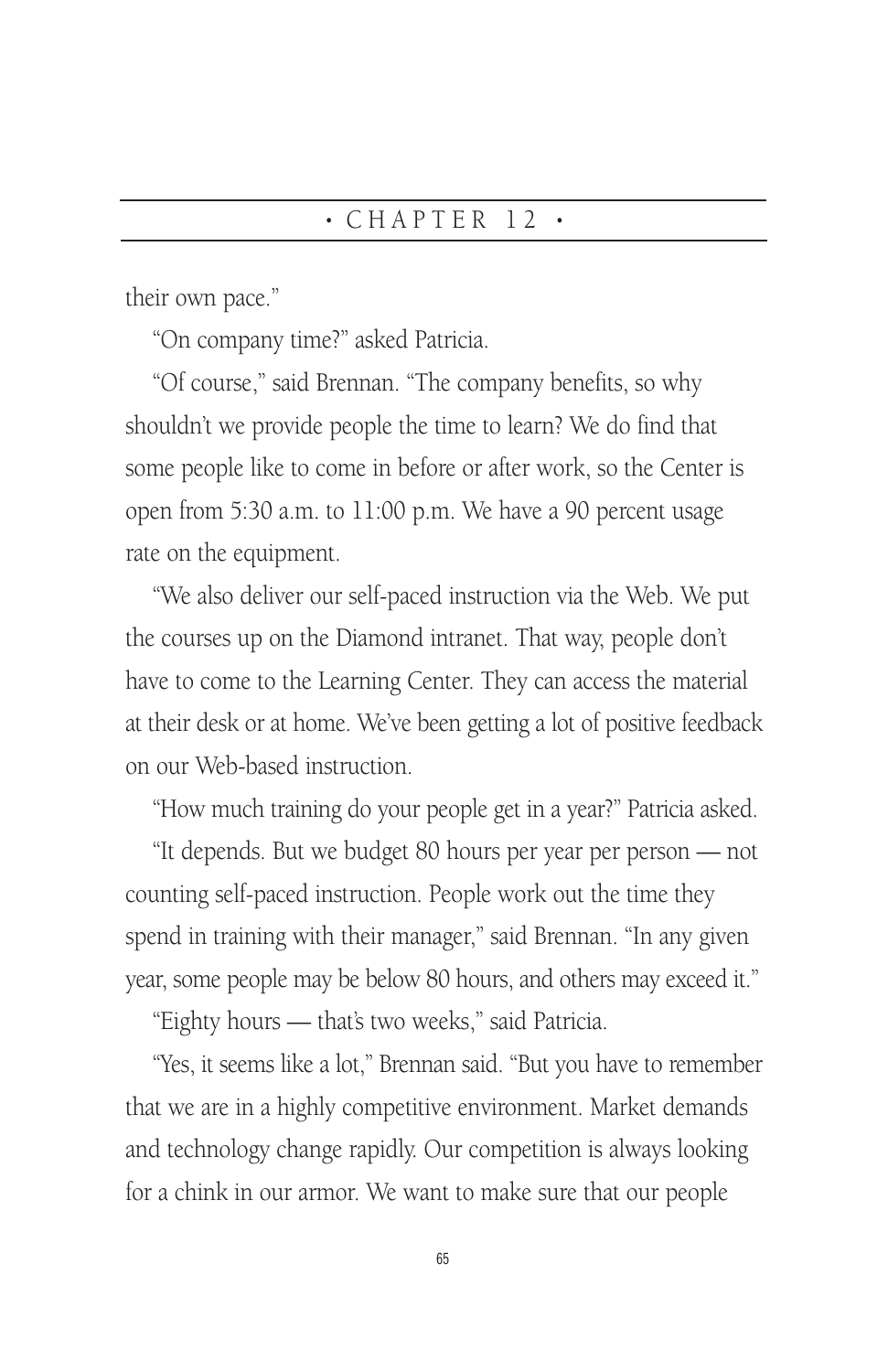have the knowledge and skills necessary to ensure Diamond's success. We think of it as an investment, not an expense.

"Another thing, we conduct most of our training ourselves. There are a lot of fine training vendors out there and we purchase materials from quite a few of them. However, we see training as a culture-building activity. As I've said, we use this Learning Center to help our people develop the skills they need to keep us competitive, but we also use it to teach them the Diamond Way. Every program makes an explicit connection to one or more of our mission elements and guiding principles.

"We like to use Diamond people to conduct our training. In fact, an assignment to the Learning Center is quite a plum. We use these assignments to develop our high potential people. We've found that people really learn a subject when they have to teach it. After two years here, most people are ready to take on a job with significant responsibility.

"Of course, we have a small group of education professionals who spend their careers at the Learning Center. Teaching and learning is their career path. However, over the years, several of these people have decided to try their hand at an operational job. Most of them have done quite well, too."

"You develop people by having them develop others?" asked Patricia.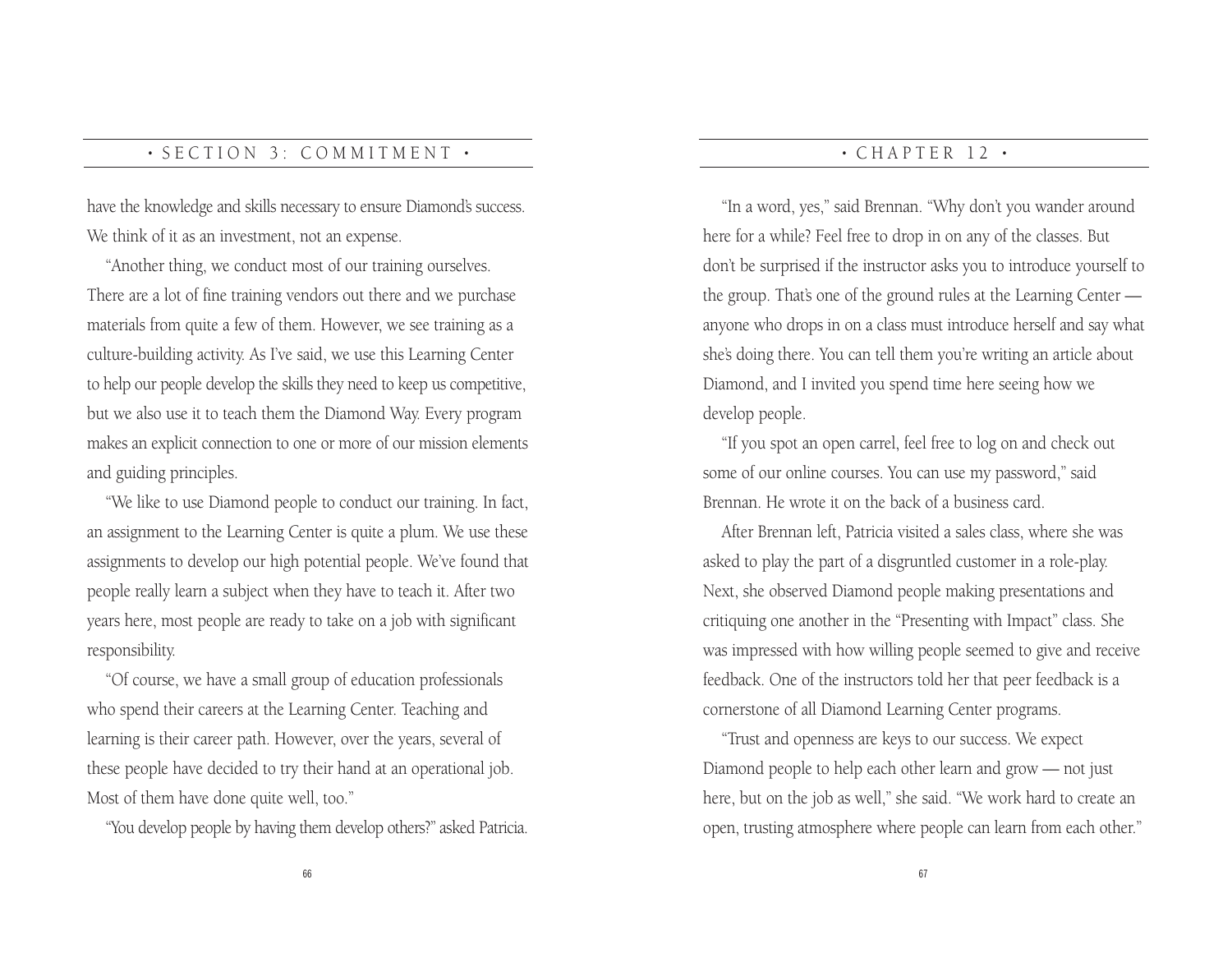#### • CHAPTER 12 •

"In a word, yes," said Brennan. "Why don't you wander around here for a while? Feel free to drop in on any of the classes. But don't be surprised if the instructor asks you to introduce yourself to the group. That's one of the ground rules at the Learning Center anyone who drops in on a class must introduce herself and say what she's doing there. You can tell them you're writing an article about Diamond, and I invited you spend time here seeing how we develop people.

"If you spot an open carrel, feel free to log on and check out some of our online courses. You can use my password," said Brennan. He wrote it on the back of a business card.

After Brennan left, Patricia visited a sales class, where she was asked to play the part of a disgruntled customer in a role-play. Next, she observed Diamond people making presentations and critiquing one another in the "Presenting with Impact" class. She was impressed with how willing people seemed to give and receive feedback. One of the instructors told her that peer feedback is a cornerstone of all Diamond Learning Center programs.

"Trust and openness are keys to our success. We expect Diamond people to help each other learn and grow — not just here, but on the job as well," she said. "We work hard to create an open, trusting atmosphere where people can learn from each other."

67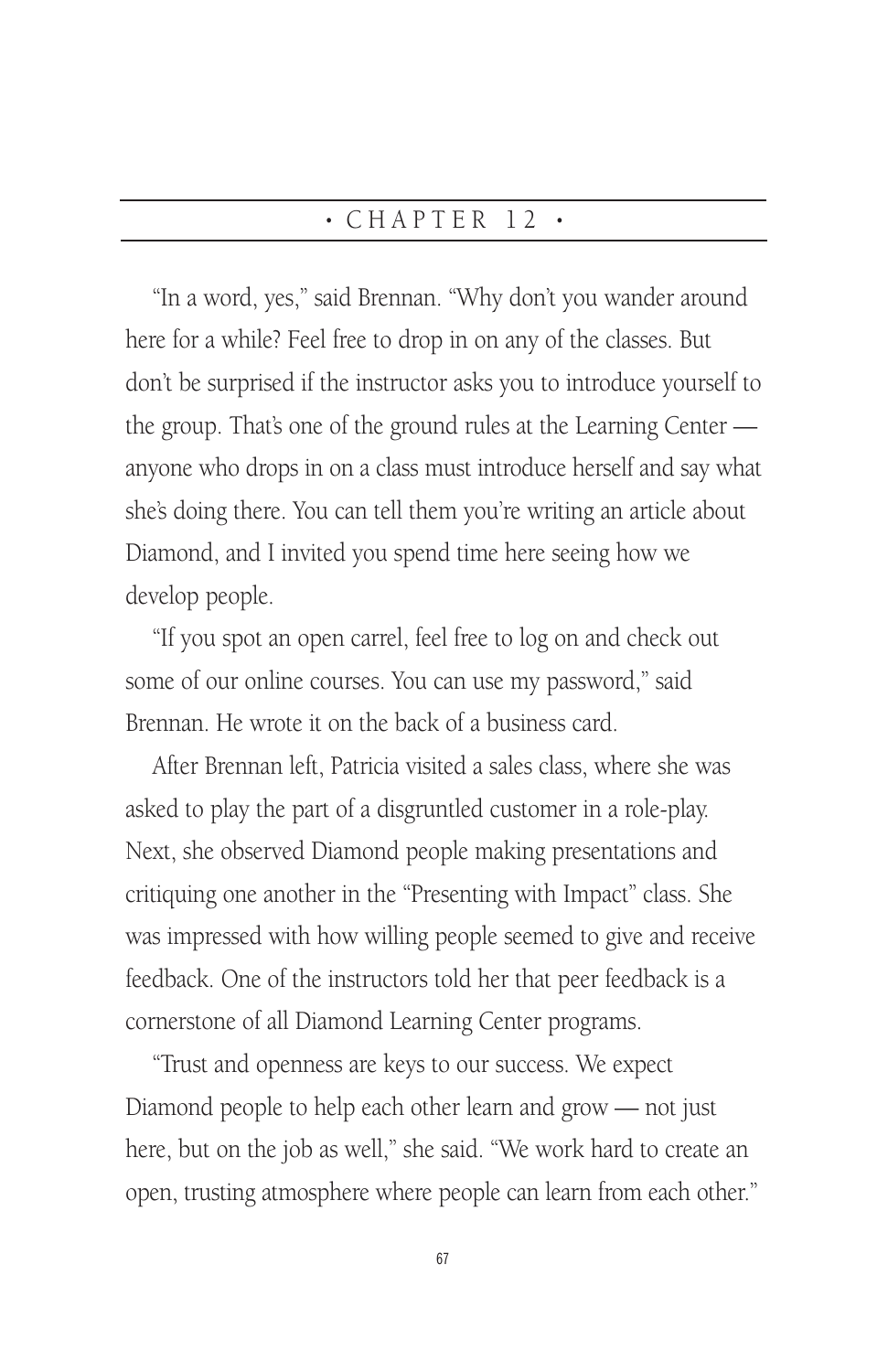From what she observed, Patricia thought they succeeded quite well. She spotted an open carrel and logged on to a one-hour self-paced course on stress management. After she was finished, she promised herself she would resume the daily exercise regimen she had let lapse during the past few months.

By this time, it was close to 6:00 p.m. As she left the Learning Center, she saw the light was on in Brennan's office. She thought about dropping in to chat about what she had seen at the Learning Center, but decided to go home and review her notes for the article. She had an 11:00 a.m. appointment with Brennan the next day to discuss the Diamond Reward System.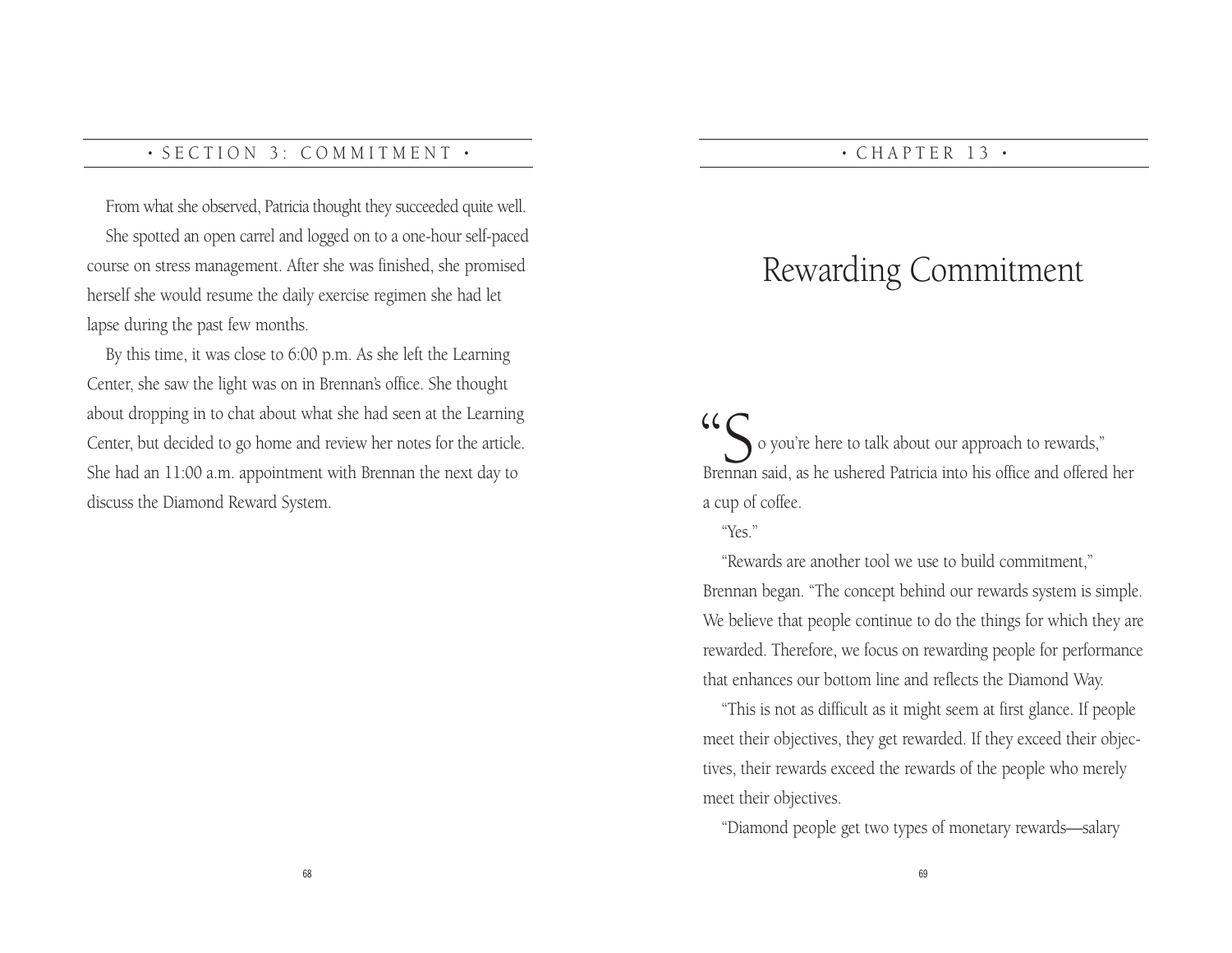### Rewarding Commitment

o you're here to talk about our approach to rewards," Brennan said, as he ushered Patricia into his office and offered her a cup of coffee. <sup>66</sup> So!

"Yes."

"Rewards are another tool we use to build commitment," Brennan began. "The concept behind our rewards system is simple. We believe that people continue to do the things for which they are rewarded. Therefore, we focus on rewarding people for performance that enhances our bottom line and reflects the Diamond Way.

"This is not as difficult as it might seem at first glance. If people meet their objectives, they get rewarded. If they exceed their objectives, their rewards exceed the rewards of the people who merely meet their objectives.

"Diamond people get two types of monetary rewards—salary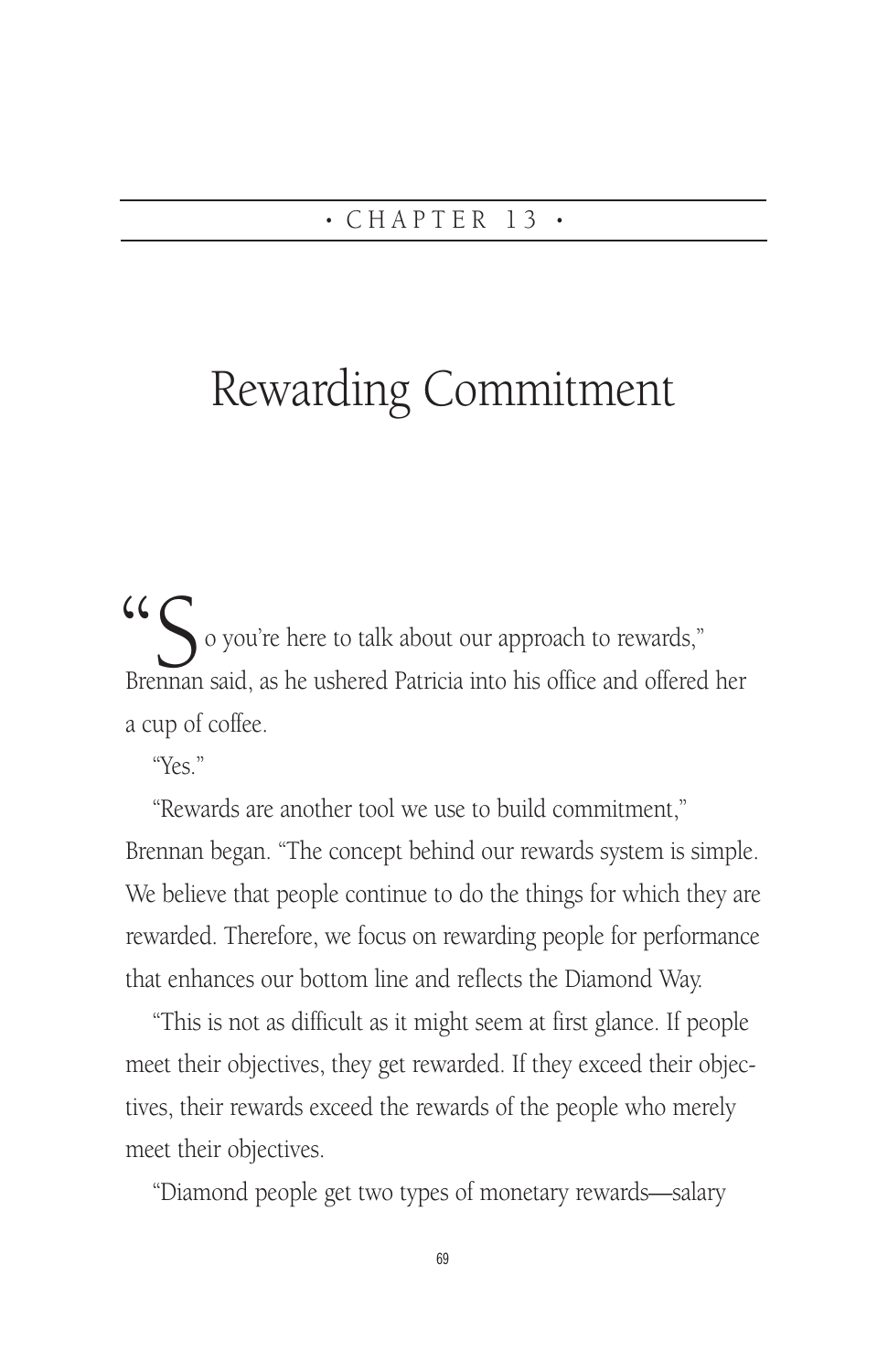increases and stock options. Like most companies, we use salary surveys to set our annual salary increases. We attempt to position ourselves in the upper quartile of companies in our industry and in the communities in which we operate. We want to attract the top talent, so we pay very competitive salaries. We don't position ourselves as the top-paying company in our industry. We believe we can attract the talent we need by being in the top quartile.

"We also have a very liberal stock option program," Brennan continued. "We encourage employee ownership of Diamond stock. We've found that options are the best tool to get our people invested in our company. All of our employees participate in the stock option program.

"Employees receive options based on their performance. These options are not automatic. Each manager has a certain allotment of options available. The manager may choose to grant them all to one individual or to split them evenly among all of his or her employees. This rarely happens though, as our managers are pretty good at differentiating employee performance.

"Our compensation department is available to advise managers having a difficult time assigning options. We want options to be an incentive—not a disincentive — for our people, so we work hard at ensuring the best performers get the best option packages," said Brennan.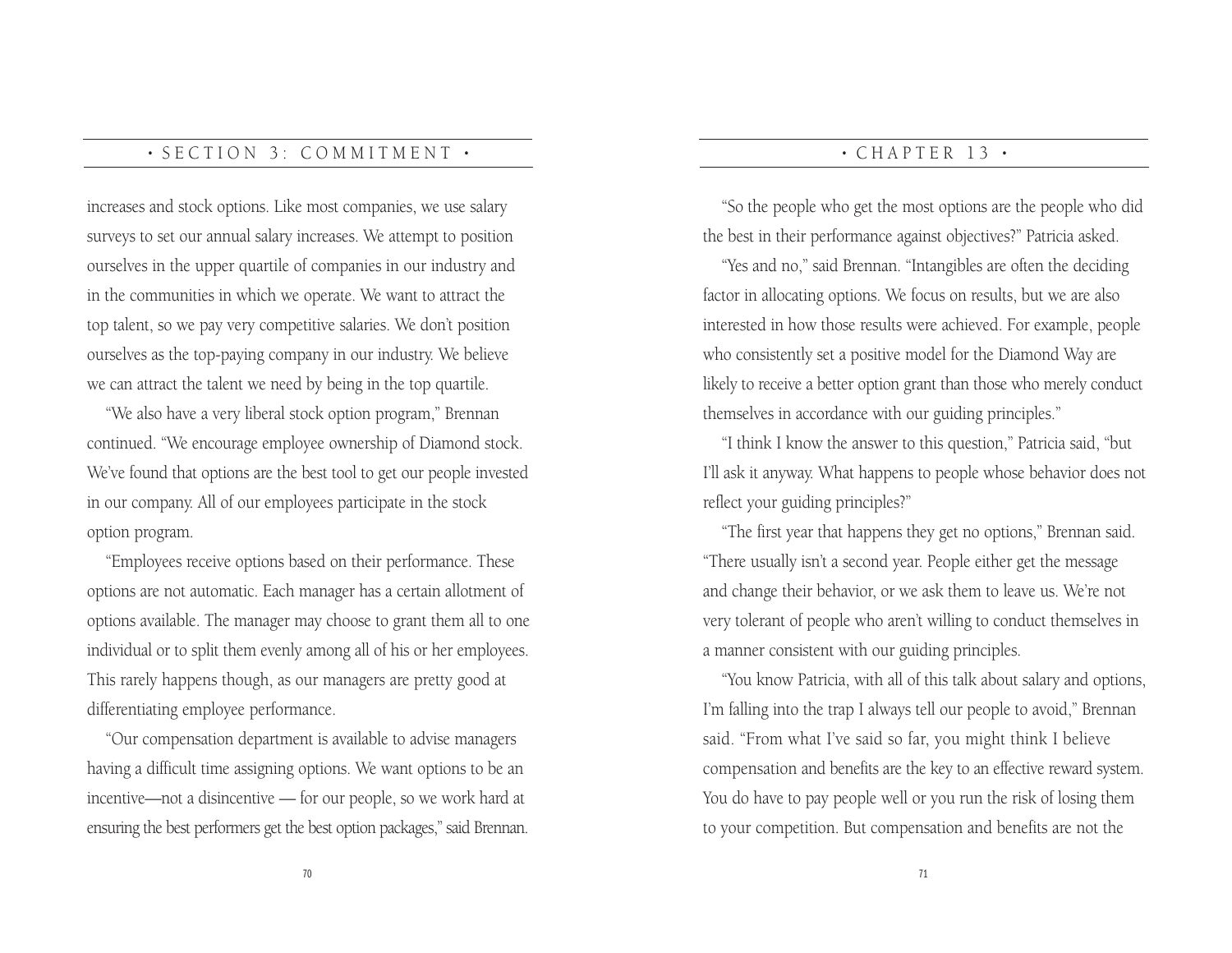### • CHAPTER 13 •

"So the people who get the most options are the people who did the best in their performance against objectives?" Patricia asked.

"Yes and no," said Brennan. "Intangibles are often the deciding factor in allocating options. We focus on results, but we are also interested in how those results were achieved. For example, people who consistently set a positive model for the Diamond Way are likely to receive a better option grant than those who merely conduct themselves in accordance with our guiding principles."

"I think I know the answer to this question," Patricia said, "but I'll ask it anyway. What happens to people whose behavior does not reflect your guiding principles?"

"The first year that happens they get no options," Brennan said. "There usually isn't a second year. People either get the message and change their behavior, or we ask them to leave us. We're not very tolerant of people who aren't willing to conduct themselves in a manner consistent with our guiding principles.

"You know Patricia, with all of this talk about salary and options, I'm falling into the trap I always tell our people to avoid," Brennan said. "From what I've said so far, you might think I believe compensation and benefits are the key to an effective reward system. You do have to pay people well or you run the risk of losing them to your competition. But compensation and benefits are not the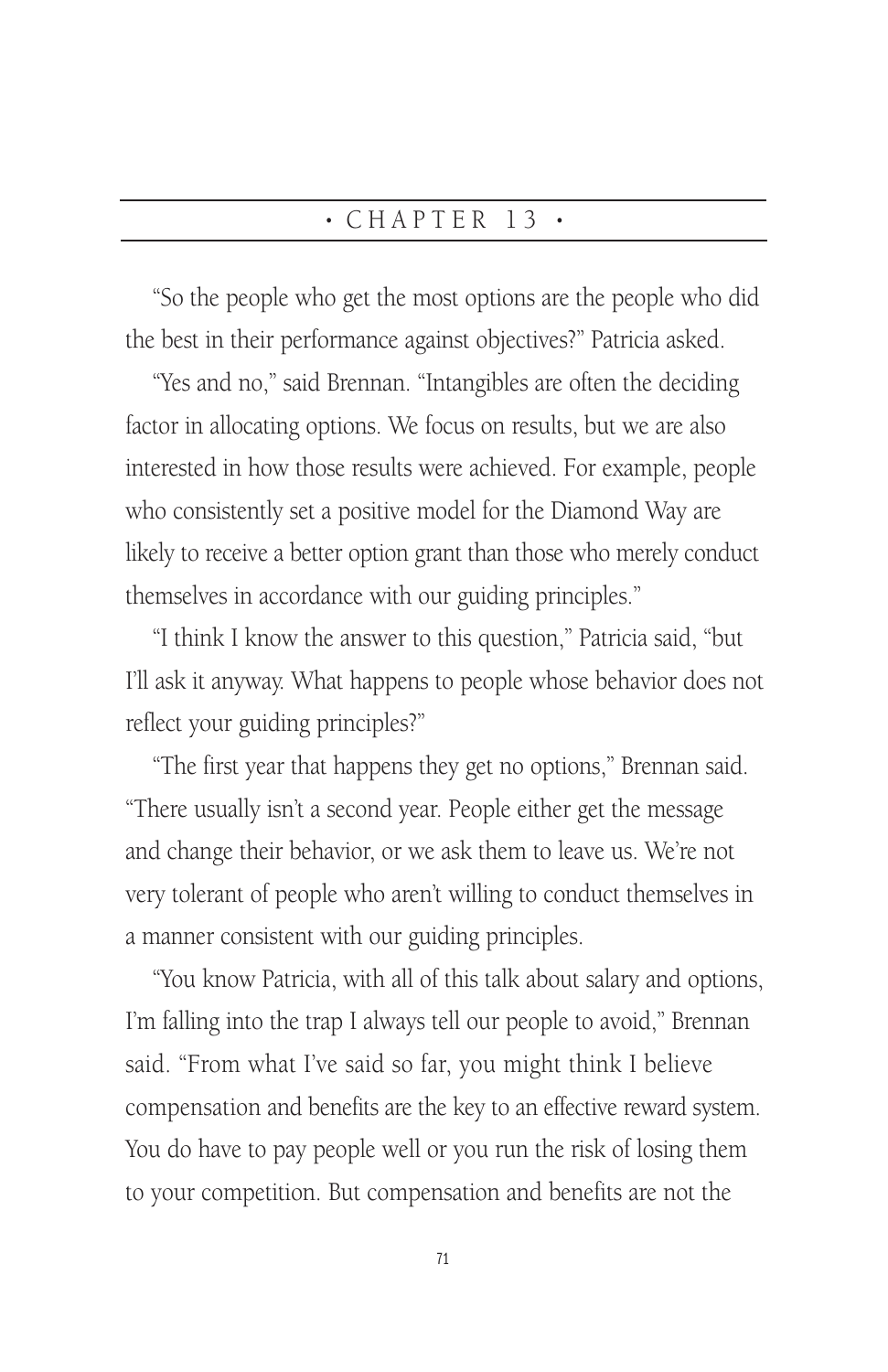key to an effective reward system. Leadership is. We rely on our managers to reinforce the Diamond Way, and there's no doubt that compensation and stock options are two of the biggest tools they have at their disposal.

"However, I believe that meaningful conversations between people and their managers are more important than financial rewards. People are interested in what their boss thinks about them and their performance. They want a pat on the back when they do something good. And believe it or not, they also want to hear about it when they make a mistake or cause a problem."

Brennan continued, "Our managers know that two of their most important jobs are reinforcing high performance and appropriate behavior, and redirecting low performance and inappropriate behavior. This goes back to what I said as we began this conversation. 'People continue to do the things for which they get rewarded.' The reverse is also true. Most people make a change in behaviors that earn them negative feedback from their boss.

"We tell our managers to make sure that all of the people who work for them know what they are supposed to do, and have the tools they need to be able to do a good job.

"We use development opportunities as a reward, too. Diamond managers go out of their way to find assignments that will help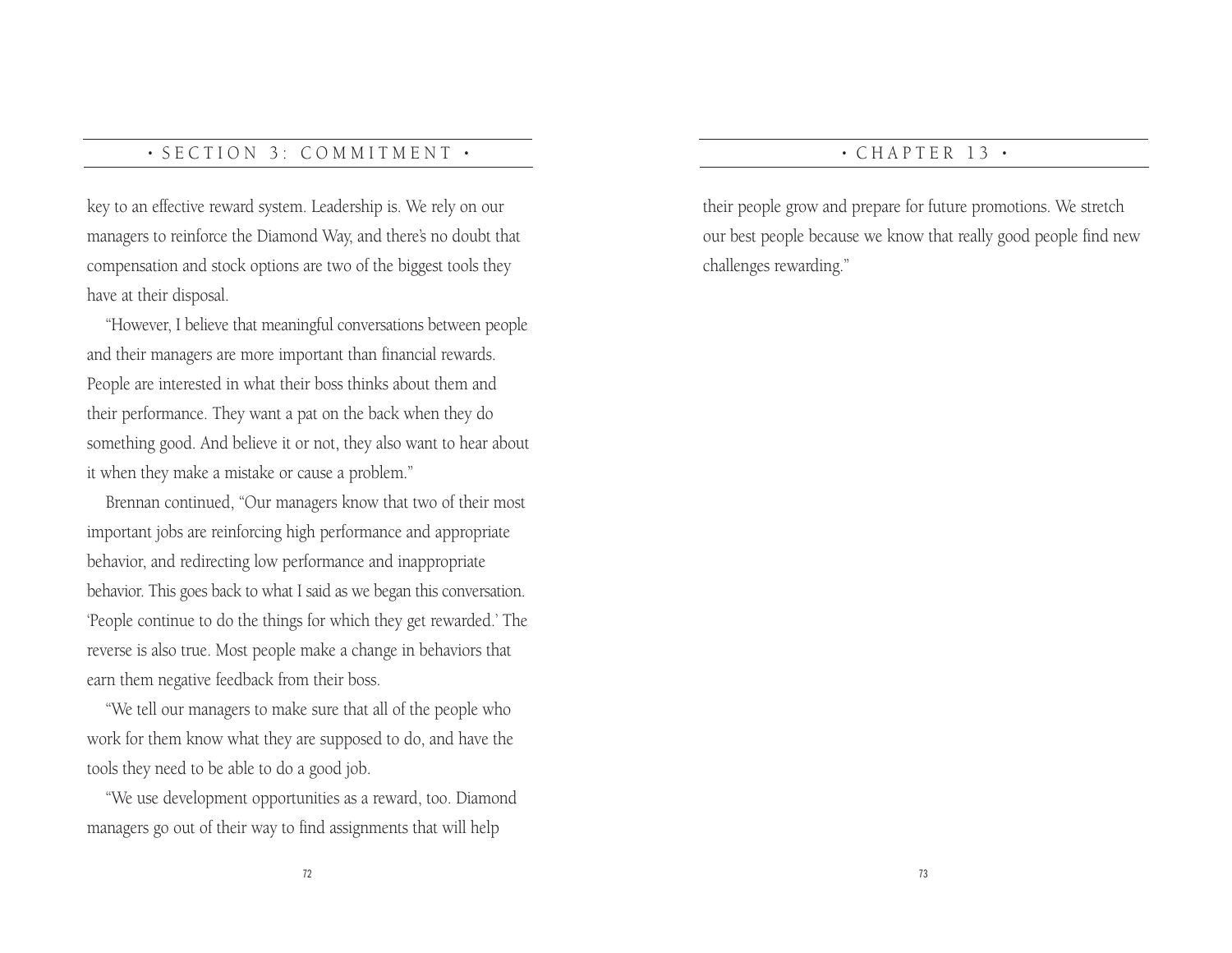their people grow and prepare for future promotions. We stretch our best people because we know that really good people find new challenges rewarding."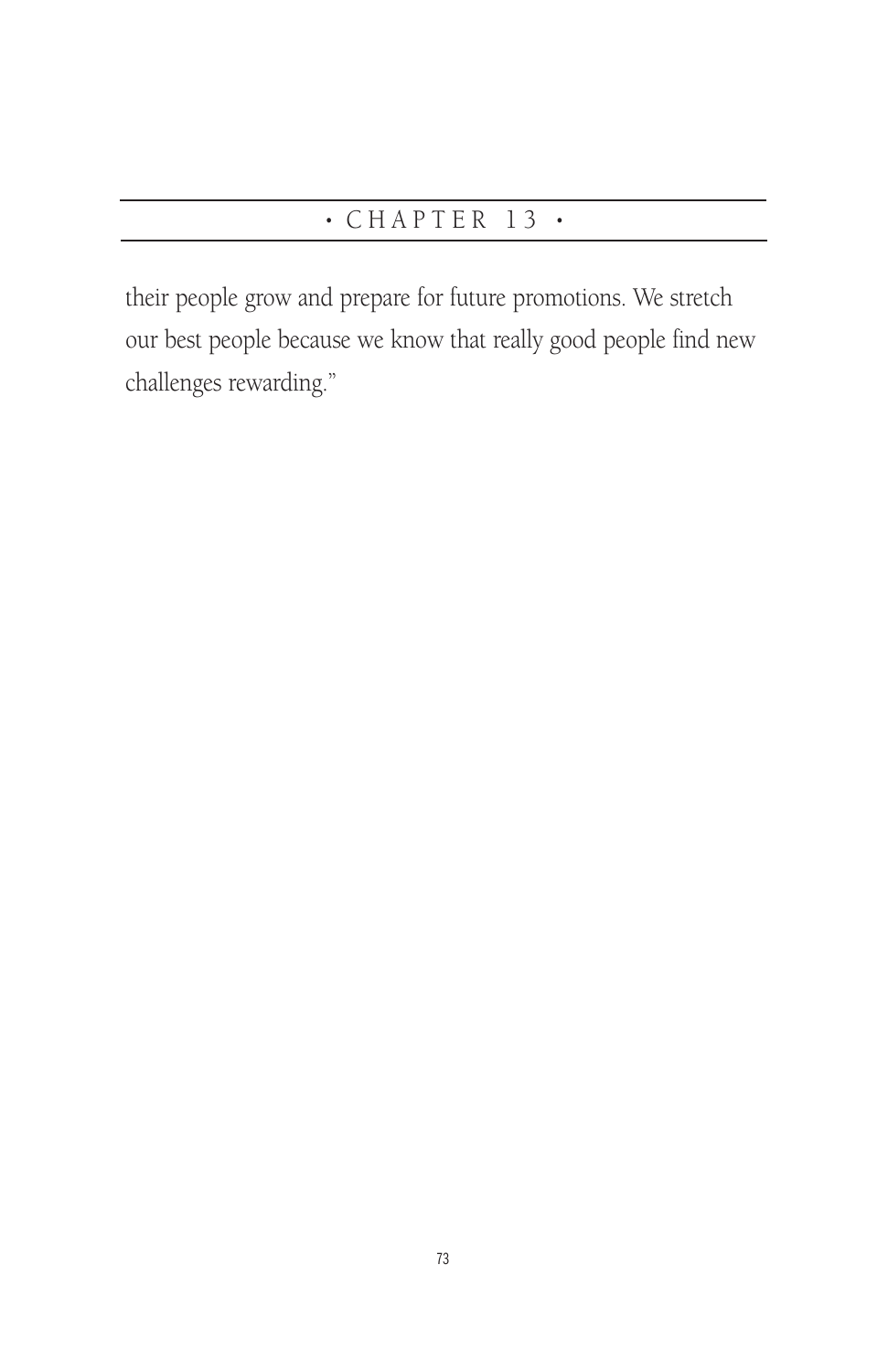### Mutual Accountability

 $\ell$  e also reward people who are willing to sacrifice for the  $\begin{matrix} \text{cc} \\ \text{W} \\ \text{c} \end{matrix}$  also reward people who are v<br>good of the entire business," Brennan said.

"This all sounds very good in theory," Patricia said, obviously skeptical, "but how does it work in practice?"

"Let me give you an example," said Brennan. "Mutual accountability is one of the things we strive for around here. Mutual accountability is just a fancy way of saying, 'We're all in this together.' We want our people to do two things when it comes to mutual accountability. First, we want them to keep an eye on the big picture. Never forget that we're in business to serve our customers. Second, we want them to help each other out. We tell them, 'Focus on doing your job well, but be willing to lend a hand to a co-worker or department that needs your help.'"

Patricia nodded but still looked somewhat confused.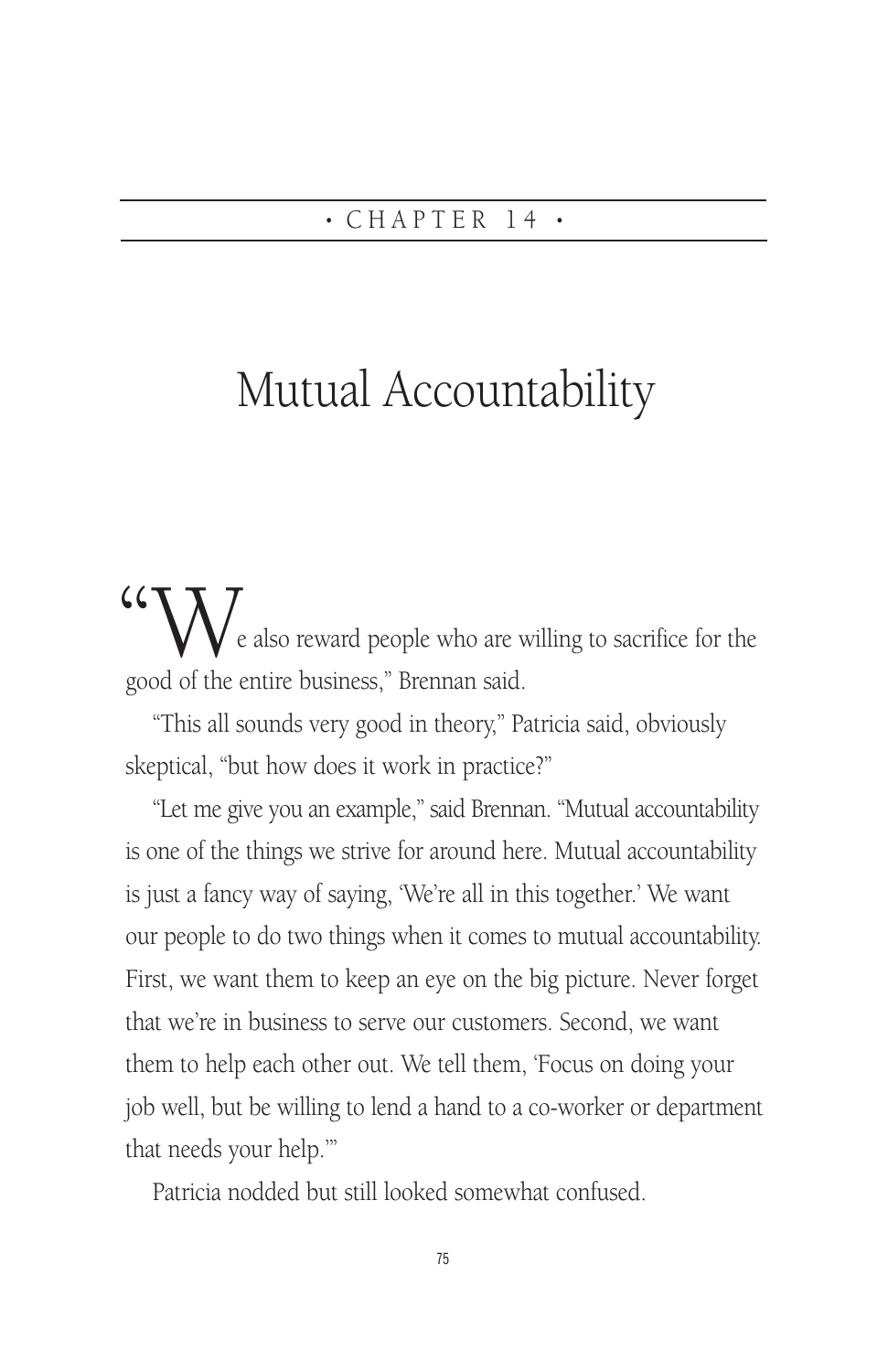Brennan leaned toward her and said, "OK. Let's be even more specific. In simple terms, sales and marketing people have the responsibility for creating a demand for Diamond products. Right?"

Patricia nodded.

"On the other hand, manufacturing people have the responsibility for producing high quality Diamond products at a low cost," he continued.

"I'm with you so far," Patricia said.

"One of the ways that sales and marketing can create demand for Diamond products is by offering a variety of SKUs. This is especially true in our Consumer Division. Some people prefer our products in individual packs, others like three-packs, still others like six-packs. So if you're a sales and marketing person, you want the ability to present our products in a variety of packaging presentations. In this way, you're likely to have a package that meets the needs of more customers than if you have only one presentation. To put it simply, more packaging presentations are likely to equal more sales, and more sales add up to more rewards for the sales and marketing people. Makes perfect sense, doesn't it?" Brennan asked.

Patricia nodded.

He smiled and continued, "Now let's think about the manufacturing people. They don't generate sales or any other type of revenue. In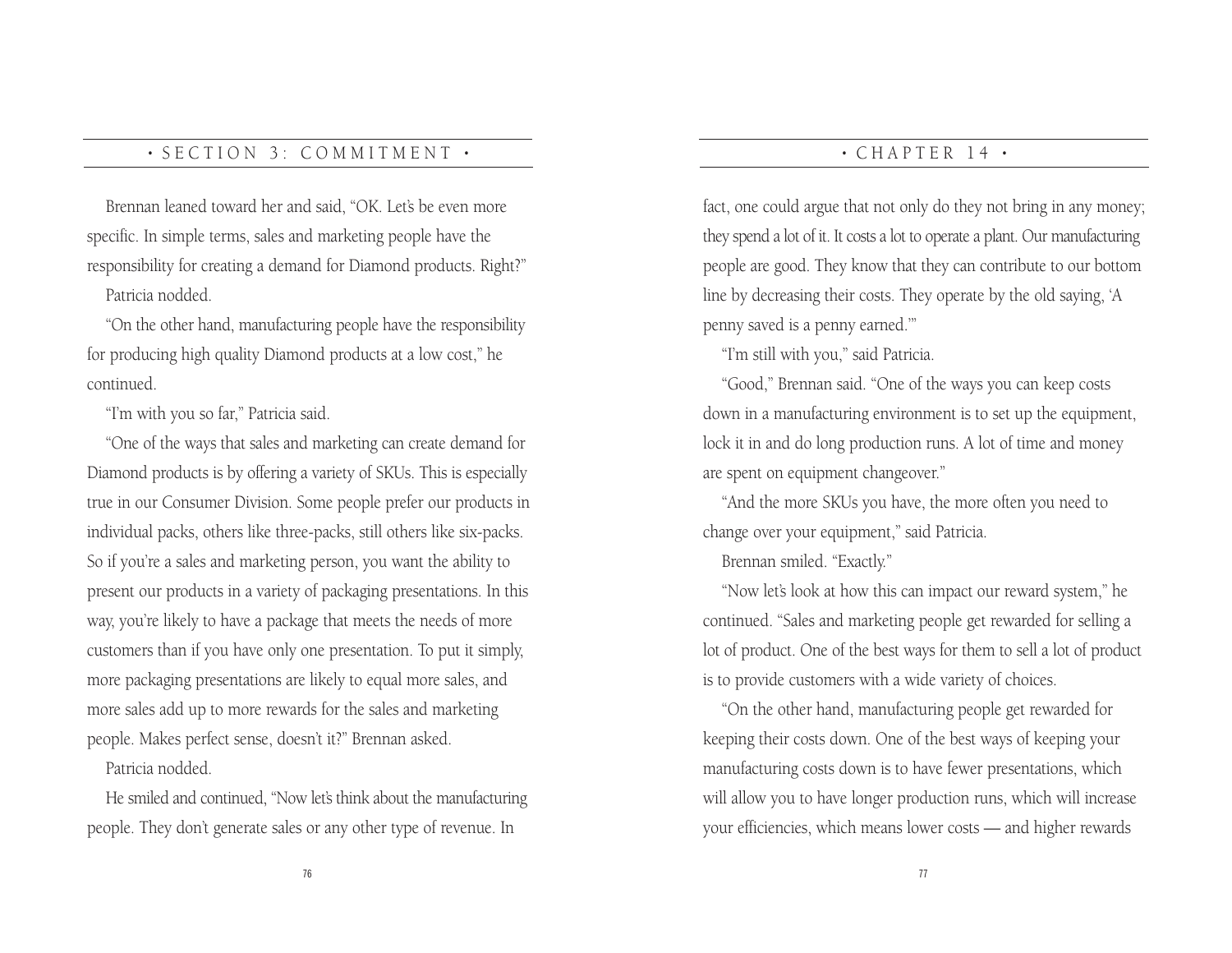fact, one could argue that not only do they not bring in any money; they spend a lot of it. It costs a lot to operate a plant. Our manufacturing people are good. They know that they can contribute to our bottom line by decreasing their costs. They operate by the old saying, 'A penny saved is a penny earned.'"

"I'm still with you," said Patricia.

"Good," Brennan said. "One of the ways you can keep costs down in a manufacturing environment is to set up the equipment, lock it in and do long production runs. A lot of time and money are spent on equipment changeover."

"And the more SKUs you have, the more often you need to change over your equipment," said Patricia.

Brennan smiled. "Exactly."

"Now let's look at how this can impact our reward system," he continued. "Sales and marketing people get rewarded for selling a lot of product. One of the best ways for them to sell a lot of product is to provide customers with a wide variety of choices.

"On the other hand, manufacturing people get rewarded for keeping their costs down. One of the best ways of keeping your manufacturing costs down is to have fewer presentations, which will allow you to have longer production runs, which will increase your efficiencies, which means lower costs — and higher rewards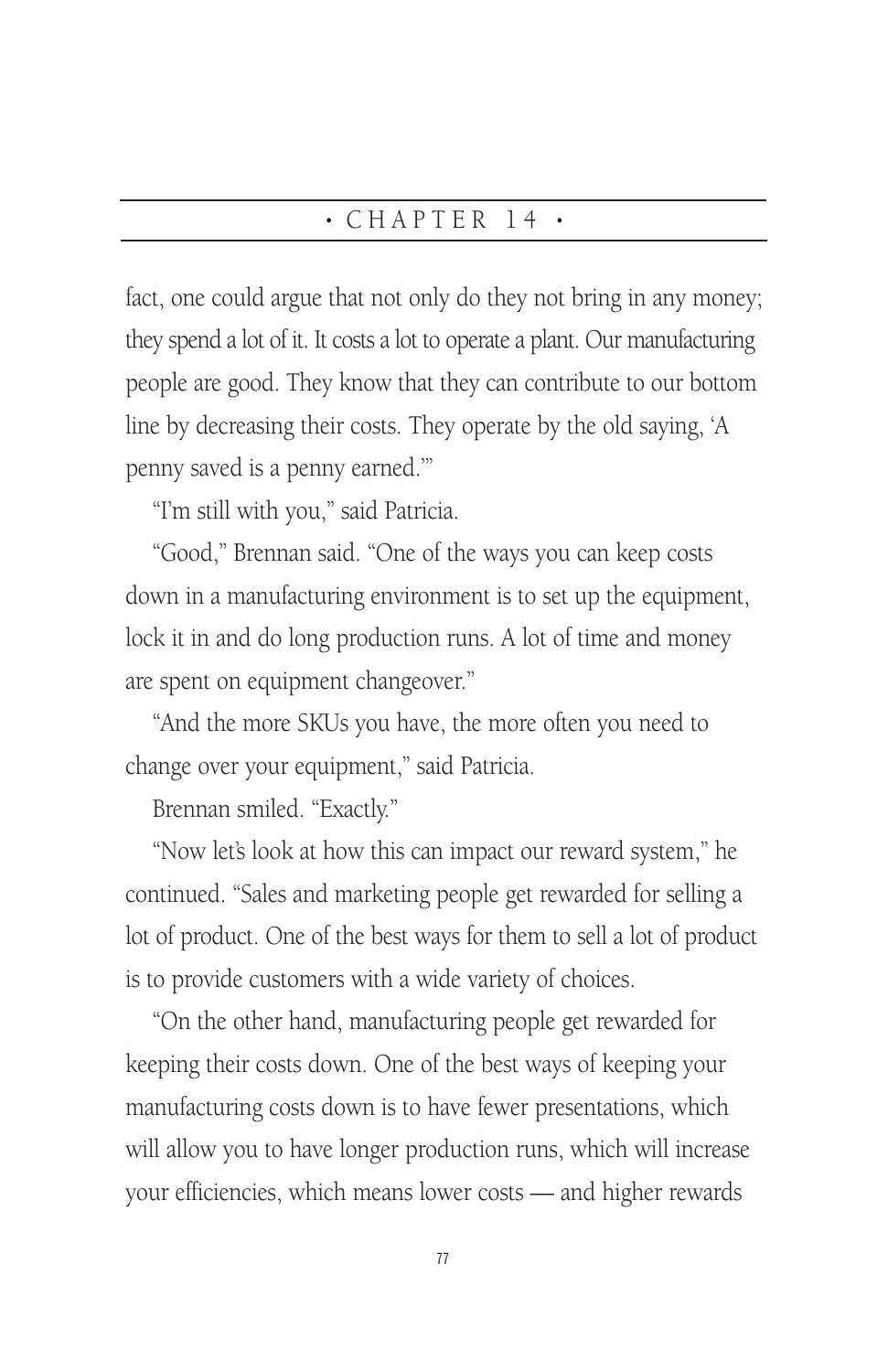for the manufacturing people."

"I can see where this can cause some problems," said Patricia. "People are at cross-purposes."

"They don't have to be," said Brennan. "As I said, we focus on mutual accountability. We try to create win-win situations wherever we can. We handled the sales and marketing/manufacturing problem by getting our manufacturing people involved very early in the new product development process. Manufacturing participates in all of our discussions regarding package design.

"Before we did this, we would sometimes find ourselves in a situation in which sales and marketing had committed to a particular package design only to find out that our manufacturing facilities didn't even have the equipment necessary to produce that type of package. Not only would this delay product launches — which had a negative impact on sales and marketing people's rewards, but manufacturing costs also would skyrocket as they had to buy and install new equipment, hurting their chances for excellent rewards. Nobody would be happy and everyone would be pointing their finger at the other guy," Brennan said.

"Several years ago we restructured our reward system to focus on overall profitability. We focus first on divisional performance and then Diamond's corporate performance. Individual performance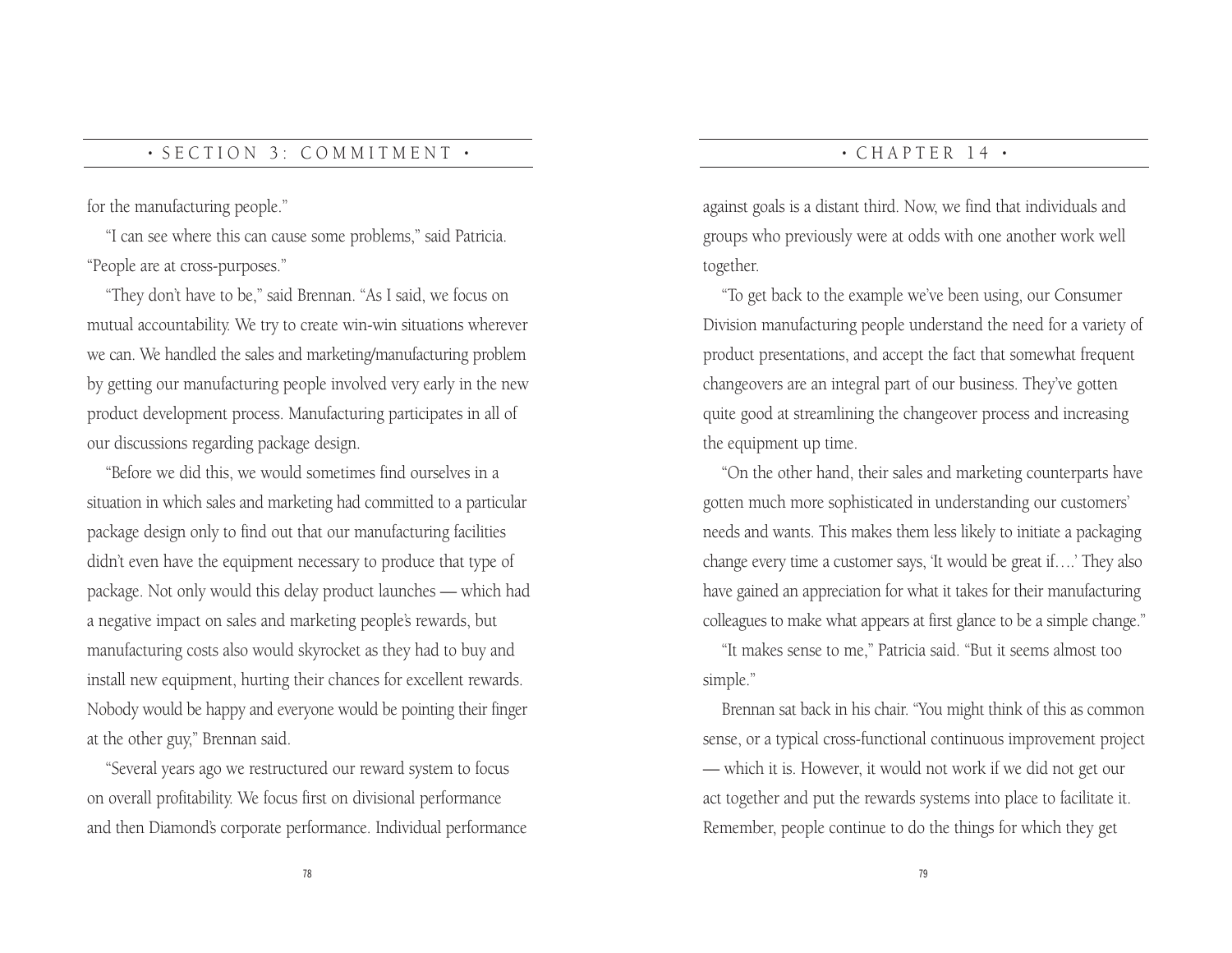against goals is a distant third. Now, we find that individuals and groups who previously were at odds with one another work well together.

"To get back to the example we've been using, our Consumer Division manufacturing people understand the need for a variety of product presentations, and accept the fact that somewhat frequent changeovers are an integral part of our business. They've gotten quite good at streamlining the changeover process and increasing the equipment up time.

"On the other hand, their sales and marketing counterparts have gotten much more sophisticated in understanding our customers' needs and wants. This makes them less likely to initiate a packaging change every time a customer says, 'It would be great if….' They also have gained an appreciation for what it takes for their manufacturing colleagues to make what appears at first glance to be a simple change."

"It makes sense to me," Patricia said. "But it seems almost too simple."

Brennan sat back in his chair. "You might think of this as common sense, or a typical cross-functional continuous improvement project — which it is. However, it would not work if we did not get our act together and put the rewards systems into place to facilitate it. Remember, people continue to do the things for which they get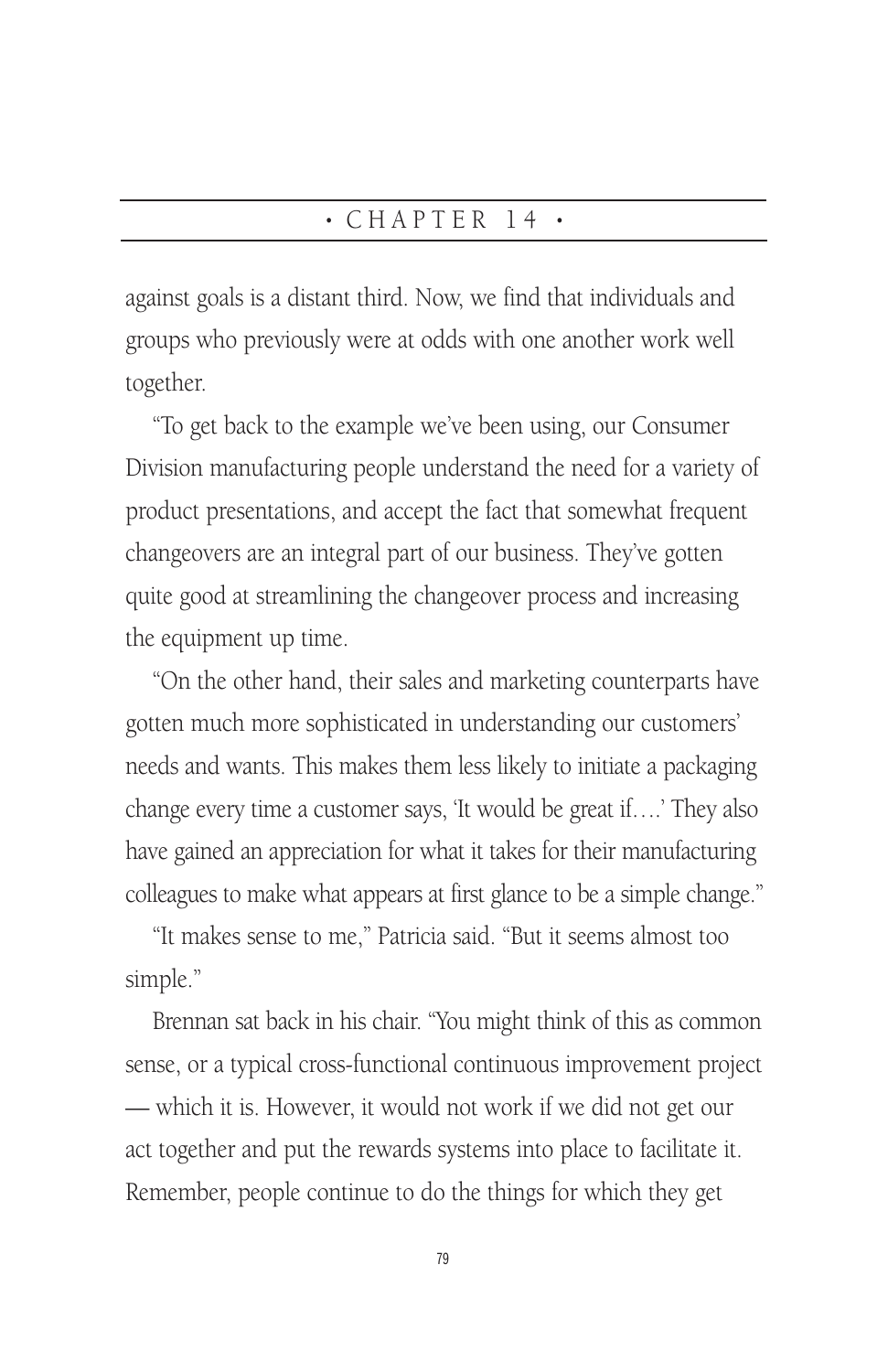rewarded. By creating a reward system that fosters and encourages collaboration and mutual accountability, we are solving several problems. Interdepartmental bickering has gone down. Sales continue to rise and manufacturing costs continue to improve."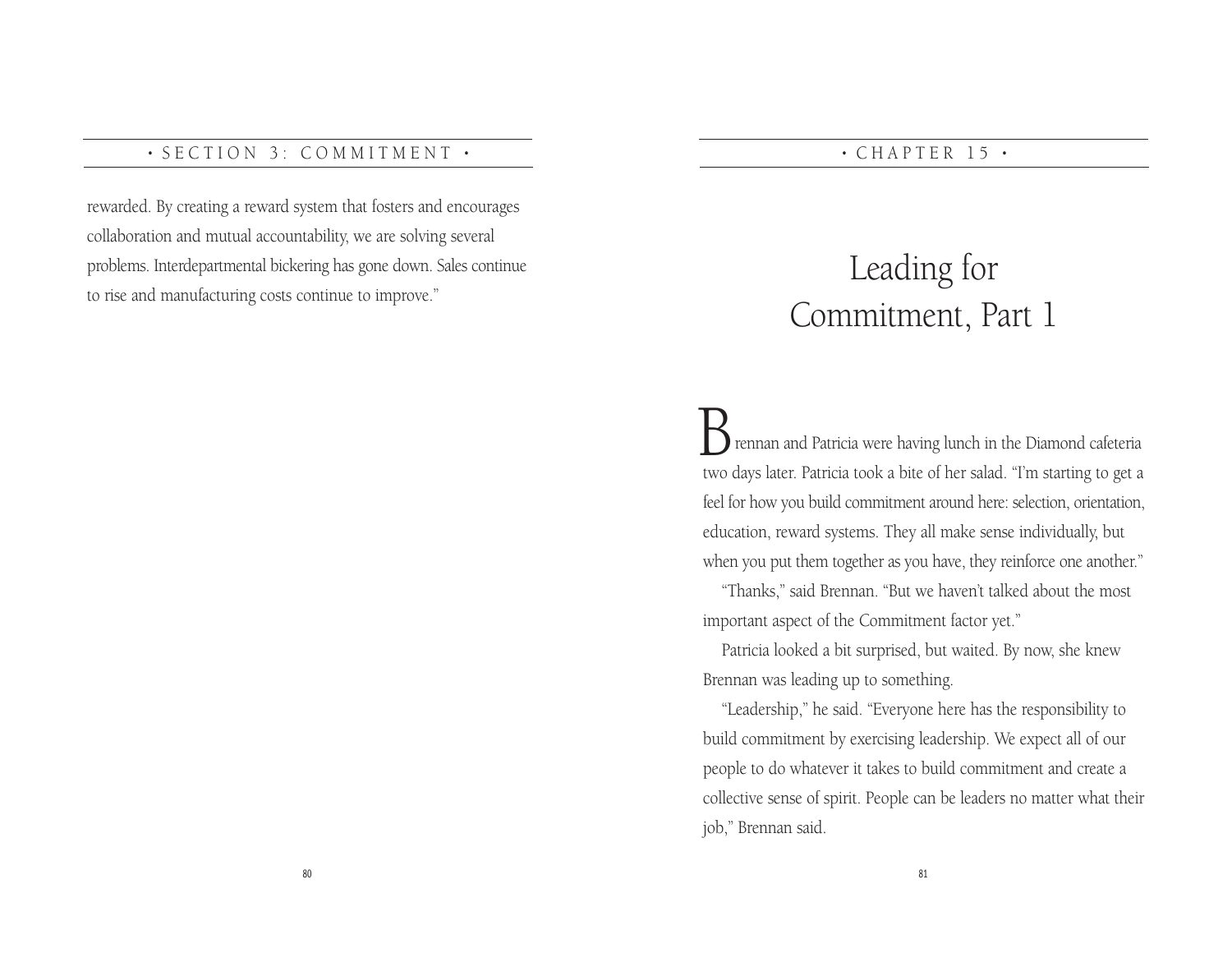# Leading for Commitment, Part 1

rennan and Patricia were having lunch in the Diamond cafeteria B rennan and Patricia were having lunch in the Diamond cafeteria<br>two days later. Patricia took a bite of her salad. "I'm starting to get a feel for how you build commitment around here: selection, orientation, education, reward systems. They all make sense individually, but when you put them together as you have, they reinforce one another."

"Thanks," said Brennan. "But we haven't talked about the most important aspect of the Commitment factor yet."

Patricia looked a bit surprised, but waited. By now, she knew Brennan was leading up to something.

"Leadership," he said. "Everyone here has the responsibility to build commitment by exercising leadership. We expect all of our people to do whatever it takes to build commitment and create a collective sense of spirit. People can be leaders no matter what their job," Brennan said.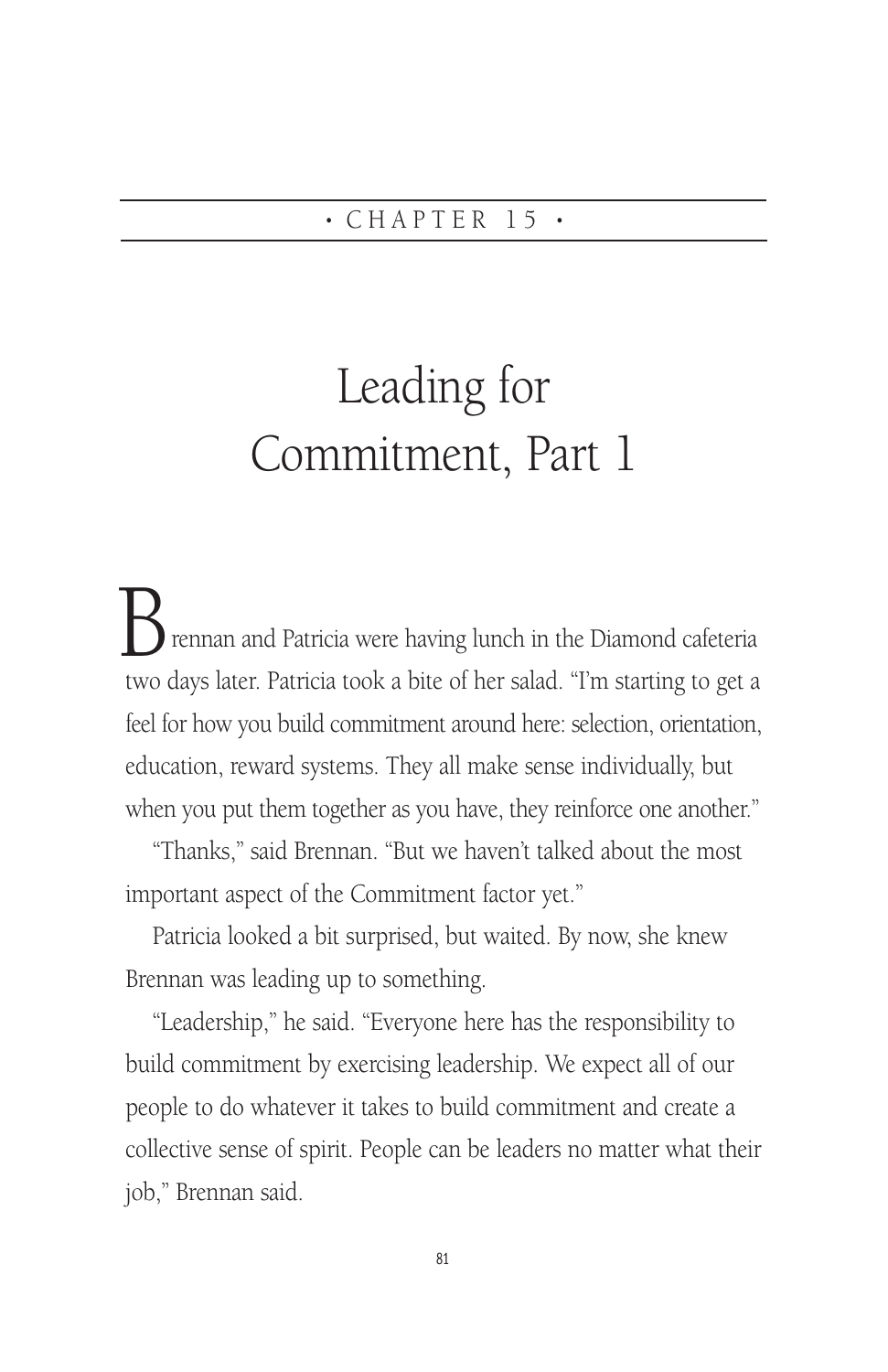"When I visit with customers, they tell me they can always spot a Diamond sales rep. They say that our people drive cleaner cars, dress better and are more prepared. To me this is leadership. When young people join our sales organization, they listen to what we say in training but more importantly, they see what their more experienced colleagues actually do in the field. And what they see is a group of professionals who care about the image they create for Diamond. They see a whole sales force of leaders who don't even have to say anything to lead. Their actions speak for themselves."

Brennan continued, "It's the same in our manufacturing and distribution locations. Diamond people look out for one another. When one of our people sees a colleague engaging in a potentially unsafe act, the first person leads by stopping whatever he or she is doing and bringing the potential consequences of the unsafe act to the other person's attention. They do this because they care about their co-workers and because it is the responsible thing to do for the business.

"You'll find a million tiny examples of people stepping up and leading every day. One of the things you'll notice around here is how punctual people are. We start and end meetings on time. If the person who is conducting the meeting doesn't take it upon himself or herself to manage time appropriately, you can bet someone else will.

"People also show leadership through little courtesies. When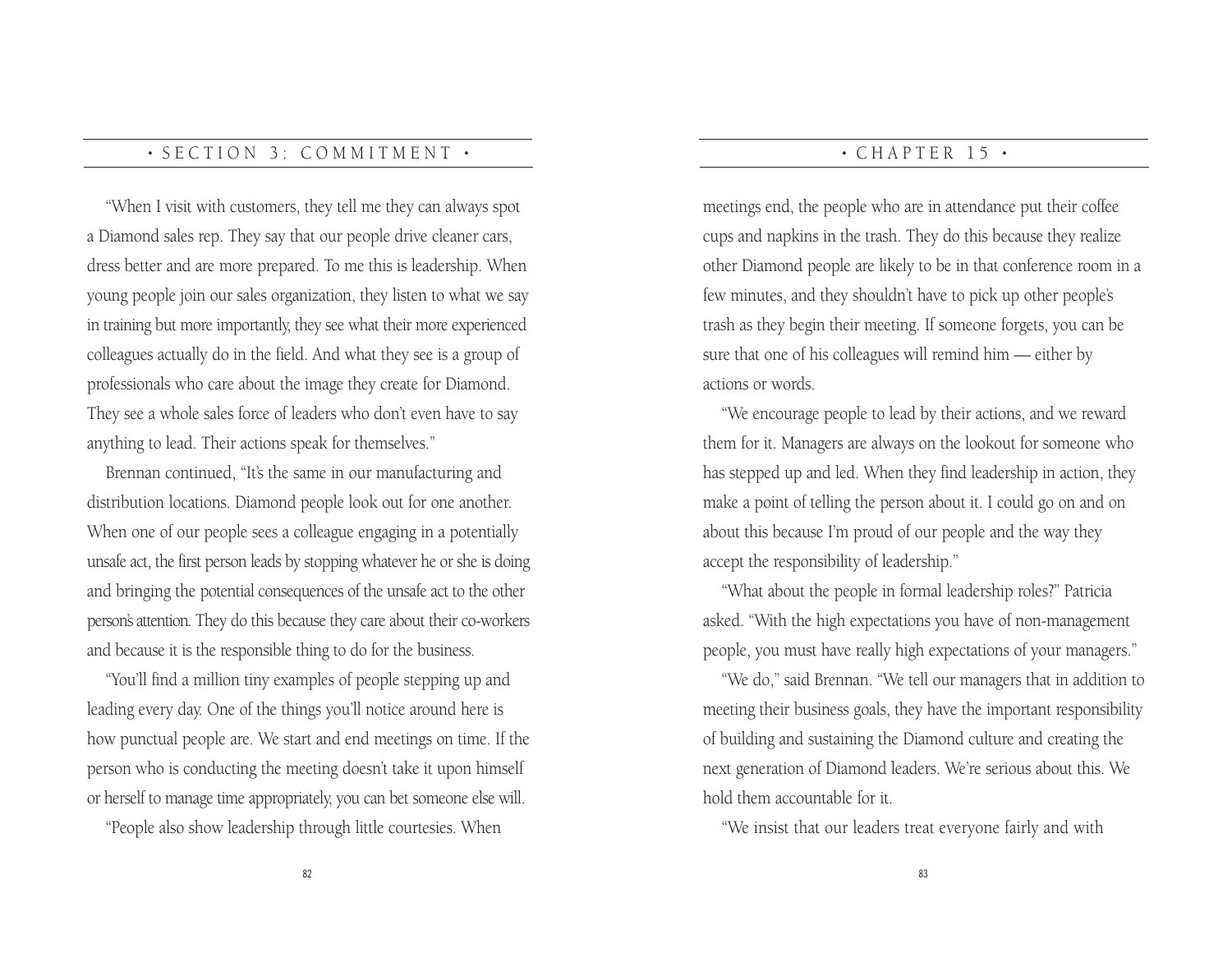meetings end, the people who are in attendance put their coffee cups and napkins in the trash. They do this because they realize other Diamond people are likely to be in that conference room in a few minutes, and they shouldn't have to pick up other people's trash as they begin their meeting. If someone forgets, you can be sure that one of his colleagues will remind him — either by actions or words.

"We encourage people to lead by their actions, and we reward them for it. Managers are always on the lookout for someone who has stepped up and led. When they find leadership in action, they make a point of telling the person about it. I could go on and on about this because I'm proud of our people and the way they accept the responsibility of leadership."

"What about the people in formal leadership roles?" Patricia asked. "With the high expectations you have of non-management people, you must have really high expectations of your managers."

"We do," said Brennan. "We tell our managers that in addition to meeting their business goals, they have the important responsibility of building and sustaining the Diamond culture and creating the next generation of Diamond leaders. We're serious about this. We hold them accountable for it.

"We insist that our leaders treat everyone fairly and with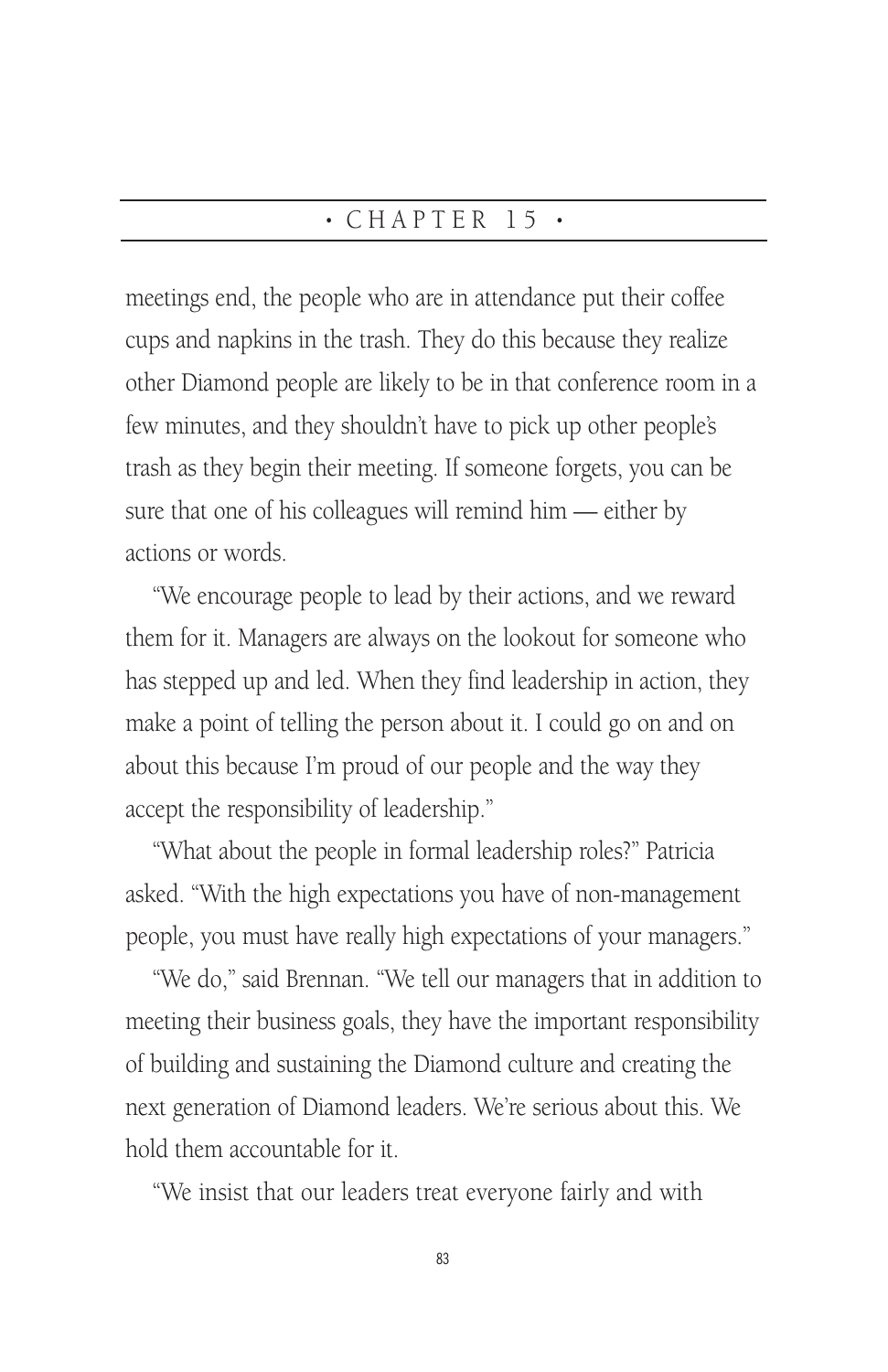respect. We never let them forget that they are the link between Diamond and our people. Therefore, we expect them to communicate with their people, making sure that they are well informed. We also tell them that communication works two ways. We want our leaders to encourage their people to express their opinions and ideas. And, when someone has a good idea, we want our leaders to act on it. Diamond leaders are open to good ideas and suggestions, no matter what the source." Brennan paused to let what he'd just said sink in.

"We tell our leaders to make sure that their people know what's expected of them, have the tools and resources they need to do their job, and then get out of the way and let them perform. We want our people to learn and grow. Our leaders encourage their people's development. They recognize them for doing a good job, and they help them improve in areas where they are a little weak.

"Like I just said, leadership at Diamond is as much about building the culture and developing people as it is about meeting business goals."

"If I know you — and I think I'm beginning to — you have some pretty clear ideas of what it takes to be a Diamond leader," Patricia said.

"Right again," said Brennan. "Diamond leaders share two important characteristics. First, they all are highly effective as people and second,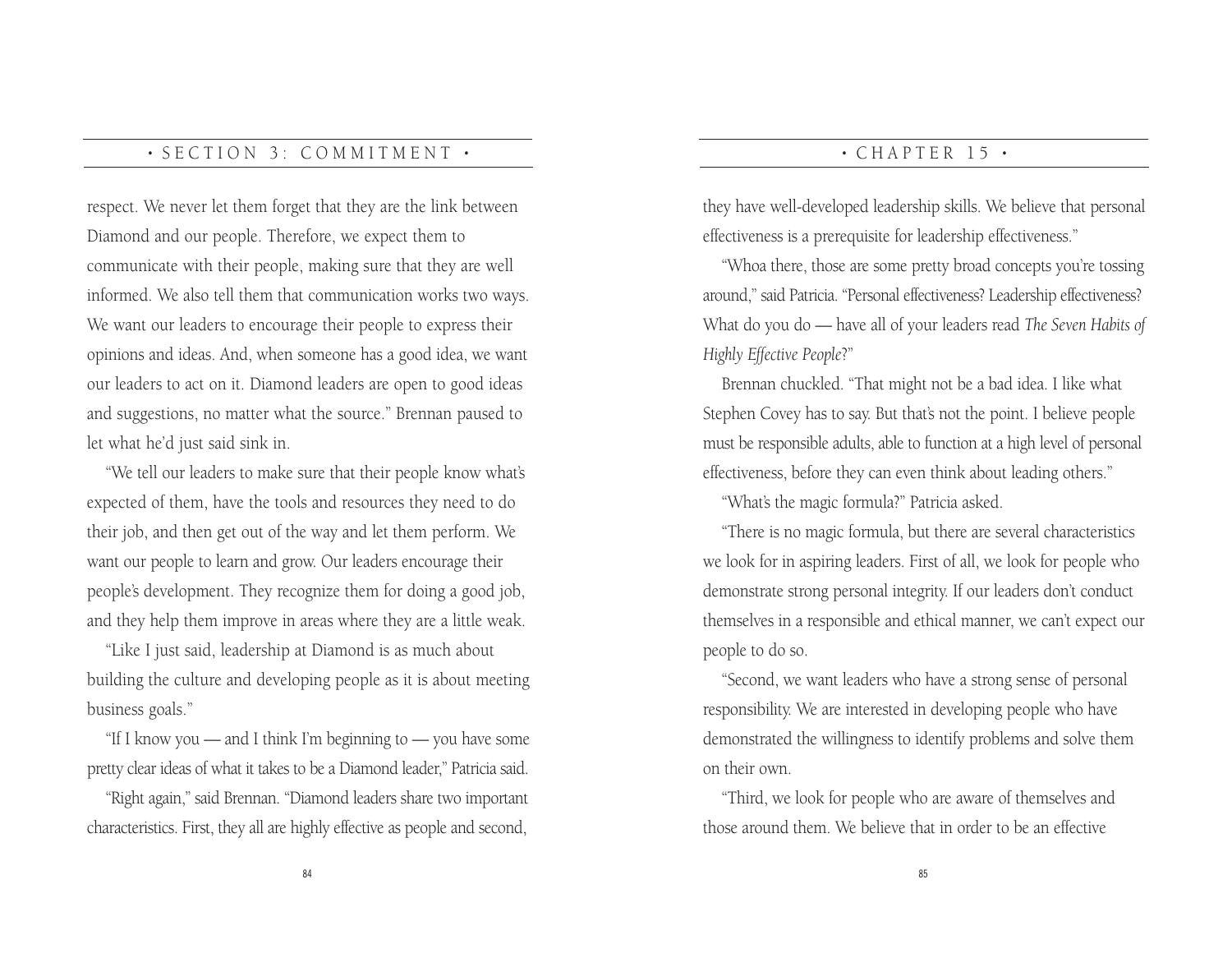they have well-developed leadership skills. We believe that personal effectiveness is a prerequisite for leadership effectiveness."

"Whoa there, those are some pretty broad concepts you're tossing around," said Patricia. "Personal effectiveness? Leadership effectiveness? What do you do — have all of your leaders read *The Seven Habits of Highly Effective People*?"

Brennan chuckled. "That might not be a bad idea. I like what Stephen Covey has to say. But that's not the point. I believe people must be responsible adults, able to function at a high level of personal effectiveness, before they can even think about leading others."

"What's the magic formula?" Patricia asked.

"There is no magic formula, but there are several characteristics we look for in aspiring leaders. First of all, we look for people who demonstrate strong personal integrity. If our leaders don't conduct themselves in a responsible and ethical manner, we can't expect our people to do so.

"Second, we want leaders who have a strong sense of personal responsibility. We are interested in developing people who have demonstrated the willingness to identify problems and solve them on their own.

"Third, we look for people who are aware of themselves and those around them. We believe that in order to be an effective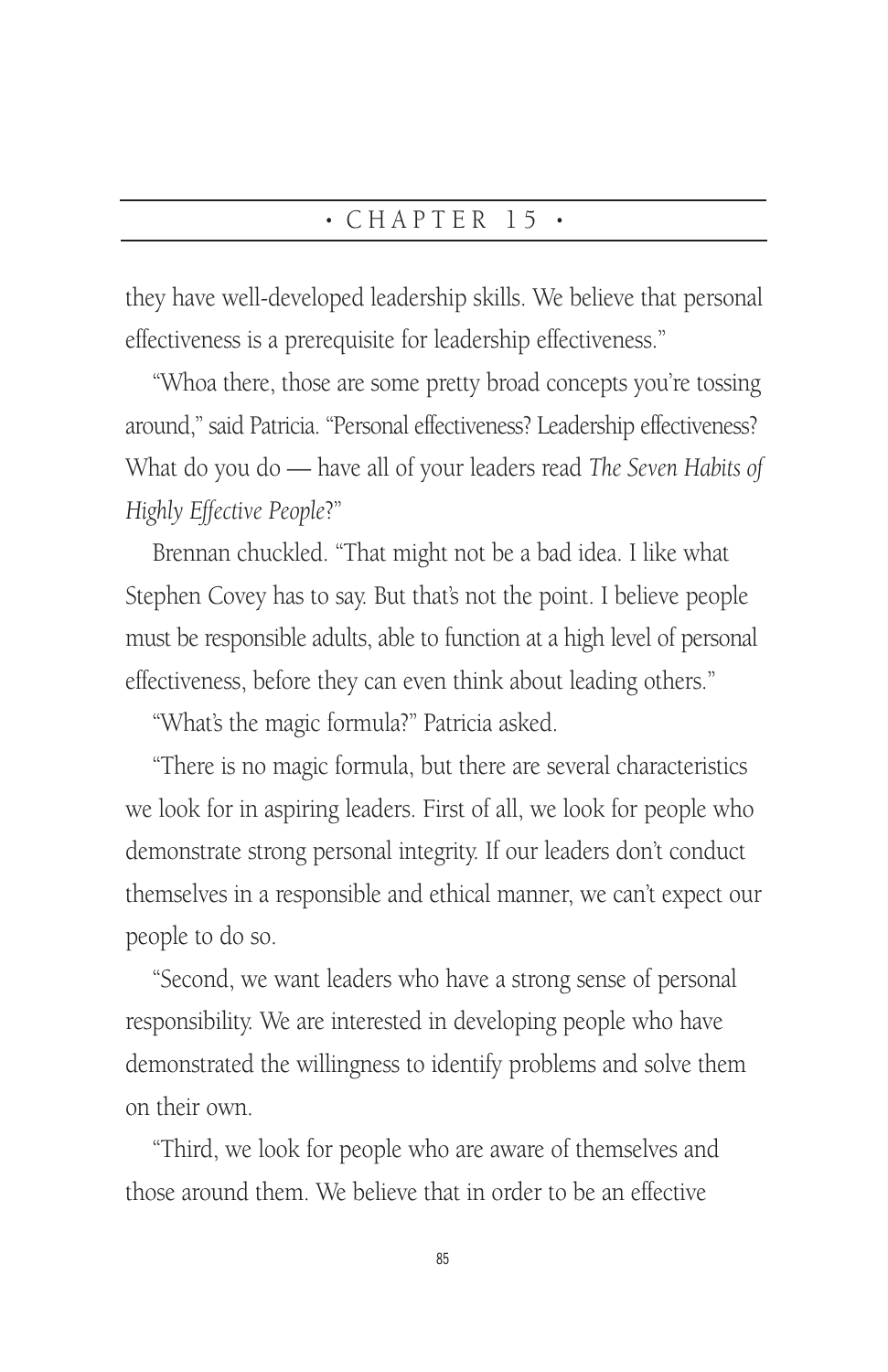leader, you must first have an understanding of who you are — your strengths and weaknesses. You must also have the ability to understand the people around you. You could call this characteristic empathy.

"Next we look for people who are adaptable. We have found that good leaders are more flexible than they are rigid.

"We also insist on strong communication skills. Our leaders must be comfortable in front of a group as well as in one-to-one conversation. They also need to have the ability to express themselves well in writing.

"Finally, we look for people who are appropriately ambitious. By that I mean people who want to build a career with us by stepping up and leading. We're not interested in people who are trying to 'claw their way to the top.' But we have found that personal ambition, applied appropriately, is a common characteristic of successful Diamond leaders.

"These things work for us. We don't pretend to suggest that they're right for other companies, but they define the type of person we want as a leader around here. I believe that every business has to set basic standards of personal effectiveness that are prerequisites for leadership. Without a level of personal effectiveness, no one can successfully lead others," said Brennan.

"Let me make sure I've got them," said Patricia. "You look for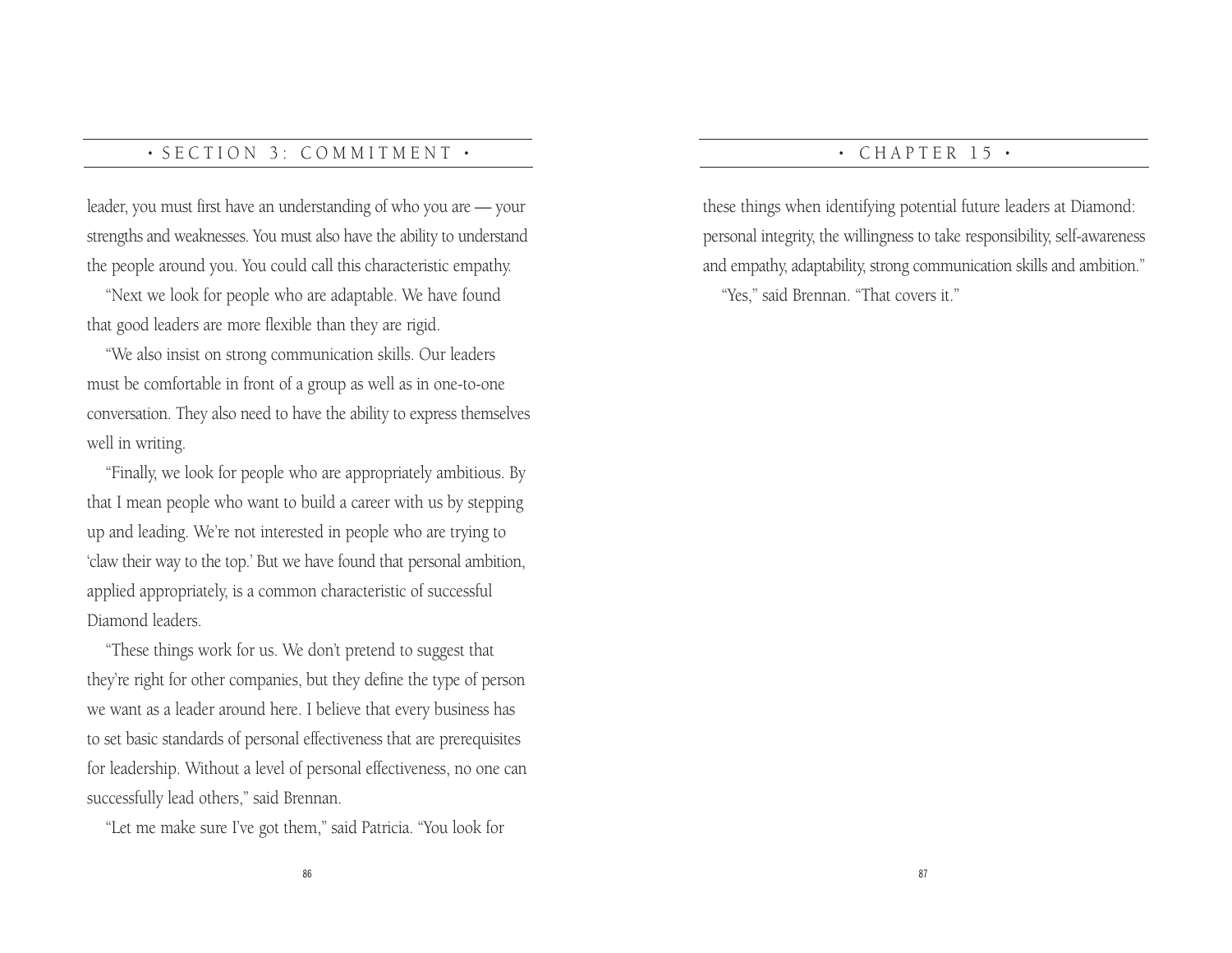these things when identifying potential future leaders at Diamond: personal integrity, the willingness to take responsibility, self-awareness and empathy, adaptability, strong communication skills and ambition."

"Yes," said Brennan. "That covers it."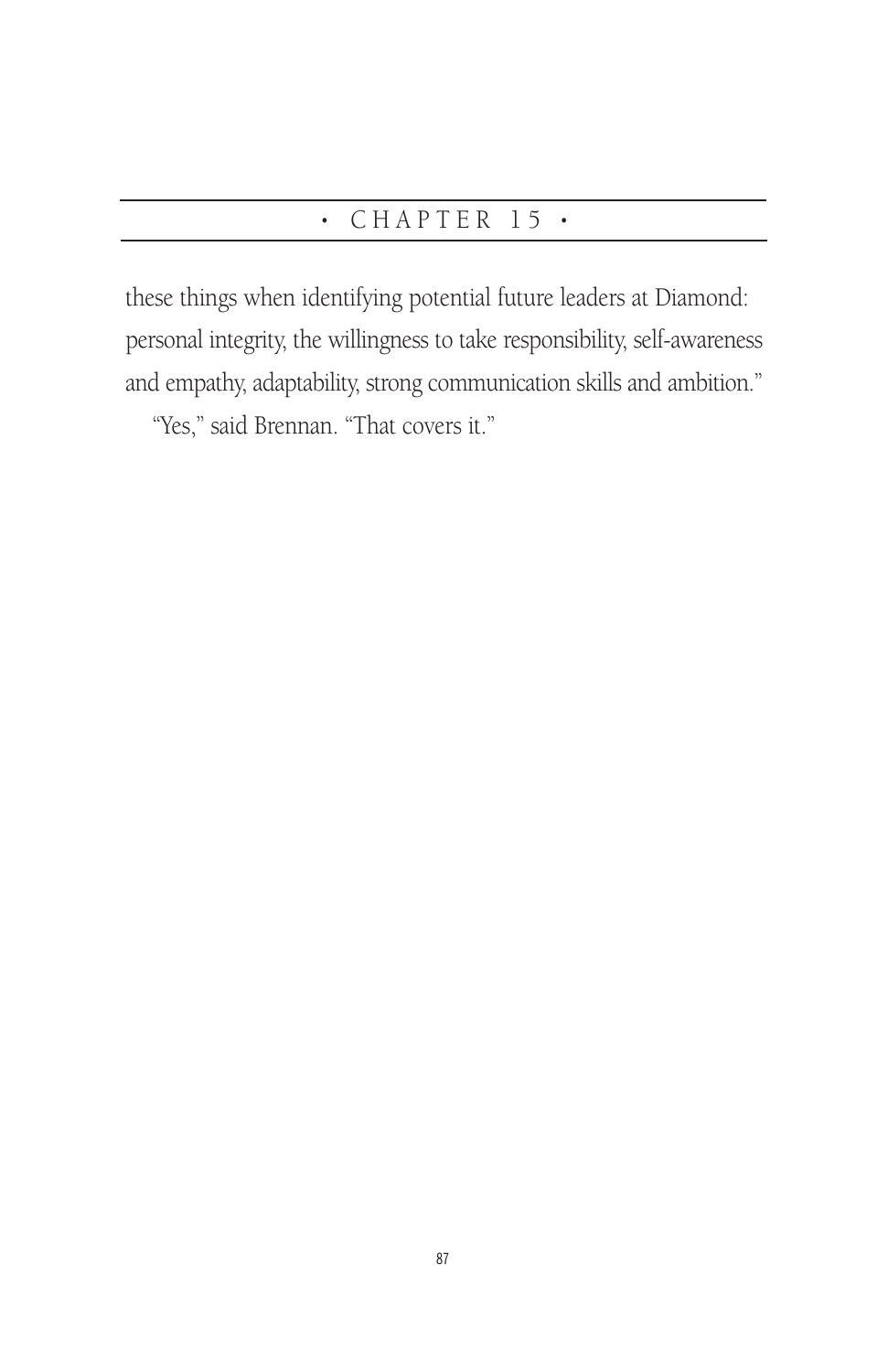# Leading for Commitment, Part 2

y now, they were finished with their lunch and on their way By now, they were fir<br>back to Brennan's office.

"Once we have identified potential leaders, we focus on developing them in three areas," Brennan said.

"What are they?" asked Patricia.

"First, they need to have the ability to develop and communicate a clear and compelling vision of the future they are creating. Second, we expect them to be able and willing to act as a positive role model. And third, they have to be willing and able to develop others. Let me tell you a little more about each of these characteristics," Brennan said.

"First, Diamond leaders need to be visionary and inspirational. We look for people who can figure out where our business should be heading, and can enlist others to get on board and make it happen.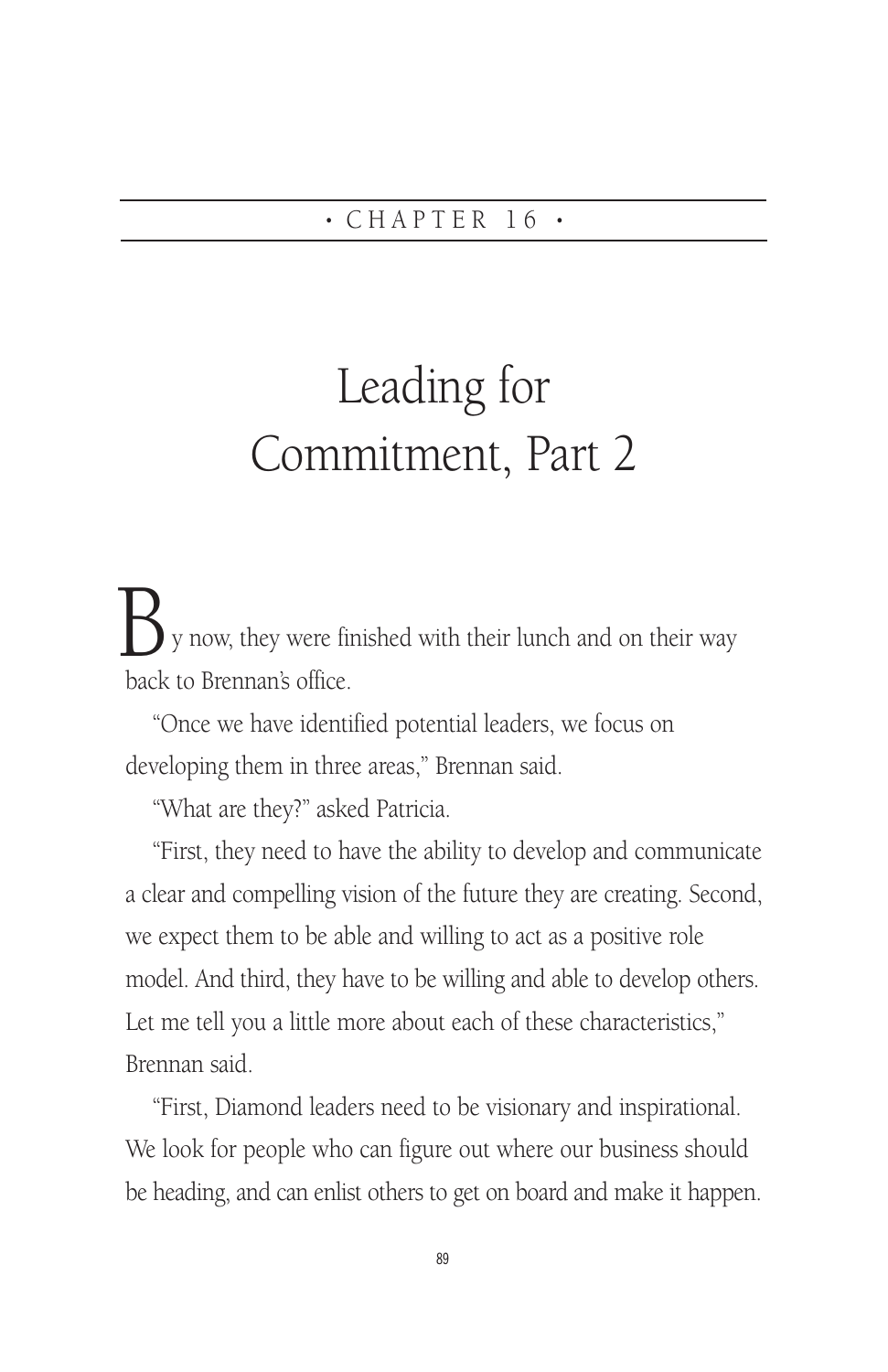"Second, if you want to be a leader around here, you have to be a role model. We've spent a lot of time on this one. Being a role model is like motherhood. Everybody agrees that it's important, but few people know how to do a good job of it."

"Unless I miss my guess, you have some pretty clear ideas about it at Diamond," Patricia laughed.

"Right," said Brennan. "We tell Diamond leaders that there are six keys to being an effective role model. One, spend your time on what you say is important. Two, ask a lot of questions — questions that point people in the right direction, help them develop their critical thinking skills and help them articulate what they already know. Three, use both your public and private communications to reinforce the Diamond Way. Four, remain cool and calm. Make sure you use the Diamond guiding principles to guide your actions during problems and crises. Five, reward behavior that is consistent with the Diamond Way. Six, redirect behavior that is inconsistent with the Diamond Way.

"When someone is promoted to his or her first leadership position, we give them a laminated card with these six keys on it. Most people carry it with them until it becomes second nature. Here, let me show you mine." Brennan reached into his wallet and pulled out a dog-eared card that looked like this.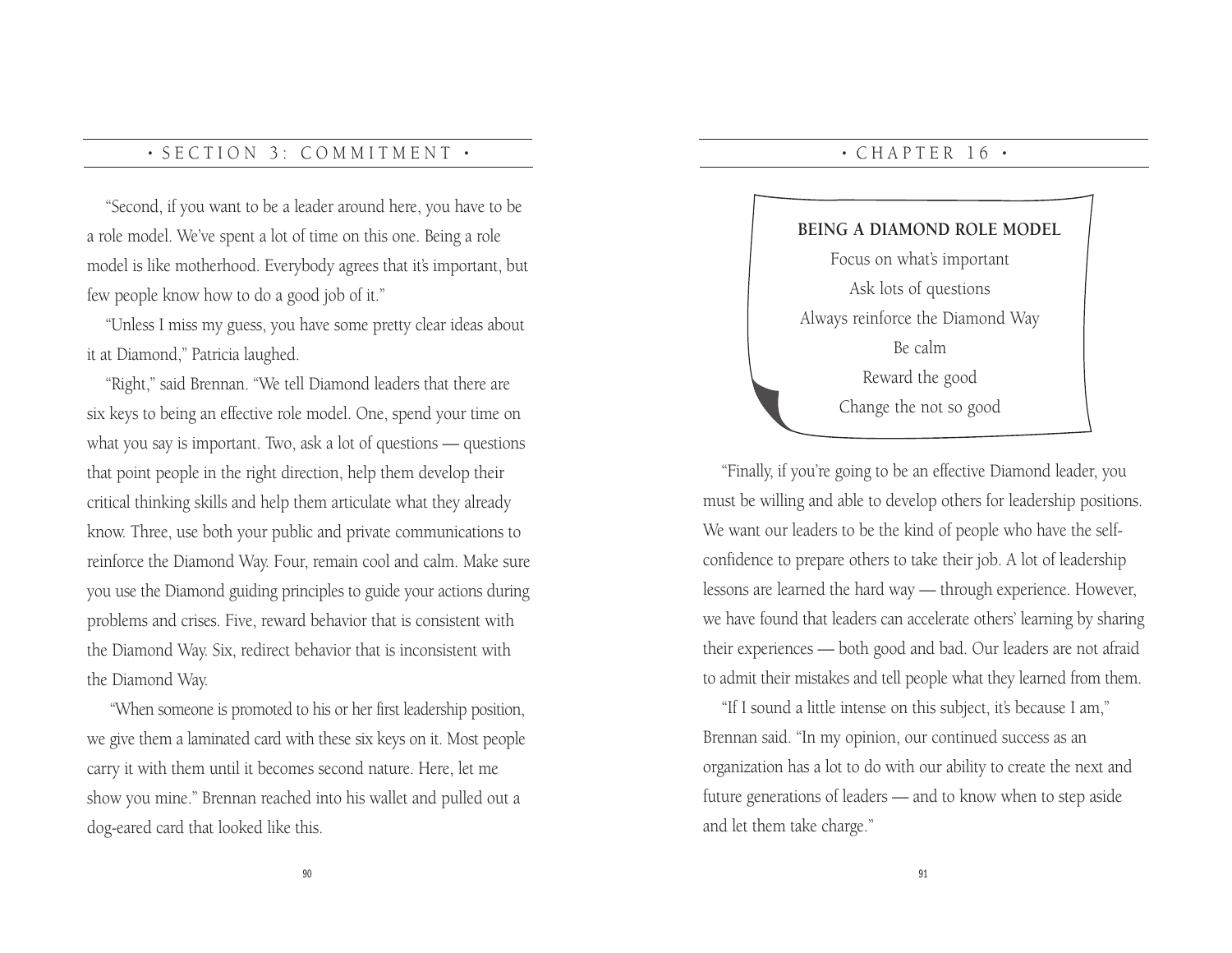#### $\cdot$  CHAPTER 16  $\cdot$



"Finally, if you're going to be an effective Diamond leader, you must be willing and able to develop others for leadership positions. We want our leaders to be the kind of people who have the selfconfidence to prepare others to take their job. A lot of leadership lessons are learned the hard way — through experience. However, we have found that leaders can accelerate others' learning by sharing their experiences — both good and bad. Our leaders are not afraid to admit their mistakes and tell people what they learned from them.

"If I sound a little intense on this subject, it's because I am," Brennan said. "In my opinion, our continued success as an organization has a lot to do with our ability to create the next and future generations of leaders — and to know when to step aside and let them take charge."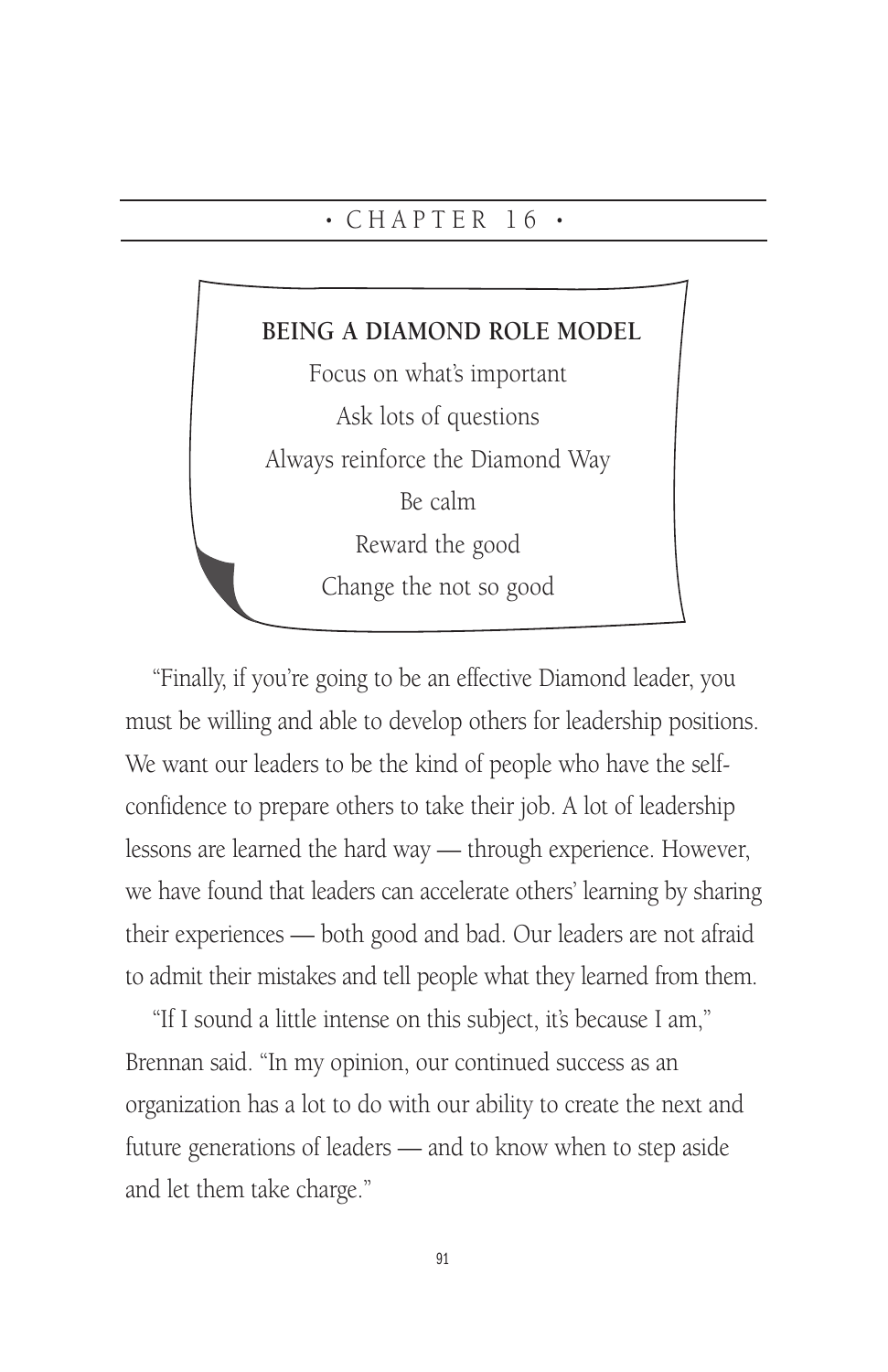### Patricia's Notes

### **COMMITMENT**

- Commitment begins with the Selection process. High performing organizations actively recruit the type of people who will be a good fit.
- High performing organizations use Orientation as a commitment-building tool. Senior managers play a significant role in the Orientation process.
- Training programs not only teach skills, but also focus on how to apply the skills in a manner consistent with the organization's Mission and Guiding Pprinciples.
- Reward Systems are designed to foster commitment by rewarding the type of behavior that is consistent with the organization's Mission and Guiding Principles.
- Reward Systems focus on more than money. They are based on the idea that everyone wants to be appreciated. People continue to do the things for which they get rewarded. Words of encouragement and pats on the back are the keys to effective rewards.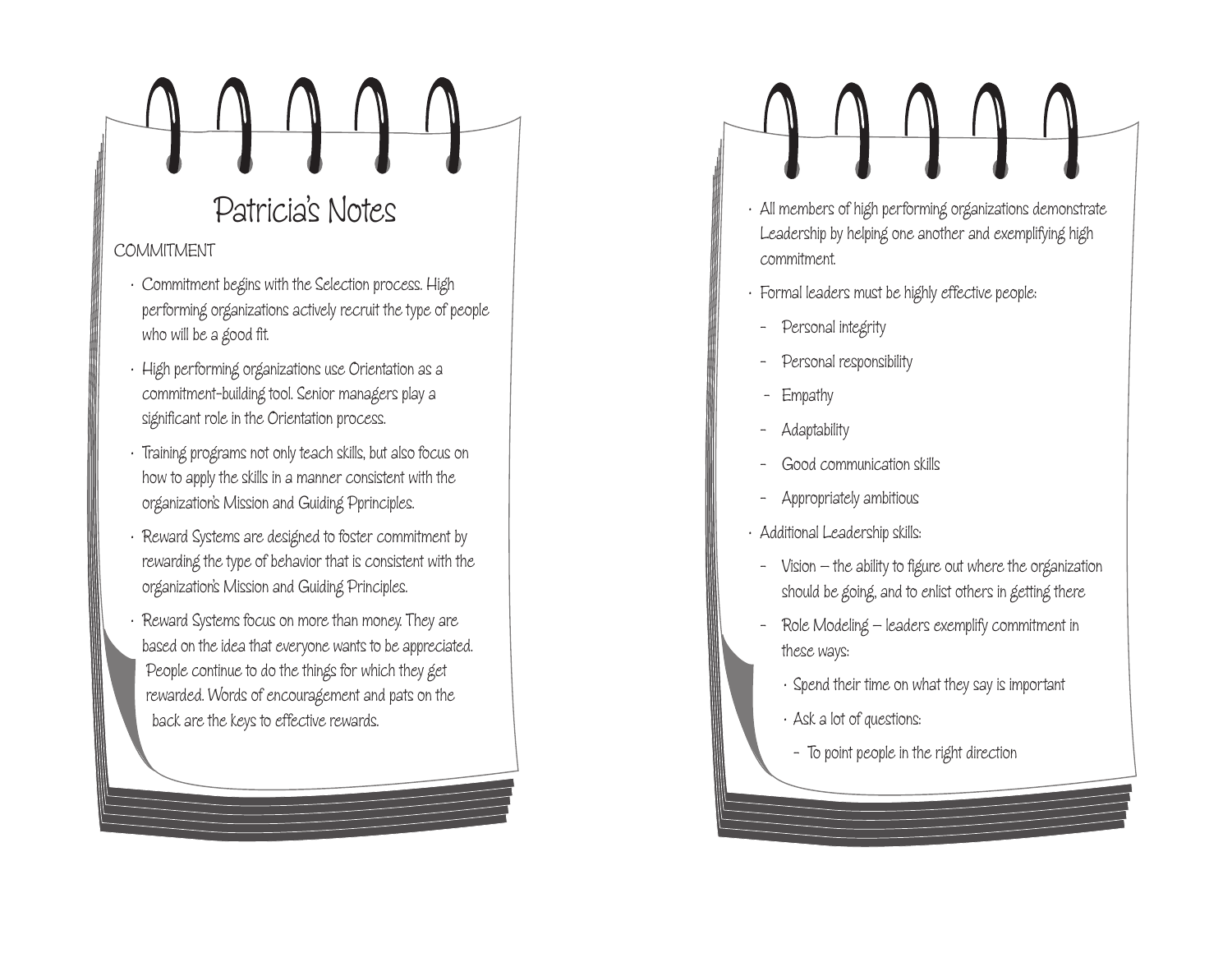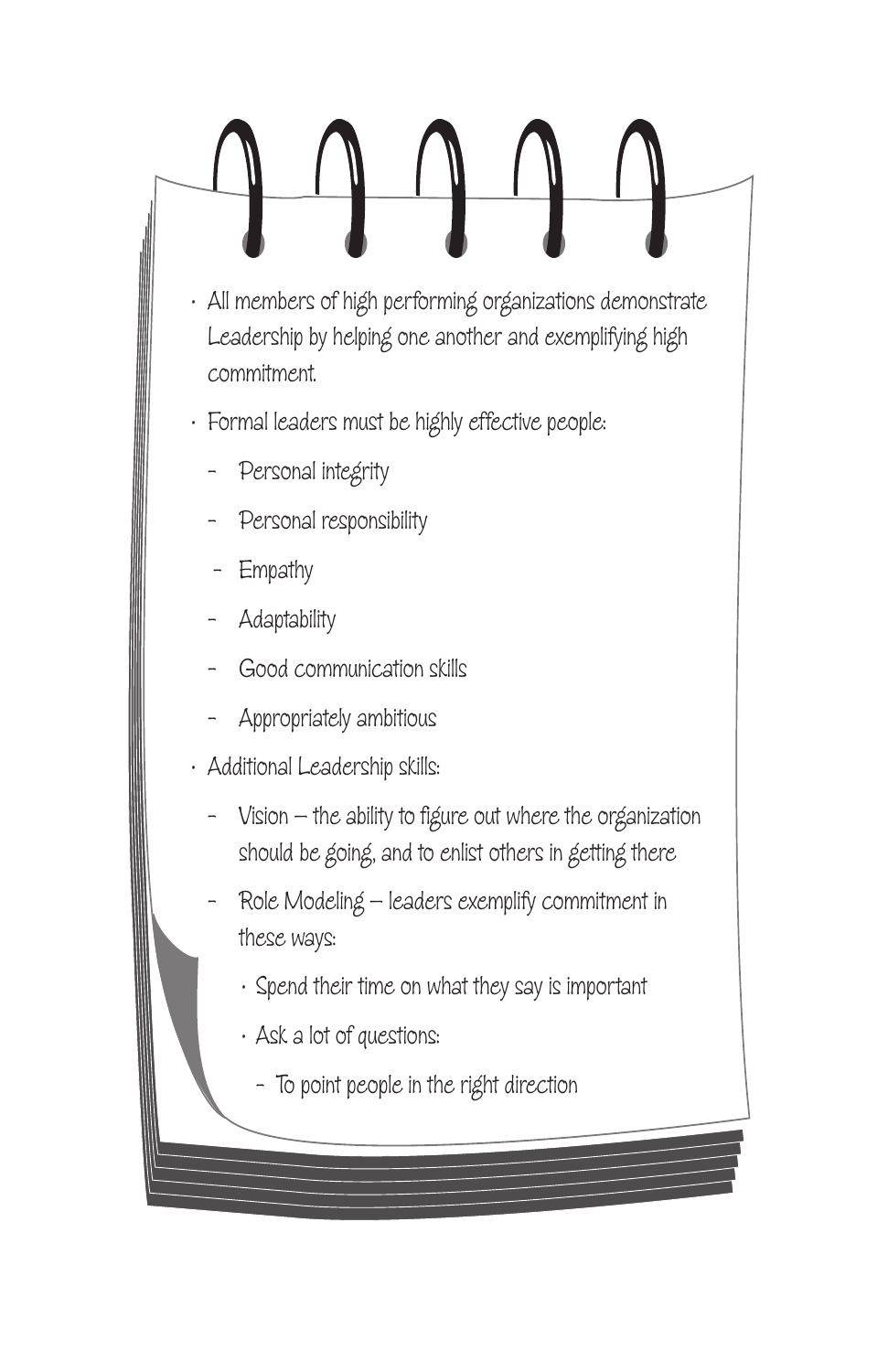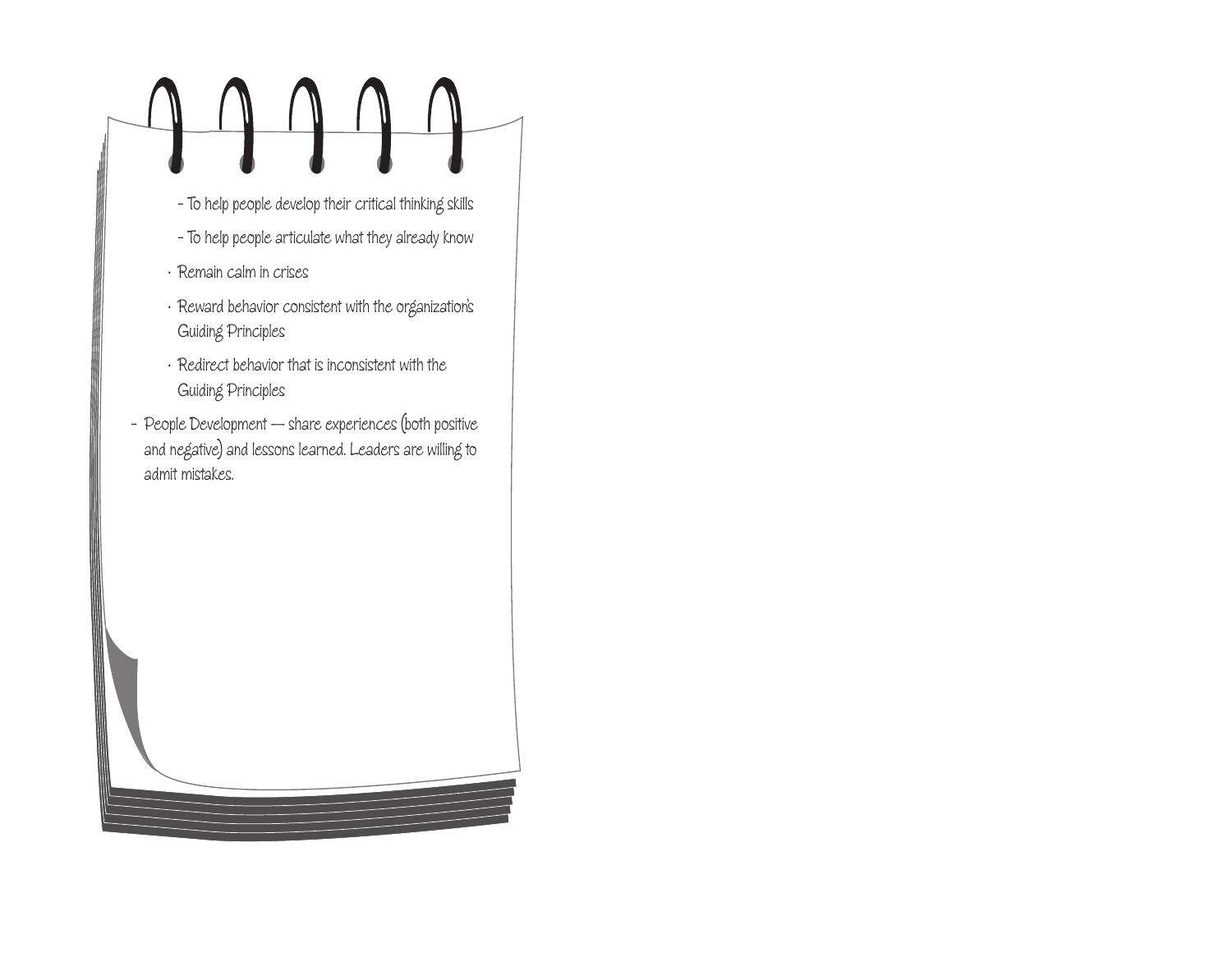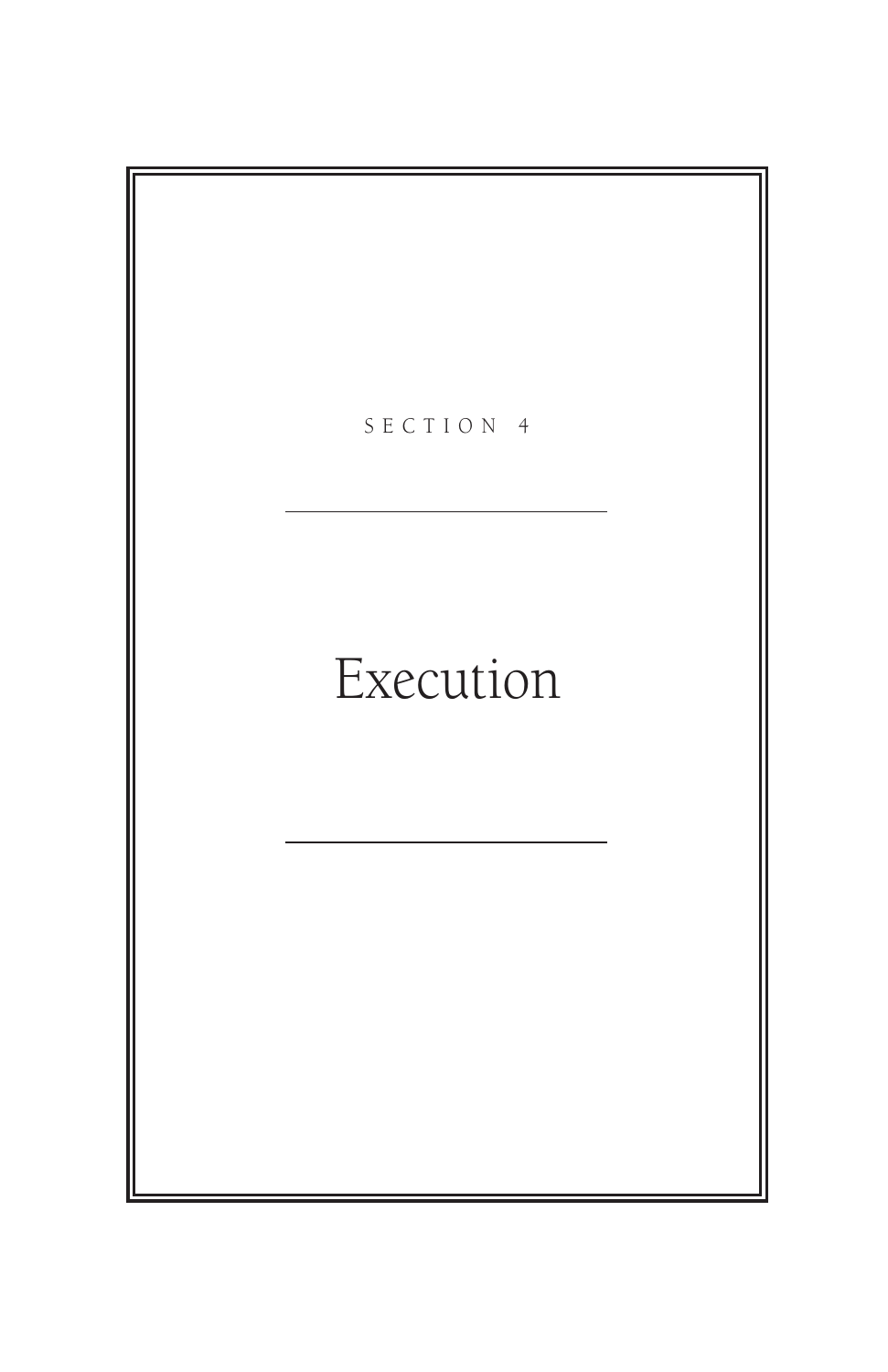## The Spirit of Operational Excellence

ou know, it sounds as if you spend a lot of your time focusing on the soft things around here," Patricia said. "Mission, guiding principles, learning, rewards, leadership. What about the hard stuff? You know: strategy, sales, distribution."  $\bigvee_{\text{ou k}}$ 

They were sitting in Brennan's office late on a Friday afternoon. Patricia had been reviewing her notes and was feeling a bit uncomfortable, as she hadn't yet uncovered any of Diamond's successful business practices and processes — at least not the ones she had always thought were critical to profitability.

"Well, for one thing," Brennan began. "I believe that the soft stuff is hard."

By now Brennan recognized that when Patricia screwed up her nose, she was thinking about what he said.

"The soft stuff is hard," she repeated. "Do you mean hard, difficult;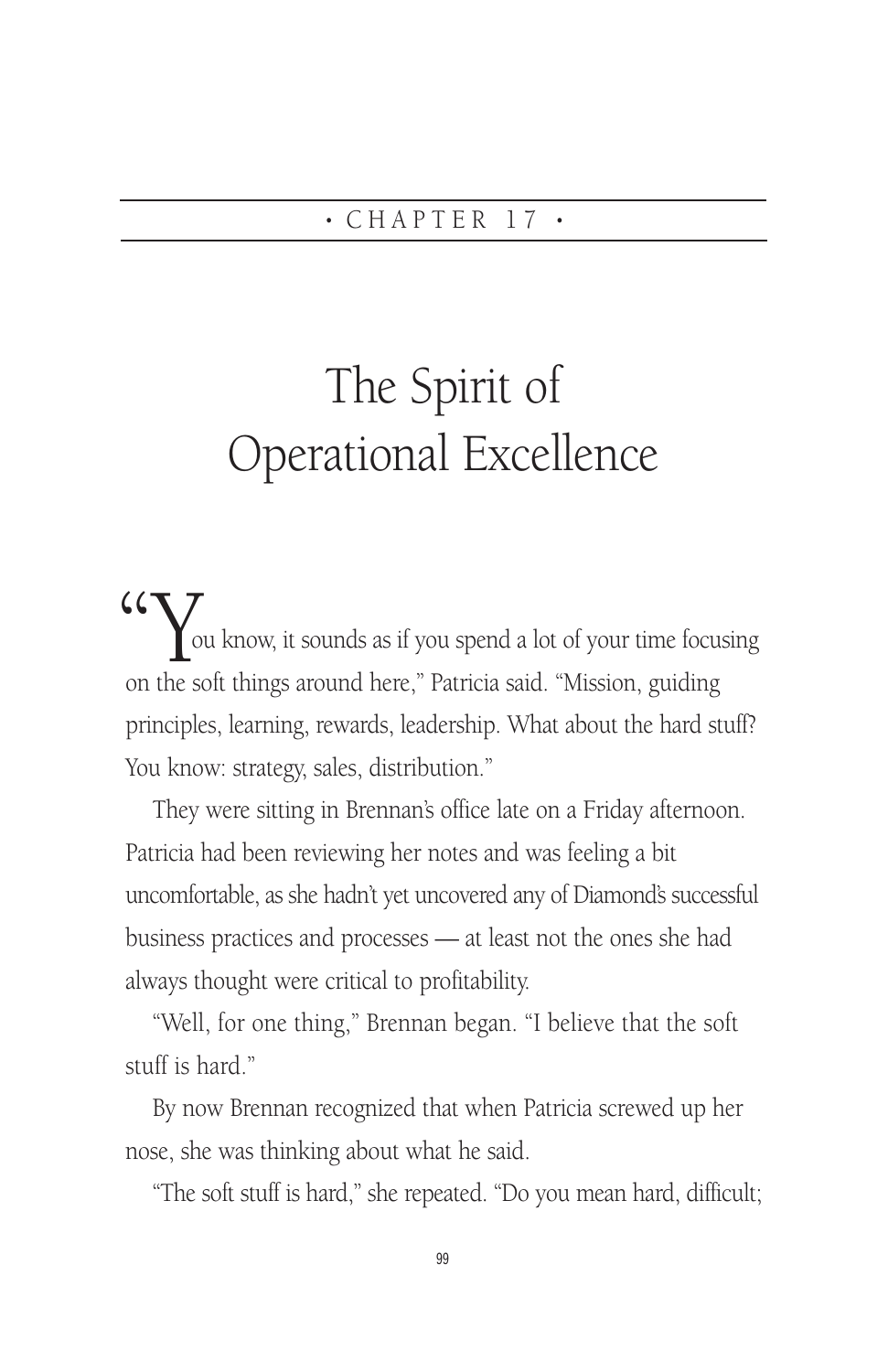### • SECTION 4: EXECUTION •

or that it is a hard business process?"

"Good question. And the answer is 'both.' The soft stuff is very difficult. It takes time and patience, and it's not what they teach you in business school. On the other hand, I believe that things many people think of as 'soft' are anything but. If you don't pay attention to developing the first two factors, clarity of purpose and the commitment of the people around you, you're not going to succeed in business or in life.

"On the other hand, if you pay attention to only the soft side, you are not going to succeed either. That's where Execution comes in. When we talk about Execution around here, we are talking about operational excellence," Brennan said.

"Now we're getting somewhere," Patricia thought. "Operational excellence is a good start."

"What does operational excellence mean at Diamond?" she asked.

"For us, it means doing a good job of executing the things that matter," Brennan said.

"I'm sorry, I just don't get it," Patricia said. "Diamond is one of the most respected companies in the world, and you're telling me that your secret is 'executing the things that matter.' Well, doesn't every company try to do that?"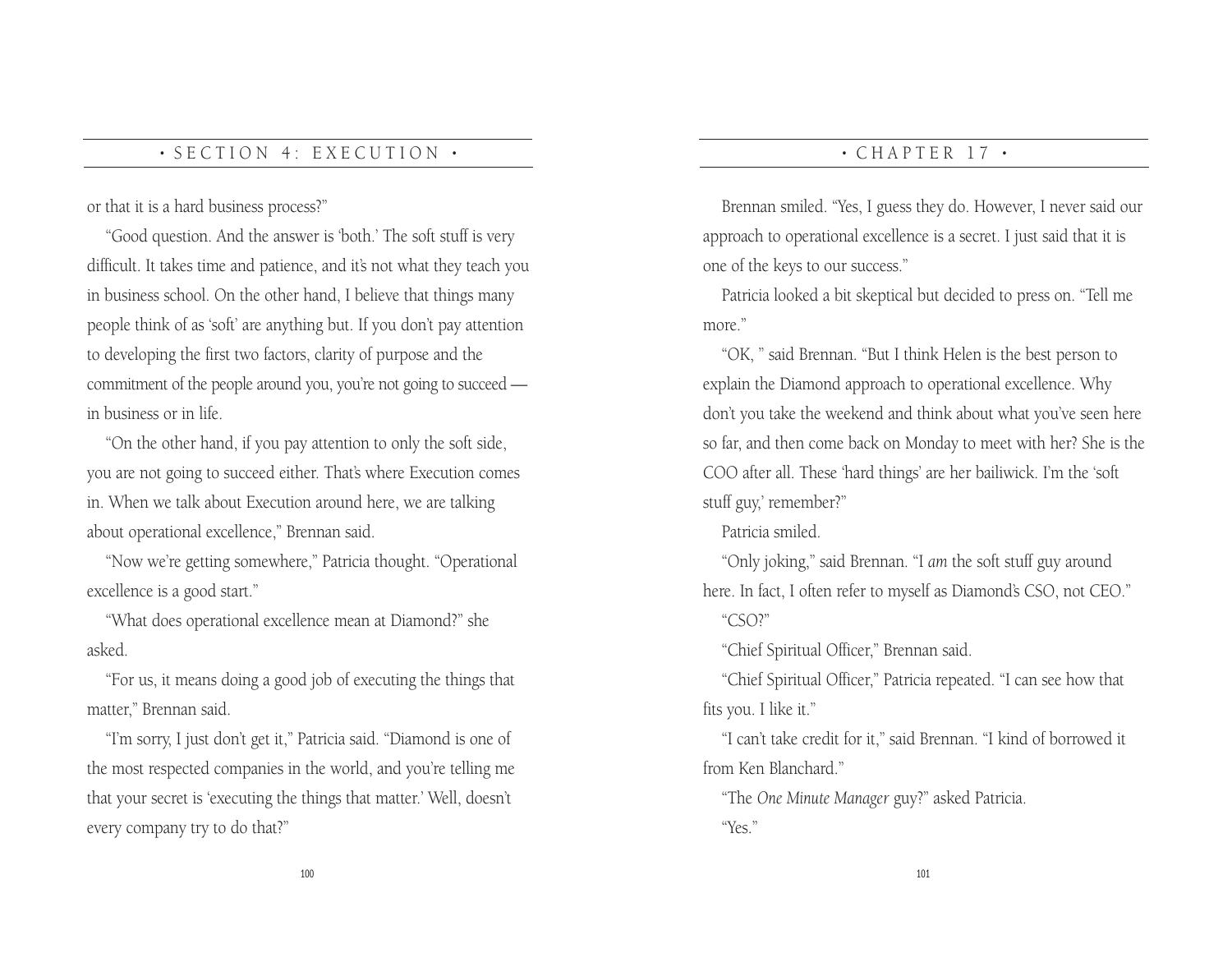Brennan smiled. "Yes, I guess they do. However, I never said our approach to operational excellence is a secret. I just said that it is one of the keys to our success."

Patricia looked a bit skeptical but decided to press on. "Tell me more."

"OK, " said Brennan. "But I think Helen is the best person to explain the Diamond approach to operational excellence. Why don't you take the weekend and think about what you've seen here so far, and then come back on Monday to meet with her? She is the COO after all. These 'hard things' are her bailiwick. I'm the 'soft stuff guy,' remember?"

Patricia smiled.

"Only joking," said Brennan. "I *am* the soft stuff guy around here. In fact, I often refer to myself as Diamond's CSO, not CEO."

"CSO?"

"Chief Spiritual Officer," Brennan said.

"Chief Spiritual Officer," Patricia repeated. "I can see how that fits you. I like it."

"I can't take credit for it," said Brennan. "I kind of borrowed it from Ken Blanchard."

"The *One Minute Manager* guy?" asked Patricia. "Yes."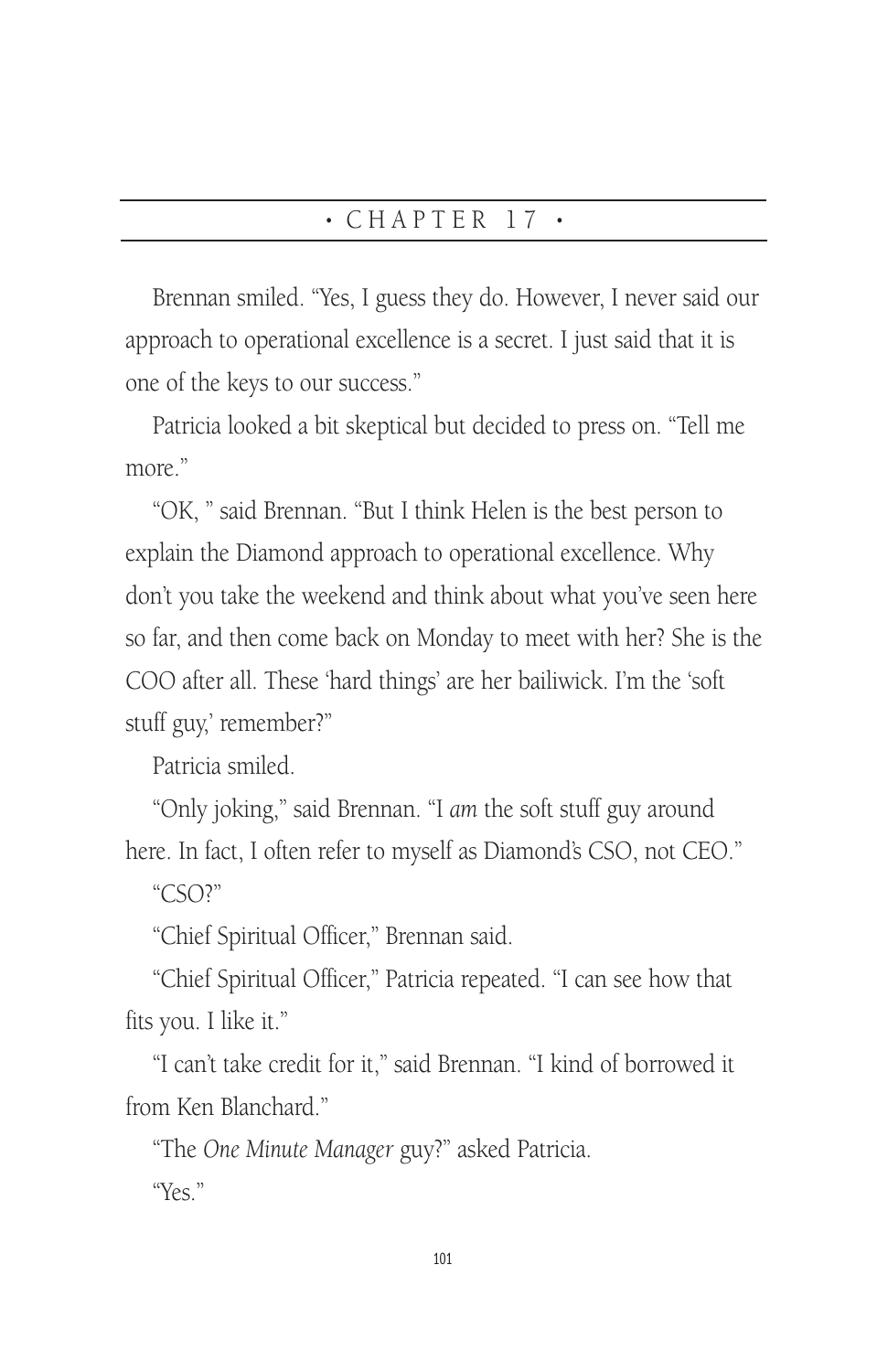### • SECTION 4: EXECUTION •

"Aren't those storybooks kind of corny?" said Patricia.

"Depends on how you look at it," said Brennan. "I find the approach to be elegantly simple. Stories are a powerful way of getting a message across. Good storytellers are able to find the essence of complex subjects and explain it in a simple, straightforward and entertaining way. Most of the executives I know would rather spend an hour or two reading a short, easy-to-understand book than plowing through an academic tome on the same subject."

"Makes sense, I guess," said Patricia. "I have to get going. Care if I come back and talk to you more about execution, Diamond style?"

"Of course," he said. "I enjoy our chats."

Brennan spent another half-hour cleaning up paperwork and went home to his family. This was going to be a special weekend. His daughter, Katie, was playing in the state championship field hockey game on Saturday, and he didn't want to miss it.

102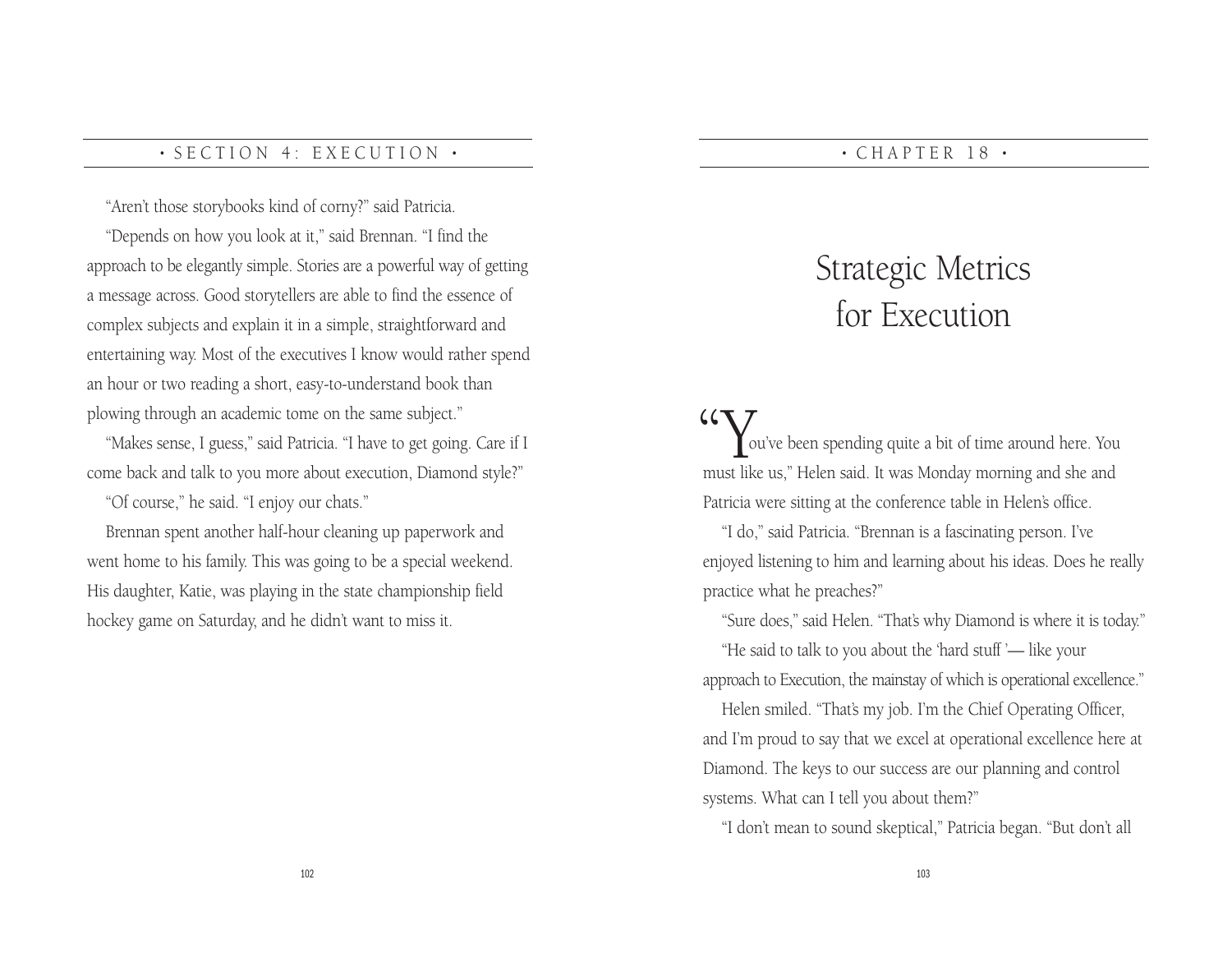### Strategic Metrics for Execution

ou've been spending quite a bit of time around here. You must like us," Helen said. It was Monday morning and she and Patricia were sitting at the conference table in Helen's office.  $\bigvee_{\text{out}}$  ou'v

"I do," said Patricia. "Brennan is a fascinating person. I've enjoyed listening to him and learning about his ideas. Does he really practice what he preaches?"

"Sure does," said Helen. "That's why Diamond is where it is today."

"He said to talk to you about the 'hard stuff '— like your approach to Execution, the mainstay of which is operational excellence."

Helen smiled. "That's my job. I'm the Chief Operating Officer, and I'm proud to say that we excel at operational excellence here at Diamond. The keys to our success are our planning and control systems. What can I tell you about them?"

"I don't mean to sound skeptical," Patricia began. "But don't all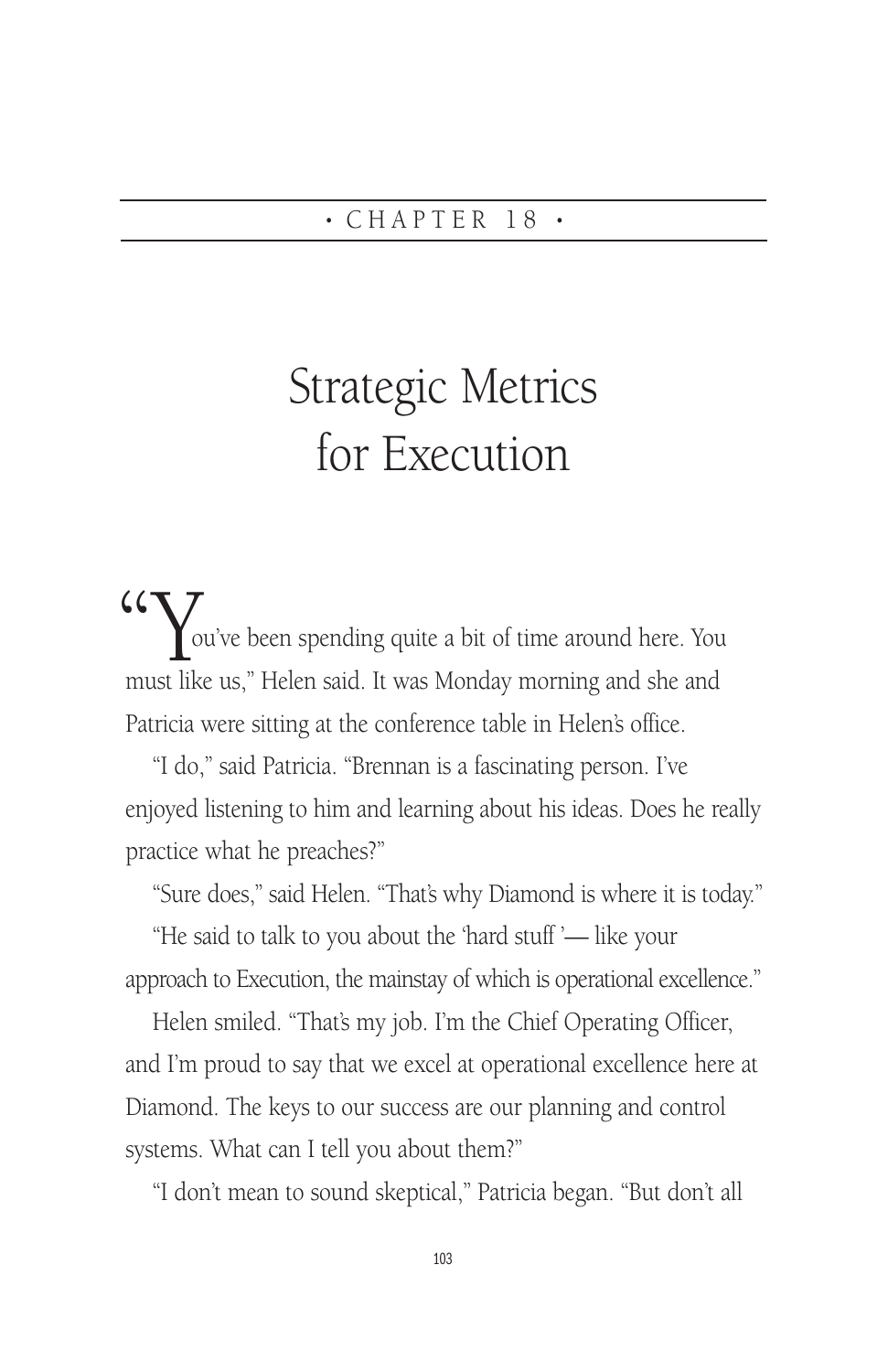### • SECTION 4: EXECUTION •

companies have planning and control systems? If I remember my Business 101 course, planning, organizing and controlling are the key elements of any business. I don't understand how something so basic can be a competitive advantage for you."

"Simple," Helen said. "We are serious about them. We don't just pay lip service to the concepts. We use them to run our business on a day-to-day basis. For example, every company has a strategic plan. People spend a lot of time creating these elaborate works of fiction…."

"Fiction!?" Patricia interrupted.

"Yes, fiction," Helen said. "After hours of writing and rewriting, these documents are beautifully bound and then put on a shelf somewhere. They're fiction in many companies because they bear absolutely no resemblance to what actually happens. Often nobody even reads them.

"It's a shame, too, because people spend a lot of time and energy writing them. Kind of reminds me of something my husband said when he was finishing his Ph.D. dissertation."

"What was that?" Patricia asked.

"He said, 'You know, honey, I had a painful realization today. I'm sweating bullets writing this thing that only five people will ever read — you, my mother and the three people on my committee.'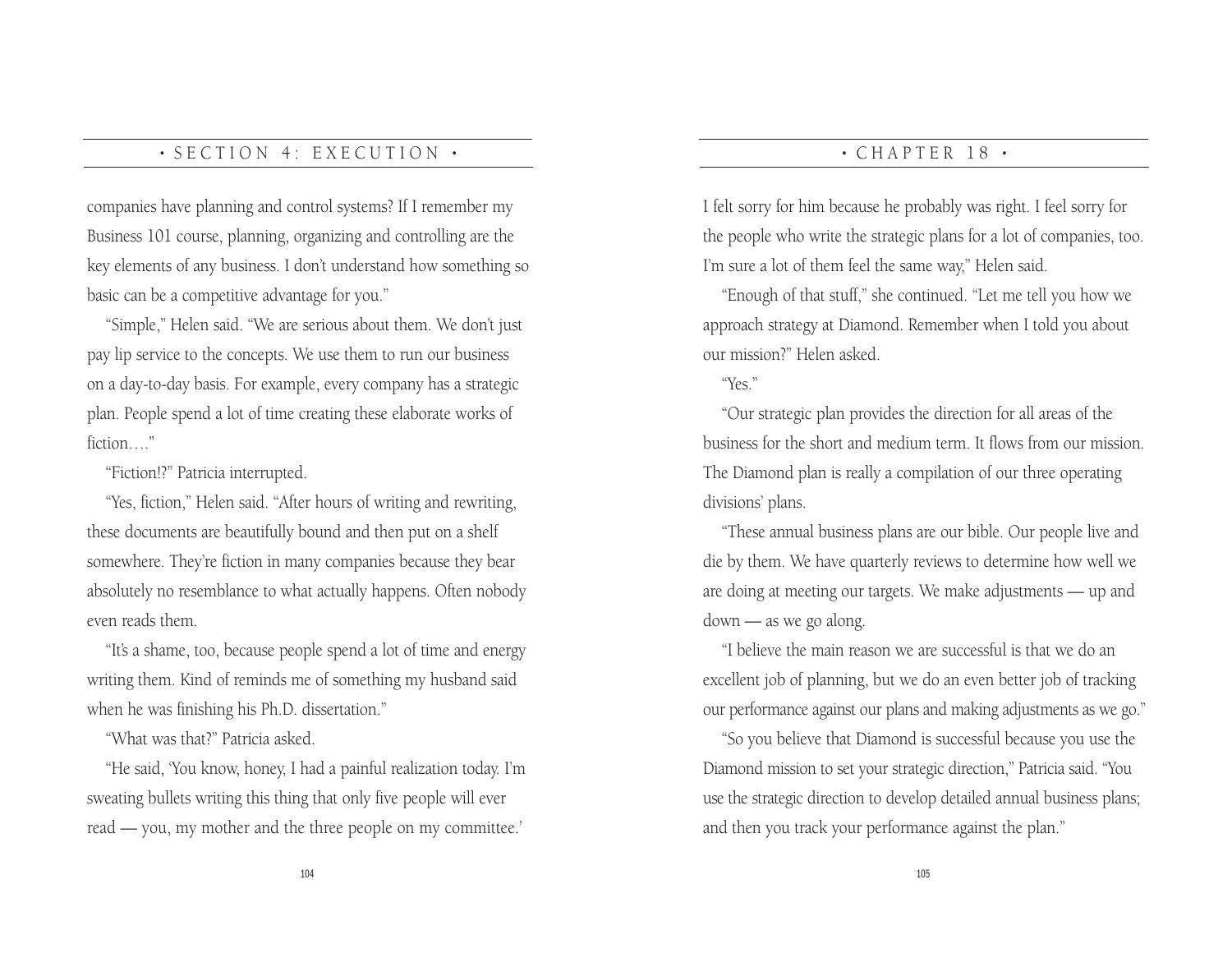I felt sorry for him because he probably was right. I feel sorry for the people who write the strategic plans for a lot of companies, too. I'm sure a lot of them feel the same way," Helen said.

"Enough of that stuff," she continued. "Let me tell you how we approach strategy at Diamond. Remember when I told you about our mission?" Helen asked.

"Yes."

"Our strategic plan provides the direction for all areas of the business for the short and medium term. It flows from our mission. The Diamond plan is really a compilation of our three operating divisions' plans.

"These annual business plans are our bible. Our people live and die by them. We have quarterly reviews to determine how well we are doing at meeting our targets. We make adjustments — up and down — as we go along.

"I believe the main reason we are successful is that we do an excellent job of planning, but we do an even better job of tracking our performance against our plans and making adjustments as we go."

"So you believe that Diamond is successful because you use the Diamond mission to set your strategic direction," Patricia said. "You use the strategic direction to develop detailed annual business plans; and then you track your performance against the plan."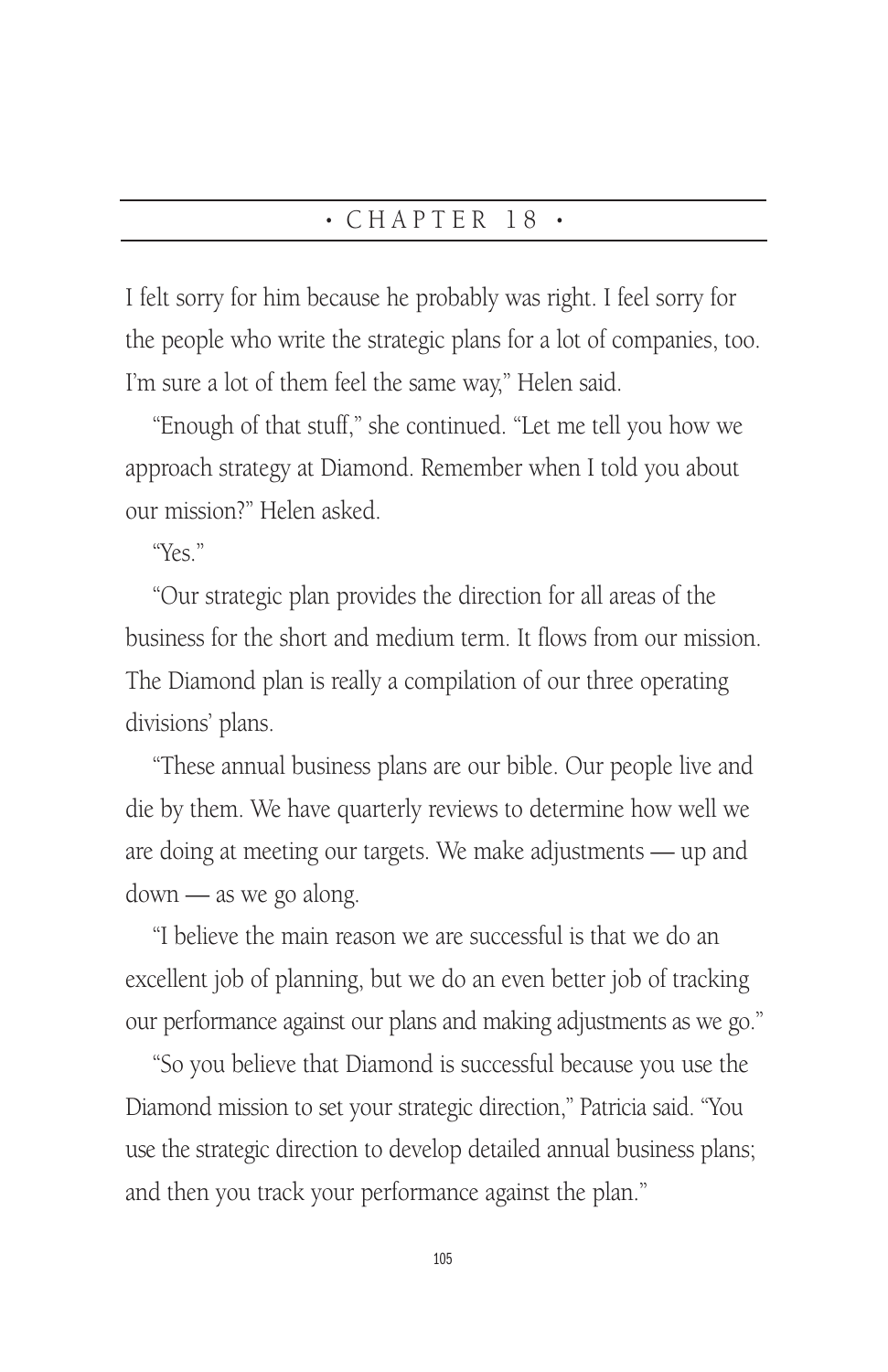### • SECTION 4: EXECUTION •

"Couldn't have said it better myself," said Helen.

"This sounds like déjà vu," said Patricia. "Juan has already told me how Diamond creates its annual business plans. I thought strategic planning was part of Clarity. Now we're talking about it as part of Execution."

"That's because there is some overlap," Helen explained. "Strategic planning is a big part of both Clarity and Execution. Our strategies are what we use to make our mission real. On the other hand, we have to execute these strategies if we are going to be successful. To execute our strategies, we have to develop metrics for each of them and then measure how well we're doing."

"That makes sense," said Patricia.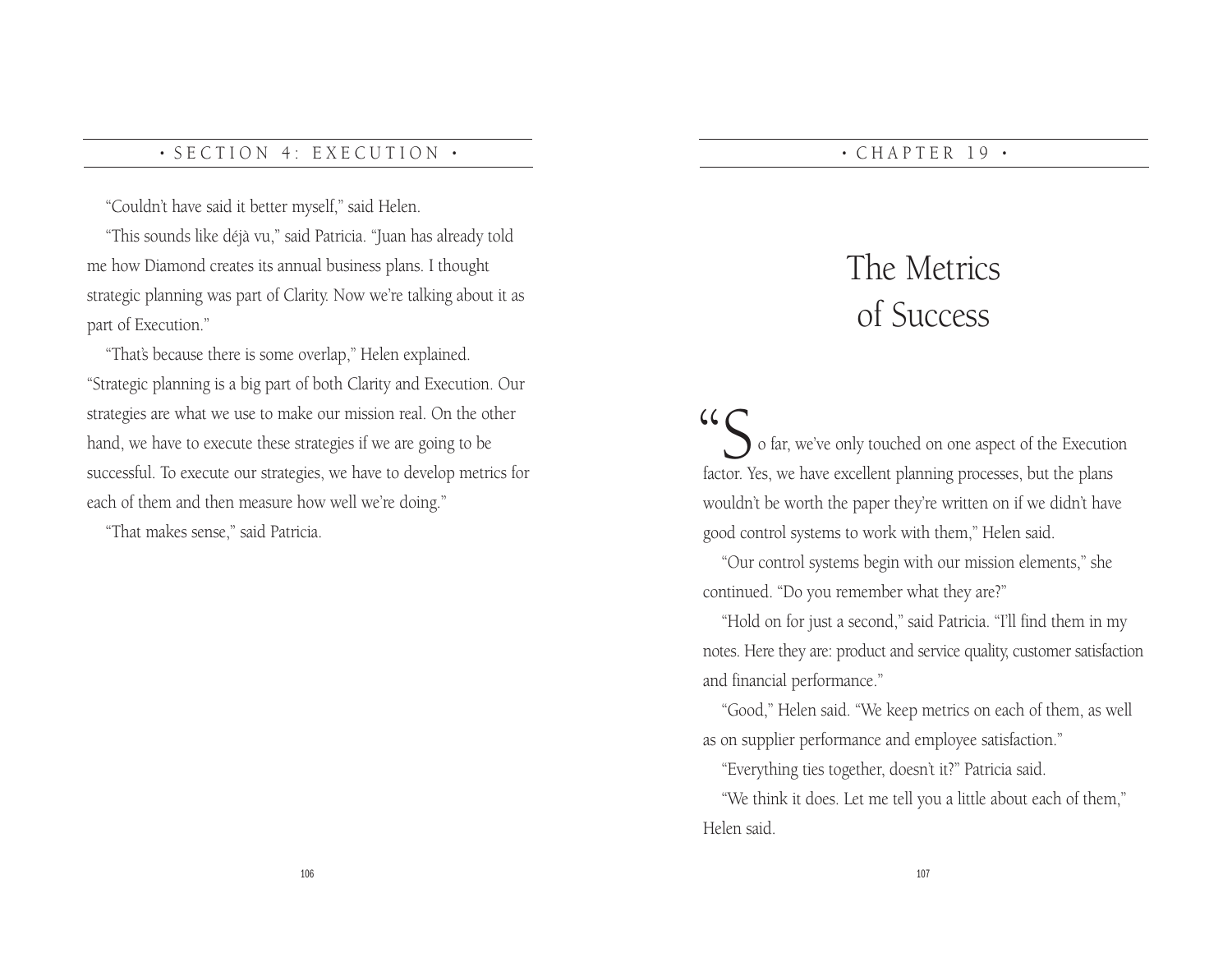## The Metrics of Success

o far, we've only touched on one aspect of the Execution Go far, we've only touched on one aspect of the Execution factor. Yes, we have excellent planning processes, but the plans wouldn't be worth the paper they're written on if we didn't have good control systems to work with them," Helen said.

"Our control systems begin with our mission elements," she continued. "Do you remember what they are?"

"Hold on for just a second," said Patricia. "I'll find them in my notes. Here they are: product and service quality, customer satisfaction and financial performance."

"Good," Helen said. "We keep metrics on each of them, as well as on supplier performance and employee satisfaction."

"Everything ties together, doesn't it?" Patricia said.

"We think it does. Let me tell you a little about each of them," Helen said.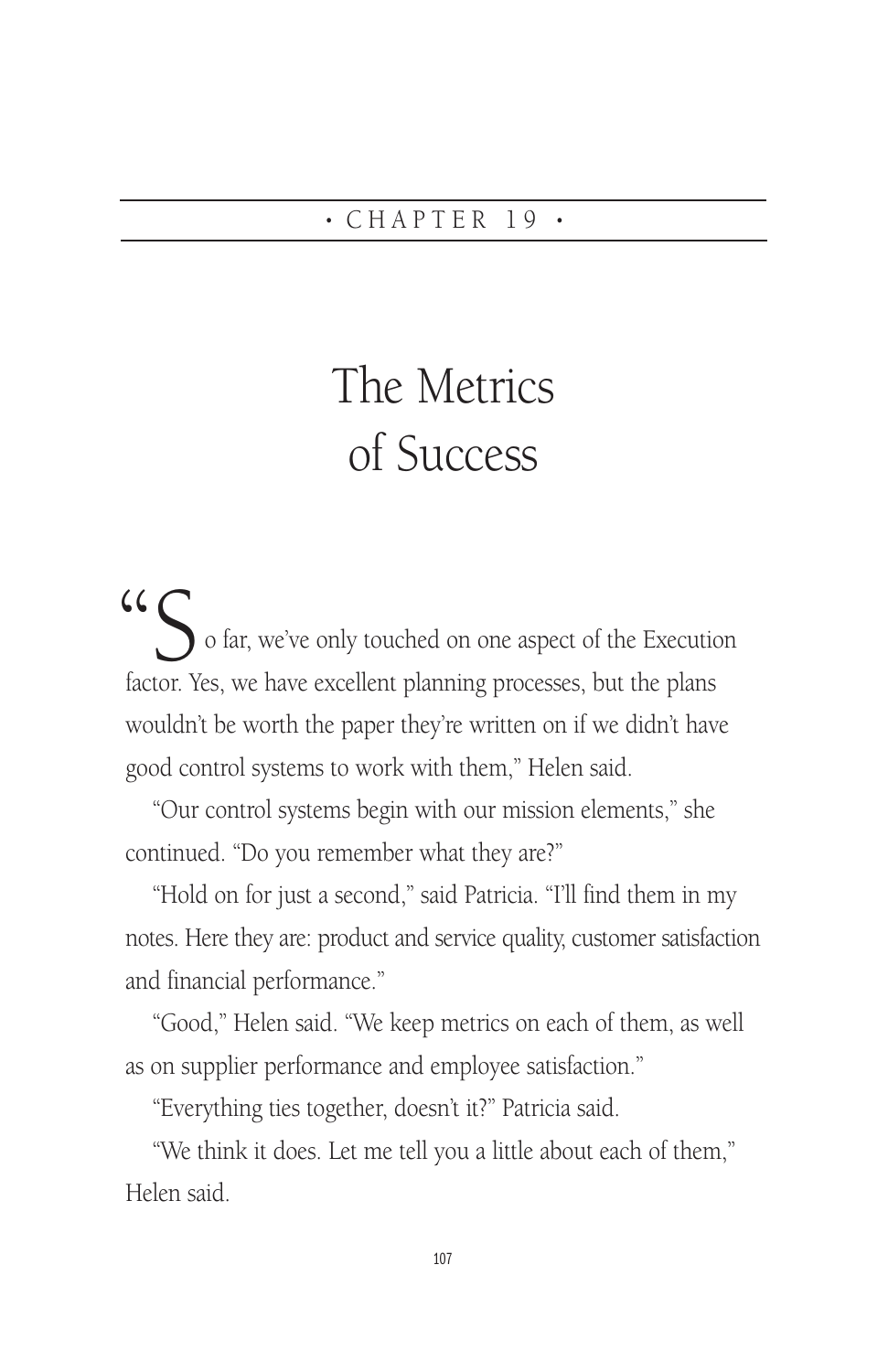### • SECTION 4: EXECUTION •

"Our product quality and service metrics measure our performance against what our customers have told us is most important to them. We use some pretty sophisticated sampling systems when it comes to these metrics. We go well beyond what many companies would deem significant.

"If we could, we would do quality checks on 100 percent of our goods and services. We don't for two reasons. First, it's just too expensive; and second, we are confident we have a culture of quality around here. We strive to build it, not inspect it, into our products and services.

"Whenever it's practical, we express our quality and service performance in actual numbers, not as a percentage. A 97 percent or even a 99 percent quality and service rate sounds good. In reality though, it gives us a false sense of security. We want 100 percent quality on goods and services. We find it's easier to achieve that if we report absolute numbers of quality and service problems — then make sure every problem gets resolved."

"Can you give me an example of an absolute number?" Patricia asked.

"Sure," Helen answered. "Let's say we achieve 99.998 percent quality. In absolute numbers, that translates to two defective products per 10,000. This doesn't sound like such a big deal — unless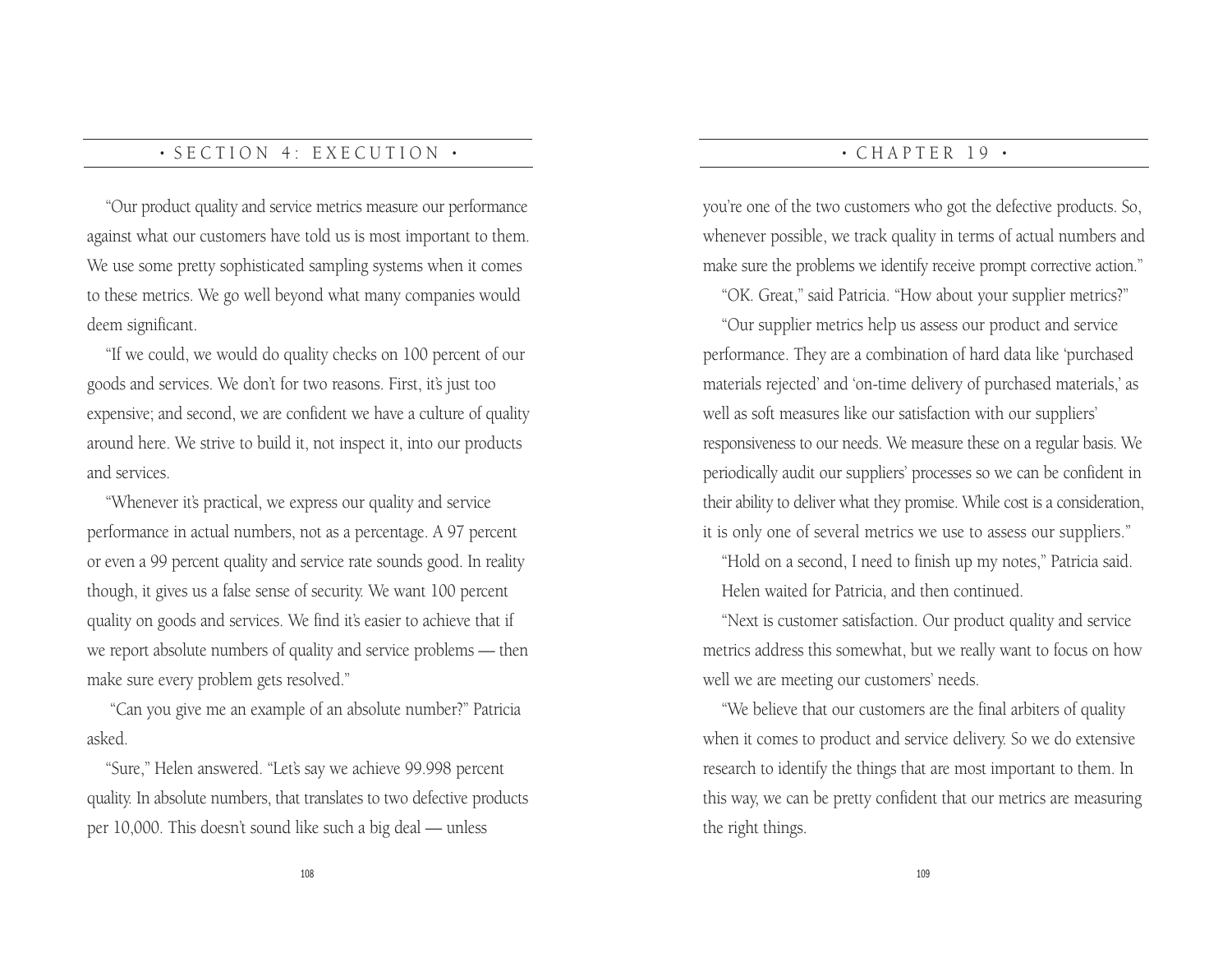you're one of the two customers who got the defective products. So, whenever possible, we track quality in terms of actual numbers and make sure the problems we identify receive prompt corrective action."

"OK. Great," said Patricia. "How about your supplier metrics?"

"Our supplier metrics help us assess our product and service performance. They are a combination of hard data like 'purchased materials rejected' and 'on-time delivery of purchased materials,' as well as soft measures like our satisfaction with our suppliers' responsiveness to our needs. We measure these on a regular basis. We periodically audit our suppliers' processes so we can be confident in their ability to deliver what they promise. While cost is a consideration, it is only one of several metrics we use to assess our suppliers."

"Hold on a second, I need to finish up my notes," Patricia said. Helen waited for Patricia, and then continued.

"Next is customer satisfaction. Our product quality and service metrics address this somewhat, but we really want to focus on how well we are meeting our customers' needs.

"We believe that our customers are the final arbiters of quality when it comes to product and service delivery. So we do extensive research to identify the things that are most important to them. In this way, we can be pretty confident that our metrics are measuring the right things.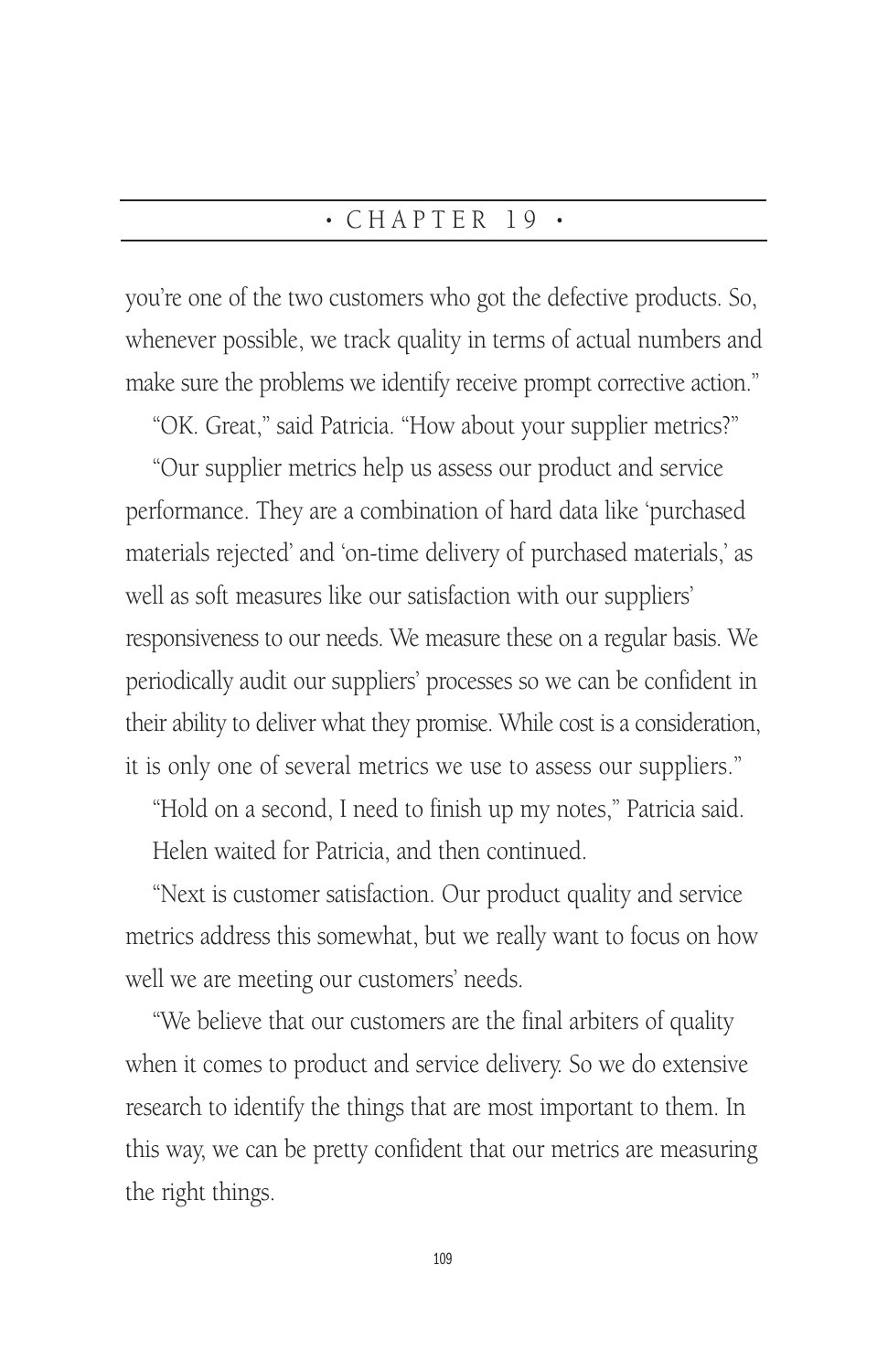### • SECTION 4: EXECUTION •

"When it comes to customer satisfaction, we use both hard and soft measures. We gather data on how satisfied our customers are with our products and services, as well as their perceived value of what we offer. We use a variety of data-gathering techniques: telephone surveys, mail surveys and focus groups. Once we have the data, we roll it up into an overall customer satisfaction index.

"Finally, because we're in business to make a profit and create shareholder value, we measure our financial performance, too. We've identified a few key metrics that we think give us a pretty accurate picture of our financial performance. They're a mix of the short and long term, and they're consistent across all of our divisions. In this way, we collect and analyze the same information in the same way. Everybody is on the same page. We use return on equity as a summary statistic for all of our financial measures.

"We also collect and analyze information on a common set of operational measures. We consider our performance in these areas as part of our overall financial performance. Our operational metrics are designed to measure the things that tell us how well we are executing our strategies. For example, one of them is 'value added per employee.' We apply these measures to all of our divisions as well as to Diamond as a whole. That way, we can compare apples with apples. Most important, we use them to help us understand the root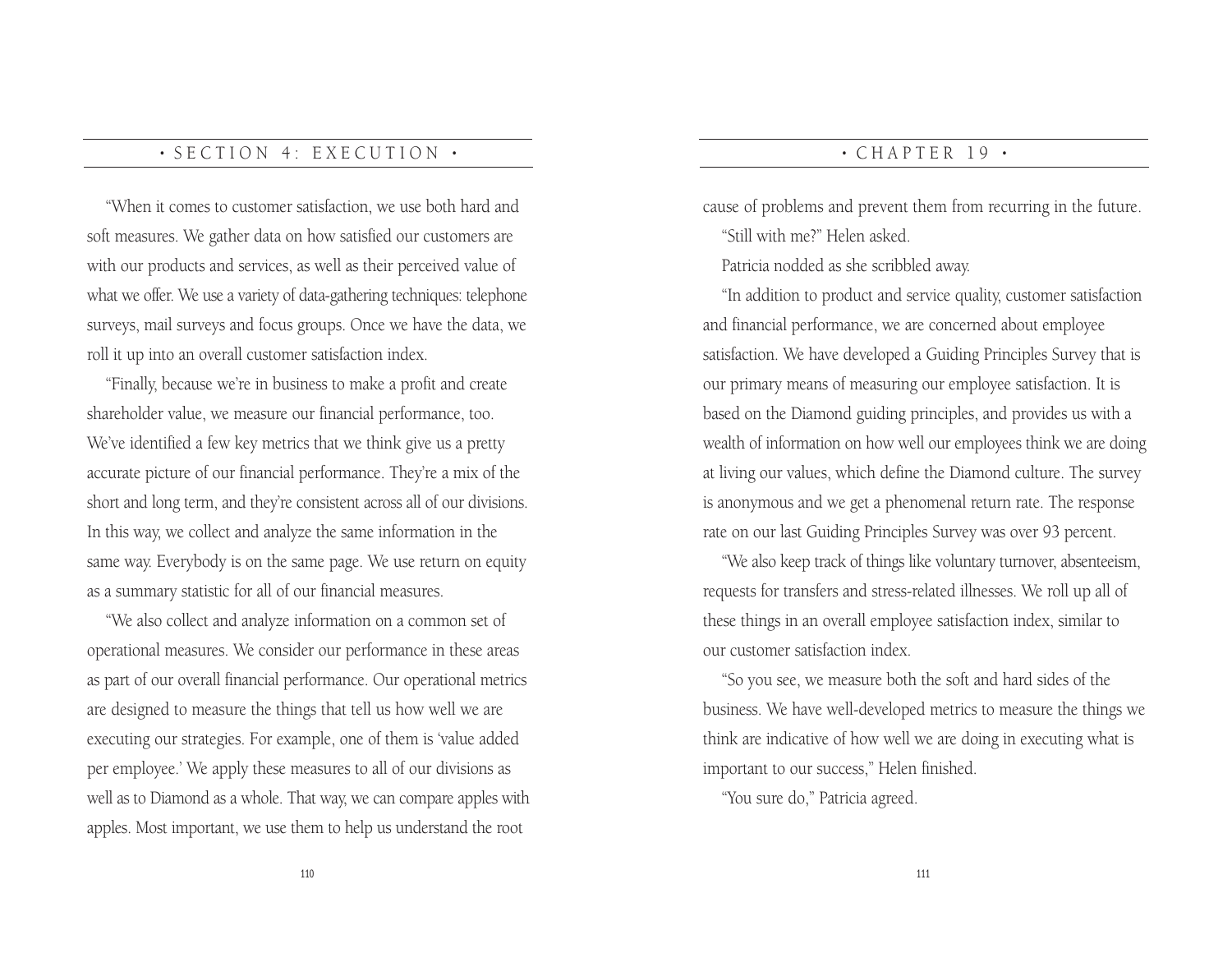cause of problems and prevent them from recurring in the future. "Still with me?" Helen asked.

Patricia nodded as she scribbled away.

"In addition to product and service quality, customer satisfaction and financial performance, we are concerned about employee satisfaction. We have developed a Guiding Principles Survey that is our primary means of measuring our employee satisfaction. It is based on the Diamond guiding principles, and provides us with a wealth of information on how well our employees think we are doing at living our values, which define the Diamond culture. The survey is anonymous and we get a phenomenal return rate. The response rate on our last Guiding Principles Survey was over 93 percent.

"We also keep track of things like voluntary turnover, absenteeism, requests for transfers and stress-related illnesses. We roll up all of these things in an overall employee satisfaction index, similar to our customer satisfaction index.

"So you see, we measure both the soft and hard sides of the business. We have well-developed metrics to measure the things we think are indicative of how well we are doing in executing what is important to our success," Helen finished.

"You sure do," Patricia agreed.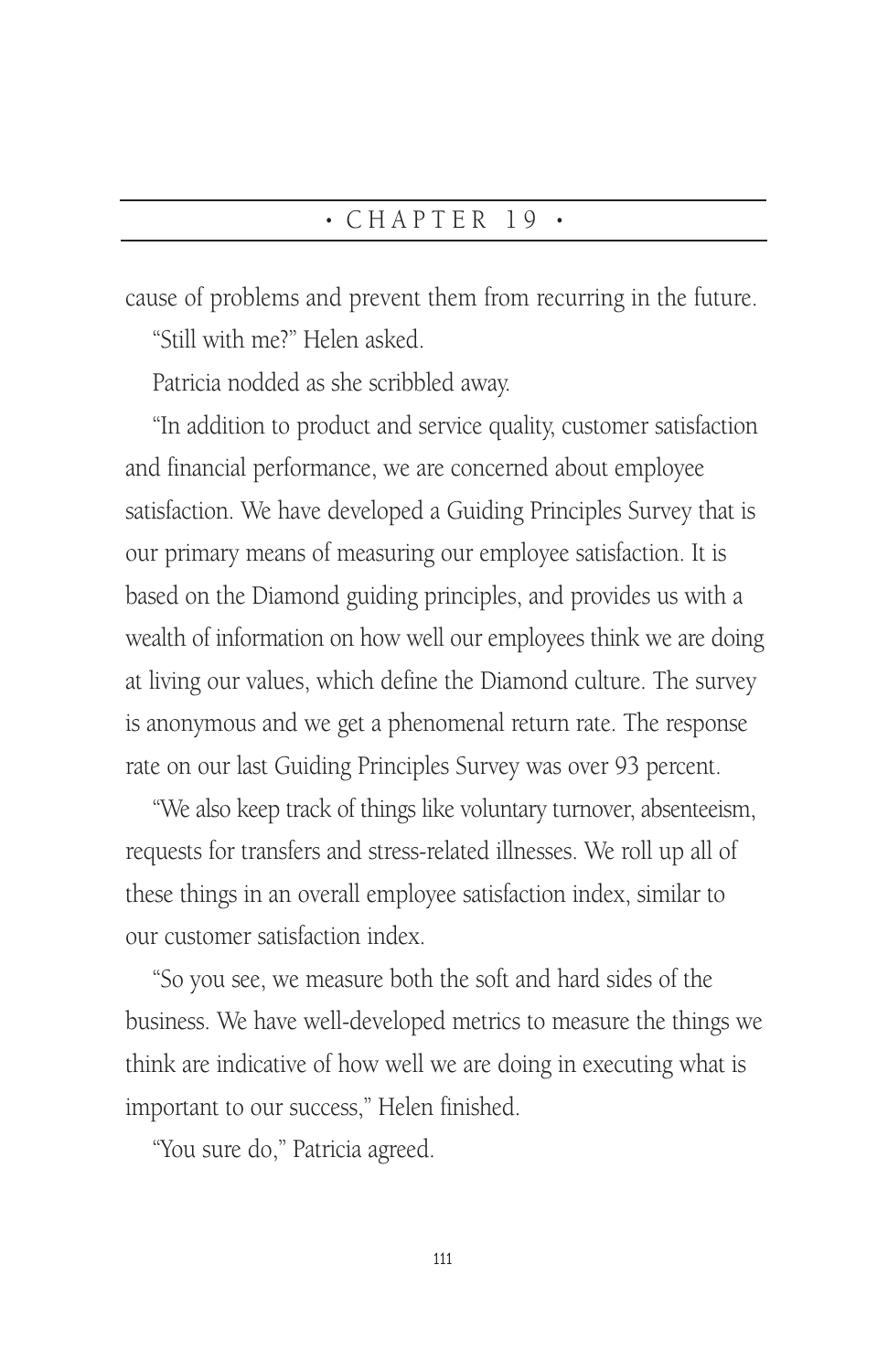## Managing the White Space

et's talk about another important part of the Execution factor: structure," Helen said.  $\begin{array}{c} \begin{array}{c} \text{1} \\ \text{2} \\ \text{2} \end{array} \\ \text{3} \end{array}$ 

"Organizations come with a built-in paradox. The reason we have organizations in the first place is that no one person or small group of people can do everything necessary to keep a company in business. So we have to find a way to divide up the work. Organizational theory experts call this 'differentiation.' With me so far?"

Patricia nodded.

"Good, but differentiation creates a huge issue: integration. Once you've broken down an organization into its component parts, you have to figure out how those parts are going to work together. The trick is to manage the white spaces on the organization chart — the spaces between the boxes."

"So what you're saying is that all organizations must find some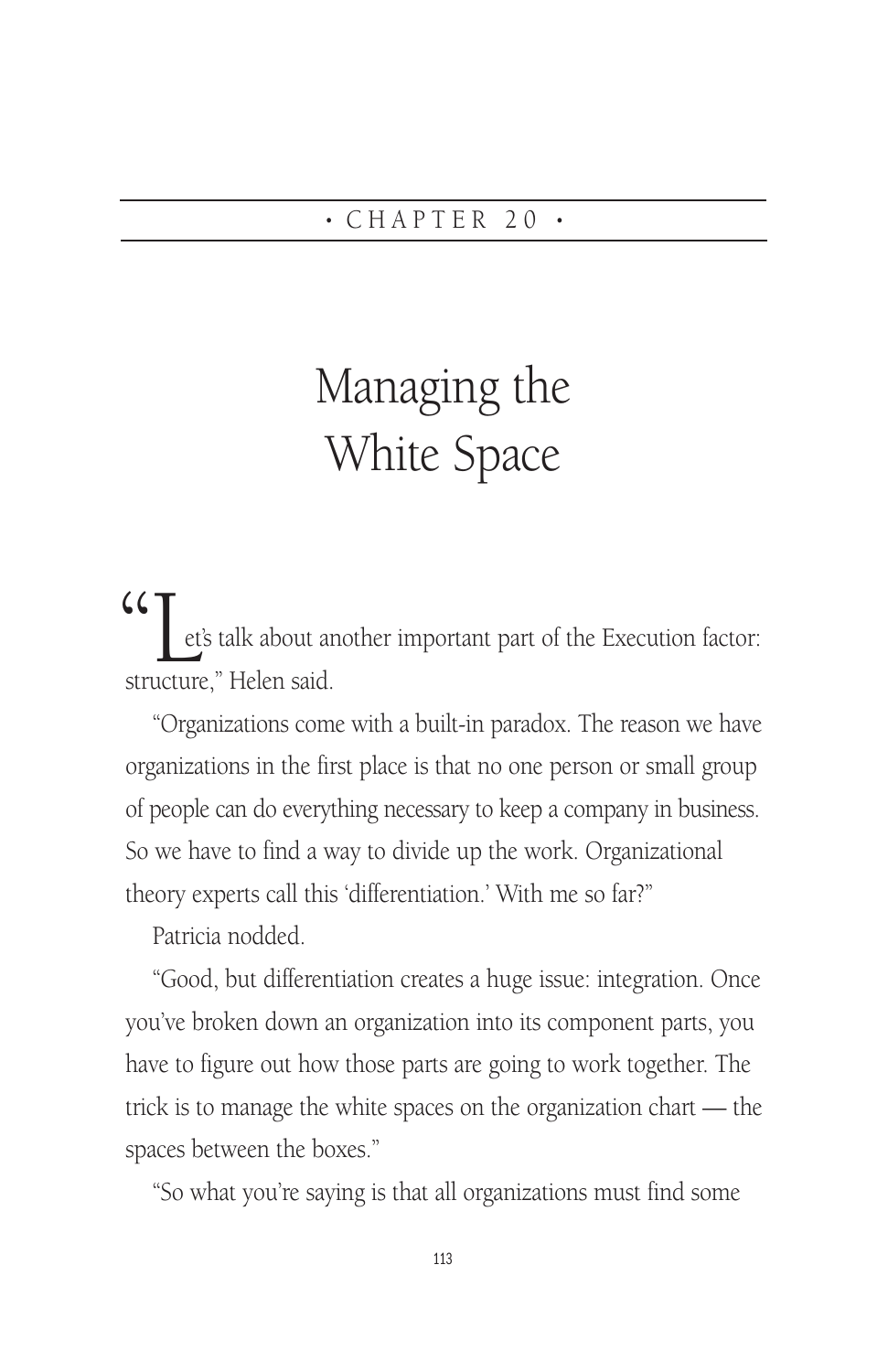### • SECTION 4: EXECUTION •

way to divide up the work, and then figure out some way to make all the parts work together," Patricia said.

"Yes. And that is easier said than done," Helen replied. "You write about businesses. I'm sure you hear stories about turf wars in companies all the time. From the look on your face, I know you do.

"Turf wars are a prime example of poor integration. Most people think they exist because a few people just can't get along. That may be partially true. However, the biggest reason turf wars exist is that organizations don't create enough coordinating mechanisms to manage the white spaces on their organization charts."

"What do you mean by coordinating mechanisms?" Patricia asked.

"Here's an example. In many companies, marketing and production don't get along. Why is this? If you talk to the marketing people, most often they'll tell you that the production people are 'inflexible.' If you talk to the production people, they'll tell you that the marketing people live in a dream world, expecting them to be able to change everything on a whim.

"Let's look at the jobs these people have and the worlds they live in. If you're in marketing, you live and die with the customer. If you have orange widgets and all of a sudden the customer wants pink widgets, you know that you had better come up with some pink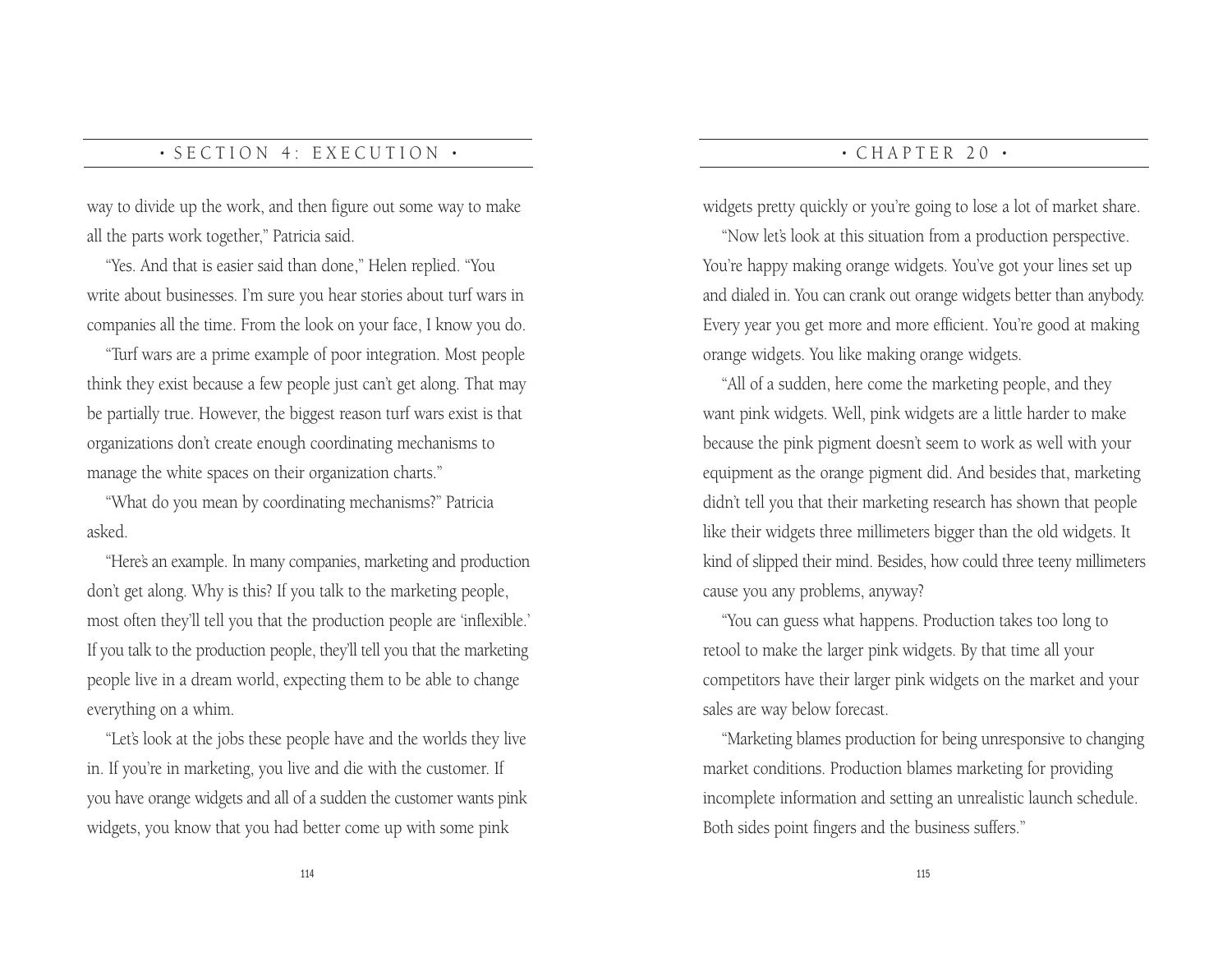widgets pretty quickly or you're going to lose a lot of market share.

"Now let's look at this situation from a production perspective. You're happy making orange widgets. You've got your lines set up and dialed in. You can crank out orange widgets better than anybody. Every year you get more and more efficient. You're good at making orange widgets. You like making orange widgets.

"All of a sudden, here come the marketing people, and they want pink widgets. Well, pink widgets are a little harder to make because the pink pigment doesn't seem to work as well with your equipment as the orange pigment did. And besides that, marketing didn't tell you that their marketing research has shown that people like their widgets three millimeters bigger than the old widgets. It kind of slipped their mind. Besides, how could three teeny millimeters cause you any problems, anyway?

"You can guess what happens. Production takes too long to retool to make the larger pink widgets. By that time all your competitors have their larger pink widgets on the market and your sales are way below forecast.

"Marketing blames production for being unresponsive to changing market conditions. Production blames marketing for providing incomplete information and setting an unrealistic launch schedule. Both sides point fingers and the business suffers."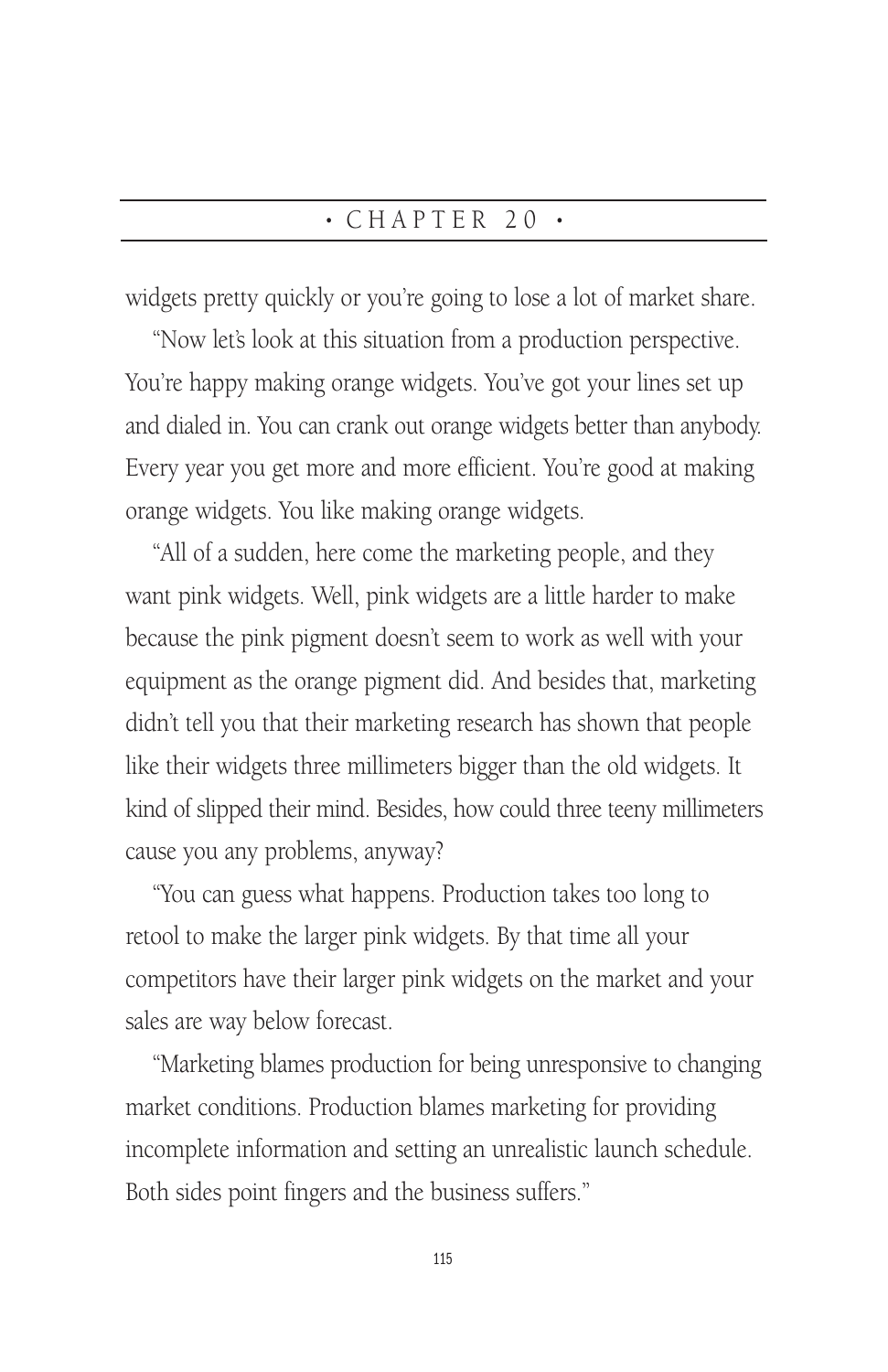### • SECTION 4: EXECUTION •

"Does that kind of stuff really happen?" asked Patricia.

"About a thousand times a day in companies all over the country," Helen answered.

"How do you prevent it from happening here?"

"Coordinating mechanisms."

"Ah, those," said Patricia.

"Yes, those."

"How do you use coordinating mechanisms at Diamond? I'm sure you do, or you wouldn't have told me the widget story."

"We do," Helen said. "In most cases they prevent white-space problems, but white-space problems are persistent; even we have them from time to time.

"We call our coordinating mechanisms 'cross-functional teams.' They are designed to stop our white-space problems before they start. These teams have participation from every link in the supply chain: marketing, sales, product development, production, distribution. Probably the best way to explain it to you is to let you meet some of the people involved with one of our product development teams."

Helen picked up her Palm Pilot and fiddled with the stylus. "Good. One of them is meeting this afternoon at 1 o'clock.

"Why don't you take some time to get caught up on your notes?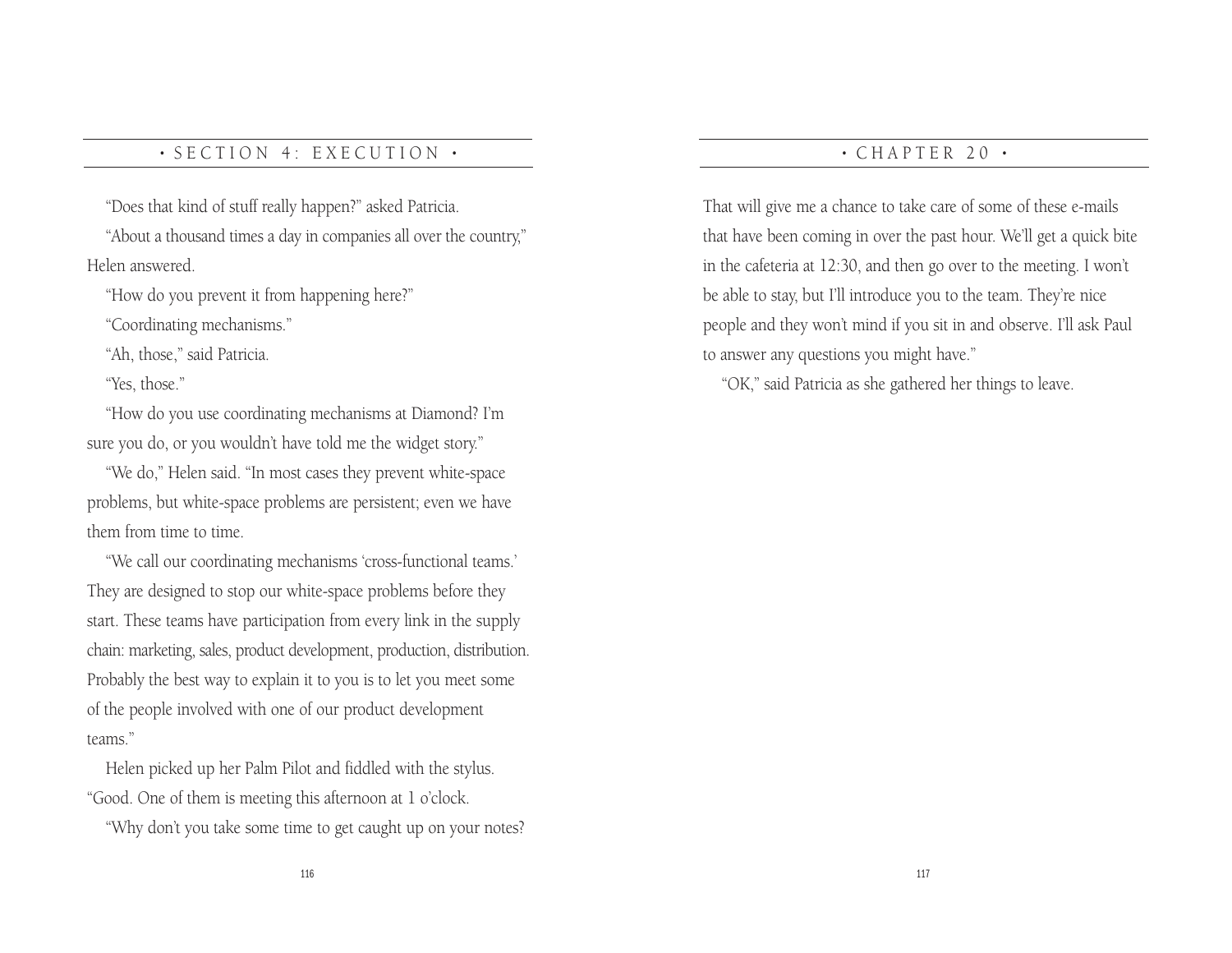That will give me a chance to take care of some of these e-mails that have been coming in over the past hour. We'll get a quick bite in the cafeteria at 12:30, and then go over to the meeting. I won't be able to stay, but I'll introduce you to the team. They're nice people and they won't mind if you sit in and observe. I'll ask Paul to answer any questions you might have."

"OK," said Patricia as she gathered her things to leave.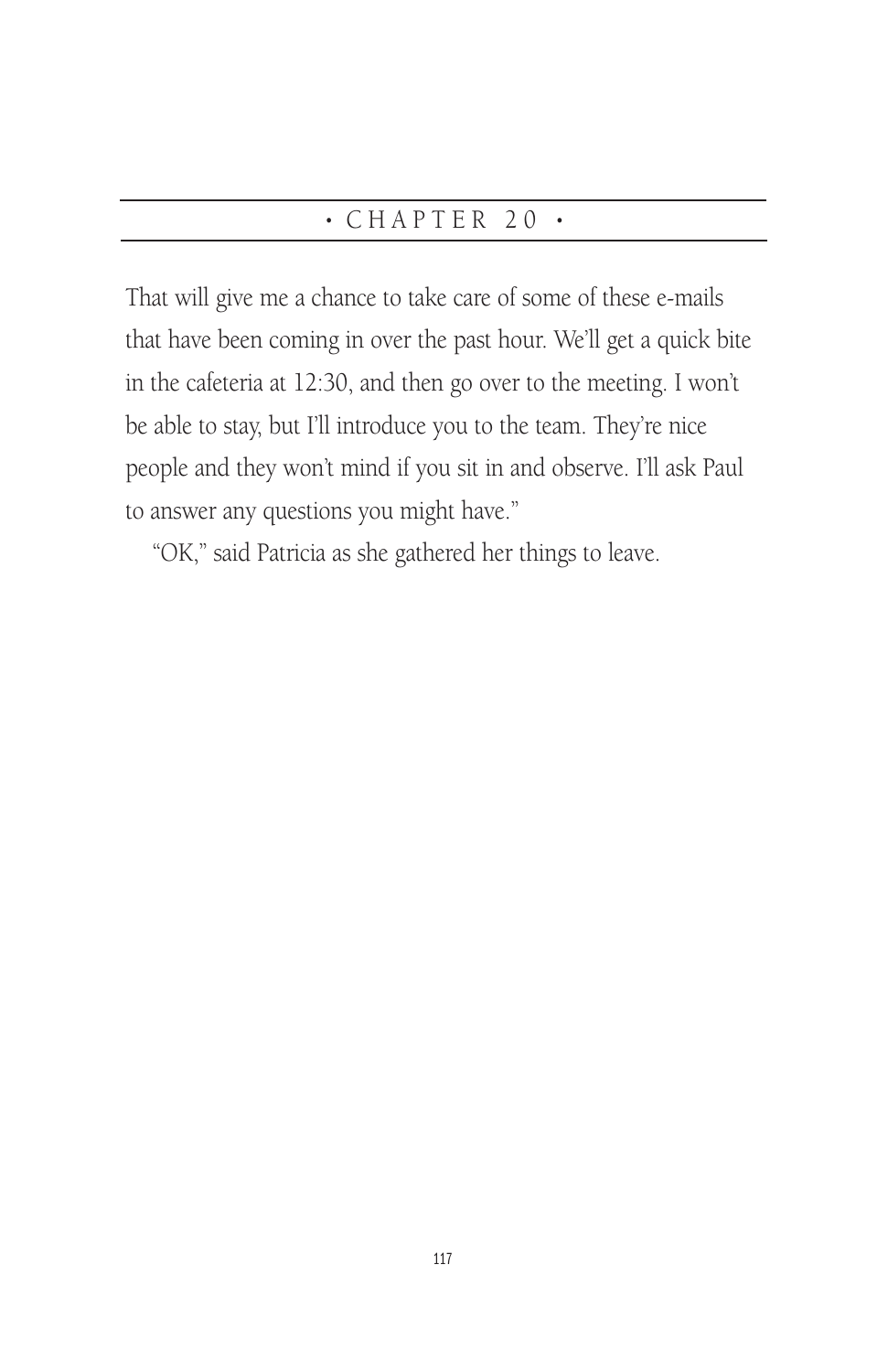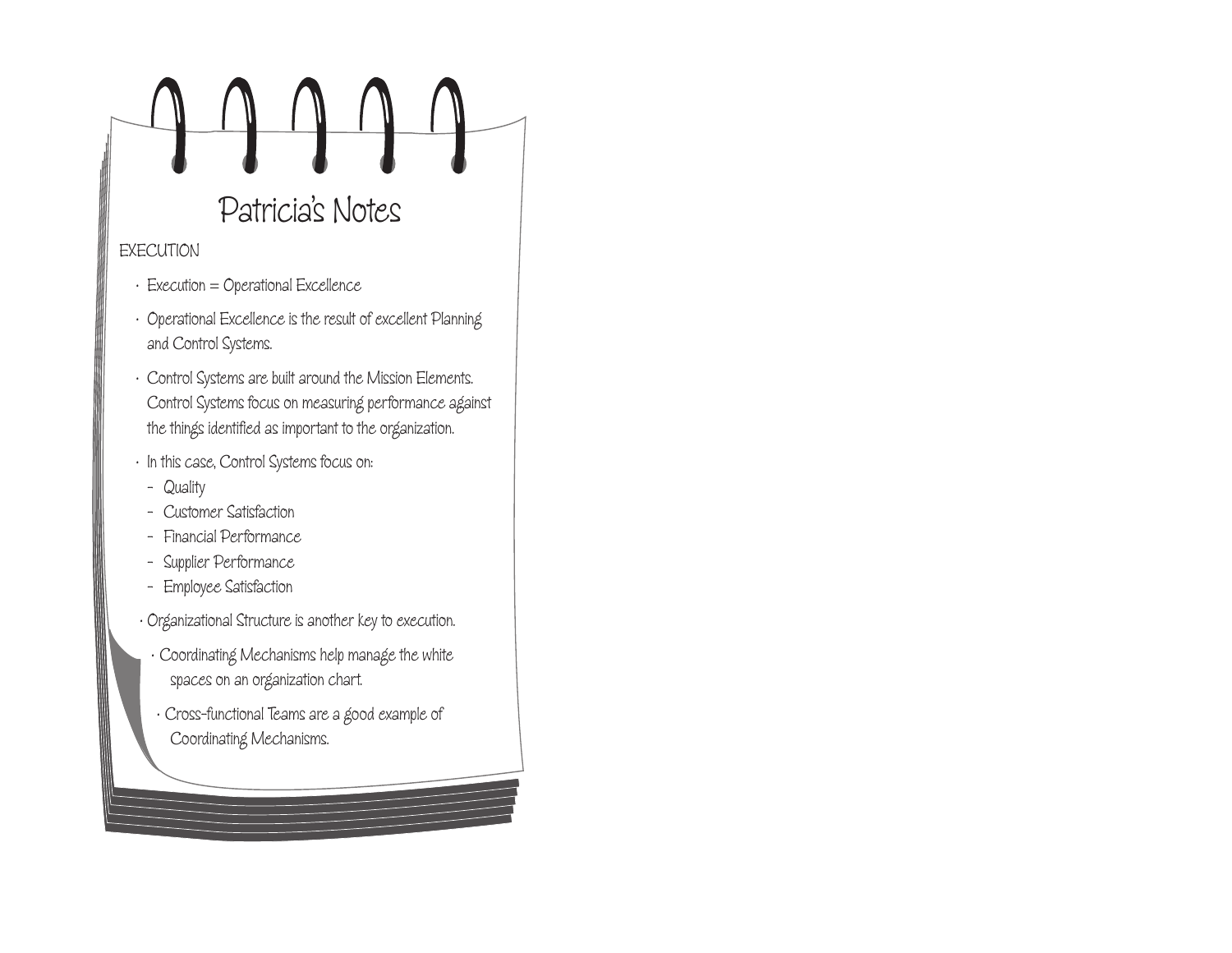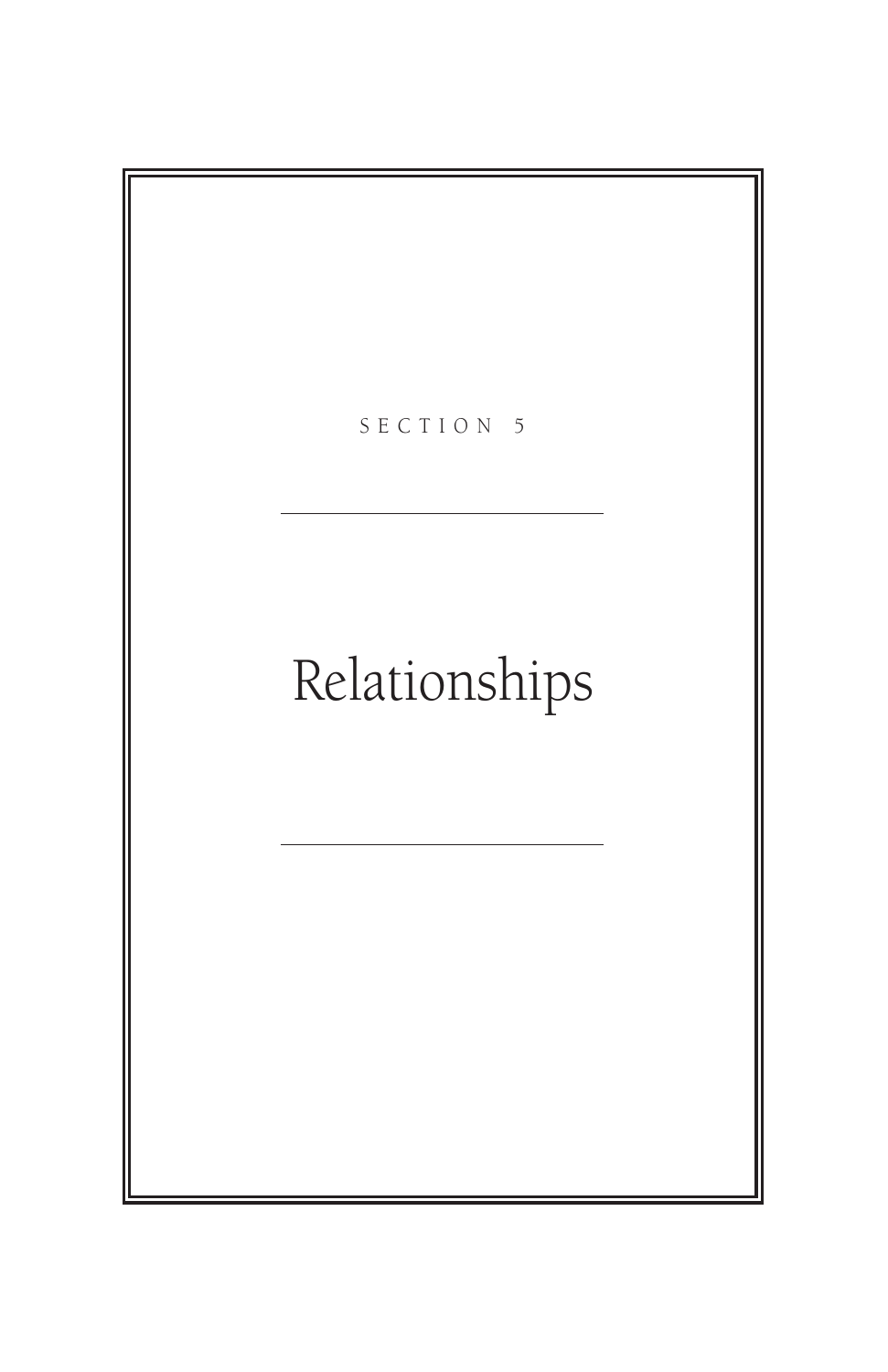## Dancing Backward, **Gracefully**

atricia and Brennan were sitting in Brennan's office late the next **P**atricia and Brennan were sitting in Brennan's office late the neafternoon. She had just finished recapping what she had learned about Diamond's approach to Execution.

"Well, Patricia," said Brennan. "I hope you've learned a lot about Diamond over the past few weeks. We don't claim to have all the answers, but we think we have figured out a few things."

"I've enjoyed the time I've spent here at Diamond," Patricia said. "Everybody has been so open and forthcoming. A lot of companies don't like to share the kind of information you've shared with me, you know."

"We don't mind sharing how we do things around here. As I've told you, I don't think we do anything that's particularly different or innovative. We're just committed to the things we've decided to do. Our competitive advantage isn't a unique approach to managing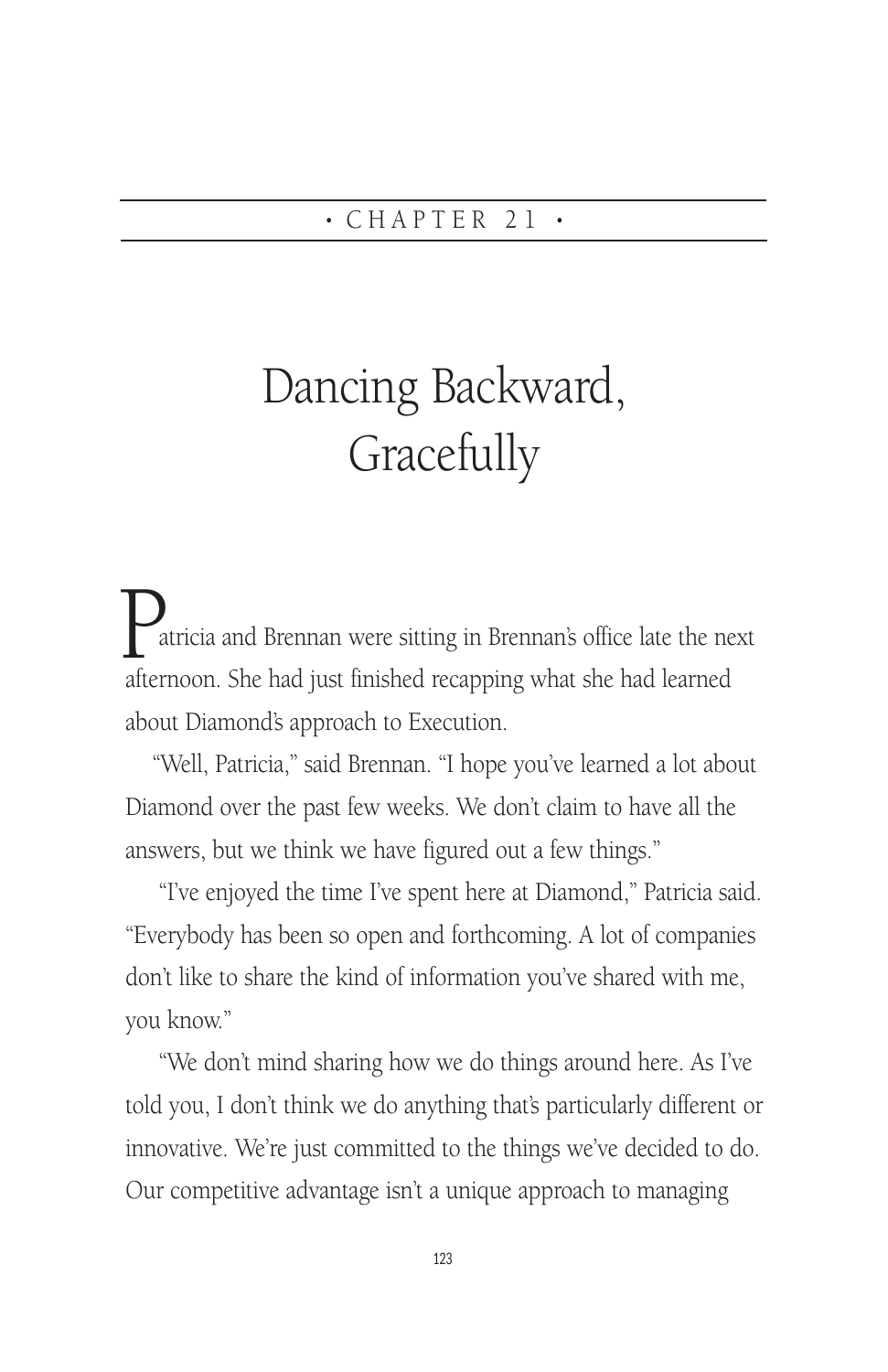our business. It's our willingness to stick to what we know works."

Brennan leaned forward and continued. "Many leaders are looking for the quick fix and tend to buy into every new fad that comes along. But if you're clear on where you're going, if you can get people behind your plan and moving in the right direction, if you execute well on your goals and objectives, and if you build the right relationships, you can't help but be successful."

"I guess there's just one thing left for us to discuss, the fourth quadrant on your coaster — Relationships," Patricia said.

"Well, as you probably would guess by now, we don't do anything complicated there, either. Let's get a cup of coffee, and I'll tell you about it."

After they settled in at a corner table in the cafeteria, Brennan began to discuss Diamond's approach to what he called "our world."

"Our world, just like any company's world, is pretty complicated," he said. "Many organizations miss this point. They tend to focus inward exclusively. Our first three secrets — Clarity, Commitment and Execution — have an internal focus. They are designed to help us improve what we do internally.

"But we've found that too much of an internal focus is dangerous. There's a big world out there, and we have to pay attention to what's going on in it if we are going to succeed in the long run.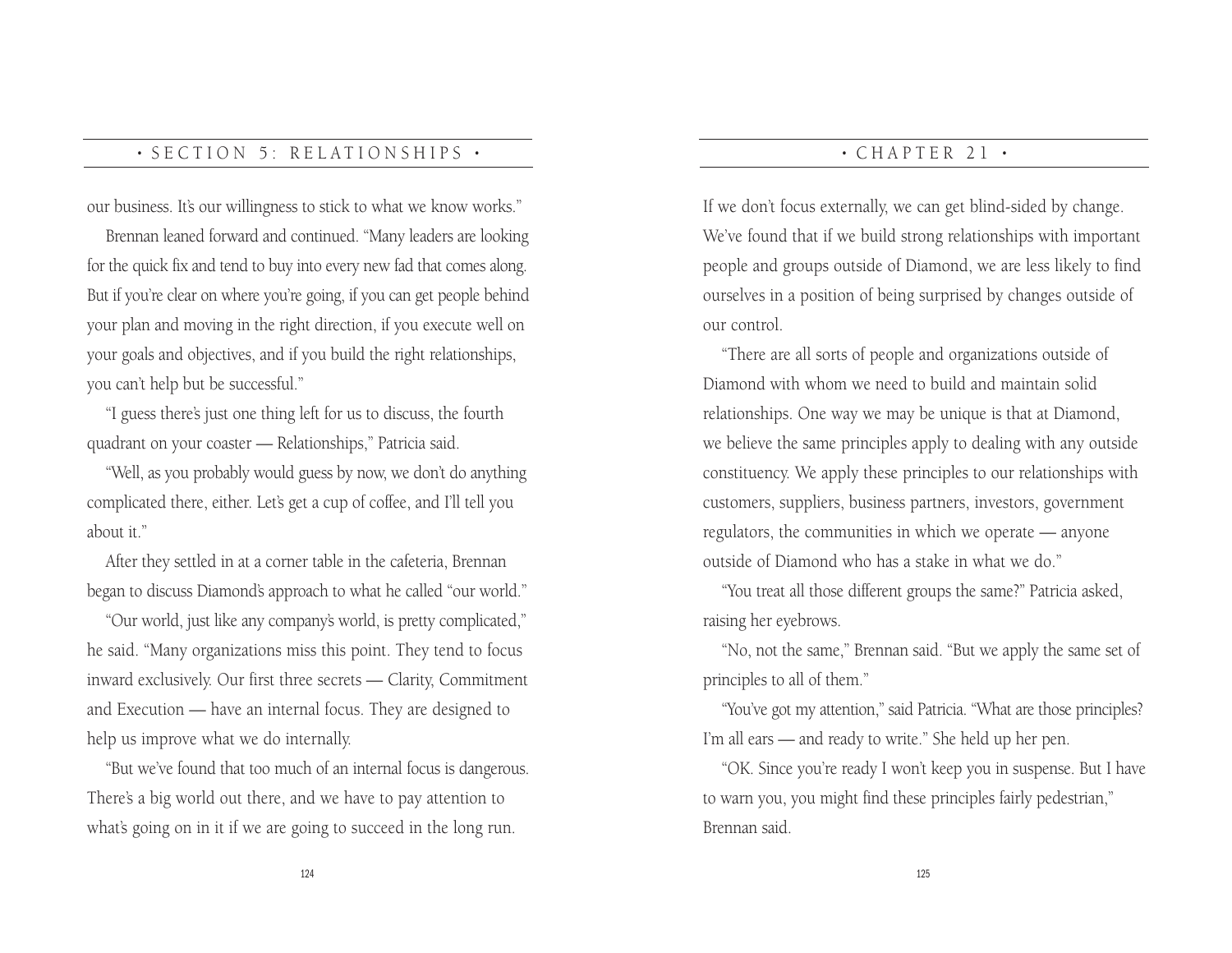If we don't focus externally, we can get blind-sided by change. We've found that if we build strong relationships with important people and groups outside of Diamond, we are less likely to find ourselves in a position of being surprised by changes outside of our control.

"There are all sorts of people and organizations outside of Diamond with whom we need to build and maintain solid relationships. One way we may be unique is that at Diamond, we believe the same principles apply to dealing with any outside constituency. We apply these principles to our relationships with customers, suppliers, business partners, investors, government regulators, the communities in which we operate — anyone outside of Diamond who has a stake in what we do."

"You treat all those different groups the same?" Patricia asked, raising her eyebrows.

"No, not the same," Brennan said. "But we apply the same set of principles to all of them."

"You've got my attention," said Patricia. "What are those principles? I'm all ears — and ready to write." She held up her pen.

"OK. Since you're ready I won't keep you in suspense. But I have to warn you, you might find these principles fairly pedestrian," Brennan said.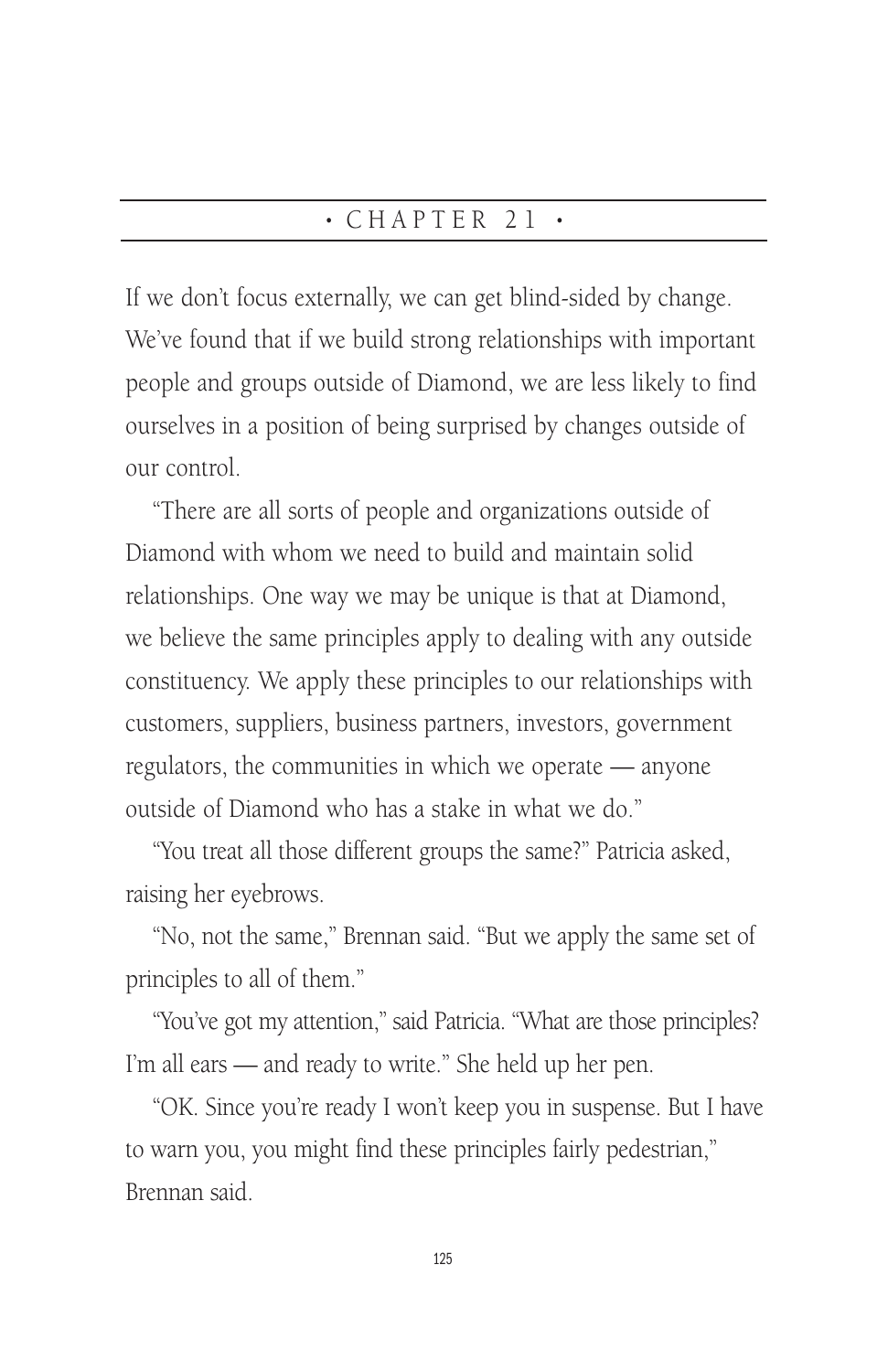"Let me be the judge of that," Patricia said.

Brennan took a deep breath, leaned back in his chair and launched in.

"We believe that any group or organization that has a stake in what we do should be treated as a valued partner. We can't be successful without these constituencies, so we feel it's in our best interest to develop partnership relationships with them."

"How do you do that?" Patricia asked.

"It's pretty simple," said Brennan. "Early on, we spent a good deal of time deciding what makes for a solid partnership. We decided that good partnerships have five things in common. First, they are long term. Second, they are grounded in truth and trust. Third, they are mutually beneficial. Fourth, they are balanced. Fifth, they are graceful."

"Graceful!?" Patricia blurted.

"Yes, graceful," Brennan said. "Let me tell you what I mean. I think Fred Astaire and Ginger Rogers defined grace on the dance floor. When you watched them dance, it seemed effortless. They seemed to anticipate each other's moves and — when they needed to compensate for each other. We think that this is part of an effective business partnership. We focus on anticipating the needs of our partners.

"As they say, 'Fred danced beautifully, but Ginger did the same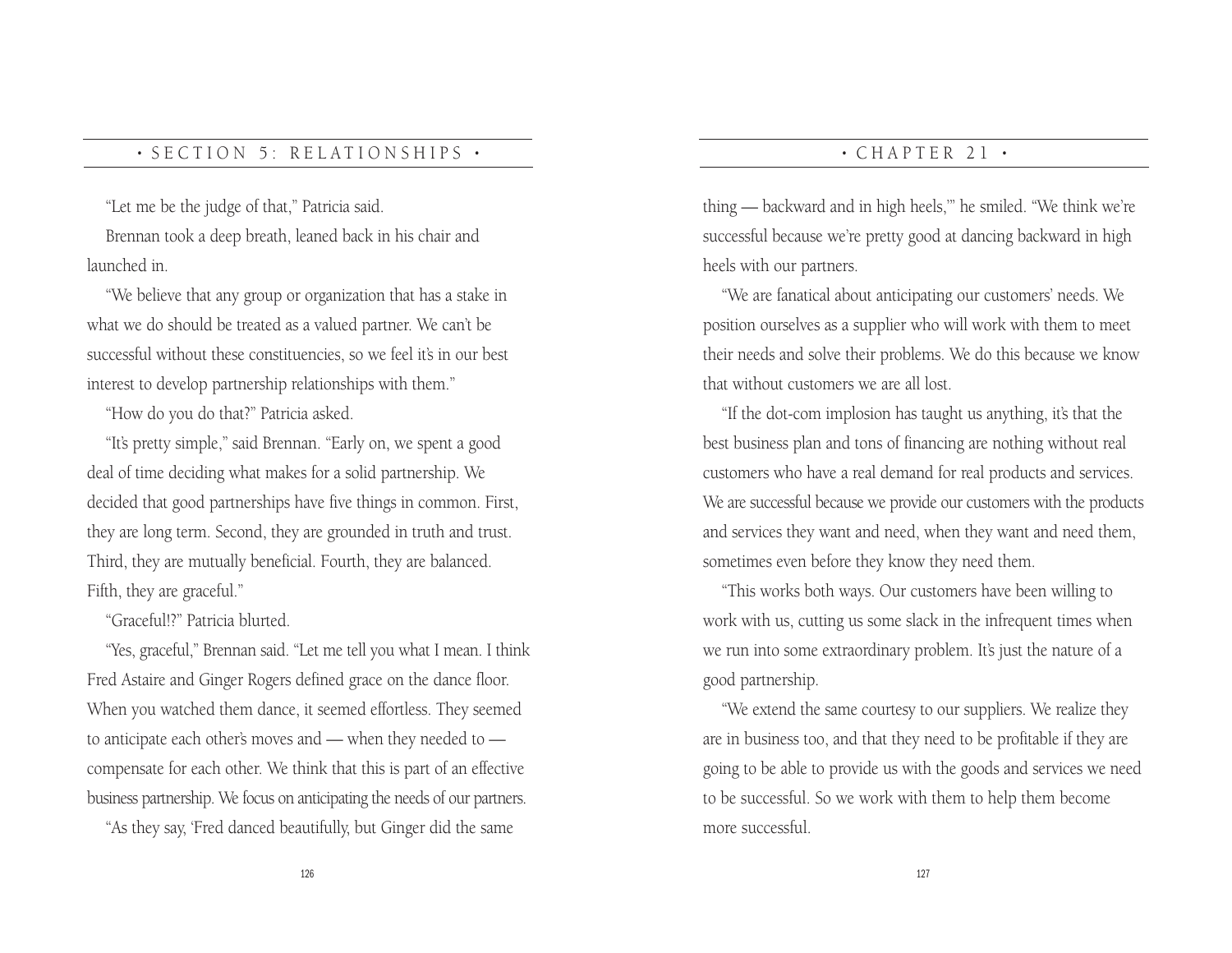thing — backward and in high heels,'" he smiled. "We think we're successful because we're pretty good at dancing backward in high heels with our partners.

"We are fanatical about anticipating our customers' needs. We position ourselves as a supplier who will work with them to meet their needs and solve their problems. We do this because we know that without customers we are all lost.

"If the dot-com implosion has taught us anything, it's that the best business plan and tons of financing are nothing without real customers who have a real demand for real products and services. We are successful because we provide our customers with the products and services they want and need, when they want and need them, sometimes even before they know they need them.

"This works both ways. Our customers have been willing to work with us, cutting us some slack in the infrequent times when we run into some extraordinary problem. It's just the nature of a good partnership.

"We extend the same courtesy to our suppliers. We realize they are in business too, and that they need to be profitable if they are going to be able to provide us with the goods and services we need to be successful. So we work with them to help them become more successful.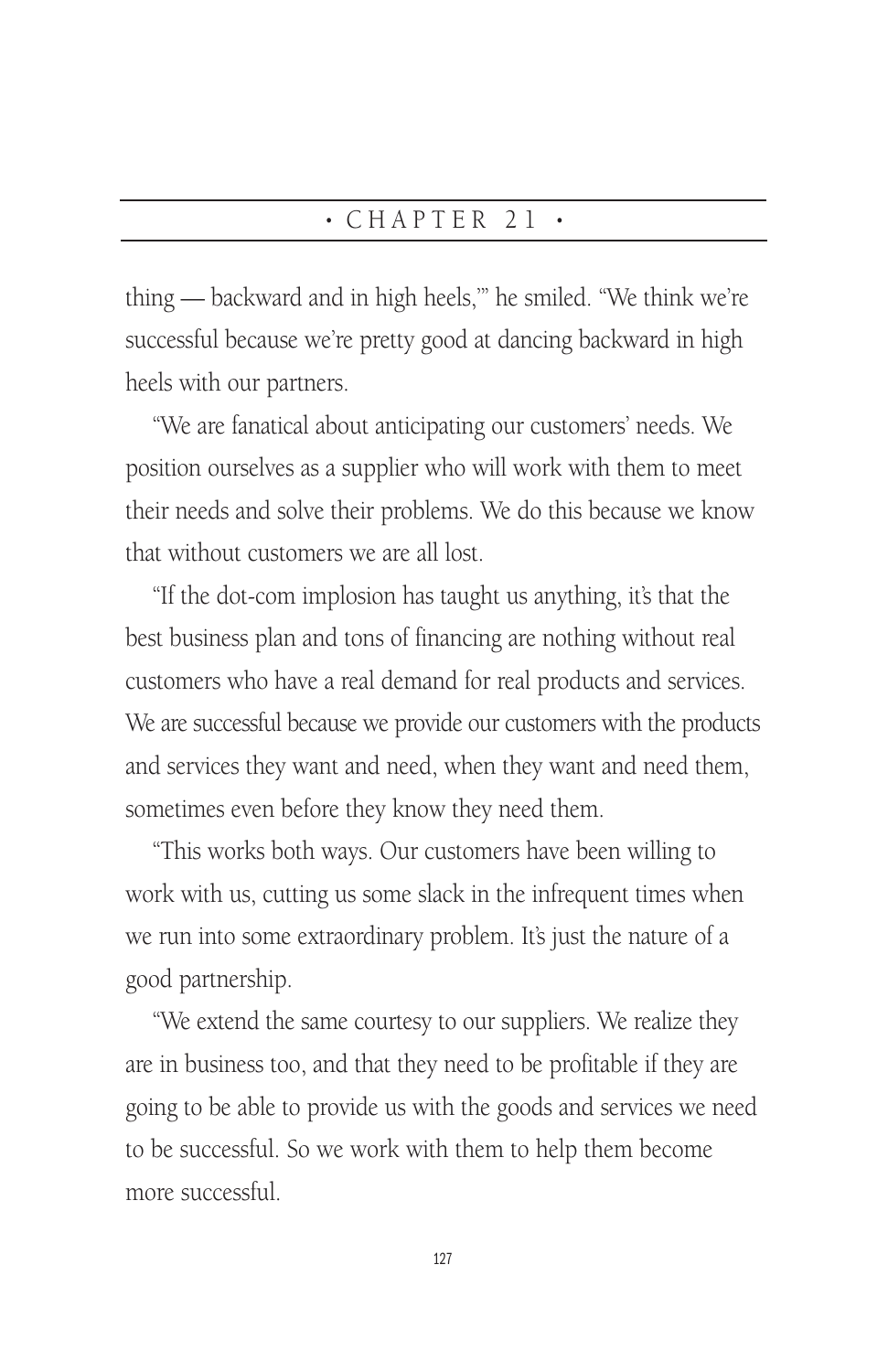"Let me give you a concrete example. A couple of years ago, we had a supplier that developed a peculiar and somewhat baffling quality problem all of a sudden. We had worked with these guys for years. We trusted them when they told us that the problem had them stumped. We sent a couple of our engineers to work with them. Working together with the supplier's people, they identified the root cause and solved the problem in about a week.

"We could have said, 'It's your problem, fix it fast or lose our business.' But because we believe that good partnerships are graceful, meaning partners help compensate for each other's weaknesses, we didn't. It cost us very little to send those engineers down there. Not only did we solve our raw material quality problem, we strengthened our relationship with the supplier.

"Our overriding rule of relationship management is, 'When dealing with a partner, always try to leave with a stronger relationship than when you arrived.' We're not looking for quantum leaps in the quality of relationships, just incremental improvements that make for strong, lasting partnerships."

"I see," said Patricia as she busily scribbled notes on her pad. "I got you off track a little. We started talking about Number Five before I gave you a chance to explain the first four to me."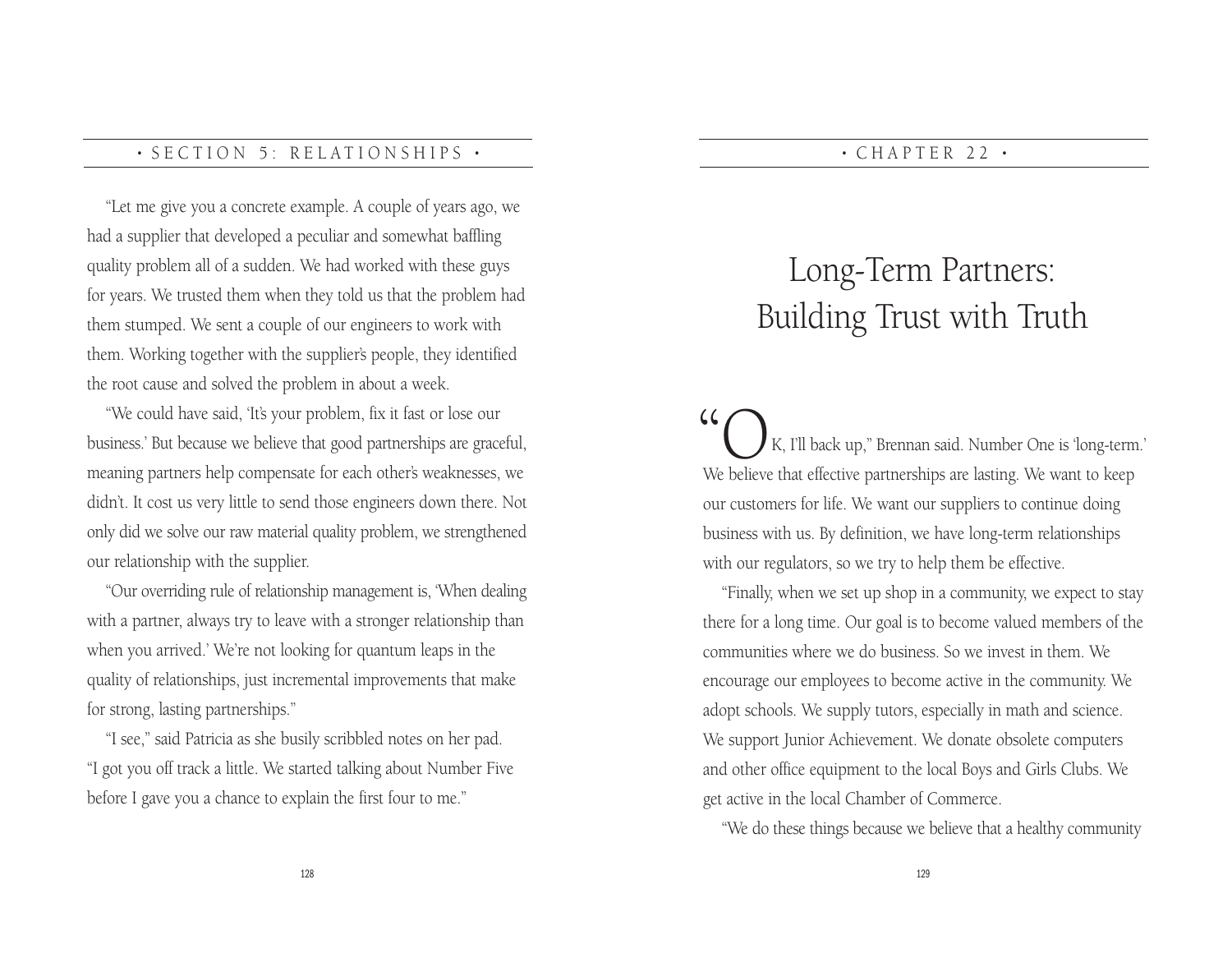### Long-Term Partners: Building Trust with Truth

K, I'll back up," Brennan said. Number One is 'long-term.' K, I'll back up," Brennan said. Number One is 'long-term<br>We believe that effective partnerships are lasting. We want to keep our customers for life. We want our suppliers to continue doing business with us. By definition, we have long-term relationships with our regulators, so we try to help them be effective.

"Finally, when we set up shop in a community, we expect to stay there for a long time. Our goal is to become valued members of the communities where we do business. So we invest in them. We encourage our employees to become active in the community. We adopt schools. We supply tutors, especially in math and science. We support Junior Achievement. We donate obsolete computers and other office equipment to the local Boys and Girls Clubs. We get active in the local Chamber of Commerce.

"We do these things because we believe that a healthy community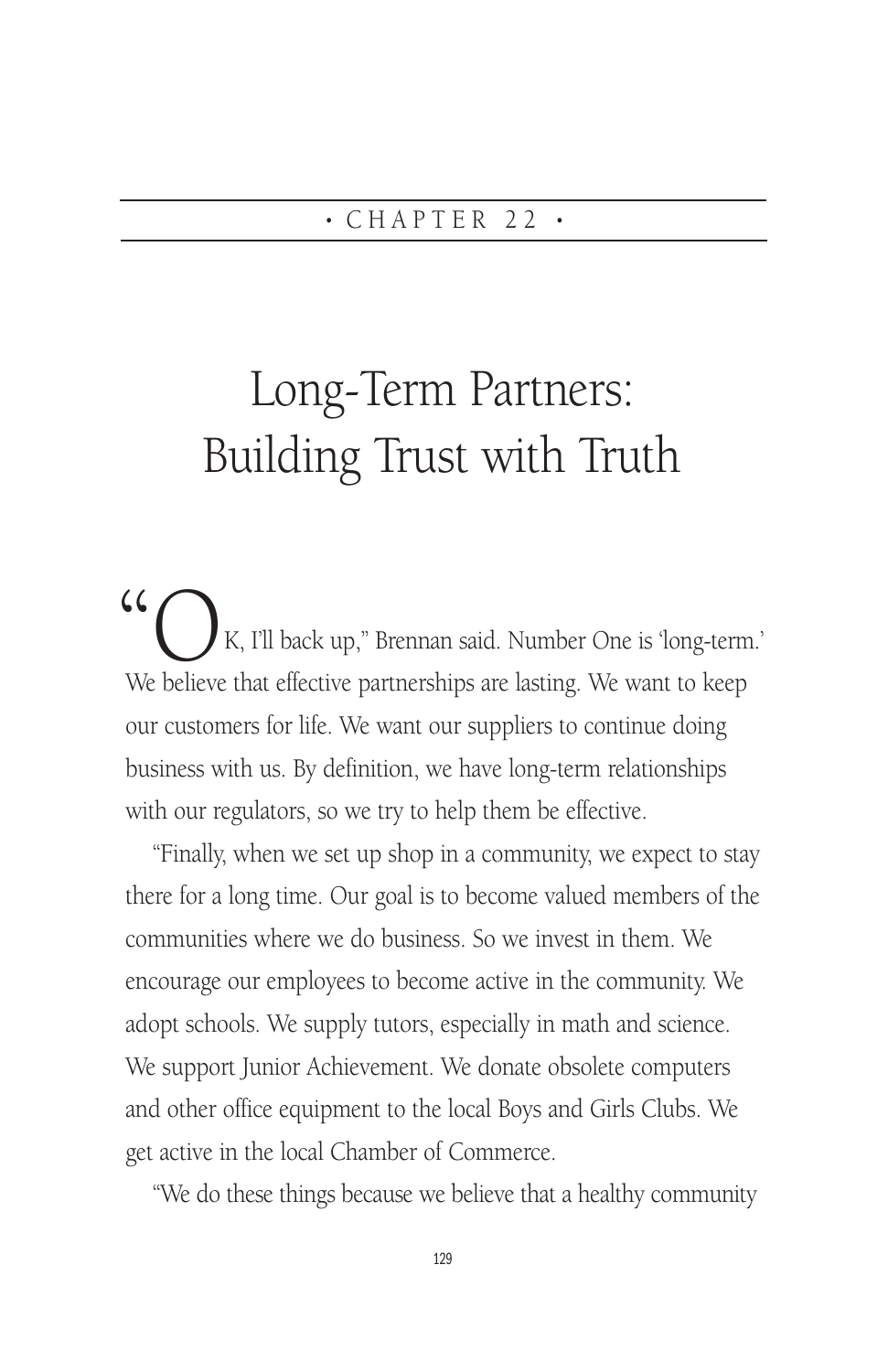is in our best interest. If the schools are good and the communities in which we operate are pleasant places to live, we can attract the kind of employees we need to be successful.

"On the other hand, we believe that we have an obligation to give something back to our communities. They trust us to operate there. We need to repay that trust."

"You're serious about this stuff, aren't you?"

"Yes," said Brennan. "I sometimes get a little carried away when I get going on our responsibility to our communities.

"On to Number Two: truth and trust," he said.

"On to number Two," Patricia nodded.

"To me this is a no-brainer," Brennan said. "All good relationships are based on truth and trust. The two go hand in hand. You can't trust me if you think I'm not truthful. And if I'm not truthful — just one time — you won't trust me. Trust is fragile. It takes a long time to build but only a minute to destroy. Once it's destroyed, it takes even longer to rebuild it.

"Several years ago, we appointed a new plant manager in one of our divisions. He found that we had misreported some of our lost-time accident statistics. When he figured this out, he notified OSHA immediately. They sent a few people over to question him and his people about what they had reported and why they were changing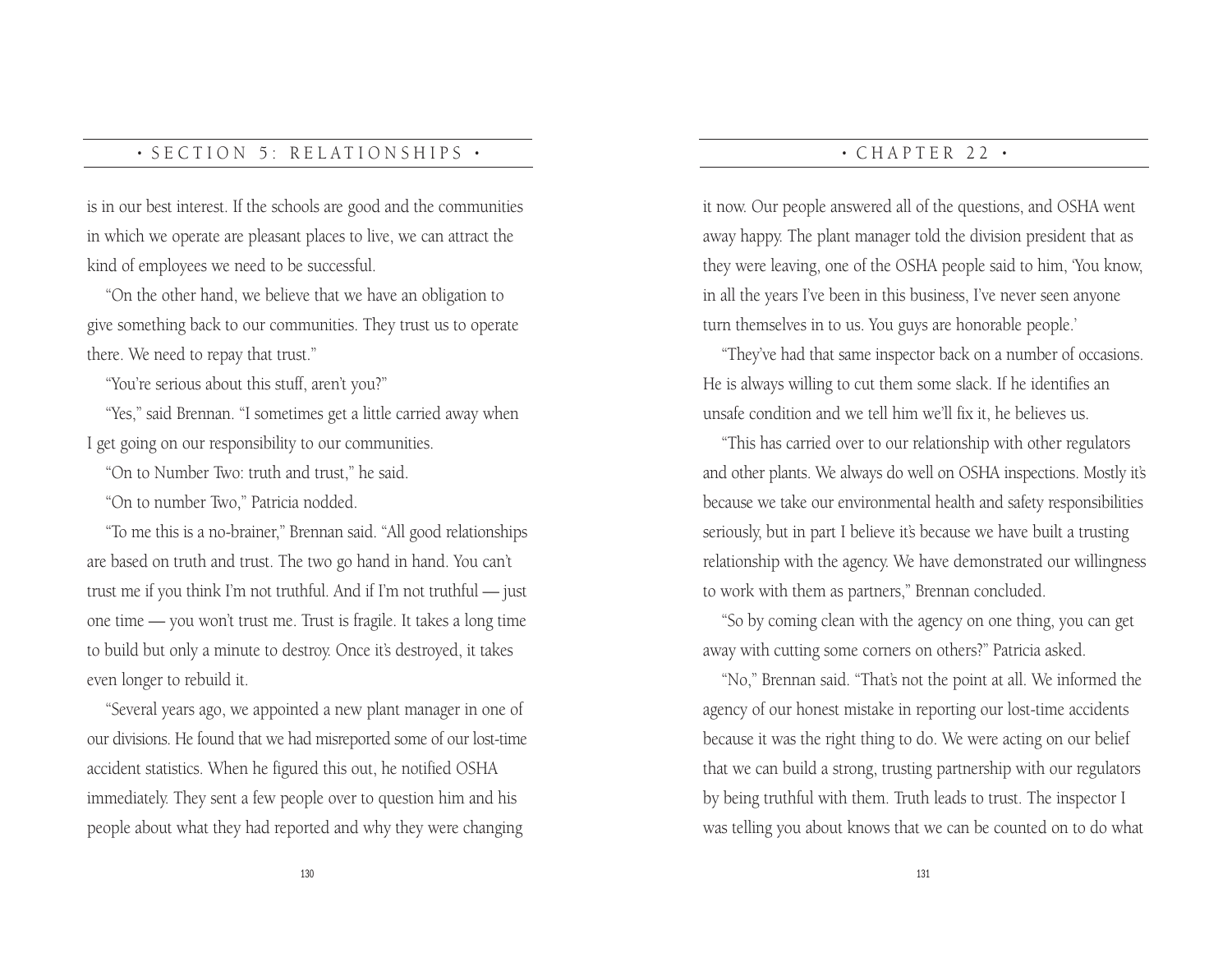it now. Our people answered all of the questions, and OSHA went away happy. The plant manager told the division president that as they were leaving, one of the OSHA people said to him, 'You know, in all the years I've been in this business, I've never seen anyone turn themselves in to us. You guys are honorable people.'

"They've had that same inspector back on a number of occasions. He is always willing to cut them some slack. If he identifies an unsafe condition and we tell him we'll fix it, he believes us.

"This has carried over to our relationship with other regulators and other plants. We always do well on OSHA inspections. Mostly it's because we take our environmental health and safety responsibilities seriously, but in part I believe it's because we have built a trusting relationship with the agency. We have demonstrated our willingness to work with them as partners," Brennan concluded.

"So by coming clean with the agency on one thing, you can get away with cutting some corners on others?" Patricia asked.

"No," Brennan said. "That's not the point at all. We informed the agency of our honest mistake in reporting our lost-time accidents because it was the right thing to do. We were acting on our belief that we can build a strong, trusting partnership with our regulators by being truthful with them. Truth leads to trust. The inspector I was telling you about knows that we can be counted on to do what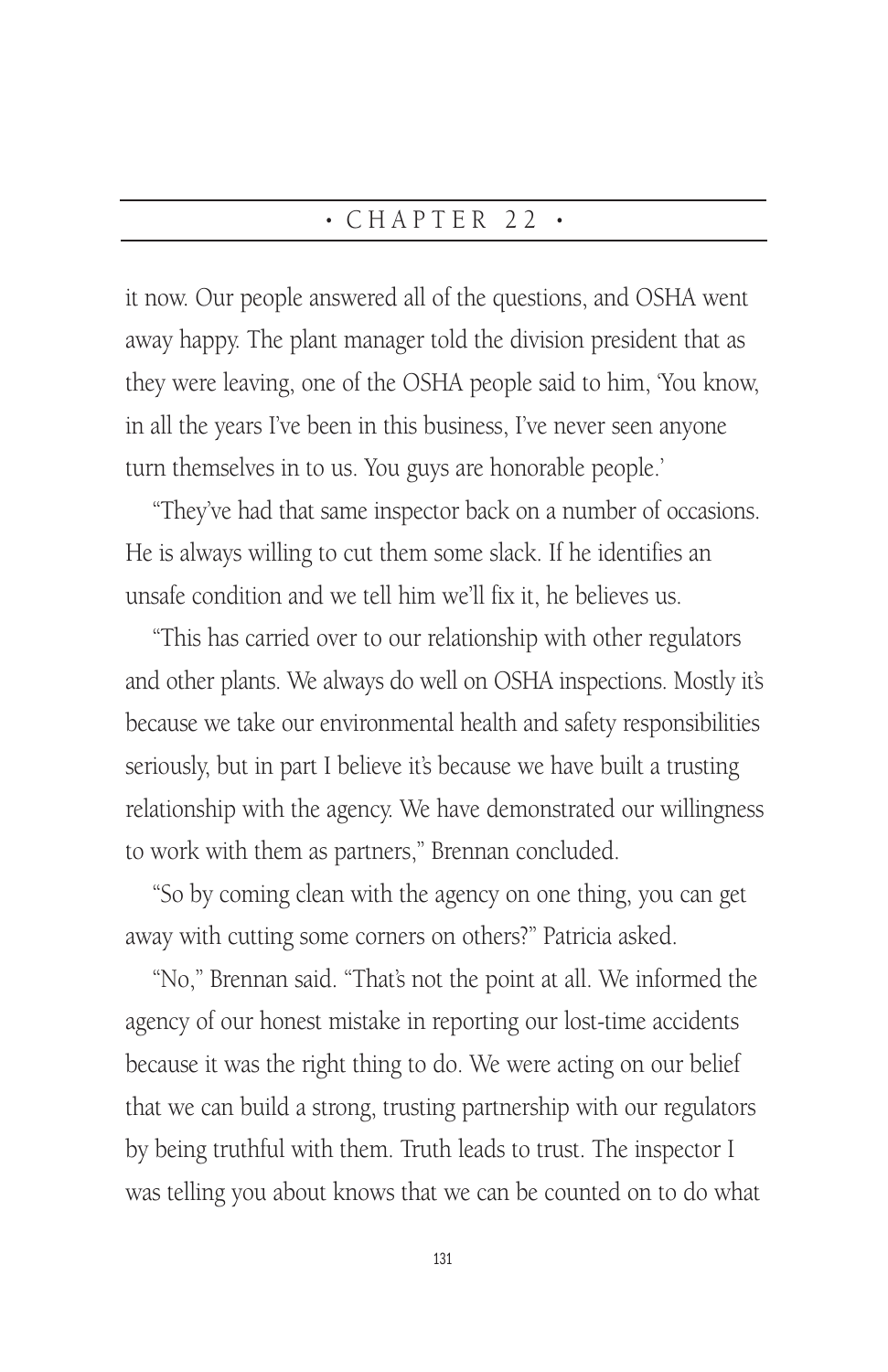we say we'll do.

"We have a good relationship with this agency because of the trust we've built with them. But we have no illusions. We can destroy that trust in a split second if we don't keep our commitments."

"As usual, this is very interesting," said Patricia. "But I have to go now. May we pick this up tomorrow?"

"Tomorrow isn't good for me," said Brennan. "Why don't you speak with Helen? She had a lot to do with creating our outside relationships philosophy. Let me see if she is available."

Brennan picked up the phone and spoke with Helen's assistant. He put down the receiver. "She can have lunch with you tomorrow. Does that work for you?"

Patricia nodded.

"Good," said Brennan. "You'll probably learn more from her than you will from me, anyway."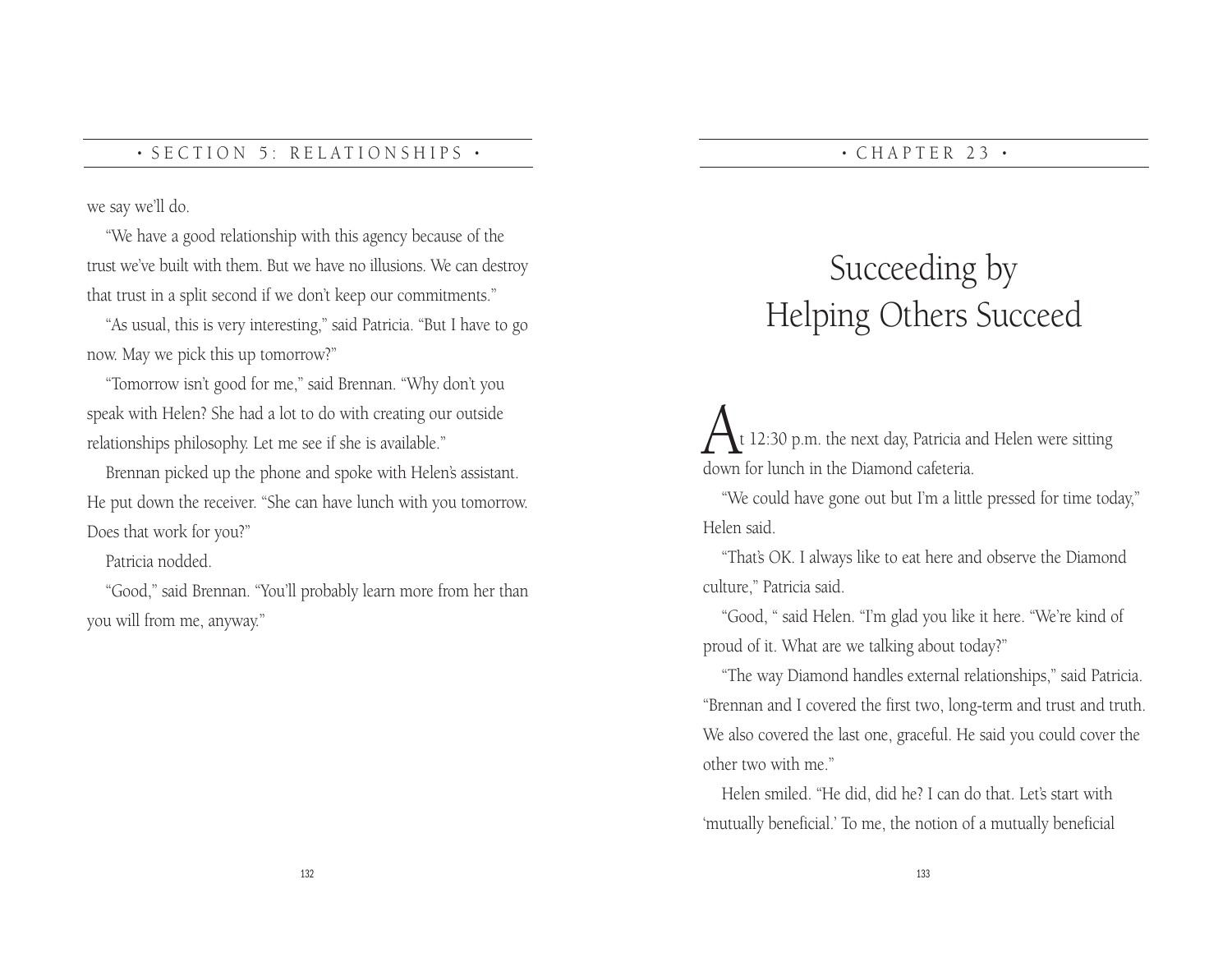### Succeeding by Helping Others Succeed

12:30 p.m. the next day, Patricia and Helen were sitting  $\bigwedge$ t 12:30 p.m. the next day, Patricia ardown for lunch in the Diamond cafeteria.

"We could have gone out but I'm a little pressed for time today," Helen said.

"That's OK. I always like to eat here and observe the Diamond culture," Patricia said.

"Good, " said Helen. "I'm glad you like it here. "We're kind of proud of it. What are we talking about today?"

"The way Diamond handles external relationships," said Patricia. "Brennan and I covered the first two, long-term and trust and truth. We also covered the last one, graceful. He said you could cover the other two with me."

Helen smiled. "He did, did he? I can do that. Let's start with 'mutually beneficial.' To me, the notion of a mutually beneficial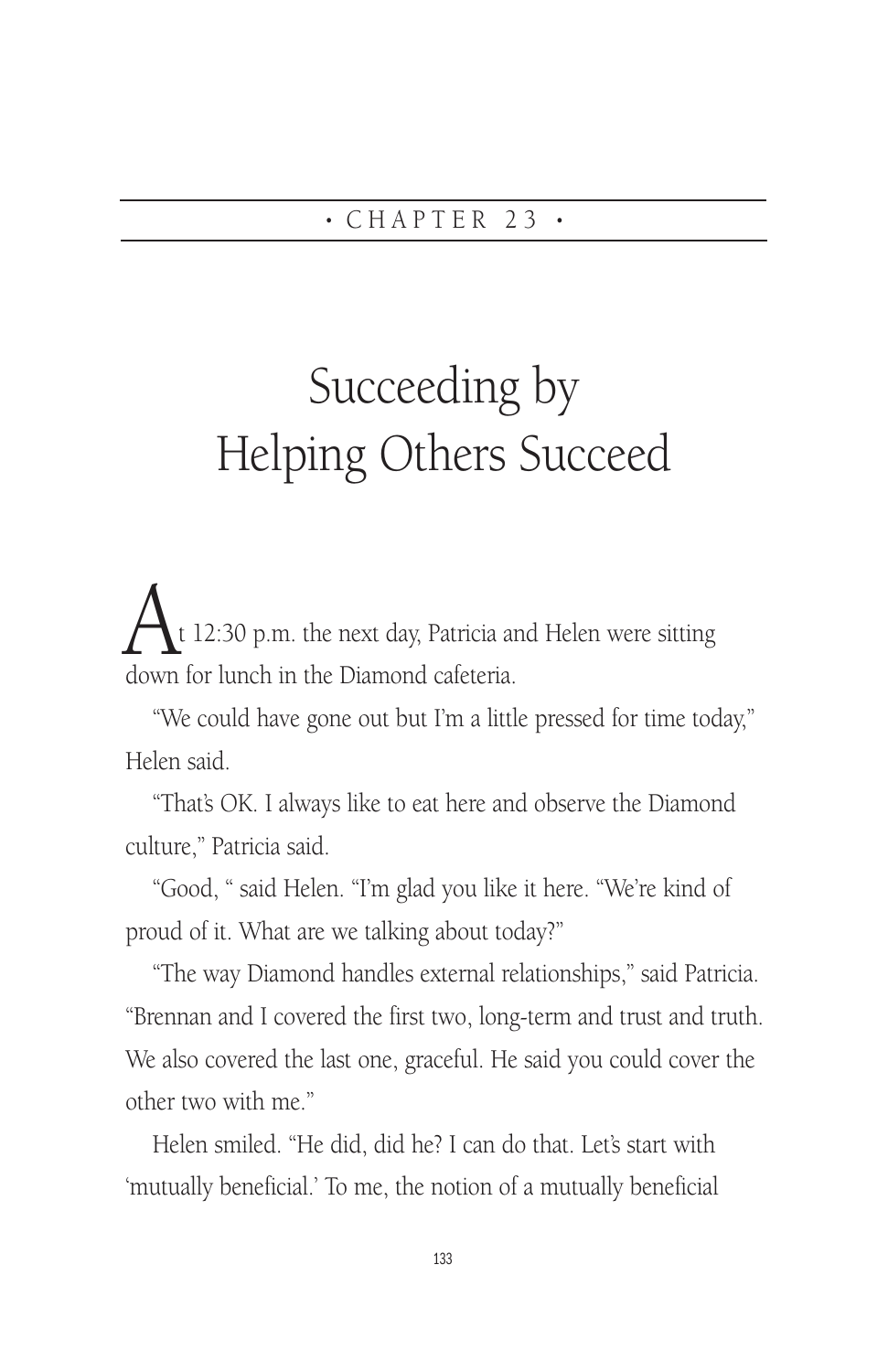relationship is simple. Mutually beneficial relationships are based on the concept of win/win. In all of our relationships with our important outside constituencies, we attempt to create a situation in which neither we nor our partner feels taken advantage of.

"This cafeteria is a good example of a mutually beneficial relationship," she continued. "As you know, we're in an office park. It's not like being in the downtown area of a large city where people have any number of dining options open to them within a few blocks. If our people leave the building, they have to drive to a restaurant. Not only is it inconvenient for them, long lunches cut into productivity.

"A few years ago, we found that more people than usual were leaving the building for lunch. We did an informal survey and found that our employees felt that the quality of our cafeteria's food had deteriorated.

"We went to the vendor and they agreed. They told us that they had been hit with rising expenses. Salaries and benefits, as well as food costs, had risen dramatically over the previous 12 months. Because we subsidize the cafeteria, they felt they couldn't raise prices. Our contract locked them into a pricing structure. To keep their margins from disappearing completely, they had begun to cut some corners.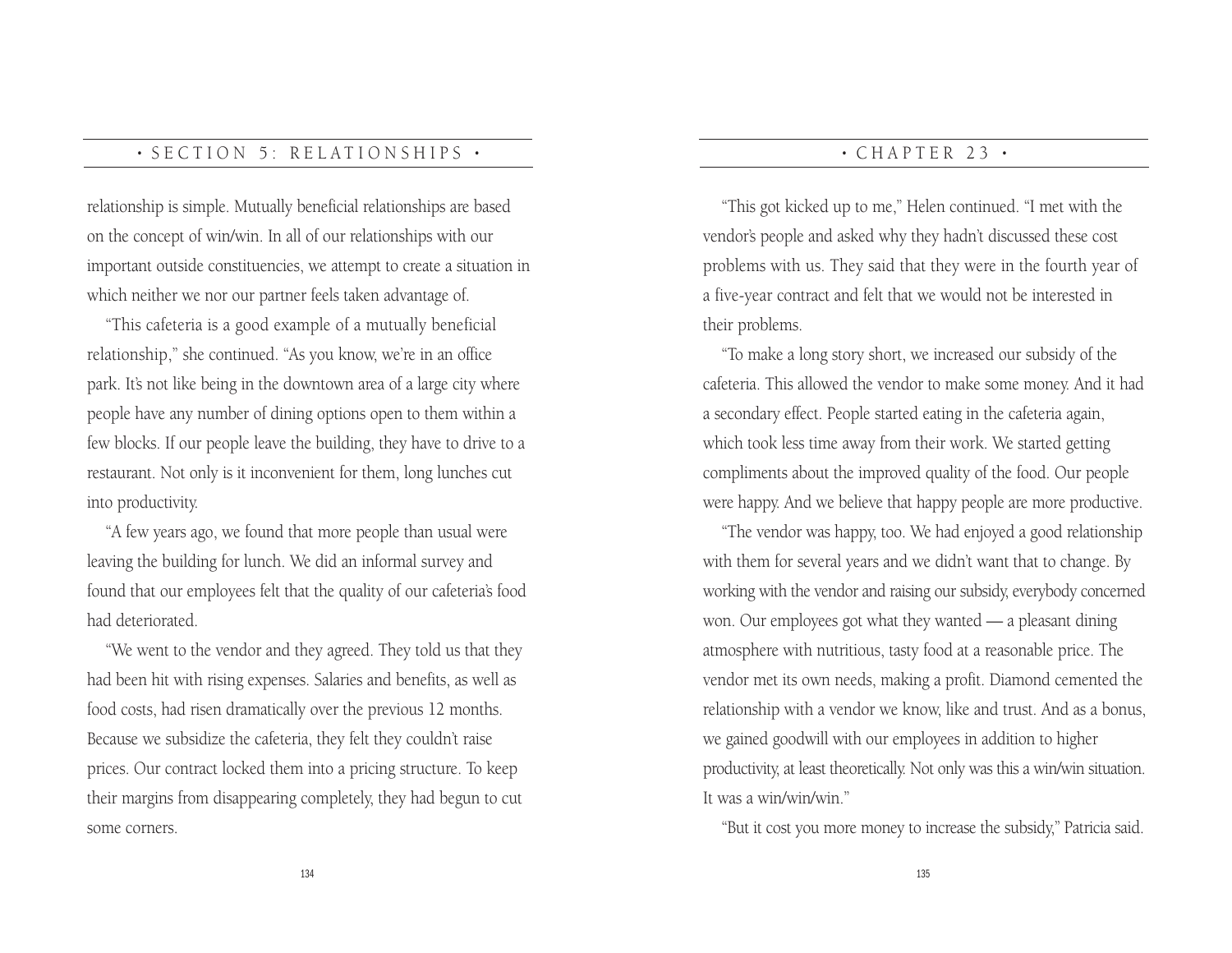"This got kicked up to me," Helen continued. "I met with the vendor's people and asked why they hadn't discussed these cost problems with us. They said that they were in the fourth year of a five-year contract and felt that we would not be interested in their problems.

"To make a long story short, we increased our subsidy of the cafeteria. This allowed the vendor to make some money. And it had a secondary effect. People started eating in the cafeteria again, which took less time away from their work. We started getting compliments about the improved quality of the food. Our people were happy. And we believe that happy people are more productive.

"The vendor was happy, too. We had enjoyed a good relationship with them for several years and we didn't want that to change. By working with the vendor and raising our subsidy, everybody concerned won. Our employees got what they wanted — a pleasant dining atmosphere with nutritious, tasty food at a reasonable price. The vendor met its own needs, making a profit. Diamond cemented the relationship with a vendor we know, like and trust. And as a bonus, we gained goodwill with our employees in addition to higher productivity, at least theoretically. Not only was this a win/win situation. It was a win/win/win."

"But it cost you more money to increase the subsidy," Patricia said.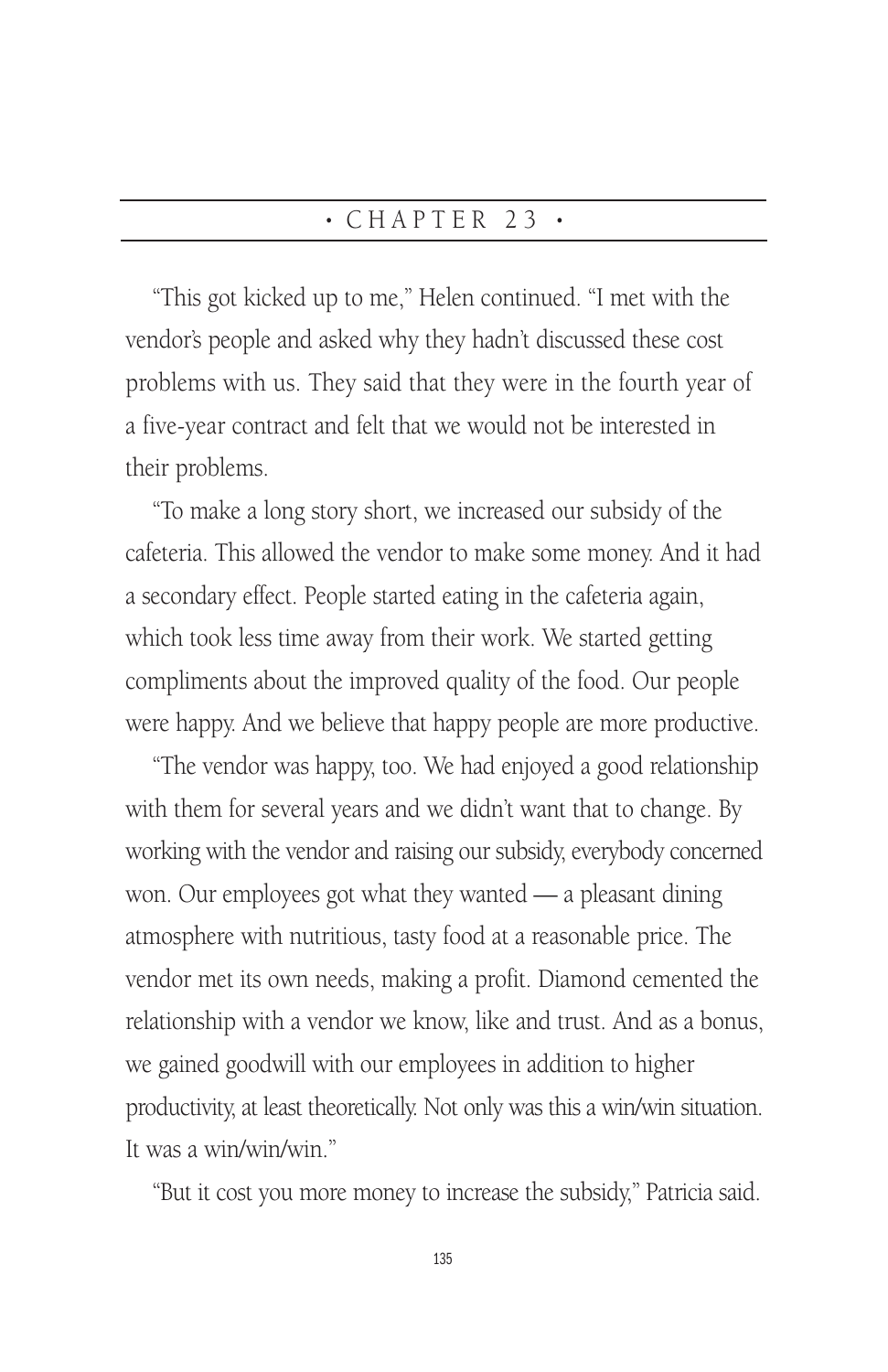"Yes it did," said Helen. "But we believe the increase in the subsidy, which was modest anyway, is more than offset by the gains I just mentioned.

"I don't mean to sound as if we throw money at every vendor who complains of rising costs. We'd be out of business if we did. In this case, though, we believe that the cost involved was justified by the returns.

"Ultimately, we believe that it is in our best interests for us to help our suppliers become more successful. When they're successful, we benefit. We benefit because their goods and services are more likely to meet our standards. We don't want to pay them more than we need to, but we find that successful suppliers are consistently good suppliers, and that's what we need to run this business."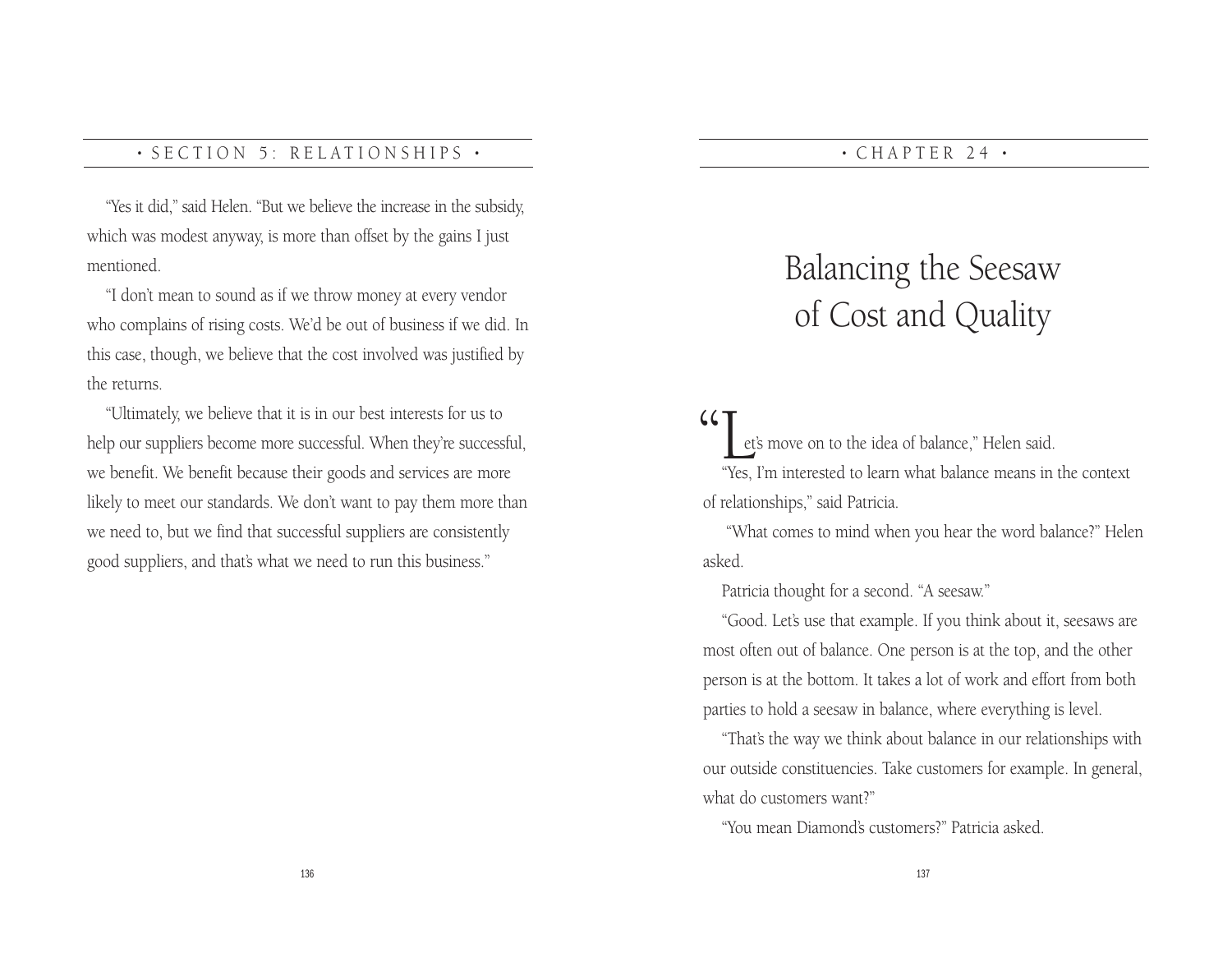## Balancing the Seesaw of Cost and Quality

et's move on to the idea of balance," Helen said. "Yes, I'm interested to learn what balance means in the context of relationships," said Patricia.  $\begin{array}{c} \begin{array}{c} \text{C} \\ \text{C} \end{array} \\ \begin{array}{c} \text{C} \\ \text{C} \end{array} \end{array}$ 

"What comes to mind when you hear the word balance?" Helen asked.

Patricia thought for a second. "A seesaw."

"Good. Let's use that example. If you think about it, seesaws are most often out of balance. One person is at the top, and the other person is at the bottom. It takes a lot of work and effort from both parties to hold a seesaw in balance, where everything is level.

"That's the way we think about balance in our relationships with our outside constituencies. Take customers for example. In general, what do customers want?"

"You mean Diamond's customers?" Patricia asked.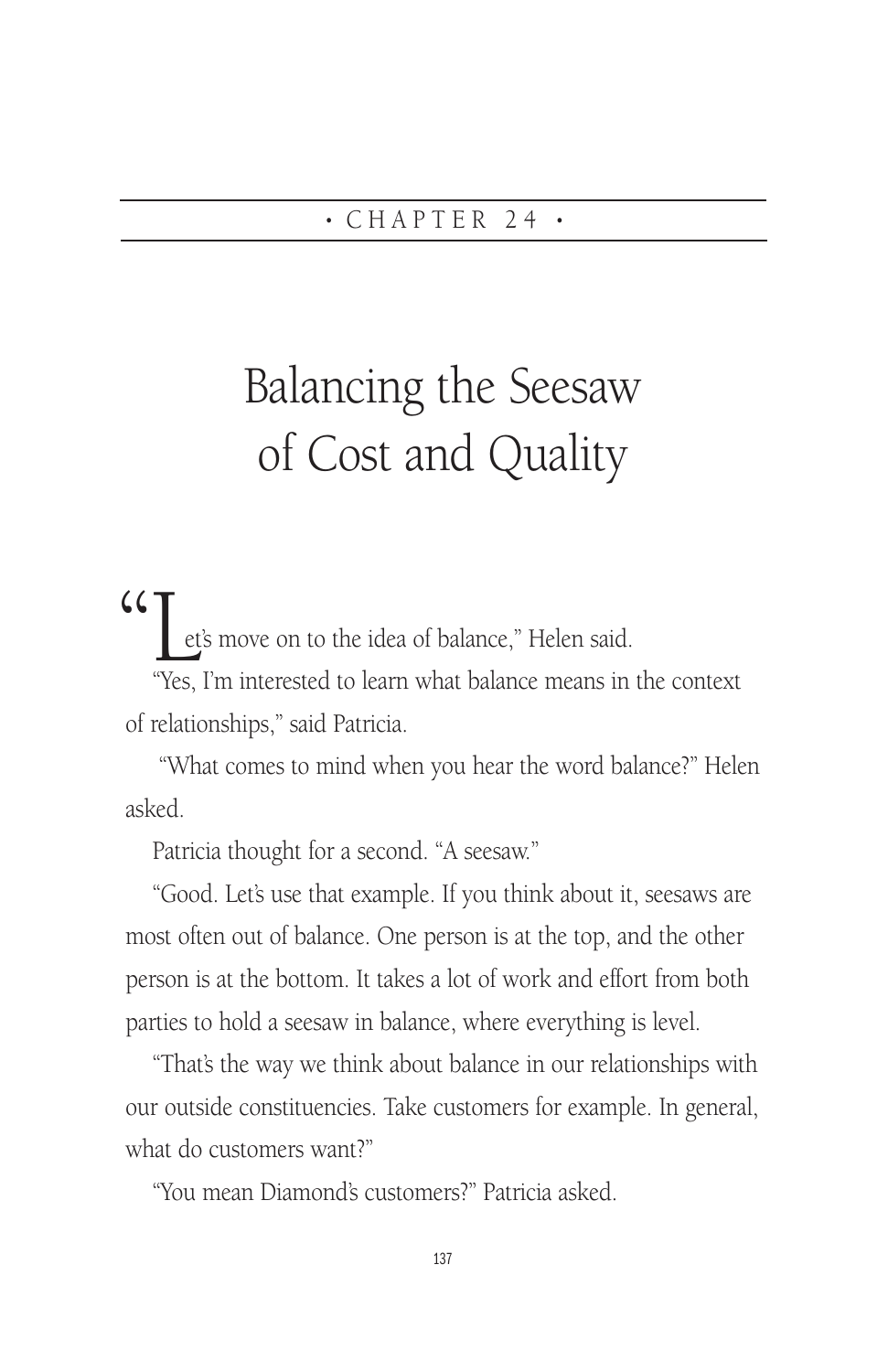"No, customers in general," Helen said.

"Well, I guess they want quality goods and services at a cheap price," Patricia said.

"Close," Helen said. "We find that most customers want quality goods and services, at a *reasonable* price. People are willing to pay for quality. They just don't want to overpay. In our experience, customers want value. Value is decided by a simple equation: what you got, divided by what it cost you."

Patricia looked puzzled.

Helen picked up a pad. "Here, let me draw it for you." When she turned the pad around, Patricia saw:

### **GOT COST**

Helen continued, "Most people are willing to pay a little more for a product or service that they believe gives them a little more than the basics. And when they prefer to pay less, they realize that they are not going to get as much. Each person has his or her own got/cost equation for most of the items they purchase.

"Let's use an example. What kind of car do you drive?"

"A Jeep Cherokee," said Patricia.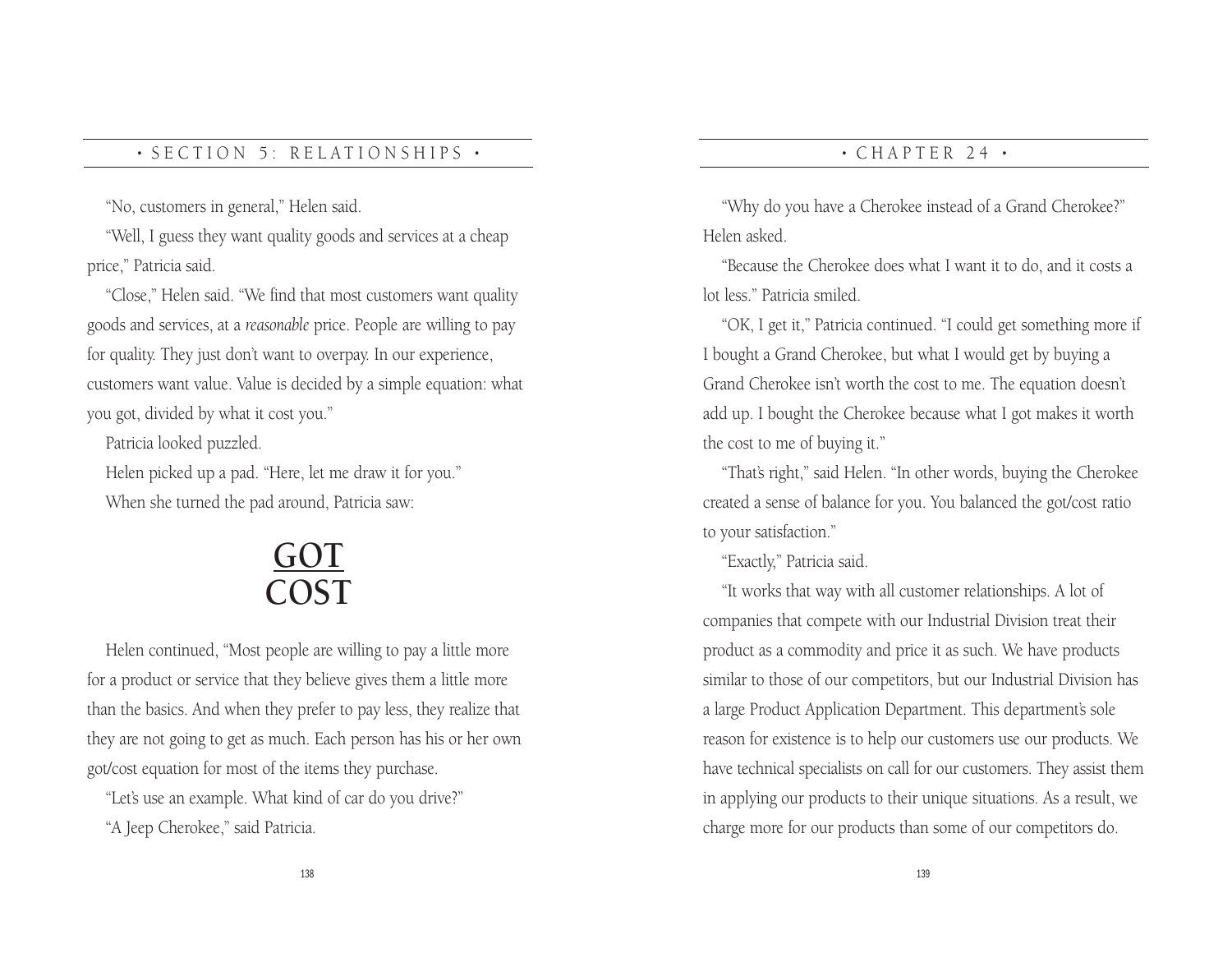"Why do you have a Cherokee instead of a Grand Cherokee?" Helen asked.

"Because the Cherokee does what I want it to do, and it costs a lot less." Patricia smiled.

"OK, I get it," Patricia continued. "I could get something more if I bought a Grand Cherokee, but what I would get by buying a Grand Cherokee isn't worth the cost to me. The equation doesn't add up. I bought the Cherokee because what I got makes it worth the cost to me of buying it."

"That's right," said Helen. "In other words, buying the Cherokee created a sense of balance for you. You balanced the got/cost ratio to your satisfaction."

"Exactly," Patricia said.

"It works that way with all customer relationships. A lot of companies that compete with our Industrial Division treat their product as a commodity and price it as such. We have products similar to those of our competitors, but our Industrial Division has a large Product Application Department. This department's sole reason for existence is to help our customers use our products. We have technical specialists on call for our customers. They assist them in applying our products to their unique situations. As a result, we charge more for our products than some of our competitors do.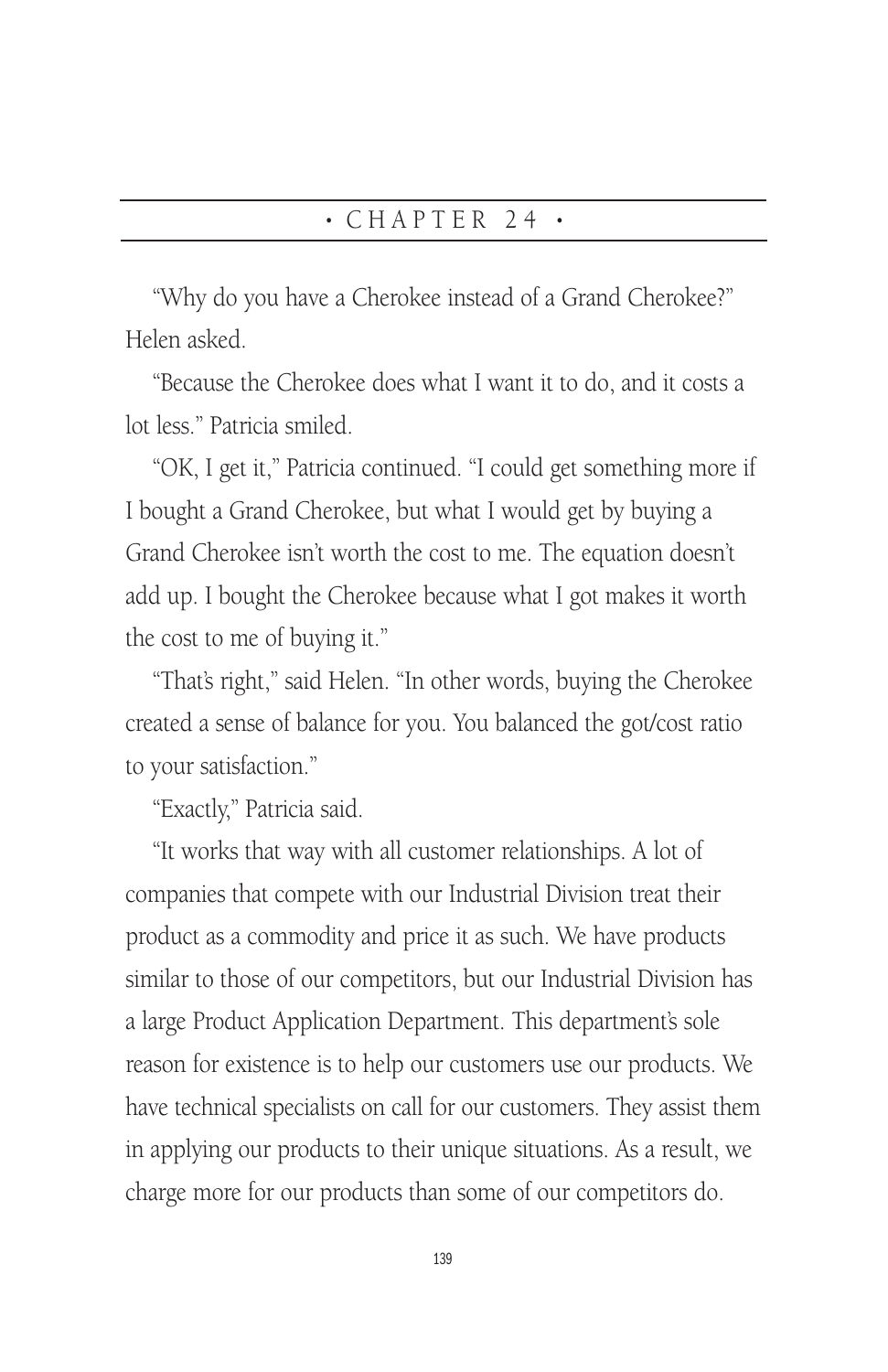"And do you know what? Our customers tell us they are glad to pay it. They tell us our technical service enables them to be more efficient, and they are willing to pay our higher prices for increased efficiency and productivity.

"In the end, it's all about balance. In our customers' minds, our world-class service offsets our higher product costs. On balance, they are confident they come out ahead by buying from us."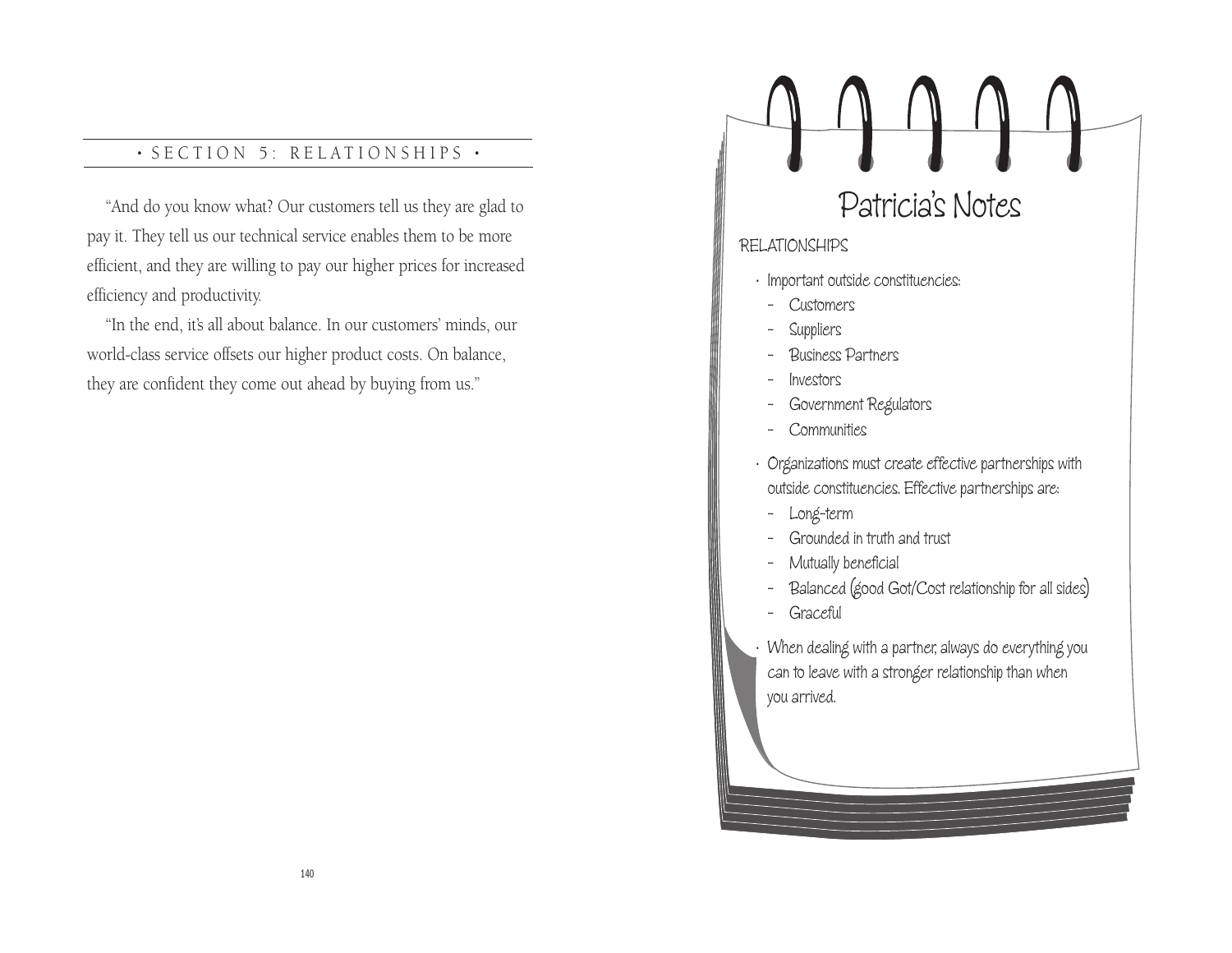### Patricia's Notes RELATIONSHIPS • Important outside constituencies: Customers - Suppliers - Business Partners - Investors - Government Regulators - Communities • Organizations must create effective partnerships with outside constituencies. Effective partnerships are: Long-term Grounded in truth and trust - Mutually beneficial Balanced (good Got/Cost relationship for all sides) Graceful • When dealing with a partner, always do everything you can to leave with a stronger relationship than when you arrived.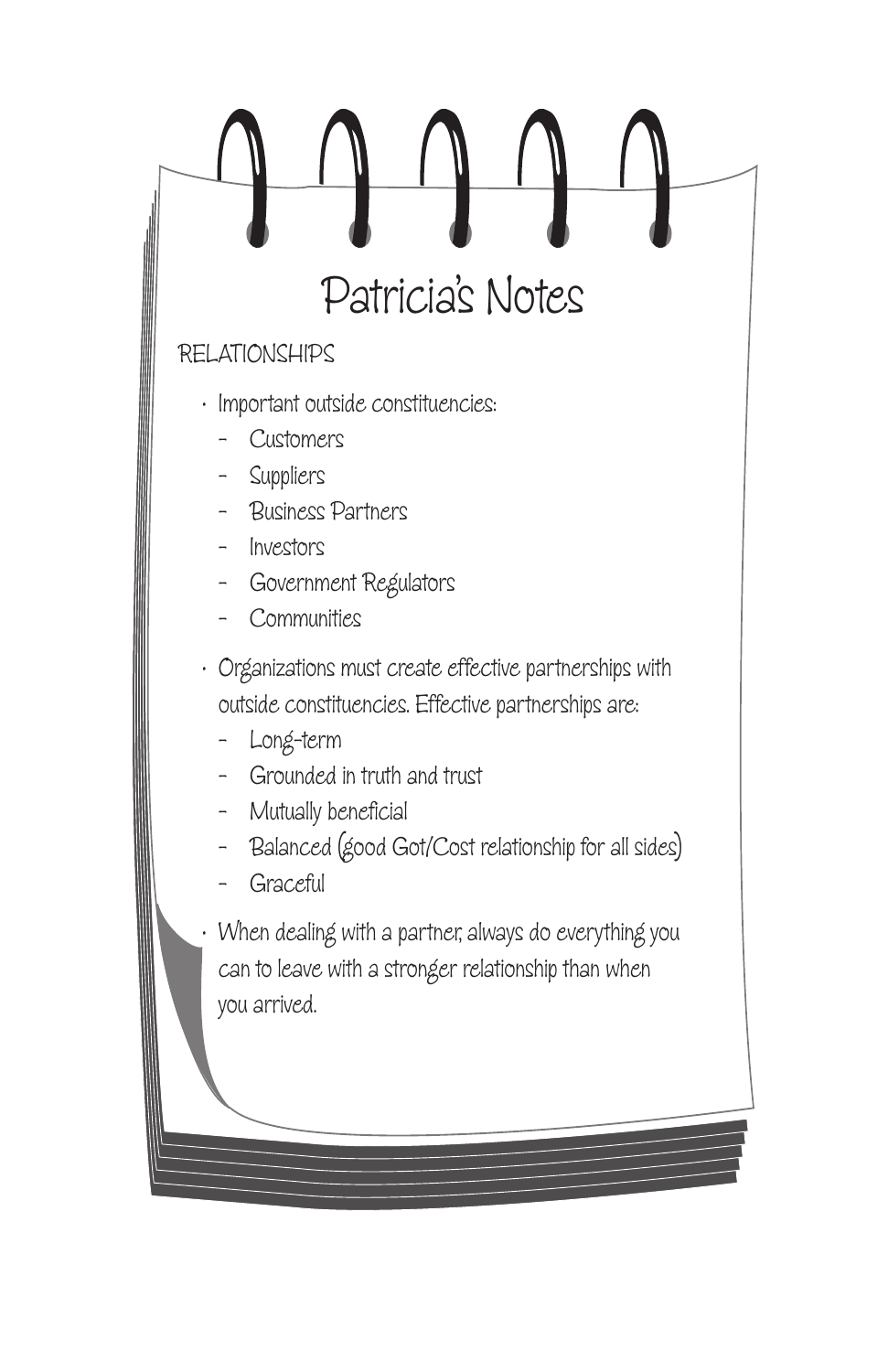

# The End...And A New Beginning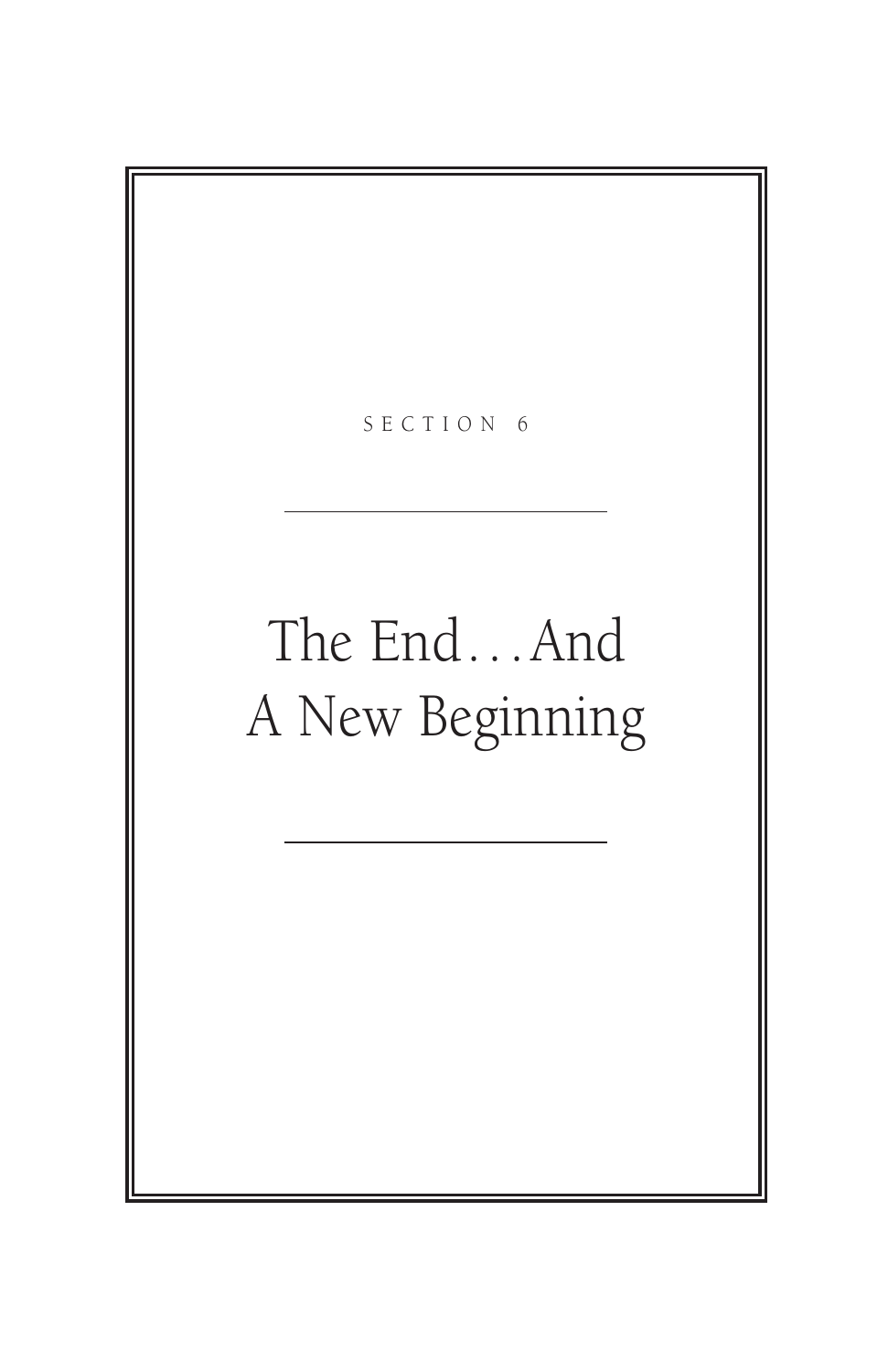# Fad Surfing and the Program Trap

ell, Patricia," said Brennan the next morning. "You've **CONT** ell, Patricia," said Brennan the next morning. "You" been with us for quite a while now. I hope you've gathered the material you need for your article." They were sitting at the conference table in Brennan's office.

"It's been interesting," Patricia answered. "I appreciate your openness. You gave me access to everyone in Diamond who I wanted to see. The simplicity of the concepts you used to build Diamond was most interesting to me. I'll go as far as saying that your concepts are elegant in their simplicity."

"Thanks, but don't forget breadth," Brennan laughed. "Breadth and simplicity are our watchwords around here."

"I buy that," said Patricia. "I amend my statement to say that the Diamond keys to success are elegant in their simplicity and comprehensiveness."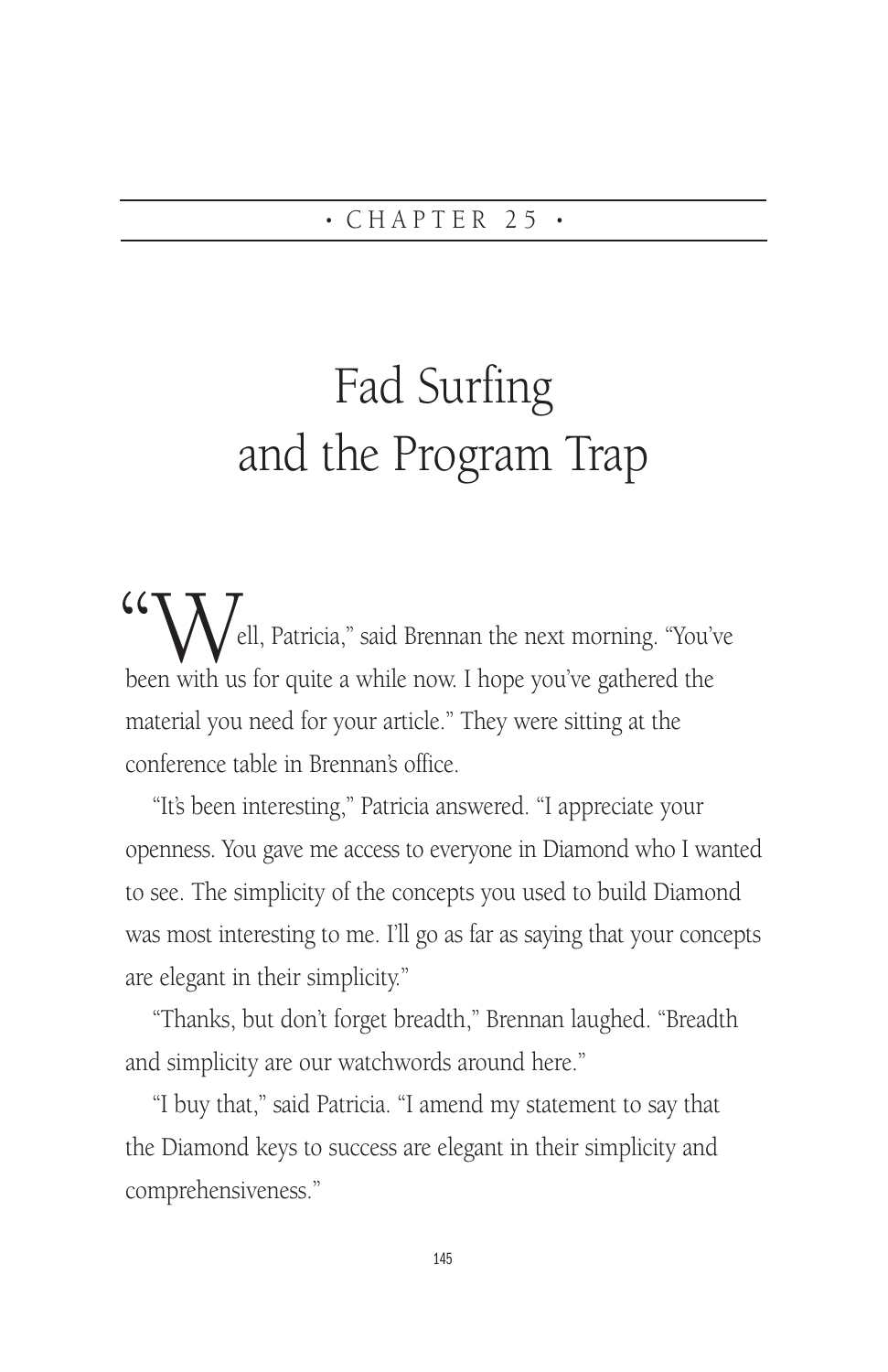"Thanks," said Brennan. "I couldn't have said it better myself."

"You know, I like it so much, I think I'll use it as my lead. 'Diamond Inc., under the leadership of Brennan Newell, is the model of breadth and simplicity.' What do you think?" she asked.

"Not bad," said Brennan.

"I really like the way you have combined those two potentially contradictory concepts," Patricia said. "There are a lot of people who think it's impossible to be both simple and comprehensive or all-encompassing at the same time."

"That's why you see so many companies running into what I call the program trap," said Brennan.

Patricia raised her eyebrows.

"What I mean is that many companies jump on all of the latest fads that come along. All fads come with programs — usually designed by consultants — that promise to solve all of your problems," Brennan continued.

"If you're not careful, you'll end up with a bunch of programs. Most of them will have some things in common. However, by their very nature, programs use different words for the same concepts. This might help the consulting companies sell their services and materials, but it confuses most people in their client companies.

"Our Clarity, Commitment, Execution, Relationships model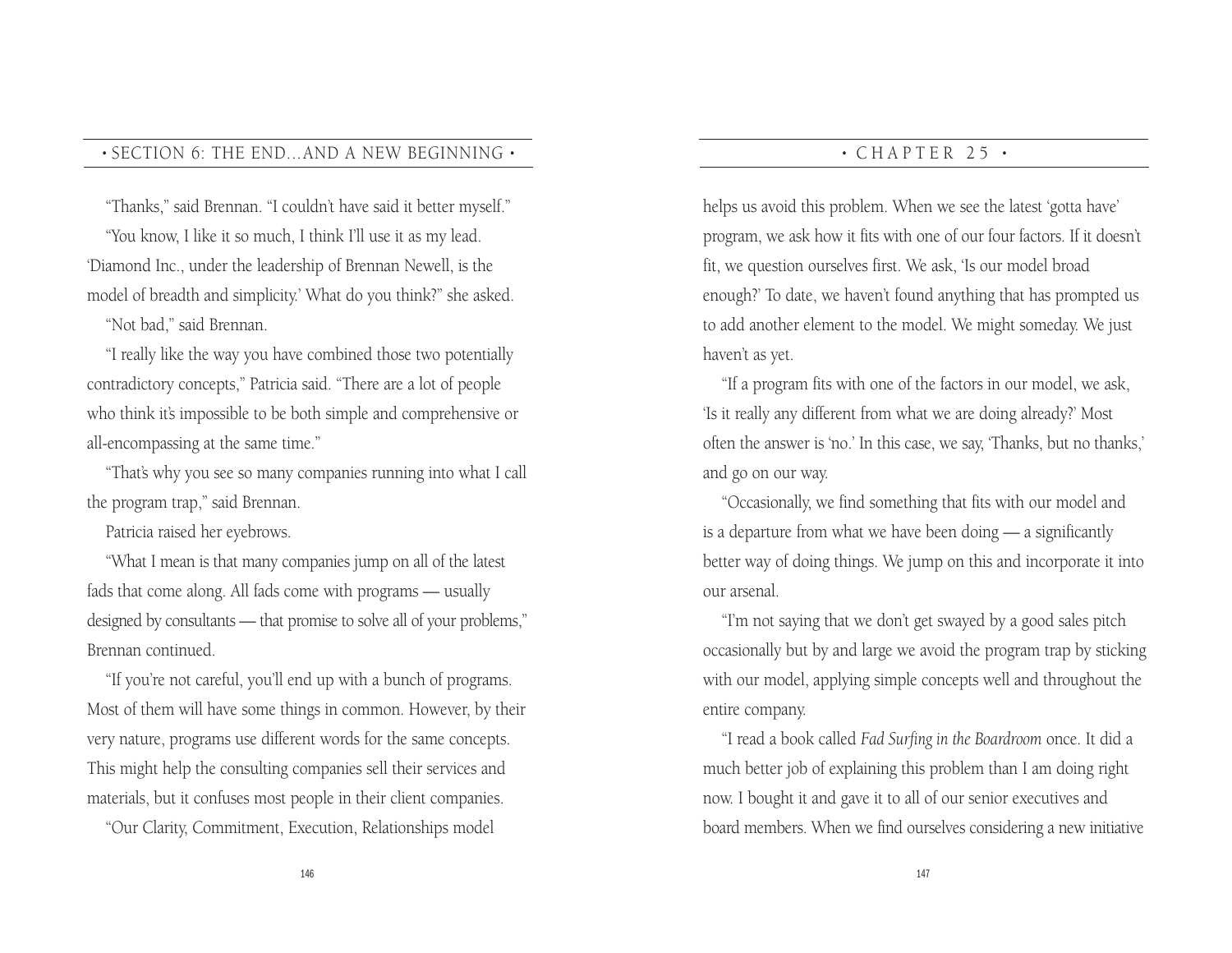helps us avoid this problem. When we see the latest 'gotta have' program, we ask how it fits with one of our four factors. If it doesn't fit, we question ourselves first. We ask, 'Is our model broad enough?' To date, we haven't found anything that has prompted us to add another element to the model. We might someday. We just haven't as yet.

"If a program fits with one of the factors in our model, we ask, 'Is it really any different from what we are doing already?' Most often the answer is 'no.' In this case, we say, 'Thanks, but no thanks,' and go on our way.

"Occasionally, we find something that fits with our model and is a departure from what we have been doing — a significantly better way of doing things. We jump on this and incorporate it into our arsenal.

"I'm not saying that we don't get swayed by a good sales pitch occasionally but by and large we avoid the program trap by sticking with our model, applying simple concepts well and throughout the entire company.

"I read a book called *Fad Surfing in the Boardroom* once. It did a much better job of explaining this problem than I am doing right now. I bought it and gave it to all of our senior executives and board members. When we find ourselves considering a new initiative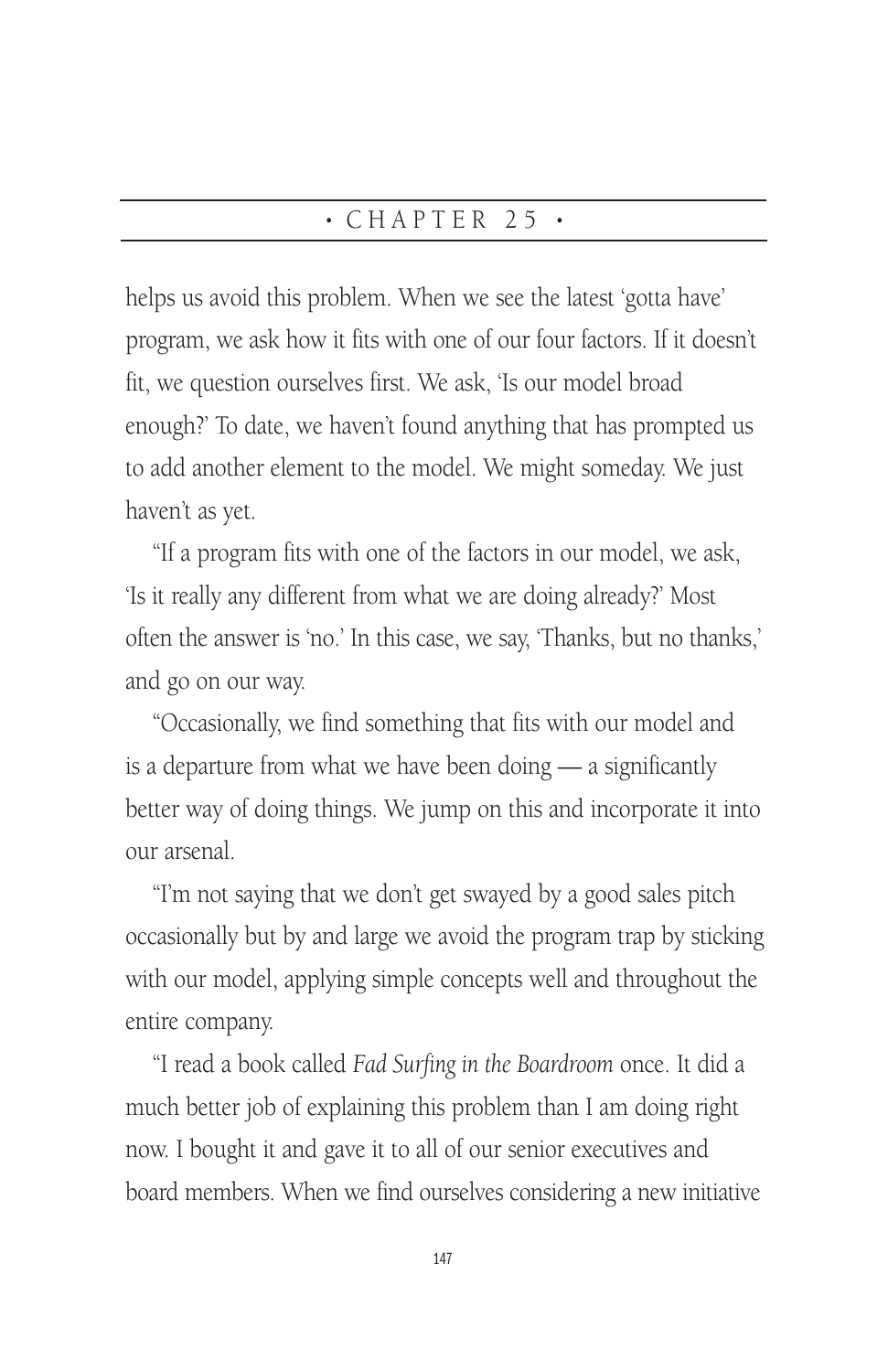#### • SECTION 6: THE END...AND A NEW BEGINNING •

of any kind, someone always asks, 'Is this something that fits for us, or are we just fad surfing here?' That question always brings a dose of reality to our conversations.

"In a long-winded way, I'm trying to tell you that while we are open to new ideas, we do a pretty good job of avoiding old ideas repackaged in a glitzy format. We focus broadly but we prefer simple approaches to our work," he finished.

"I understand," Patricia said. "Let me show you the outline of my article. I think you'll like it."

"OK," said Brennan. "But let's take a little break first. I'd like Helen to see this too."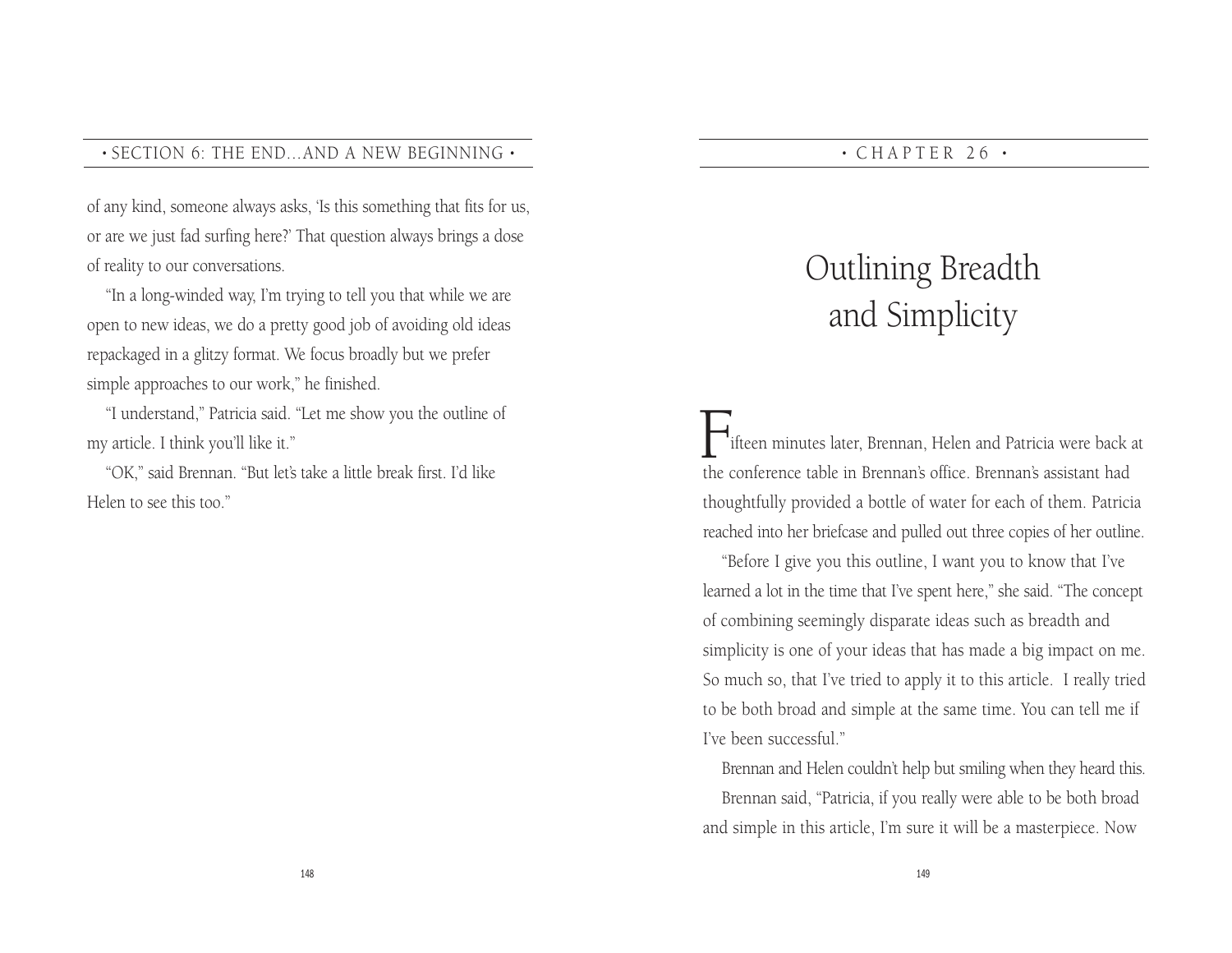# Outlining Breadth and Simplicity

ifteen minutes later, Brennan, Helen and Patricia were back at the conference table in Brennan's office. Brennan's assistant had thoughtfully provided a bottle of water for each of them. Patricia reached into her briefcase and pulled out three copies of her outline.  $F_{\text{ifte}}$ 

"Before I give you this outline, I want you to know that I've learned a lot in the time that I've spent here," she said. "The concept of combining seemingly disparate ideas such as breadth and simplicity is one of your ideas that has made a big impact on me. So much so, that I've tried to apply it to this article. I really tried to be both broad and simple at the same time. You can tell me if I've been successful."

Brennan and Helen couldn't help but smiling when they heard this.

Brennan said, "Patricia, if you really were able to be both broad and simple in this article, I'm sure it will be a masterpiece. Now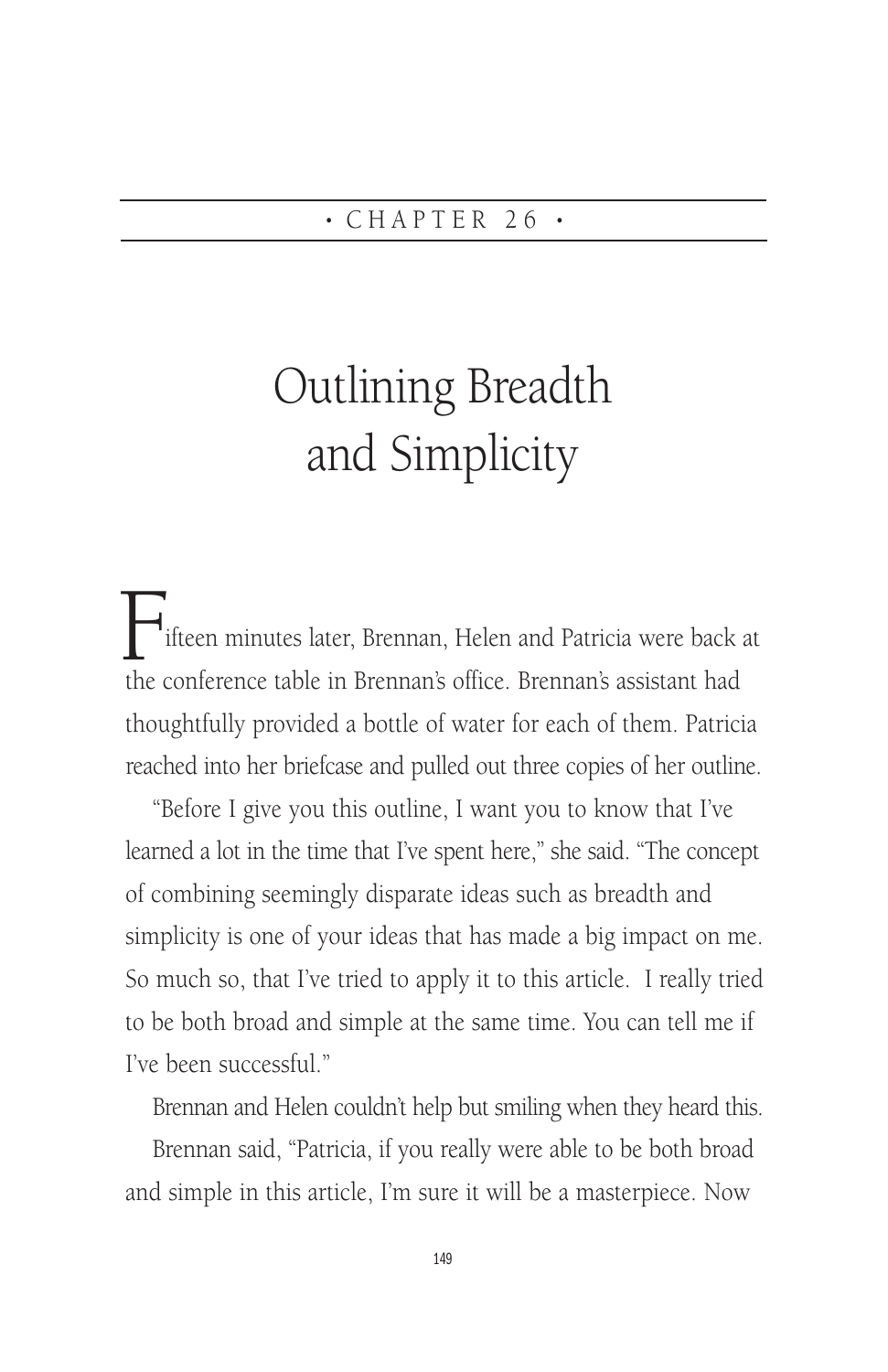let's take a look at your outline."

Patricia handed a copy of the outline to both of them with a somewhat expectant look on her face. Brennan and Helen both reached for their reading glasses and began scanning the outline. It looked like this.

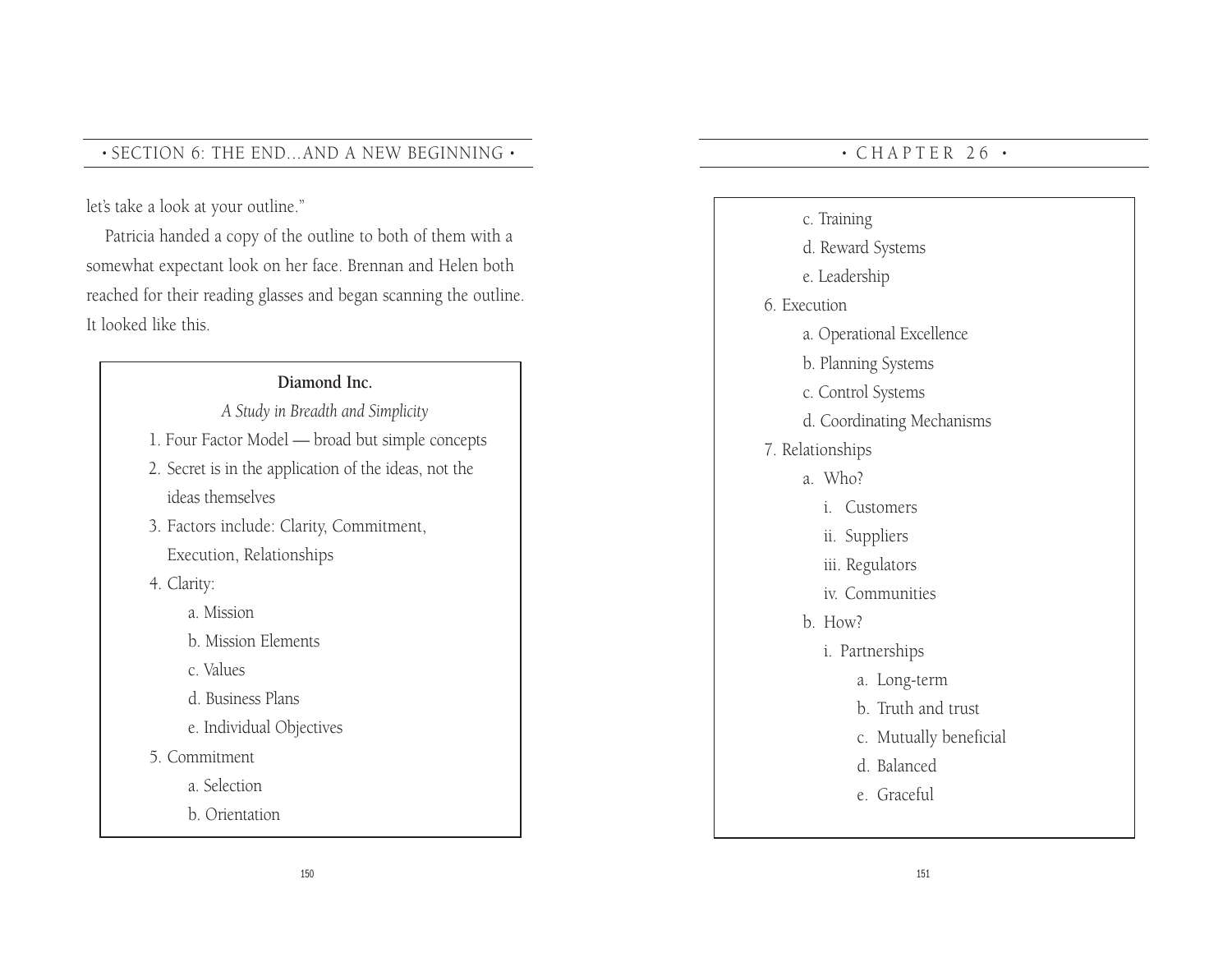#### $\cdot$  CHAPTER 26  $\cdot$

- c. Training
- d. Reward Systems
- e. Leadership
- 6. Execution
	- a. Operational Excellence
	- b. Planning Systems
	- c. Control Systems
	- d. Coordinating Mechanisms
- 7. Relationships
	- a. Who?
		- i. Customers
		- ii. Suppliers
		- iii. Regulators
		- iv. Communities
	- b. How?
		- i. Partnerships
			- a. Long-term
			- b. Truth and trust
			- c. Mutually beneficial
			- d. Balanced
			- e. Graceful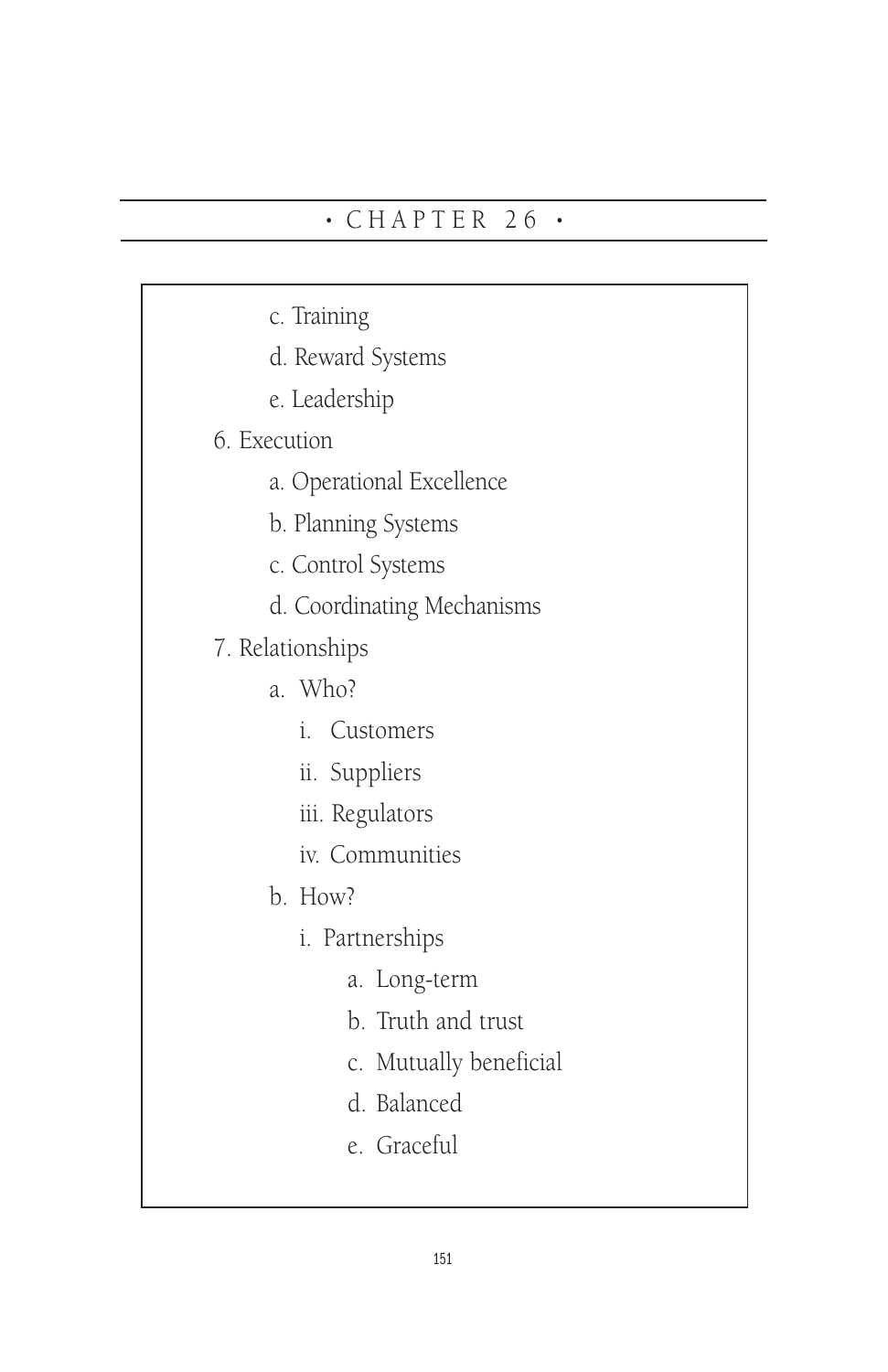"No fads. Stick to the model. Never forget breadth and simplicity. Looks good to me," said Helen.

"Looks *great* to me," said Brennan. "Patricia, you've done a great job of capturing the spirit of the way we try to operate around here. I'll look forward to seeing the article in print."

"Thanks," said Patricia. "I've enjoyed learning about Diamond and how one can think both broadly and simply at the same time. I hope the article does Diamond justice."

"I'm sure it will," said Brennan. "If you need any clarification as you write, please don't hesitate to call us."

"I won't," said Patricia as she gathered her things and left.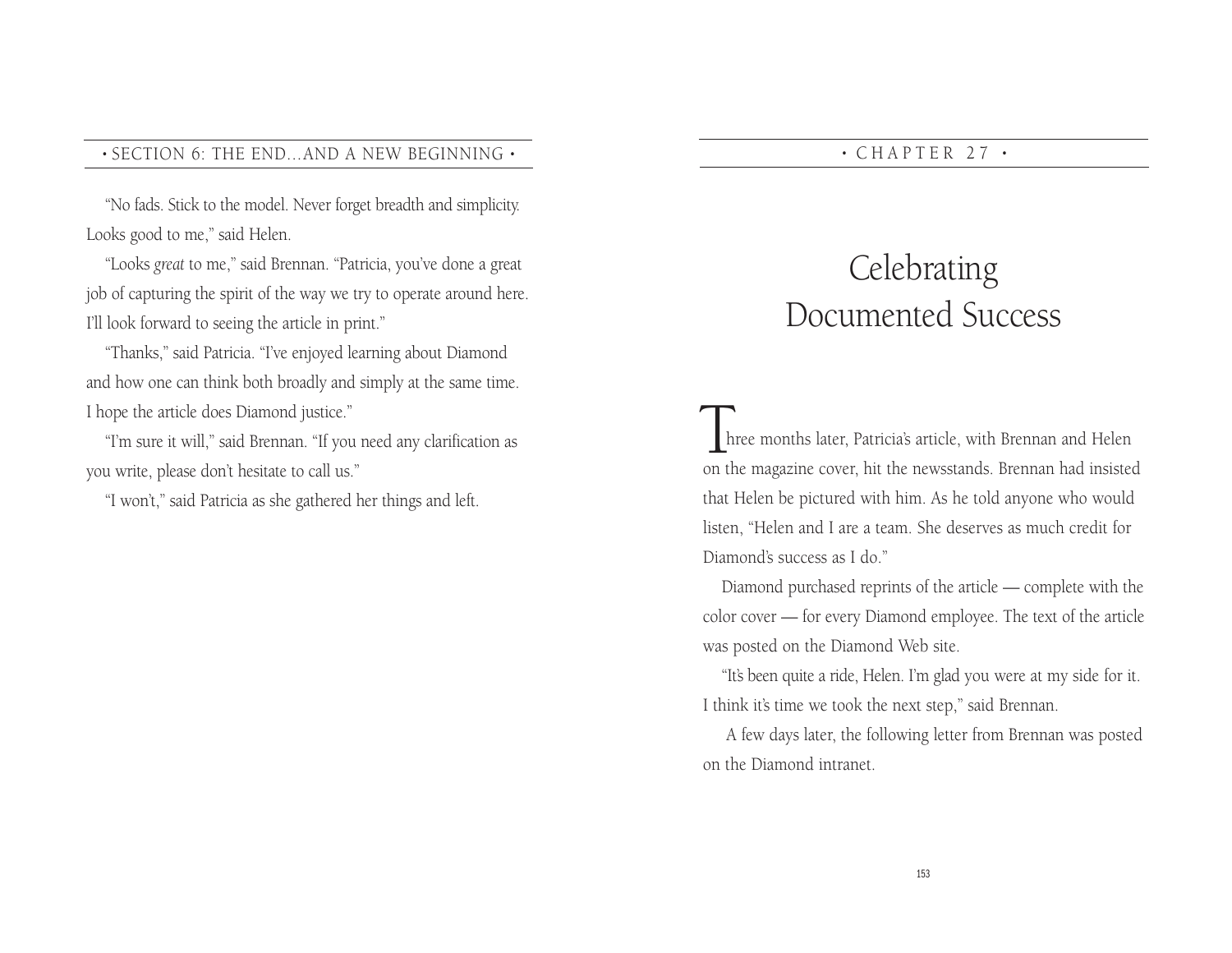## **Celebrating** Documented Success

hree months later, Patricia's article, with Brennan and Helen on the magazine cover, hit the newsstands. Brennan had insisted that Helen be pictured with him. As he told anyone who would listen, "Helen and I are a team. She deserves as much credit for Diamond's success as I do."  $\prod_{\text{three}}$ 

Diamond purchased reprints of the article — complete with the color cover — for every Diamond employee. The text of the article was posted on the Diamond Web site.

"It's been quite a ride, Helen. I'm glad you were at my side for it. I think it's time we took the next step," said Brennan.

A few days later, the following letter from Brennan was posted on the Diamond intranet.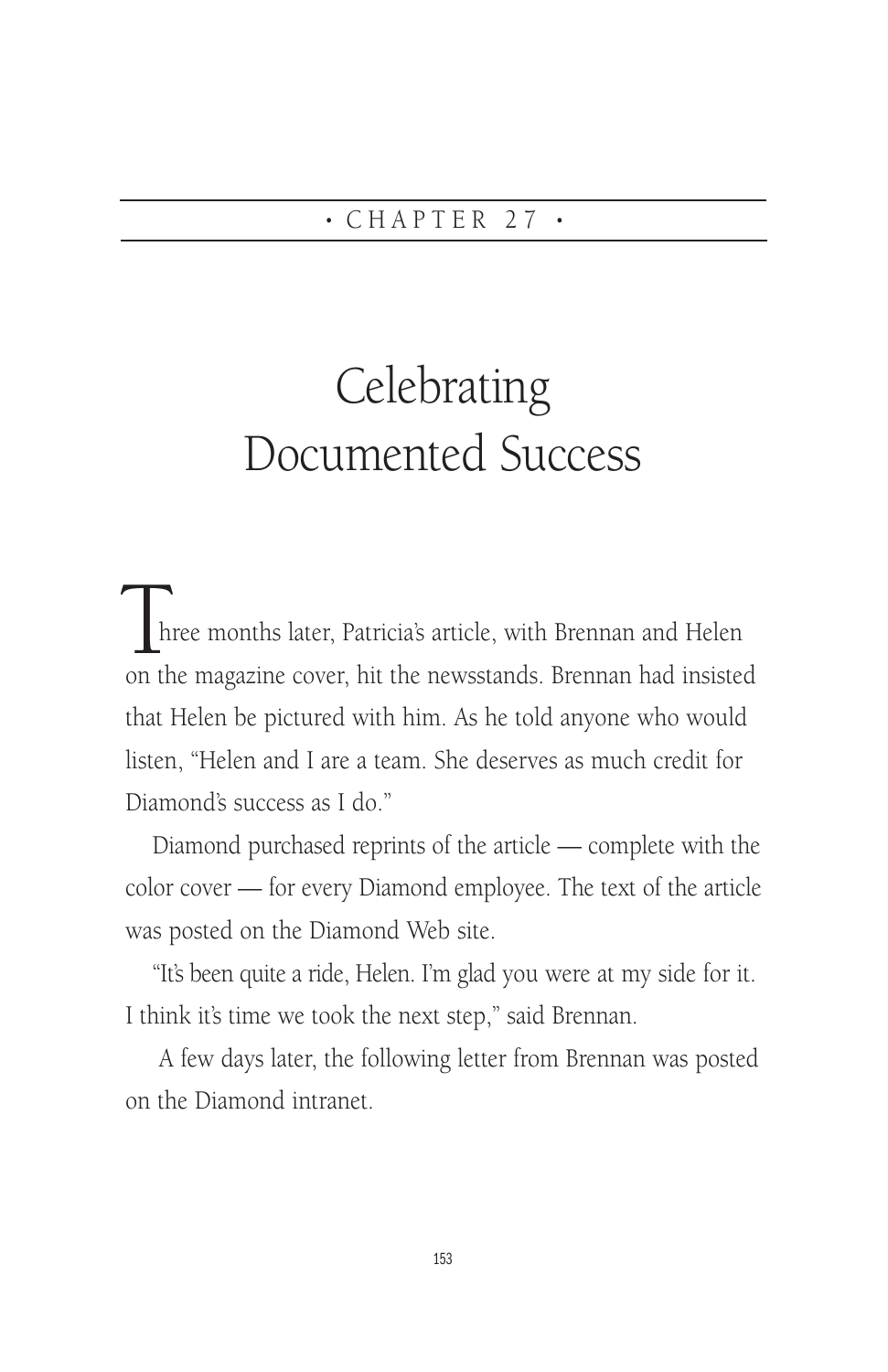#### • SECTION 6: THE END...AND A NEW BEGINNING •

#### *Dear Diamond Colleague:*

*Today is a proud day for Diamond. Being featured in a national business publication is quite an honor. I'm proud of you for making it happen. The article may feature me, but the credit for our success rightfully belongs to you. Thank you for all of your hard work and dedication. But as we all know, in today's business world the question is, "What have you done for me lately?" So, while we should take some time to enjoy our moment in the sun, we still need to be thinking about the future.*

*At yesterday's meeting, our Board of Directors accepted my resignation as CEO of Diamond. I will remain on as Chairman of the Board through the next calendar year. The Board also unanimously passed a resolution appointing Helen Yee as my successor as CEO.*

*Helen has been an invaluable part of the Diamond Leadership Team for the past 10 years. She is as responsible for our success as anyone. She has displayed the leadership necessary to take Diamond forward. I could not be leaving the company in better hands.*

*I'm sure that you will do your best to assist Helen in the continued growth of our company. After all, you're Diamond people — the experts at the Diamond Way. Thank you for the support you have given me these past 10 years. I know that Helen can count on you too.*

*Brennan Newell, CEO*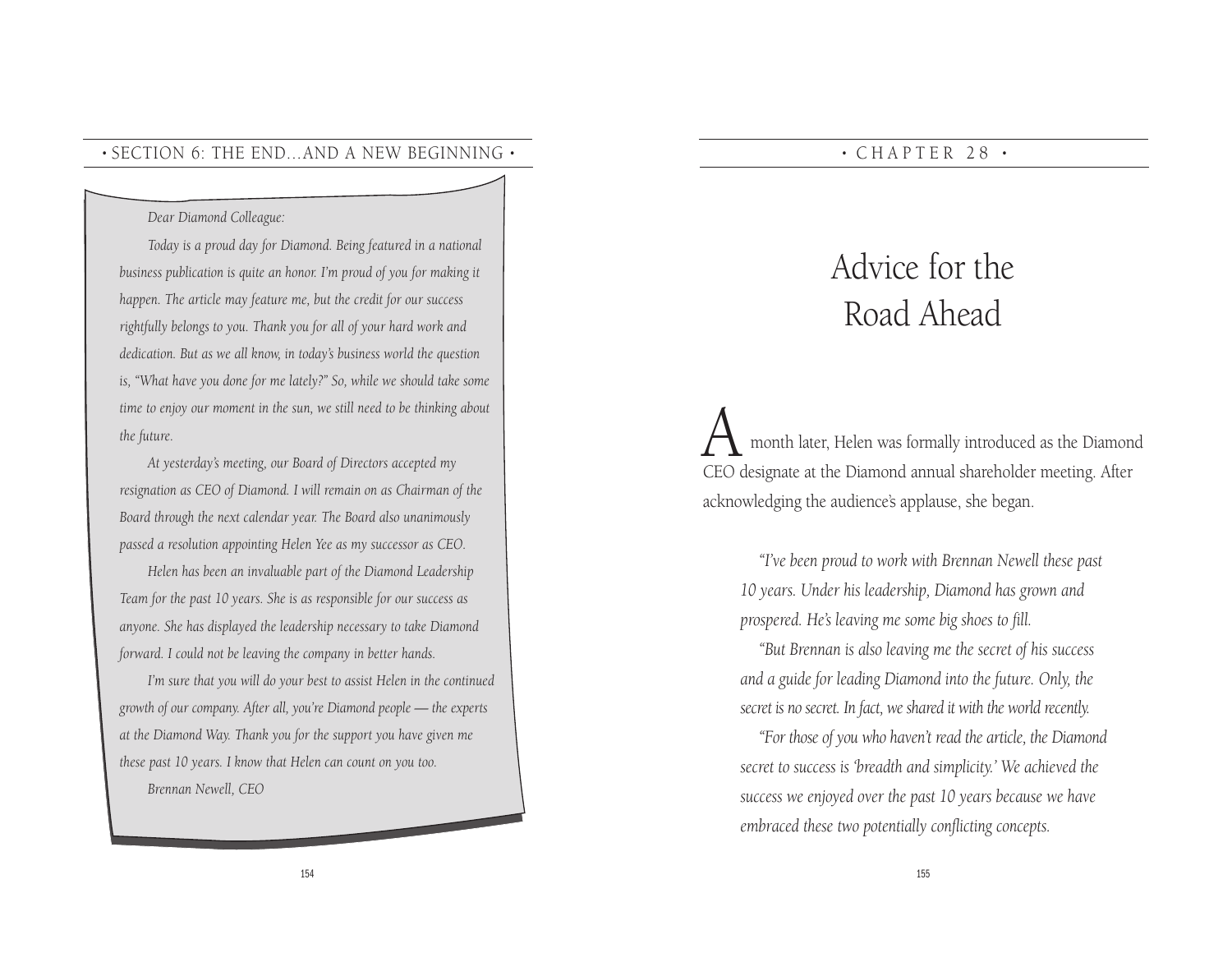# Advice for the Road Ahead

month later, Helen was formally introduced as the Diamond A month later, Helen was formally introduced as the Diamon<br>CEO designate at the Diamond annual shareholder meeting. After acknowledging the audience's applause, she began.

*"I've been proud to work with Brennan Newell these past 10 years. Under his leadership, Diamond has grown and prospered. He's leaving me some big shoes to fill.*

*"But Brennan is also leaving me the secret of his success and a guide for leading Diamond into the future. Only, the secret is no secret. In fact, we shared it with the world recently.* 

*"For those of you who haven't read the article, the Diamond secret to success is 'breadth and simplicity.' We achieved the success we enjoyed over the past 10 years because we have embraced these two potentially conflicting concepts.*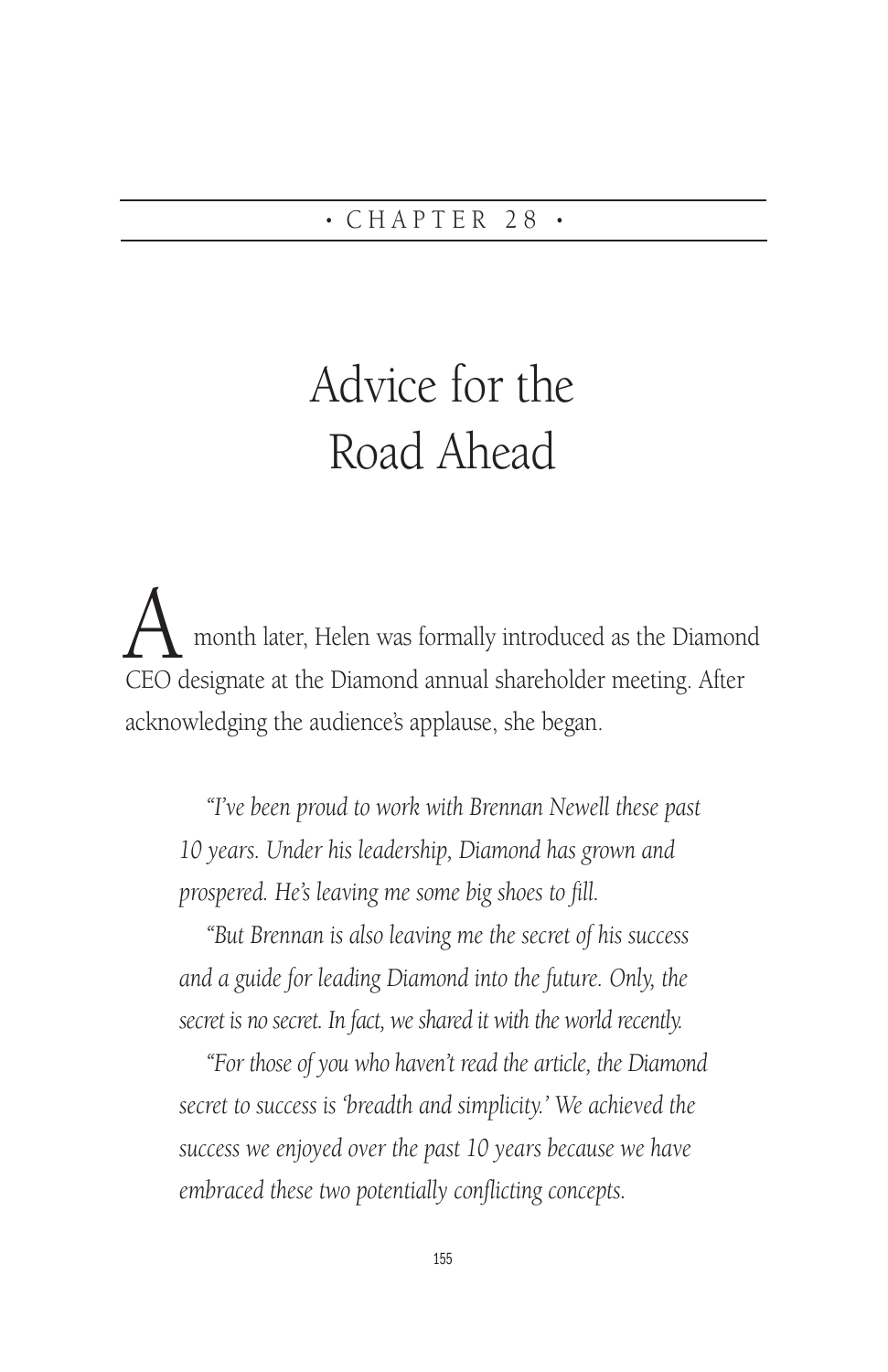*"We created a Four Factor Model that is the essence of breadth and simplicity. We've built this company on the notion that we must:*

- *Have a clarity of purpose and direction.*
- *Obtain the sincere commitment of every member of Diamond Inc.*
- *Skillfully execute the things that matter.*
- *And build and maintain mutually beneficial relationships with important Diamond constituencies.*

*"These are the keys to our success. Yes, they are broad and cover the entire business landscape. However, they are simple concepts, easy to understand and apply. And it's the consistent application of these concepts that accounts for our success. That's why we didn't worry about sharing them with the world.* 

*"It was relatively easy to develop and espouse these concepts, but it took persistence, dedication and courage to stick with them and tie everything we do to them.* 

*"Brennan Newell is the embodiment of persistence, dedication and courage. Under his leadership, Diamond people have come to embody these same characteristics. So in many ways, my job is simple: Get out of the way*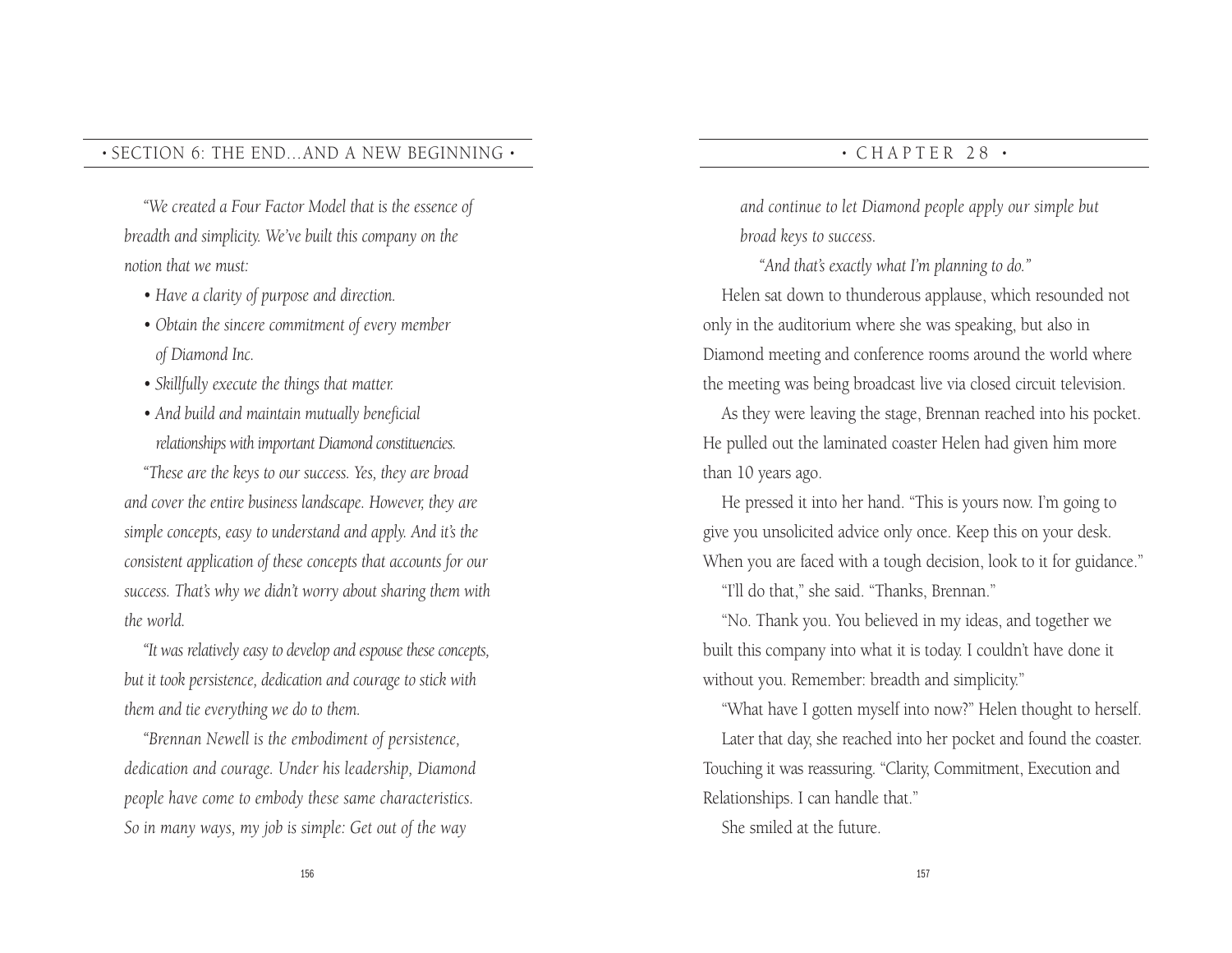*and continue to let Diamond people apply our simple but broad keys to success.*

*"And that's exactly what I'm planning to do."* Helen sat down to thunderous applause, which resounded not only in the auditorium where she was speaking, but also in Diamond meeting and conference rooms around the world where the meeting was being broadcast live via closed circuit television.

As they were leaving the stage, Brennan reached into his pocket. He pulled out the laminated coaster Helen had given him more than 10 years ago.

He pressed it into her hand. "This is yours now. I'm going to give you unsolicited advice only once. Keep this on your desk. When you are faced with a tough decision, look to it for guidance."

"I'll do that," she said. "Thanks, Brennan."

"No. Thank you. You believed in my ideas, and together we built this company into what it is today. I couldn't have done it without you. Remember: breadth and simplicity."

"What have I gotten myself into now?" Helen thought to herself.

Later that day, she reached into her pocket and found the coaster. Touching it was reassuring. "Clarity, Commitment, Execution and Relationships. I can handle that."

She smiled at the future.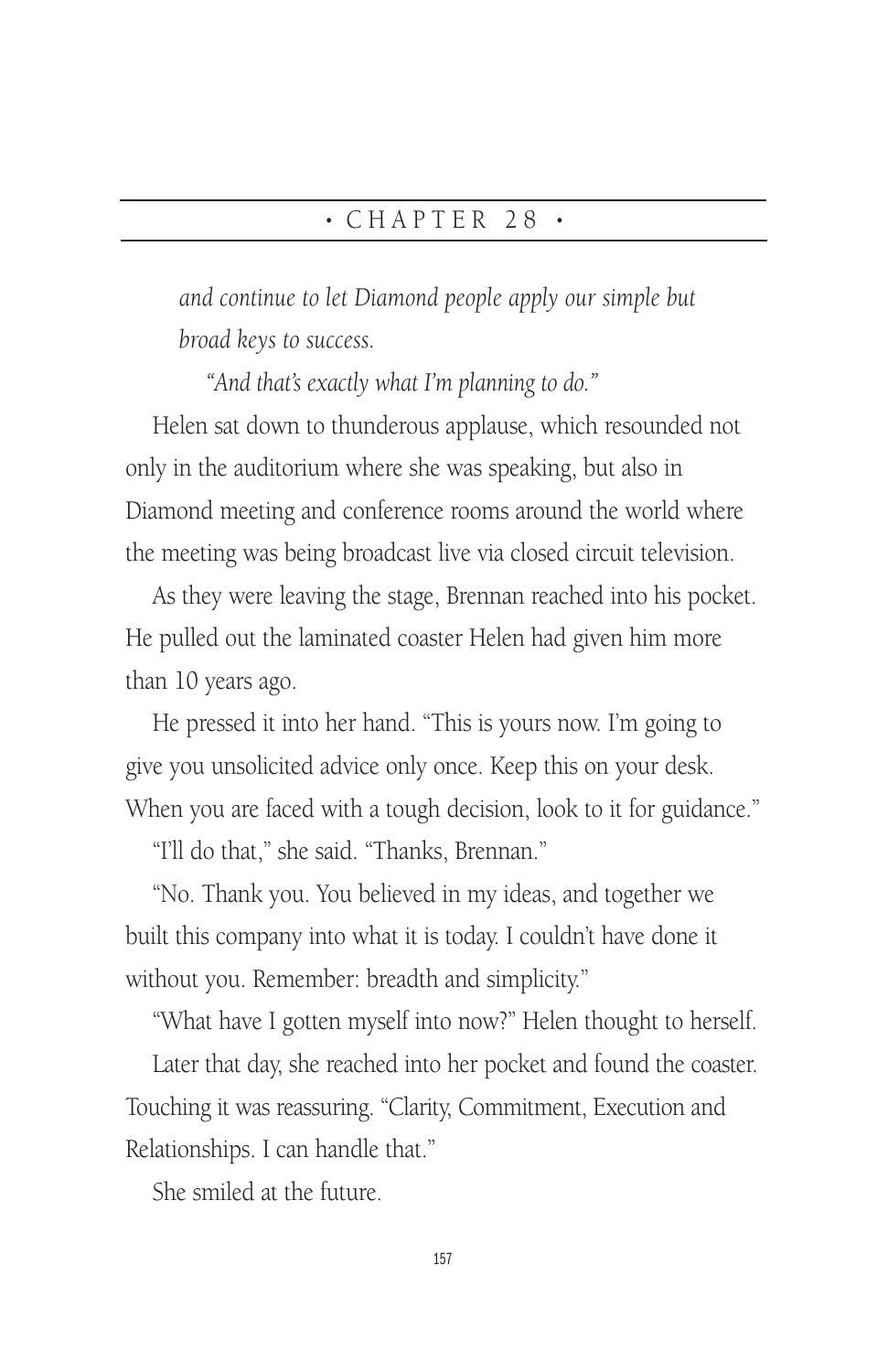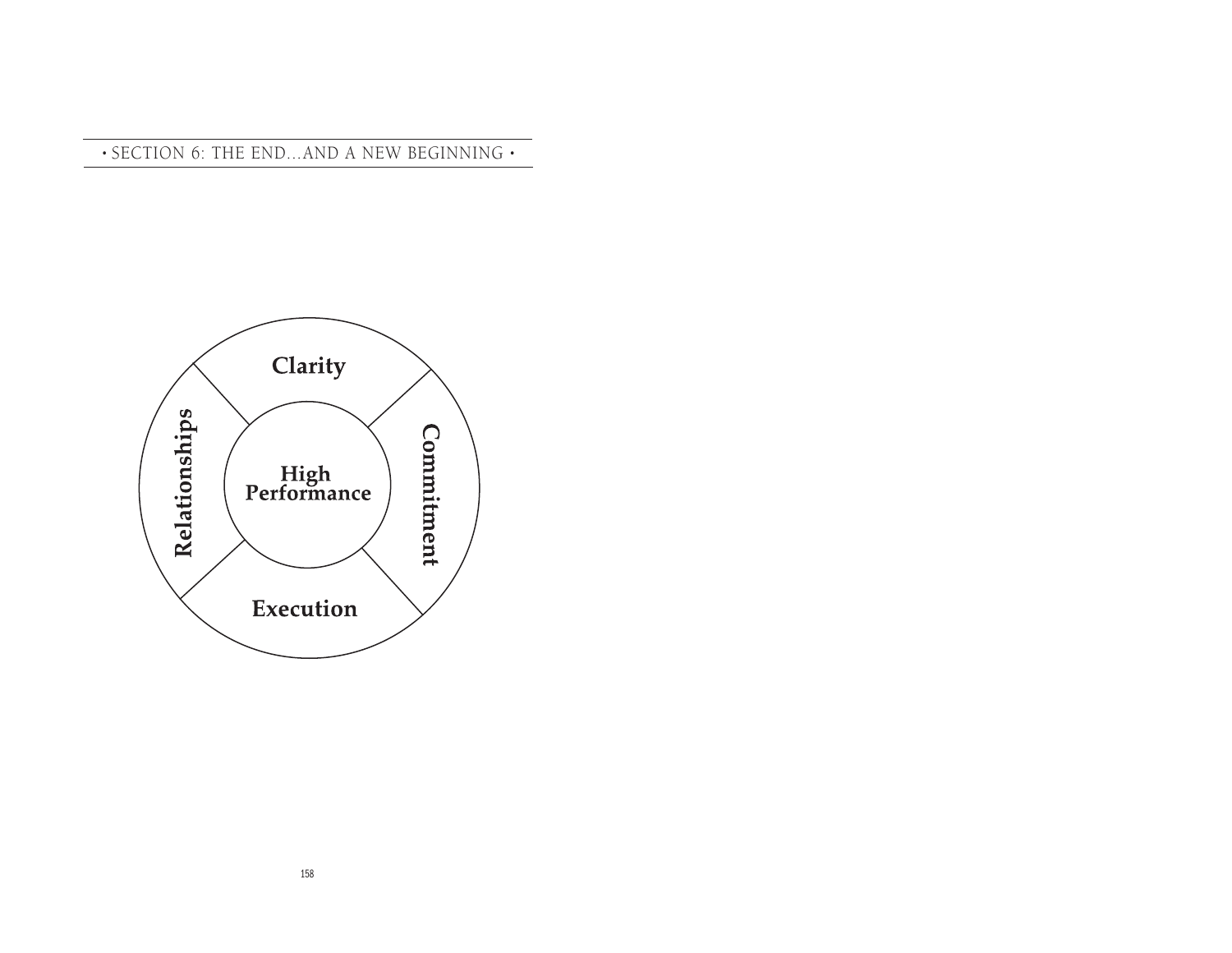his book has provided you with some excellent insights into what it takes to build and sustain a high performing organization. Bud Bilanich's four secrets, Clarity, Commitment, Execution and Relationships, are broad enough to cover the complexities of today's tough business climate, but simple enough to be understood and used by anyone.  $\prod_{\text{hist it}}$ 

As good as these secrets are, if you don't each take personal responsibility for implementing them, you won't get far in building a high performing organization. Blame, complaining and procrastination will undoubtedly be your worst enemies, if they are not already. That's why I wrote *QBQ! The Question Behind the Question: Practicing Personal Accountability in Business and Life,* a guide to eliminating these destructive forces — in our organizations and our personal lives.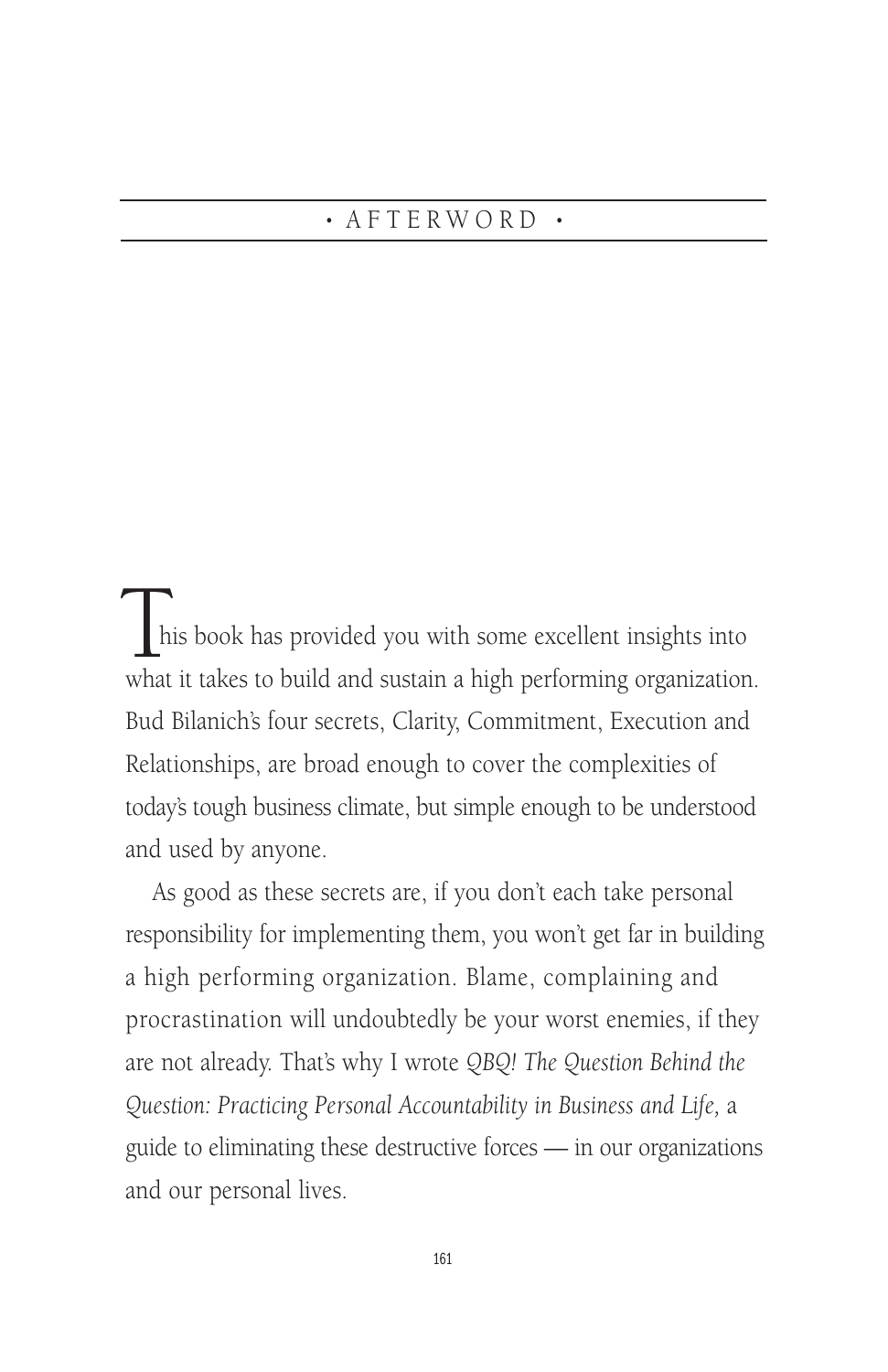Bud asked me to identify some QBQs (Questions Behind the Question) to help you apply the four secrets. Listed below are some questions that will help your organization make personal accountability a core value. These QBQs will take you a long way toward building an organization you are proud to call your own.

### **Clarity QBQs:**

- How can I create and communicate a clear vision for the part of the business that I manage?
- What can I do to think more strategically every day?
- How can I define my values as a leader?
- What can I do to help others understand these values?
- How can I provide the people with whom I work, clear performance objectives that support these values?

### **Commitment QBQs:**

- How can I create an atmosphere in which people feel included and valued?
- What can I do to ensure that everyone's voice is heard?
- How can I help my people succeed?
- How can I show people they're important to our success?
- How can I communicate better?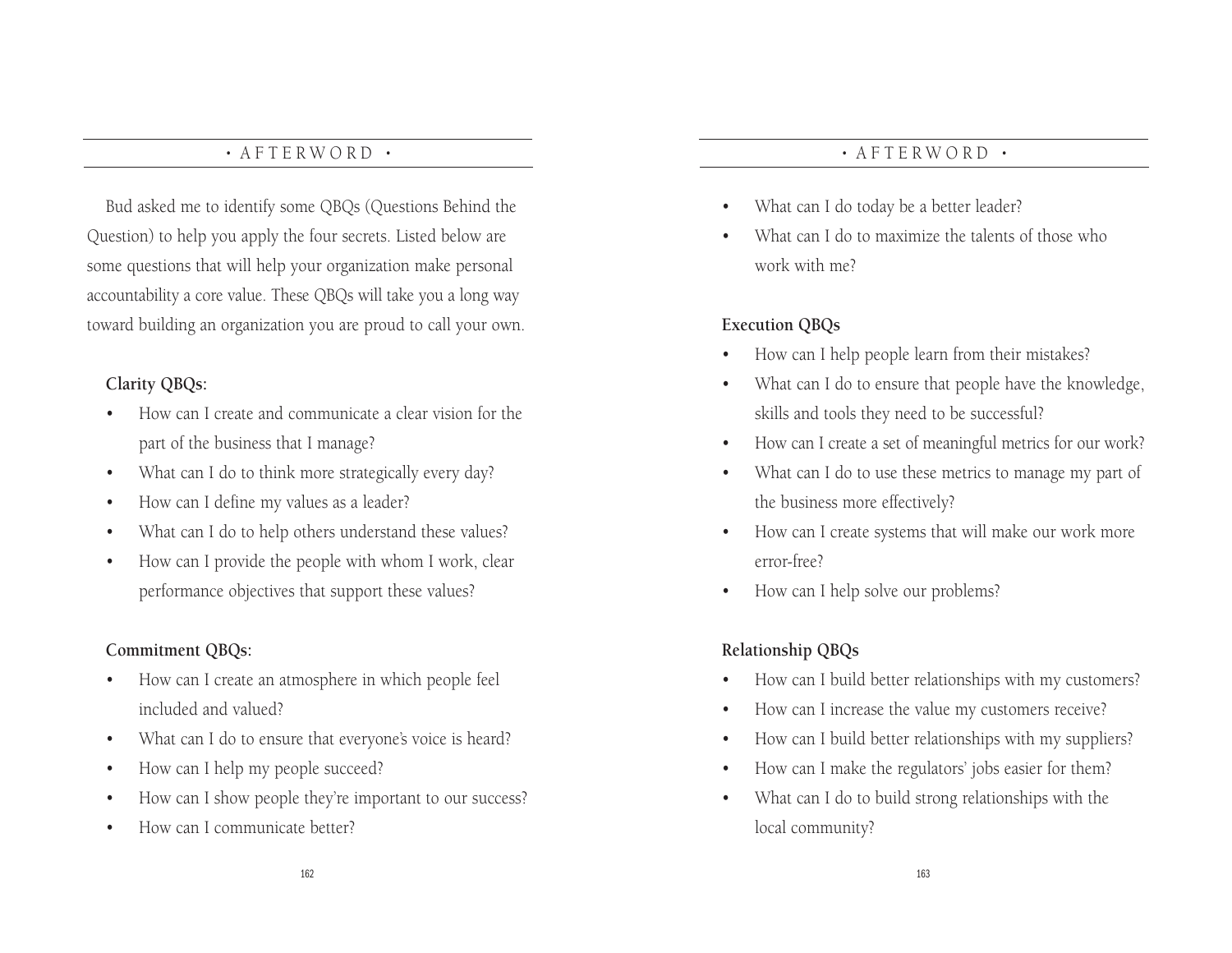#### $\cdot$  AFTERWORD  $\cdot$

- What can I do today be a better leader?
- What can I do to maximize the talents of those who work with me?

### **Execution QBQs**

- How can I help people learn from their mistakes?
- What can I do to ensure that people have the knowledge, skills and tools they need to be successful?
- How can I create a set of meaningful metrics for our work?
- What can I do to use these metrics to manage my part of the business more effectively?
- How can I create systems that will make our work more error-free?
- How can I help solve our problems?

### **Relationship QBQs**

- How can I build better relationships with my customers?
- How can I increase the value my customers receive?
- How can I build better relationships with my suppliers?
- How can I make the regulators' jobs easier for them?
- What can I do to build strong relationships with the local community?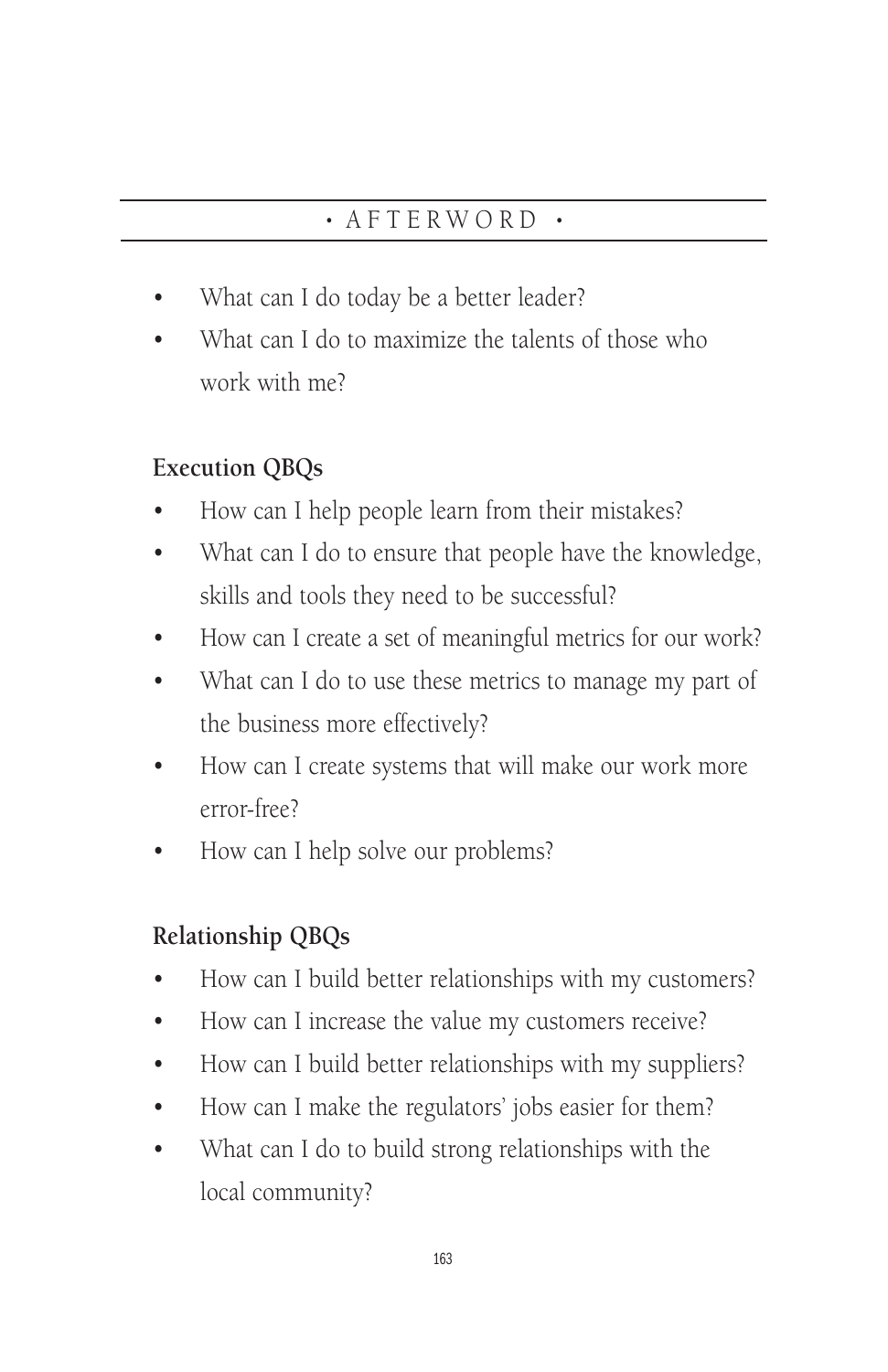At the end of *Four Secrets,* Bud points out that while the secrets are powerful in and of themselves, it takes "persistence, dedication and courage" to practice them all the time. These QBQs are a good starting point for your journey. If you ask the right questions of yourself, you can accomplish anything you set out to do including building a truly high performing organization.

*John Miller, author,* QBQ! The Question Behind the Question: Practicing Personal Accountability in Business and in Life *www.QBQ.com*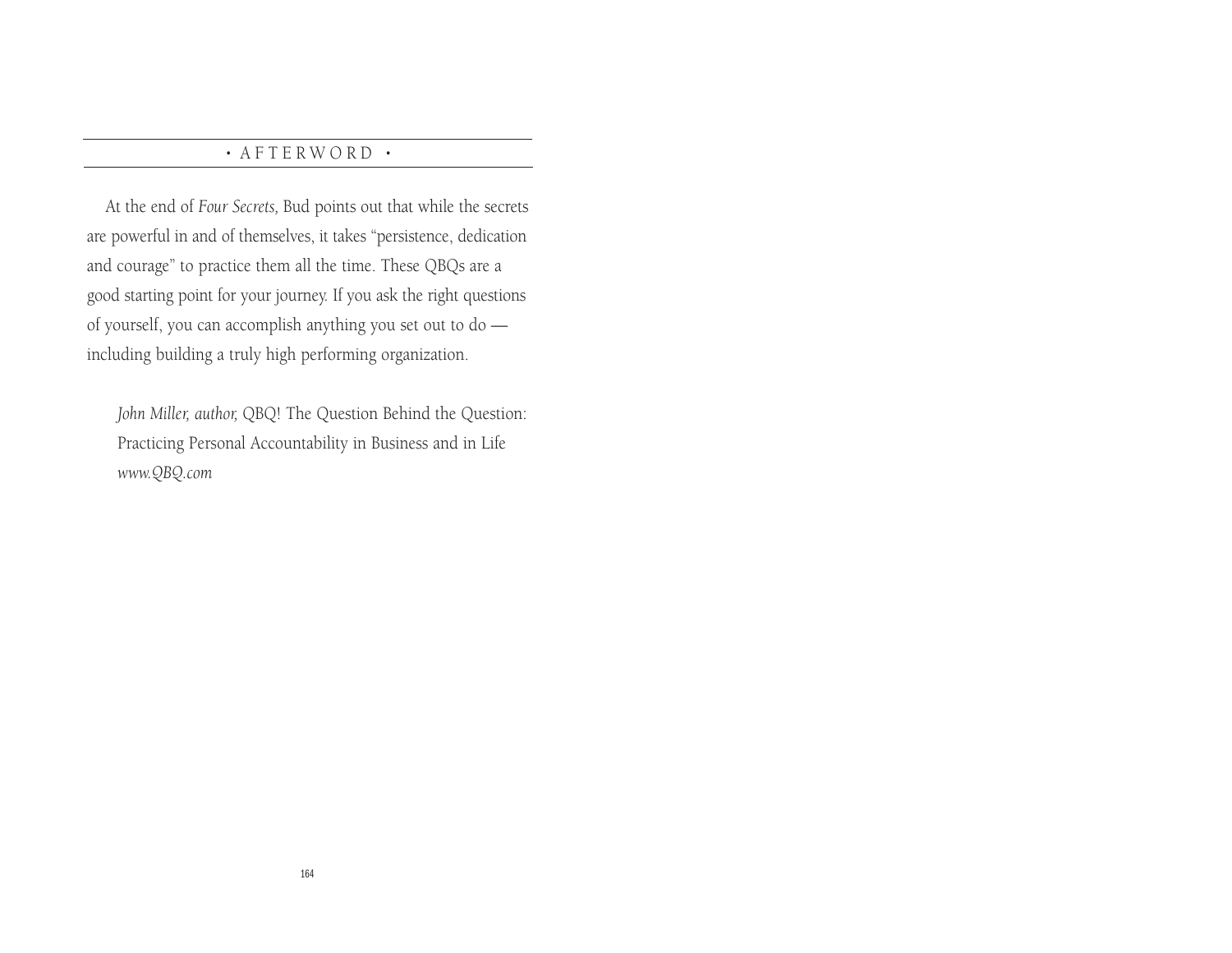y job as a consultant is to assist my clients in developing **M** y job as a consultant is to assist my clients in developin<br>their organizations. Often, this involves teaching and coaching. Even though I am supposed to be the teacher in these engagements, I have learned so much from my clients that I sometimes wonder (only briefly) whether I should be paying them for the well-rounded business education I have received as a result of working with them.

As I have analyzed and reflected on what I've learned, I've come to realize that more than anything, strong organizations are built on the dual characteristics of breadth and simplicity. I've seen it over and over in successful organizations. The Four Factor Model of Clarity, Commitment, Execution and Relationships emerged from my work with companies of varying sizes in a number of different industries. Today, many companies are enjoying the success that results from using this simple model.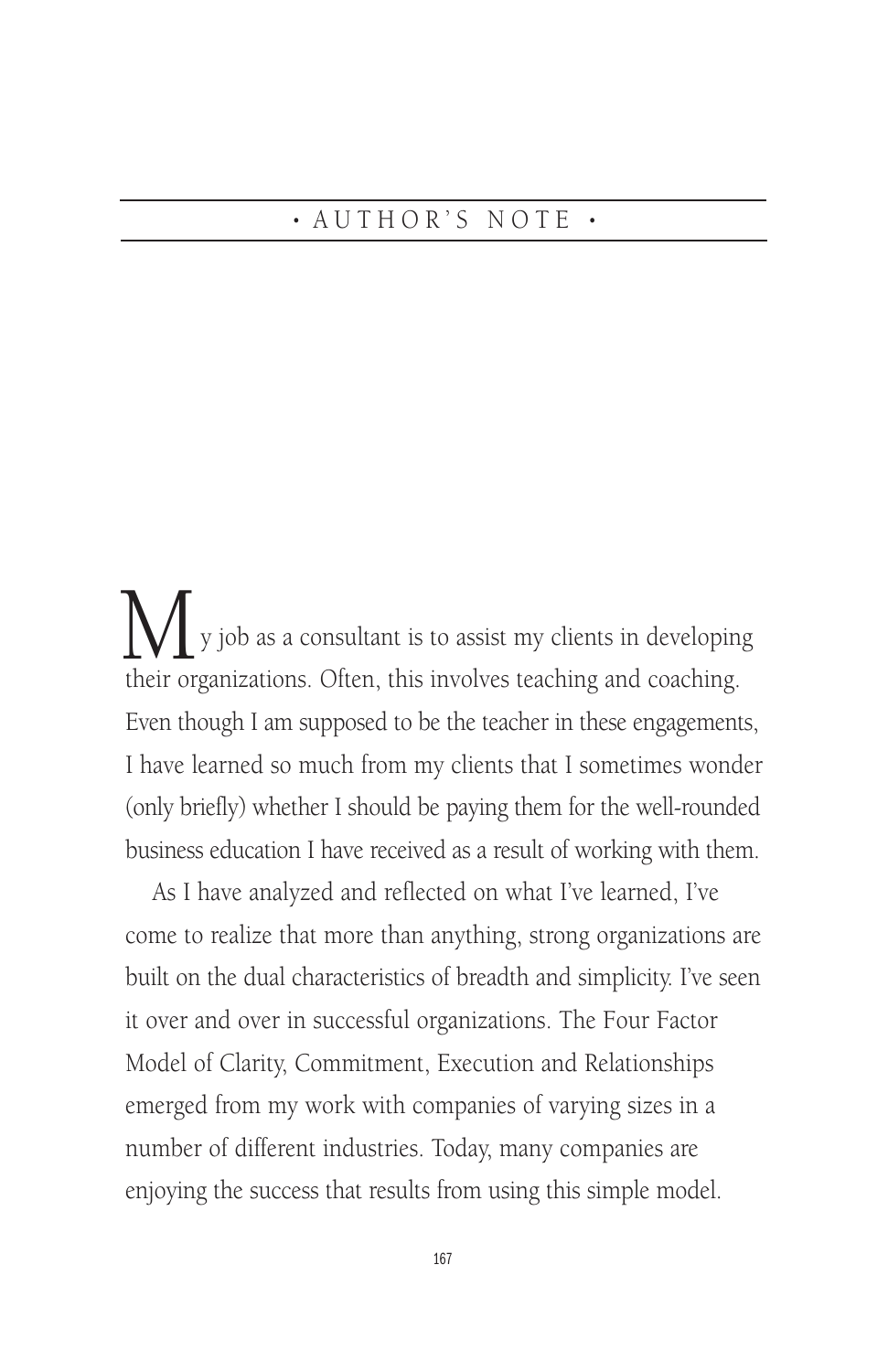#### • AUTHOR'S NOTE •

There is real power in the four factors of Clarity, Commitment, Execution and Relationships. These factors can unleash the potential of your organization. My purpose in writing this book is to present these concepts to you in an easy-to-use form, to suggest that you consider making them the foundation of your organization, and to provide you with some ideas for applying them in your situation.

Where do you go from here? I suggest these steps:

- 1. Think about how Clarity, Commitment, Execution and Relationships apply to your unique situation.
- 2. Identify the practices necessary to make these four factors come alive in your organization.
- 3. Put these practices to work. Nurture them and guard them. Be persistent, dedicated and courageous about applying them.
- 4. Watch your organization grow and prosper.

Bud Bilanich Denver, CO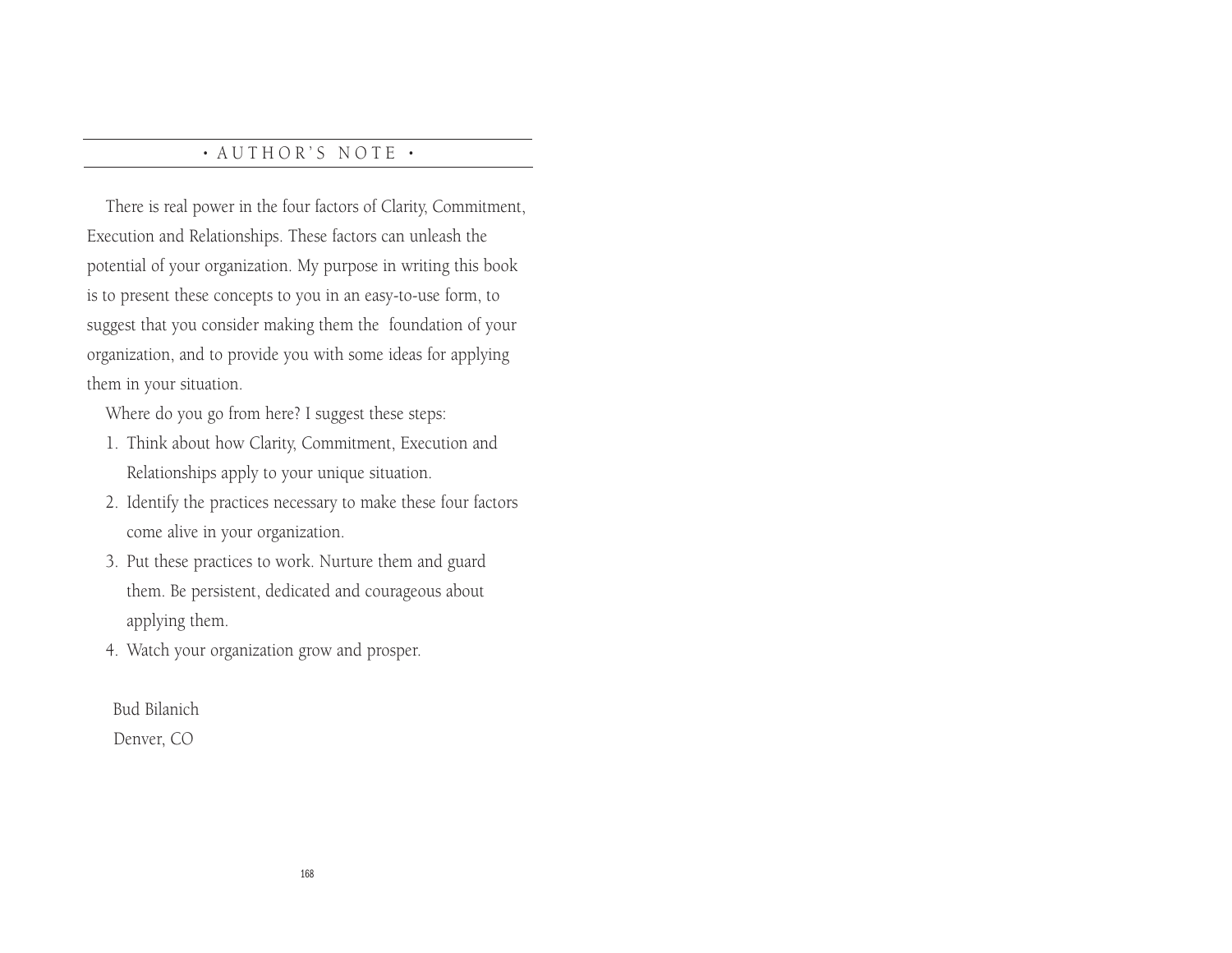#### • ABOUT THE AUTHOR •

BUD BILANICH, Ed.D.

r. Bilanich is President of the Organization Effectiveness In Bilanich is President of the Organization Effectiveness<br>Group, a consulting firm specializing in improving the effectiveness of individuals, teams and organizations. His unique ability to combine a thorough conceptual understanding of organization theory with a results-oriented, pragmatic approach to problem solving pays big dividends for his clients.

He has more than 25 years' experience in leadership development and organizational effectiveness. He consults with senior executives and line managers on leadership effectiveness issues, and the design and implementation of major strategic change initiatives. He is also an executive coach. His experience and maturity help clients grow in their personal and professional effectiveness.

Bud has trained thousands of salespeople, managers and executives. Recently he developed and implemented a Corporate University, including basic and advanced leadership programs, for a Fortune 500 company. He designed the highly acclaimed training programs, "Leadership in a Values Driven Organization" and "Superior Sales Management." Both are in use in more than 40 countries around the globe.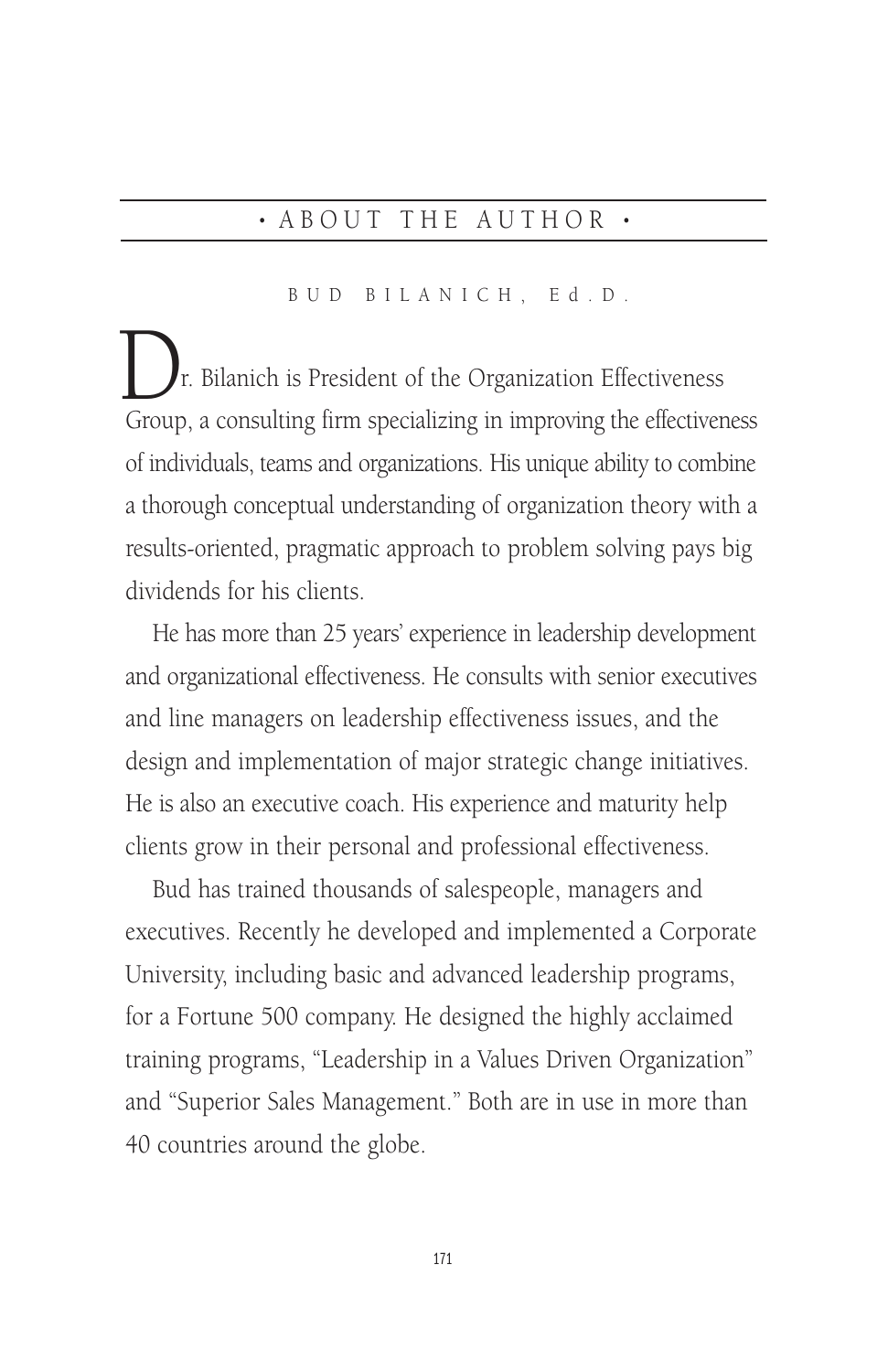#### • ABOUT THE AUTHOR •

Bud is an internationally known speaker who brings an abundance of energy and wit to his keynotes. Audiences in North America, Latin America, Europe and Asia have benefited from his insight.

He received an Ed.D. in Adult Education and Organization Behavior and Intervention from Harvard University. He is listed in *Who's Who in Global Business Leaders.* He is active in the National Speakers Association, the American Society for Training and Development and the International Coach Federation.

In addition to *Four Secrets of High Performing Organizations,* he is the author of two other books, both published by Front Row Press: *Supervisory Leadership and the New Factory* and *Using Values to Turn Vision into Reality.*

> **Bud Bilanich The Organization Effectiveness Group 875 South Colorado Boulevard, #773 Denver, CO 80246 (303) 393-0446 (303) 393-0081 fax www.oegconsulting.com Bud.Bilanich@oegconsulting.com**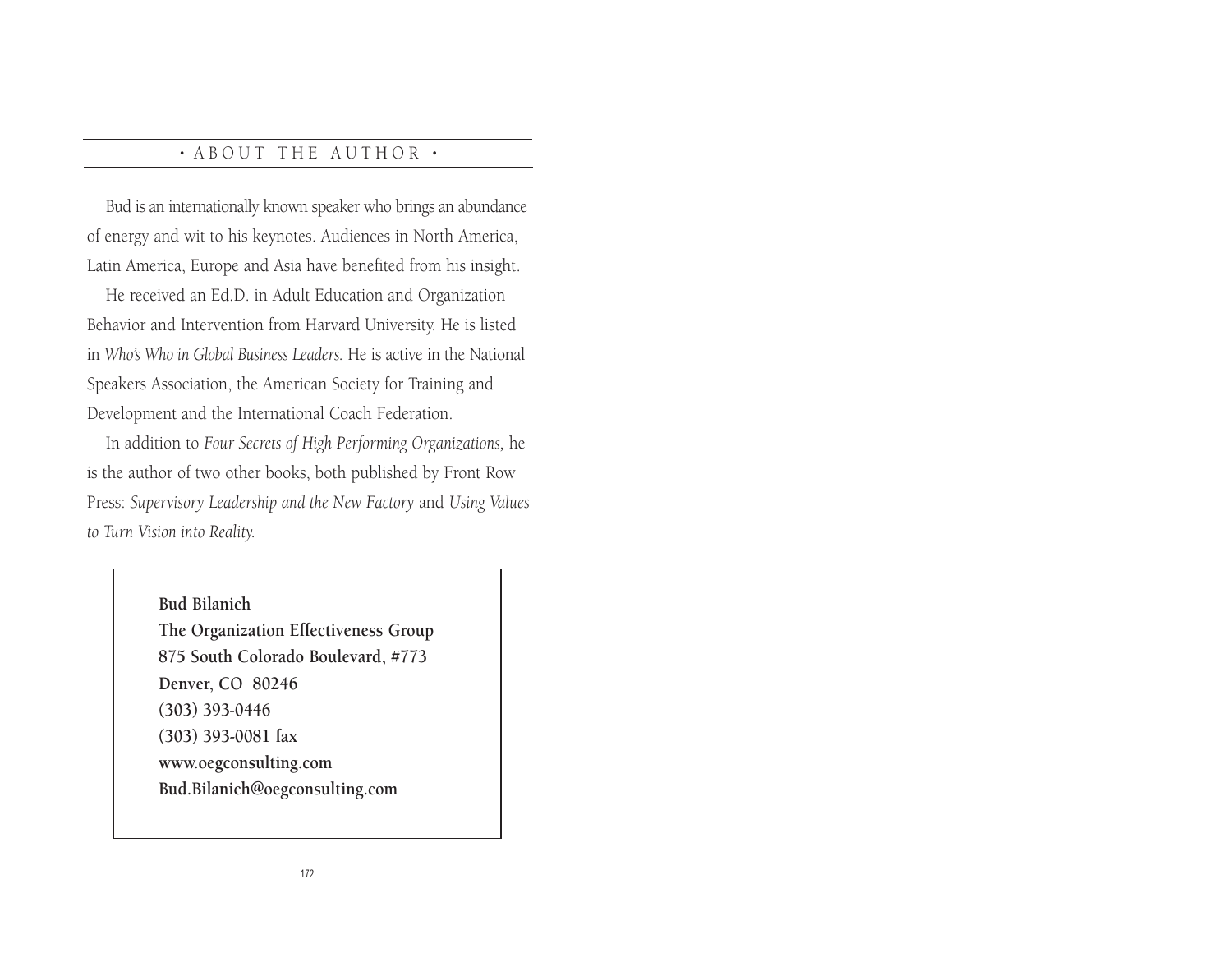### *Also Available from Bud Bilanich and The Organization Effectiveness Group*

Additional copies of *Four Secrets of High Performing Organizations* A great gift for anyone in a leadership position. Order any quantity direct.

## *The Four Secrets Organizational Audit*

See how well your organization measures up to the Four Secrets.

> *The Four Secrets Workshop* Delivered by Bud Bilanich or a certified OEG consultant.

#### *The Four Secrets Training System*

Designed to be delivered by certified in-house facilitators.

#### *Keynote presentations by Bud Bilanich*

There's nothing like a live presentation, especially when the speaker is Bud Bilanich. Meet Bud in person and treat your group to his energy and passion for creating high performing organizations.

For more information or to order any of these products and services, contact us at: *The Organization Effectiveness Group* 875 South Colorado Boulevard, # 773, Denver, CO 80246 (303) 393-0446 / (303) 393-0081 (fax) E-mail: info@oegconsulting.com Web site: www.oegconsulting.com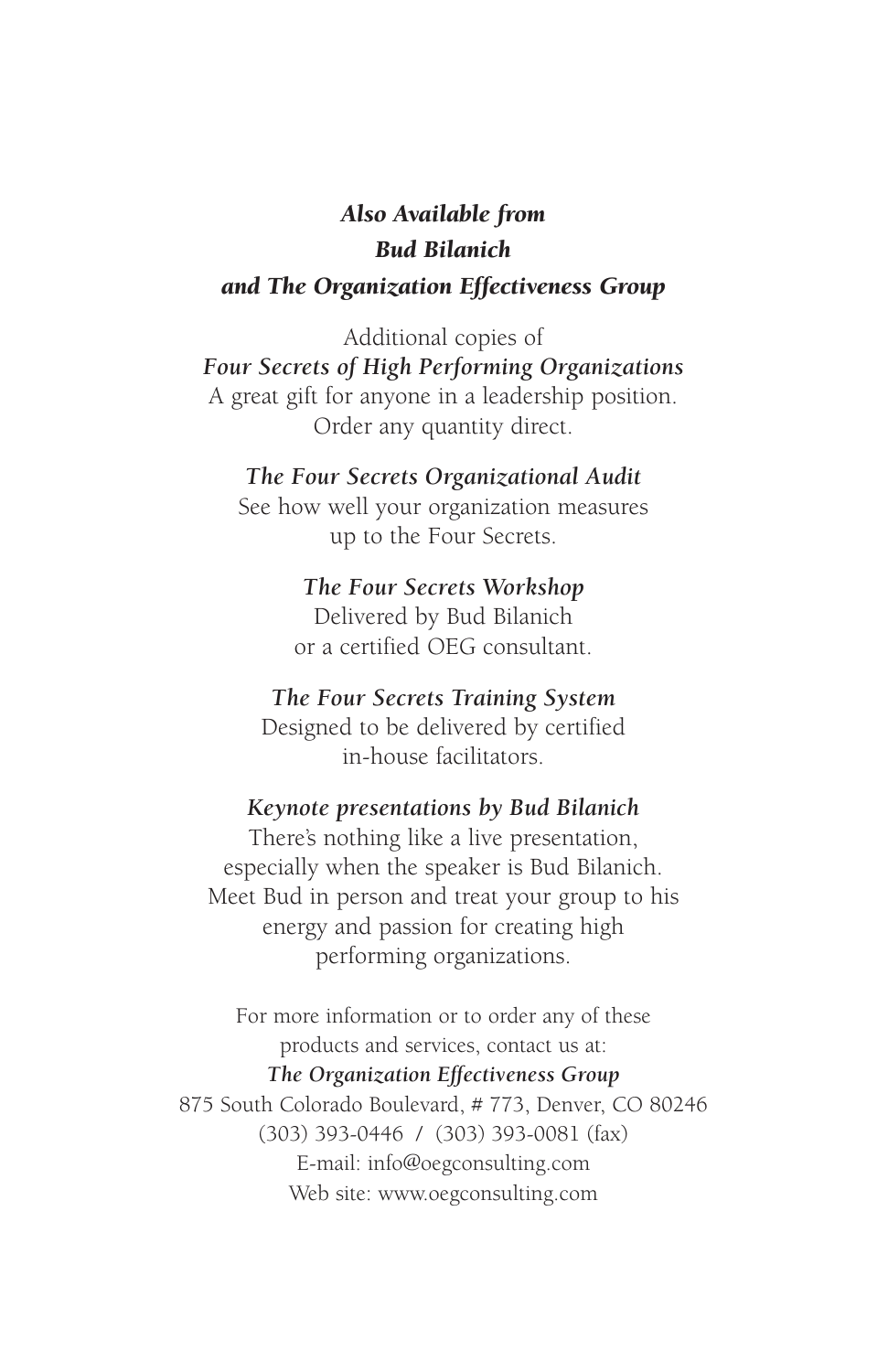## *Additional Books By Bud Bilanich*



## *Praise for Supervisory Leadership and the New Factory*

"Dr. Bilanich has an uncommon grasp of what is needed by front line manufacturing leaders. This book is must reading for anyone interested in managing an effective manufacturing organization."

*Tony Maddaluna, Vice President Manufacturing, Europe, Pfizer Inc*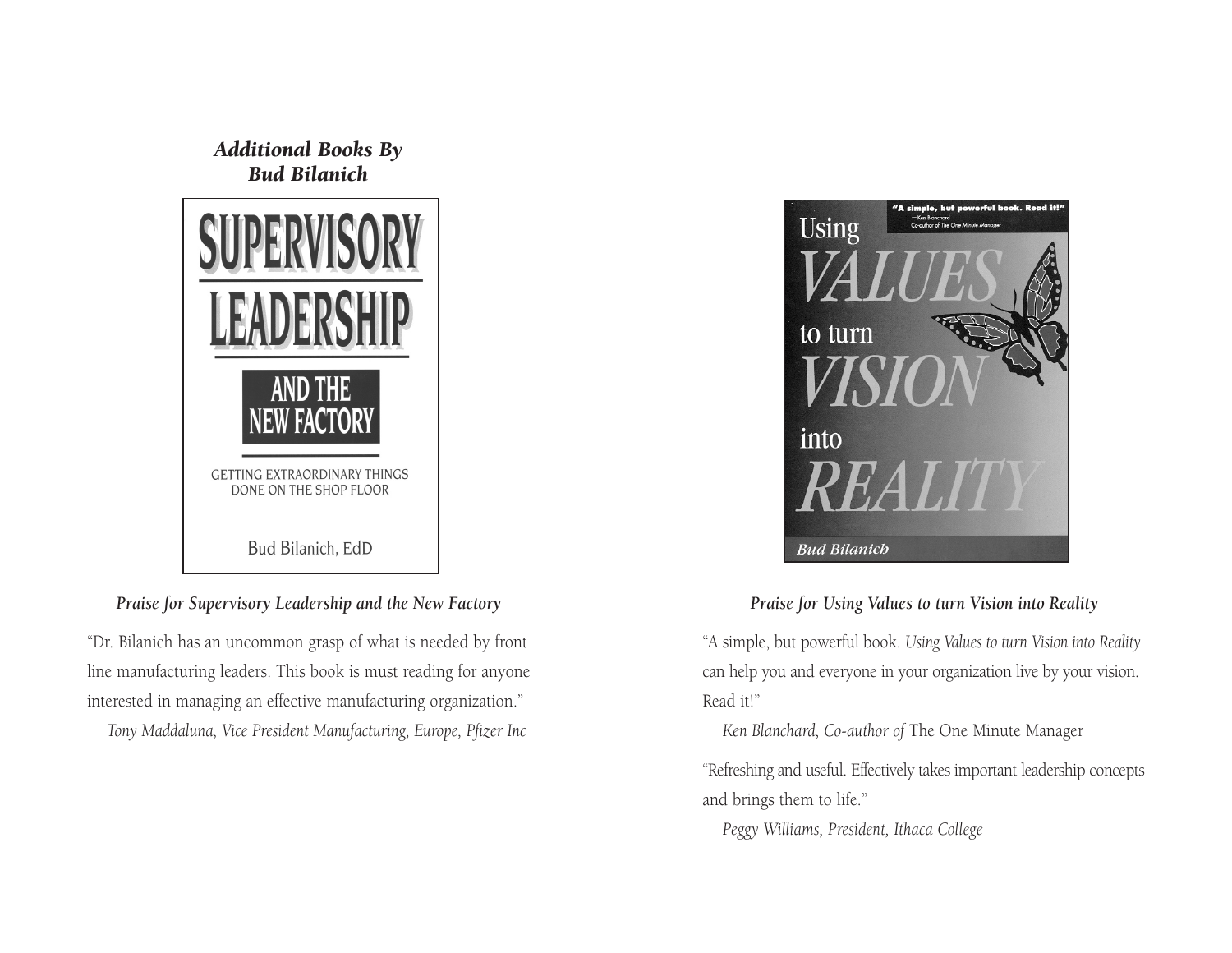

### *Praise for Using Values to turn Vision into Reality*

"A simple, but powerful book. *Using Values to turn Vision into Reality* can help you and everyone in your organization live by your vision. Read it!"

*Ken Blanchard, Co-author of* The One Minute Manager

"Refreshing and useful. Effectively takes important leadership concepts and brings them to life."

*Peggy Williams, President, Ithaca College*